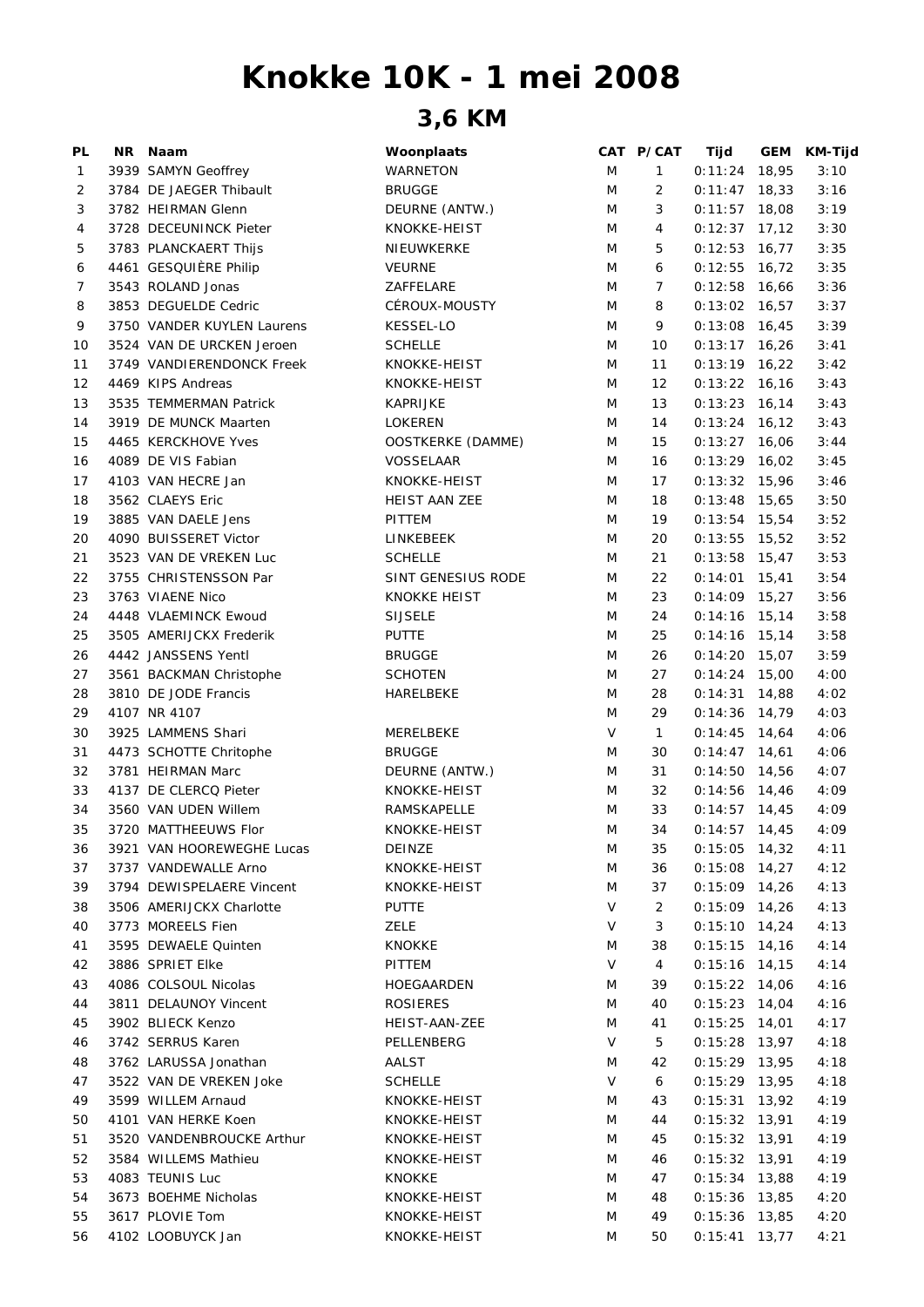| PL  | NR Naam                      | Woonplaats          |        | CAT P/CAT      | Tijd            |       | GEM KM-Tijd |
|-----|------------------------------|---------------------|--------|----------------|-----------------|-------|-------------|
| 57  | 3809 HAVERBEKE Arne          | ADEGEM              | M      | 51             | 0:15:44         | 13,73 | 4:22        |
| 58  | 3867 DE ROOS Marc            | <b>BREDA</b>        | M      | 52             | $0:15:49$ 13,66 |       | 4:24        |
| 59  | 3642 DECORTE Benjamin        | <b>KNOKKE HEIST</b> | M      | 53             | $0:15:53$ 13,60 |       | 4:25        |
| 60  | 3521 ANDRIES Gerda           | <b>SCHELLE</b>      | $\vee$ | $\overline{7}$ | $0:15:54$ 13,58 |       | 4:25        |
| 61  | 3527 OTOJIC Ivan             | <b>SCHILDE</b>      | M      | 54             | $0:15:55$ 13,57 |       | 4:25        |
| 62  | 3865 HOOFT Eric              | <b>STEKENE</b>      | M      | 55             | $0:15:57$ 13,54 |       | 4:26        |
|     |                              |                     |        |                |                 |       |             |
| 63  | 3664 BOURGOO Ralph           | KNOKKE-HEIST        | M      | 56             | $0:15:58$ 13,53 |       | 4:26        |
| 64  | 3734 VANDEPUTTE Lisa         | <b>KNOKKE</b>       | V      | 8              | $0:15:59$ 13,51 |       | 4:26        |
| 65  | 3738 BRACKE Birgit           | LEDEBERG (GENT)     | V      | 9              | $0:16:01$ 13,49 |       | 4:27        |
| 66  | 3585 DEPOORTER Simon         | <b>KNOKKE</b>       | M      | 57             | $0:16:02$ 13,47 |       | 4:27        |
| 67  | 3503 VANDENBERGHE Kamille    | KNOKKE-HEIST        | V      | 10             | $0:16:02$ 13,47 |       | 4:27        |
| 68  | 3551 VERBRAEKEN Jack         | <b>KNOKKE</b>       | M      | 58             | $0:16:03$ 13,46 |       | 4:28        |
| 69  | 3805 PAUWELS Margo           | <b>KNOKKE</b>       | $\vee$ | 11             | $0:16:03$ 13,46 |       | 4:28        |
| 70  | 3814 ORTIBUS Maaike          | <b>KUURNE</b>       | V      | 12             | $0:16:03$ 13,46 |       | 4:28        |
| 71  | 4085 VANDENBERGHE Jean-Marc  | <b>KNOKKE</b>       | M      | 59             | $0:16:05$ 13,43 |       | 4:28        |
| 72  | 3501 VANDENBERGHE Alex       | <b>KNOKKE</b>       | M      | 60             | $0:16:05$ 13,43 |       | 4:28        |
| 73  | 3901 BESSEMANS Dries         | <b>LOKEREN</b>      | M      | 61             | $0:16:06$ 13,42 |       | 4:28        |
| 74  | 3645 MARMENOUT Jente         | BLANKENBERGE        | M      | 62             | $0:16:07$ 13,40 |       | 4:29        |
|     | 3771 ACCARAIN Amand          | SAINT-GILLES        | M      | 63             | $0:16:10$ 13,36 |       |             |
| 75  |                              |                     |        |                |                 |       | 4:29        |
| 77  | 3856 VAN DAMME Brecht        | <b>ZELE</b>         | M      | 64             | $0:16:12$ 13,33 |       | 4:30        |
| 76  | 3855 DE GEEST Anjuli         | GREMBERGEN          | V      | 13             | $0:16:12$ 13,33 |       | 4:30        |
| 78  | 3803 PAUWELS Wannes          | HEIST-AAN-ZEE       | M      | 65             | $0:16:13$ 13,32 |       | 4:30        |
| 80  | 3718 MATTHEEUWS Bert         | KNOKKE-HEIST        | M      | 66             | $0:16:16$ 13,28 |       | 4:31        |
| 79  | 3821 DE LANGE Laura          | <b>BRAKEL</b>       | V      | 14             | $0:16:16$ 13,28 |       | 4:31        |
| 81  | 3723 LANDUYT Ewout           | <b>KNOKKE</b>       | M      | 67             | $0:16:17$ 13,27 |       | 4:31        |
| 82  | 3914 VANNIEUWENHUYZE Michiel | <b>DRONGEN</b>      | M      | 68             | $0:16:17$ 13,27 |       | 4:31        |
| 83  | 3605 CHIELENS Pieter Jan     | KNOKKE-HEIST        | M      | 69             | $0:16:21$ 13,21 |       | 4:32        |
| 84  | 4447 VLAEMINCK Jana          | <b>SIJSELE</b>      | $\vee$ | 15             | $0:16:22$ 13,20 |       | 4:33        |
| 85  | 3798 DE GROOTE Pauwel        | <b>LEDE</b>         | M      | 70             | $0:16:23$ 13,18 |       | 4:33        |
| 86  | 4138 VANDEWIELE Germund      | KNOKKE HEIST        | M      | 71             | $0:16:26$ 13,14 |       | 4:34        |
| 87  |                              | <b>EEKLO</b>        | M      | 72             | $0:16:47$ 12,87 |       | 4:40        |
|     | 3934 SMITZ Serge             |                     |        |                |                 |       |             |
| 88  | 3682 VERSTRAETE William      | KNOKKE-HEIST        | M      | 73             | $0:16:50$ 12,83 |       | 4:41        |
| 89  | 4125 QUINTENS Luk            | <b>DAMME</b>        | M      | 74             | $0:16:51$ 12,82 |       | 4:41        |
| 90  | 3931 ZONE Maxime             | <b>WAVRE</b>        | M      | 75             | $0:16:52$ 12,81 |       | 4:41        |
| 91  | 3518 BUIDIN Maxim            | ZEEBRUGGE           | M      | 76             | $0:16:52$ 12,81 |       | 4:41        |
| 92  | 3526 OSTOJIC Jadranko        | <b>SCHILDE</b>      | Μ      | 77             | $0:16:53$ 12,79 |       | 4:41        |
| 94  | 3871 LEFEVERE Wim            | <b>IZEGEM</b>       | M      | 78             | $0:16:53$ 12,79 |       | 4:41        |
| 93  | 4464 CLAEYS Sam              | OOSTKERKE (DAMME)   | V      | 16             | $0:16:53$ 12,79 |       | 4:41        |
| 95  | 3601 GOVAERT Olivier         | <b>KNOKKE</b>       | M      | 79             | $0:16:54$ 12,78 |       | 4:42        |
| 96  | 3801 DE GROOTE Lukas         | LEDE                | M      | 80             | $0:16:54$ 12,78 |       | 4:42        |
| 97  | 3517 DECEUNINCK Wouter       | <b>KNOKKE</b>       | M      | 81             | $0:16:55$ 12,77 |       | 4:42        |
| 98  | 3668 VAN WYNSBERGHE Kenzo    | KNOKKE-HEIST        | M      | 82             | $0:16:58$ 12,73 |       | 4:43        |
| 99  | 4136 DE MUYNCK Jesse         | <b>KNOKKE</b>       | M      | 83             | $0:16:59$ 12,72 |       | 4:43        |
| 100 | 3604 DENTANT Jonathan        | ZEEBRUGGE (BRUGGE)  | M      | 84             | $0:17:01$ 12,69 |       | 4:44        |
|     |                              |                     |        |                |                 |       |             |
| 101 | 3917 BOGAERS Pieter-Hein     | <b>TILBURG</b>      | M      | 85             | $0:17:02$ 12,68 |       | 4:44        |
| 102 | 3638 VANACKER Bryan          | <b>KNOKKE</b>       | M      | 86             | $0:17:05$ 12,64 |       | 4:45        |
| 103 | 3519 VANDENBROUCKE Louis     | KNOKKE-HEIST        | M      | 87             | $0:17:08$ 12,61 |       | 4:46        |
| 104 | 4470 BATSELEER Didier        | SNELLEGEM           | M      | 88             | $0:17:10$ 12,58 |       | 4:46        |
| 105 | 3906 FAVART Arthur           | BRAINE-L'ALLEUD     | M      | 89             | $0:17:11$ 12,57 |       | 4:46        |
| 106 | 3706 REUBENS Brecht          | <b>KNOKKE</b>       | M      | 90             | $0:17:11$ 12,57 |       | 4:46        |
| 107 | 3713 VERSTRAETE Andreas      | KNOKKE-HEIST        | M      | 91             | $0:17:13$ 12,55 |       | 4:47        |
| 108 | 3639 MEYERS Ilan             | <b>KNOKKE HEIST</b> | M      | 92             | $0:17:19$ 12,47 |       | 4:49        |
| 109 | 3641 DE VLIEGHERE Sebastian  | <b>KNOKKE HEIST</b> | M      | 93             | $0:17:19$ 12,47 |       | 4:49        |
| 110 | 3829 VERSCHORRE Christ       | KNOKKE-HEIST        | M      | 94             | $0:17:21$ 12,45 |       | 4:49        |
| 111 | 3765 BRUYNINCKX Nick         | HEIST-AAN-ZEE       | M      | 95             | $0:17:21$ 12,45 |       | 4:49        |
| 112 | 3828 VERSCHORRE Flor         | KNOKKE-HEIST        | M      | 96             | $0:17:22$ 12,44 |       | 4:49        |
| 113 |                              | HEIST-AAN-ZEE       | M      | 97             | $0:17:23$ 12,43 |       | 4:50        |
|     | 4092 DE CLERCQ Kenny         |                     |        |                |                 |       |             |
| 114 | 4113 SMET Pieterjan          | SINT-PAUWELS        | M      | 98             | $0:17:24$ 12,41 |       | 4:50        |
| 115 | 3678 DAENINCK Kevin          | KNOKKE-HEIST        | M      | 99             | $0:17:24$ 12,41 |       | 4:50        |
| 116 | 3745 CAUDRON Anthony         | EREMBODEGEM         | M      | 100            | $0:17:24$ 12,41 |       | 4:50        |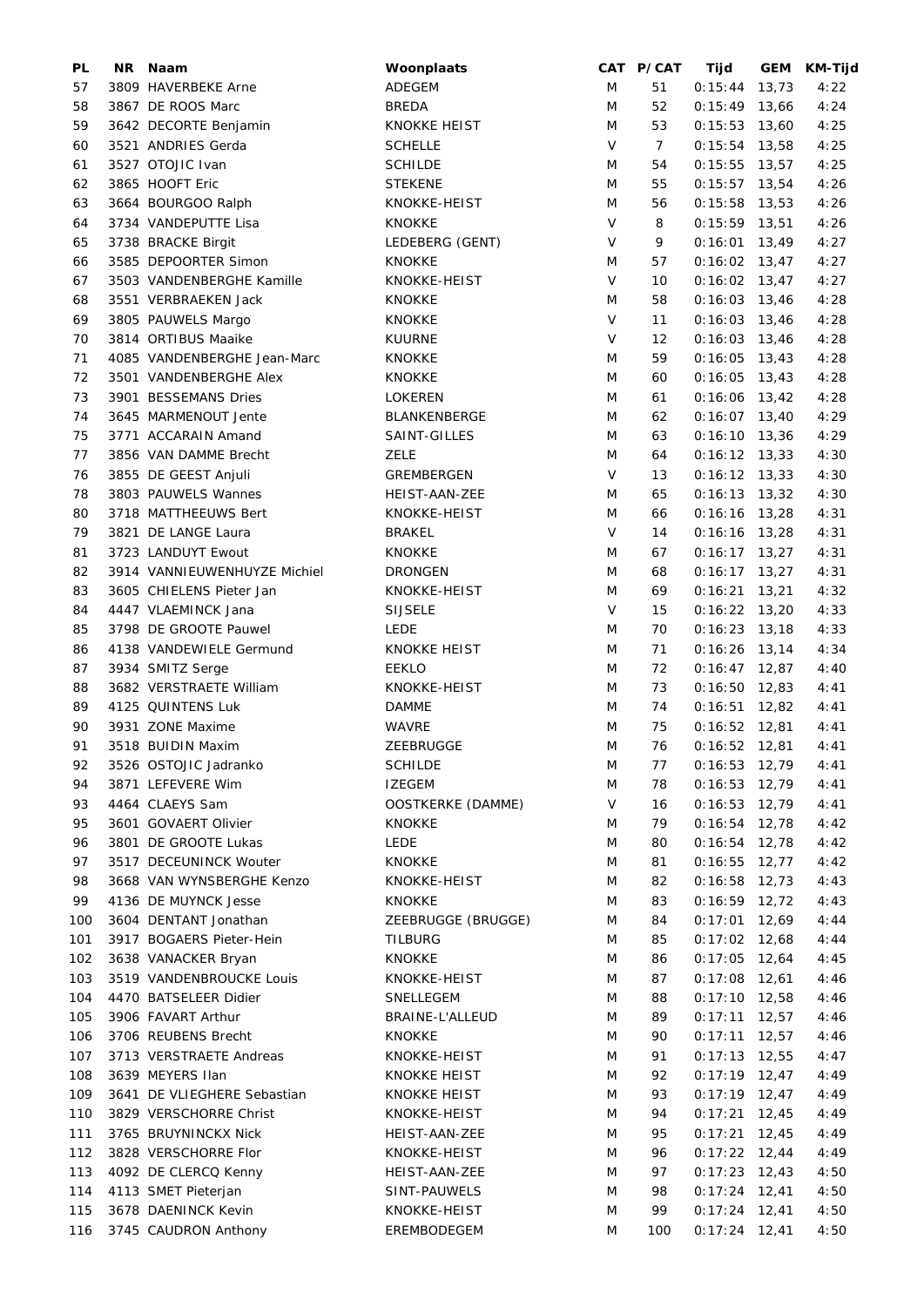| PL  | NR Naam                    | Woonplaats               |         | CAT P/CAT | Tijd            |       | GEM KM-Tijd |
|-----|----------------------------|--------------------------|---------|-----------|-----------------|-------|-------------|
| 117 | 3674 GOEGEBEUR Sarah       | KNOKKE-HEIST             | V       | 17        | $0:17:25$ 12,40 |       | 4:50        |
| 118 | 3670 SCHILLEBEECKX Laura   | <b>KNOKKE</b>            | $\vee$  | 18        | $0:17:27$ 12,38 |       | 4:51        |
| 119 | 4093 BAERT Thijs           | KNOKKE-HEIST             | M       | 101       | $0:17:29$ 12,35 |       | 4:51        |
| 120 | 4109 VERHEYE Stephane      | KNOKKE-HEIST             | M       | 102       | $0:17:29$ 12,35 |       | 4:51        |
| 121 | 3768 ANNYS Pascal          | <b>KNOKKE</b>            | M       | 103       | $0:17:30$ 12,34 |       | 4:52        |
| 122 | 3596 SCHAPDRYVER Kelly     | MALDEGEM                 | $\vee$  | 19        | $0:17:32$ 12,32 |       | 4:52        |
| 123 | 3711 HOORNAERT Jan         | KNOKKE-HEIST             | M       | 104       | $0:17:35$ 12,28 |       | 4:53        |
| 124 | 3721 LEBER Julie           | KNOKKE-HEIST             | V       | 20        | $0:17:37$ 12,26 |       | 4:54        |
|     |                            |                          |         |           |                 |       |             |
| 125 | 4116 VANDEN EYNDE Sonja    | BALEN                    | V       | 21        | $0:17:40$ 12,23 |       | 4:54        |
| 126 | 3776 VAN RANSBEECK Hans    | KAPELLE-OP-DEN-BOS       | M       | 105       | $0:17:43$ 12,19 |       | 4:55        |
| 127 | 3722 LOOTENS Julie         | KNOKKE-HEIST             | $\vee$  | 22        | $0:17:43$ 12,19 |       | 4:55        |
| 128 | 4080 SNAUWAERT Enya        | STROMBEEK-BEVER          | $\vee$  | 23        | $0:17:44$ 12,18 |       | 4:56        |
| 129 | 3697 GOETHALS Sander       | KNOKKE-HEIST             | M       | 106       | $0:17:45$ 12,17 |       | 4:56        |
| 130 | 3802 KINDT Eline           | <b>BREDENE</b>           | $\vee$  | 24        | $0:17:46$ 12,16 |       | 4:56        |
| 131 | 4449 TALOEN Lieselot       | OEDELEM                  | $\vee$  | 25        | $0:17:48$ 12,13 |       | 4:57        |
| 132 | 3854 DE DUYTSCHE Senne     | KNOKKE-HEIST             | M       | 107       | $0:17:49$ 12,12 |       | 4:57        |
| 134 | 3774 VANDEPUTTE Marc       | <b>KNOKKE</b>            | M       | 108       | $0:17:50$ 12,11 |       | 4:57        |
| 135 | 3616 DE BRAUWERE James     | KNOKKE-HEIST             | M       | 109       | $0:17:50$ 12,11 |       | 4:57        |
| 133 | 3846 DE CLERCQ Britt       | <b>ASSEBROEK</b>         | $\vee$  | 26        | $0:17:50$ 12,11 |       | 4:57        |
| 136 | 4084 DE BEER Jeroen        | KNOKKE-HEIST             | M       | 110       | $0:17:51$ 12,10 |       | 4:58        |
| 137 | 3552 AMEYS Lennard         | SINT-ANDRIES             | M       | 111       | $0:17:51$ 12,10 |       | 4:58        |
|     | 3633 PAUWELS Ward          |                          |         |           | $0:17:52$ 12,09 |       |             |
| 138 |                            | HEIST-AAN-ZEE            | M       | 112       |                 |       | 4:58        |
| 139 | 4087 DEWINGAERDEN Tibault  | <b>DAMME</b>             | M       | 113       | $0:17:53$ 12,08 |       | 4:58        |
| 141 | 3943 SERGEANT Nico         | <b>GENT</b>              | M       | 114       | $0:17:54$ 12,07 |       | 4:58        |
| 140 | 3528 PIOTROWSKI Gaelle     | 'S GRAVENWEZEL           | $\vee$  | 27        | $0:17:54$ 12,07 |       | 4:58        |
| 142 | 3615 SUSLA Martijn         | <b>KNOKKE</b>            | M       | 115       | $0:18:01$ 11,99 |       | 5:00        |
| 143 | 3649 MAENE Freek           | HEIST-AAN-ZEE            | $\vee$  | 28        | $0:18:05$ 11,94 |       | 5:01        |
| 144 | 3757 VANPARYS Marijke      | KNOKKE-HEIST             | $\sf V$ | 29        | $0:18:06$ 11,93 |       | 5:02        |
| 145 | 3603 VANHAELEMEERSCH Kim   | KNOKKE-HEIST             | $\vee$  | 30        | $0:18:07$ 11,92 |       | 5:02        |
| 146 | 3619 LANGENAEKEN Gael      | <b>KNOKKE</b>            | M       | 116       | $0:18:08$ 11,91 |       | 5:02        |
| 147 | 3660 DE DOBBELAERE Thibaut | <b>KNOKKE</b>            | M       | 117       | $0:18:10$ 11,89 |       | 5:03        |
| 148 | 3530 VANMELKEBEKE Fabian   | <b>BRUSSEL</b>           | M       | 118       | $0:18:11$ 11,88 |       | 5:03        |
| 149 | 4462 KERCKHOVE Jens        | OOSTKERKE (DAMME)        | M       | 119       | $0:18:13$ 11,86 |       | 5:04        |
| 150 | 3881 HUYS Ans              | BLANKENBERGE             | V       | 31        | $0:18:13$ 11,86 |       | 5:04        |
| 151 | 3930 CNOCKAERT Nancy       | KNOKKE-HEIST             | V       | 32        | $0:18:13$ 11,86 |       | 5:04        |
|     | 3824 OVERSTRAETE Olivier   | <b>KNOKKE</b>            | M       | 120       | $0:18:14$ 11,85 |       | 5:04        |
| 152 |                            | <b>MERENDREE</b>         |         |           |                 |       |             |
| 153 | 3920 SERGEANT Marnix       |                          | M       | 121       | $0:18:15$ 11,84 |       | 5:04        |
| 154 | 3515 GILLIS Cyril          | KNOKKE-HEIST             | M       | 122       | $0:18:17$ 11,81 |       | 5:05        |
| 155 | 4453 DE RAUW Robbe         | KNOKKE                   | M       | 123       | $0:18:18$ 11,80 |       | 5:05        |
| 156 | 3860 HAEMERS Dominique     | LEMBEKE                  | M       | 124       | $0:18:19$ 11,79 |       | 5:05        |
| 157 | 4096 VAN DEN HEUVEL Jorn   | SINT-LENAARTS            | M       | 125       | $0:18:19$ 11,79 |       | 5:05        |
| 158 | 3567 MASSCHELEIN Christ    | <b>NINOVE</b>            | M       | 126       | 0:18:21         | 11,77 | 5:06        |
| 159 | 3808 DE ROOS Yorn          | <b>BREDA</b>             | M       | 127       | $0:18:22$ 11,76 |       | 5:06        |
| 160 | 3764 DESMEDT Caroline      | HEIST-AAN-ZEE            | $\vee$  | 33        | $0:18:22$ 11,76 |       | 5:06        |
| 161 | 4463 CLAEYS Cil            | <b>OOSTKERKE (DAMME)</b> | M       | 128       | $0:18:23$ 11,75 |       | 5:06        |
| 162 | 3710 CLEYNEN Caroline      | <b>KNOKKE HEIST</b>      | V       | 34        | $0:18:24$ 11,74 |       | 5:07        |
| 163 | 3687 VERCRUYSSE Kevin      | KNOKKE-HEIST             | M       | 129       | $0:18:26$ 11,72 |       | 5:07        |
| 164 | 3699 VANDE CAPPELLE Tibo   | KNOKKE-HEIST             | M       | 130       | $0:18:27$ 11,71 |       | 5:07        |
| 165 | 3635 RAPPE Kevin           | <b>KNOKKE HEIST</b>      | M       | 131       | $0:18:28$ 11,70 |       | 5:08        |
| 166 | 3743 DEHEEGHER Kevin       | MOERKERKE                | M       | 132       | $0:18:32$ 11,65 |       | 5:09        |
| 168 | 3555 BERKEIN Arnaud        | HEIST-AAN-ZEE            | M       | 133       | $0:18:34$ 11,63 |       | 5:09        |
|     |                            |                          |         |           |                 |       |             |
| 167 | 3807 TASKIN Sabrina        | BREDA                    | V       | 35        | $0:18:34$ 11,63 |       | 5:09        |
| 169 | 3882 HUYS Ella             | BLANKENBERGE             | V       | 36        | $0:18:35$ 11,62 |       | 5:10        |
| 172 | 3549 VEREECKE Bart         | KNOKKE-HEIST             | M       | 134       | $0:18:36$ 11,61 |       | 5:10        |
| 170 | 3815 SNAUWAERT Isabel      | <b>KNOKKE HEIST</b>      | V       | 37        | $0:18:36$ 11,61 |       | 5:10        |
| 171 | 3923 MAST Diane            | ANTWERPEN                | V       | 38        | $0:18:36$ 11,61 |       | 5:10        |
| 173 | 3525 OSTOJIC Janis         | <b>SCHILDE</b>           | M       | 135       | $0:18:37$ 11,60 |       | 5:10        |
| 174 | 3819 VERMEERSCH Maxim      | KNOKKE-HEIST             | M       | 136       | $0:18:37$ 11,60 |       | 5:10        |
| 175 | 3786 VERMEERSCH Catherine  | <b>BRUGGE</b>            | V       | 39        | $0:18:38$ 11,59 |       | 5:11        |
| 176 | 3909 JEURIS Jens           | KNOKKE-HEIST             | M       | 137       | $0:18:41$ 11,56 |       | 5:11        |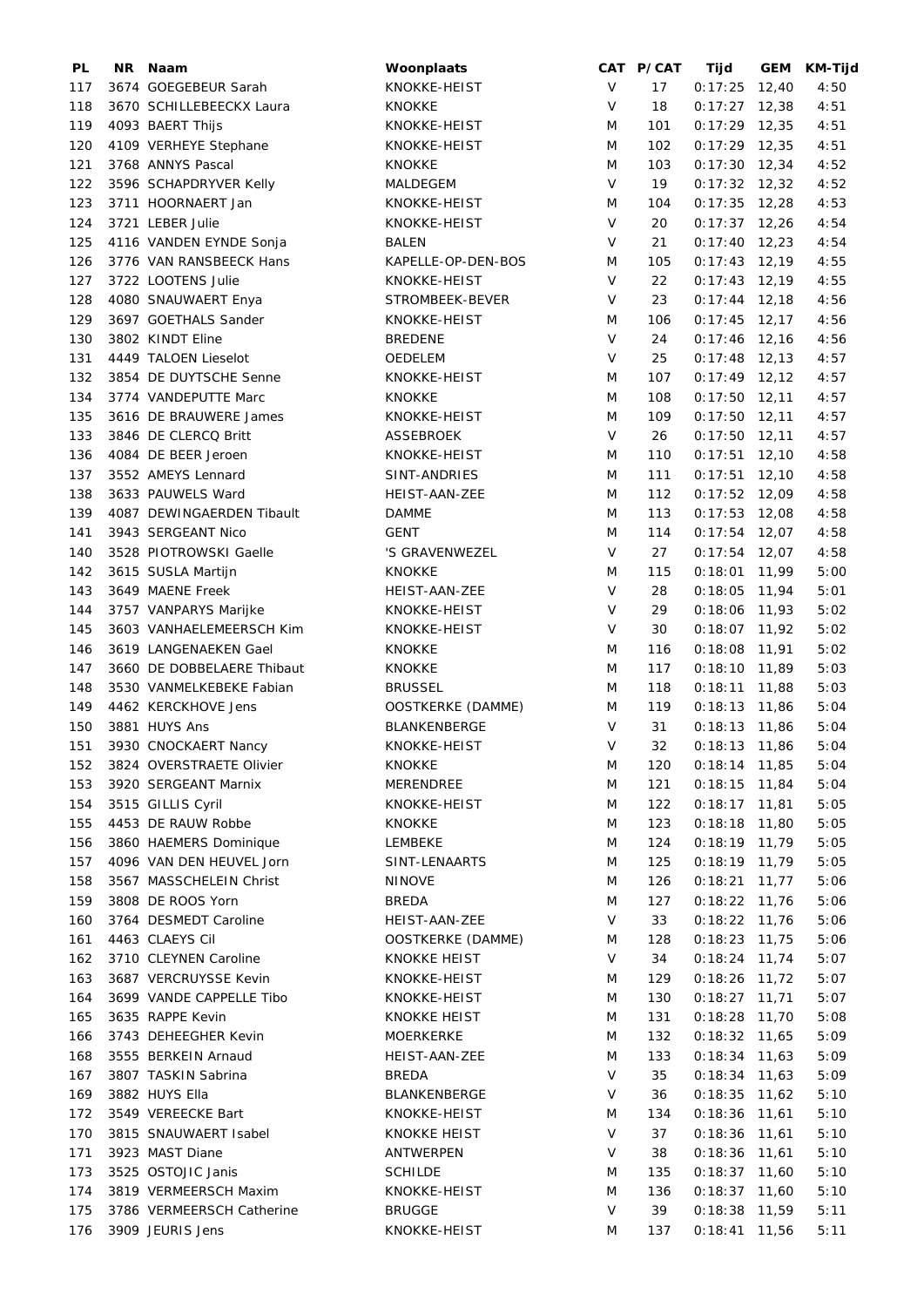| PL  | NR Naam                      | Woonplaats          |        | CAT P/CAT | Tijd                               |       | GEM KM-Tijd |
|-----|------------------------------|---------------------|--------|-----------|------------------------------------|-------|-------------|
| 177 | 3587 DEFOOR Nathan           | MOERKERKE           | M      | 138       | $0:18:41$ 11,56                    |       | 5:11        |
| 178 | 3942 CLARKE Matthew          | <b>GENT</b>         | M      | 139       | $0:18:43$ 11,54                    |       | 5:12        |
| 179 | 3634 DEMEY Eva               | <b>KNOKKE HEIST</b> | $\vee$ | 40        | $0:18:43$ 11,54                    |       | 5:12        |
| 181 | 3922 ROELANDT Tom            | ZANDBERGEN          | M      | 140       | $0:18:44$ 11,53                    |       | 5:12        |
| 180 | 3630 VANHERPE Bieke          | <b>KNOKKE HEIST</b> | $\vee$ | 41        | $0:18:44$ 11,53                    |       | 5:12        |
| 182 | 4121 VAN DEN SPIEGEL Peter   | <b>EVERE</b>        | M      | 141       | $0:18:46$ 11,51                    |       | 5:13        |
| 183 | 4099 VANDEPUTTE Tanguy       | KNOKKE-HEIST        | M      | 142       | $0:18:49$ 11,48                    |       | 5:14        |
| 184 | 3872 HUYLERBROECK Den        | DEURNE (ANTW.)      | M      | 143       | $0:18:49$ 11,48                    |       | 5:14        |
| 185 | 3715 DE LANGHE Nathalie      | KNOKKE-HEIST        | V      | 42        | $0:18:50$ 11,47                    |       | 5:14        |
| 186 | 3861 HAEMERS Fréderique      | LEMBEKE             | M      | 144       | $0:18:51$ 11,46                    |       | 5:14        |
| 187 | 4094 BAILYU Benoih           | <b>KNOKKE</b>       | M      | 145       | $0:18:51$ 11,46                    |       | 5:14        |
| 189 | 3712 DEWULF Arnaud           | KNOKKE-HEIST        | M      | 146       | $0:18:52$ 11,45                    |       | 5:14        |
| 190 | 3707 BAEYENS Arthur          | KNOKKE-HEIST        | M      | 147       | $0:18:52$ 11,45                    |       | 5:14        |
| 188 | 3905 JANNE D' OTHEL Charline | CHARDONNE           | V      | 43        | $0:18:52$ 11,45                    |       | 5:14        |
| 191 | 3598 VAN NIEUWENHUYSE Brecht | <b>KNOKKE HEIST</b> | M      | 148       | $0:18:53$ 11,44                    |       | 5:15        |
| 192 | 3806 CAUWELS Bram            | ADEGEM              | M      | 149       | $0:18:54$ 11,43                    |       | 5:15        |
| 193 | 3729 DE BEER Jakobe          | KNOKKE-HEIST        | V      | 44        | $0:18:55$ 11,42                    |       | 5:15        |
|     | 4095 BAILYU Arnaud           |                     |        |           |                                    |       |             |
| 194 | 3932 SERGEANT Nick           | <b>KNOKKE</b>       | M      | 150       | $0:18:56$ 11,41<br>$0:18:58$ 11,39 |       | 5:16        |
| 195 |                              | KOEKELARE           | M      | 151       |                                    |       | 5:16        |
| 196 | 3915 VANLAER Steven          | <b>NEVELE</b>       | M      | 152       | $0:19:00$ 11,37                    |       | 5:17        |
| 197 | 3748 COMBES Veroniek         | <b>KNOKKE HEIST</b> | V      | 45        | $0:19:01$ 11,36                    |       | 5:17        |
| 198 | 4112 BOSTYN Ophelin          | <b>BRASSCHAAT</b>   | V      | 46        | $0:19:01$ 11,36                    |       | 5:17        |
| 199 | 3733 CLAEYS Jan              | KNOKKE-HEIST        | M      | 153       | $0:19:07$ 11,30                    |       | 5:19        |
| 200 | 3534 GIELEN Herman           | <b>HASSELT</b>      | M      | 154       | $0:19:11$ 11,26                    |       | 5:20        |
| 201 | 3563 BERNAERT Veronique      | HEIST AAN ZEE       | $\vee$ | 47        | $0:19:12$ 11,25                    |       | 5:20        |
| 202 | 3702 DE LAET Lauranne        | KNOKKE-HEIST        | V      | 48        | $0:19:12$ 11,25                    |       | 5:20        |
| 203 | 3676 DEVOOGHT Thibo          | KNOKKE-HEIST        | M      | 155       | $0:19:13$ 11,24                    |       | 5:20        |
| 204 | 3647 BEAUSAERT Julie         | HEIST-AAN-ZEE       | $\vee$ | 49        | $0:19:14$ 11,23                    |       | 5:21        |
| 205 | 3654 COMBES Annelies         | <b>KNOKKE HEIST</b> | $\vee$ | 50        | $0:19:15$ 11,22                    |       | 5:21        |
| 206 | 3679 CLAES Babette           | HEIST-AAN-ZEE       | $\vee$ | 51        | $0:19:15$ 11,22                    |       | 5:21        |
| 207 | 3759 COUSSEMENT Charlotte    | ARCHENNES           | $\vee$ | 52        | $0:19:20$ 11,17                    |       | 5:22        |
| 208 | 3874 AGNEESSENS Jessica      | KNOKKE-HEIST        | V      | 53        | $0:19:20$ 11,17                    |       | 5:22        |
| 209 | 3747 COMBES Didier           | KNOKKE-HEIST        | M      | 156       | $0:19:22$ 11,15                    |       | 5:23        |
| 210 | 3632 VANDENBERGHE Fauve      | <b>KNOKKE HEIST</b> | V      | 54        | $0:19:23$ 11,14                    |       | 5:23        |
| 211 | 3916 GRSON Tina              | KNOKKE-HEIST        | V      | 55        | $0:19:23$ 11,14                    |       | 5:23        |
| 212 | 3732 PAUWAERT Laura          | KNOKKE-HEIST        | $\vee$ | 56        | $0:19:23$ 11,14                    |       | 5:23        |
| 213 | 3652 MANEEWONG Suphitcha     | KNOKKE HEIST        | V      | 57        | $0:19:23$ 11,14                    |       | 5:23        |
| 214 | 3900 BESSEMANS Lore          | <b>LOKEREN</b>      | V      | 58        | $0:19:25$ 11,12                    |       | 5:24        |
| 215 | 3769 ACCARAIN Anna           | SAINT-GILLES        | V      | 59        | $0:19:26$ 11,11                    |       | 5:24        |
| 216 | 3709 DECOCK Sara             | KNOKKE-HEIST        | V      | 60        | $0:19:27$ 11,11                    |       | 5:24        |
| 217 | 4443 JANSSENS Kathleen       | <b>BRUGGE</b>       | $\vee$ | 61        | 0:19:27                            | 11,11 | 5:24        |
| 218 | 3644 MATTHEEUWS Stan         | KNOKKE-HEIST        | M      | 157       | 0:19:28                            | 11,10 | 5:24        |
| 219 | 3540 DE WAELE Jules          | KNOKKE-HEIST        | M      | 158       | $0:19:28$ 11,10                    |       | 5:24        |
| 220 | 3868 BOSSIER Sophie          | WENDUINE            | V      | 62        | $0:19:31$ 11,07                    |       | 5:25        |
| 221 | 3621 DE KETELAERE Thibault   | KNOKKE-HEIST        | M      | 159       | $0:19:33$ 11,05                    |       | 5:26        |
| 222 | 3746 NOTTE Lisa              | <b>OOSTAKKER</b>    | V      | 63        | $0:19:33$ 11,05                    |       | 5:26        |
| 223 | 4081 SCHRAM Eva              | <b>BRUGGE</b>       | V      | 64        | $0:19:33$ 11,05                    |       | 5:26        |
| 224 | 3727 BAUWENS Thomas          | <b>KNOKKE HEIST</b> | M      | 160       | 0:19:34                            | 11,04 | 5:26        |
| 225 | 3631 FOCKENIER Bjarne        | <b>KNOKKE HEIST</b> | M      | 161       | $0:19:39$ 10,99                    |       | 5:27        |
| 226 | 3675 DE DOBBELAERE Lucas     | KNOKKE              | M      | 162       | $0:19:42$ 10,96                    |       | 5:28        |
| 228 | 3662 SMET James              | KNOKKE-HEIST        | M      | 163       | $0:19:43$ 10,96                    |       | 5:29        |
| 227 | 3651 DECORTE Stefanie        | HEIST-AAN-ZEE       | V      | 65        | $0:19:43$ 10,96                    |       | 5:29        |
| 229 | 3589 SAELAERT Emael          | KNOKKE-HEIST        | M      | 164       | $0:19:45$ 10,94                    |       | 5:29        |
|     |                              | HEIST-AAN-ZEE       | M      |           | $0:19:46$ 10,93                    |       |             |
| 230 | 3792 DORY Ludwig             |                     |        | 165       |                                    |       | 5:29        |
| 231 | 3541 DE WAELE Victor         | KNOKKE-HEIST        | M      | 166       | $0:19:46$ 10,93                    |       | 5:29        |
| 232 | 3937 PHILIPS Veerle          | RUISELEDE           | V      | 66        | $0:19:52$ 10,87                    |       | 5:31        |
| 233 | 4119 JANSSENS Katleen        | <b>BIERBEEK</b>     | V      | 67        | $0:19:53$ 10,86                    |       | 5:31        |
| 234 | 3661 BARBIEUX Sacha          | KNOKKE-HEIST        | M      | 167       | $0:19:55$ 10,85                    |       | 5:32        |
| 235 | 3827 VLYMINCK Stephanie      | SINT-NIKLAAS        | V      | 68        | 0:19:56                            | 10,84 | 5:32        |
| 236 | 4108 ANDRIES Ria             | <b>BURCHT</b>       | V      | 69        | $0:19:56$ 10,84                    |       | 5:32        |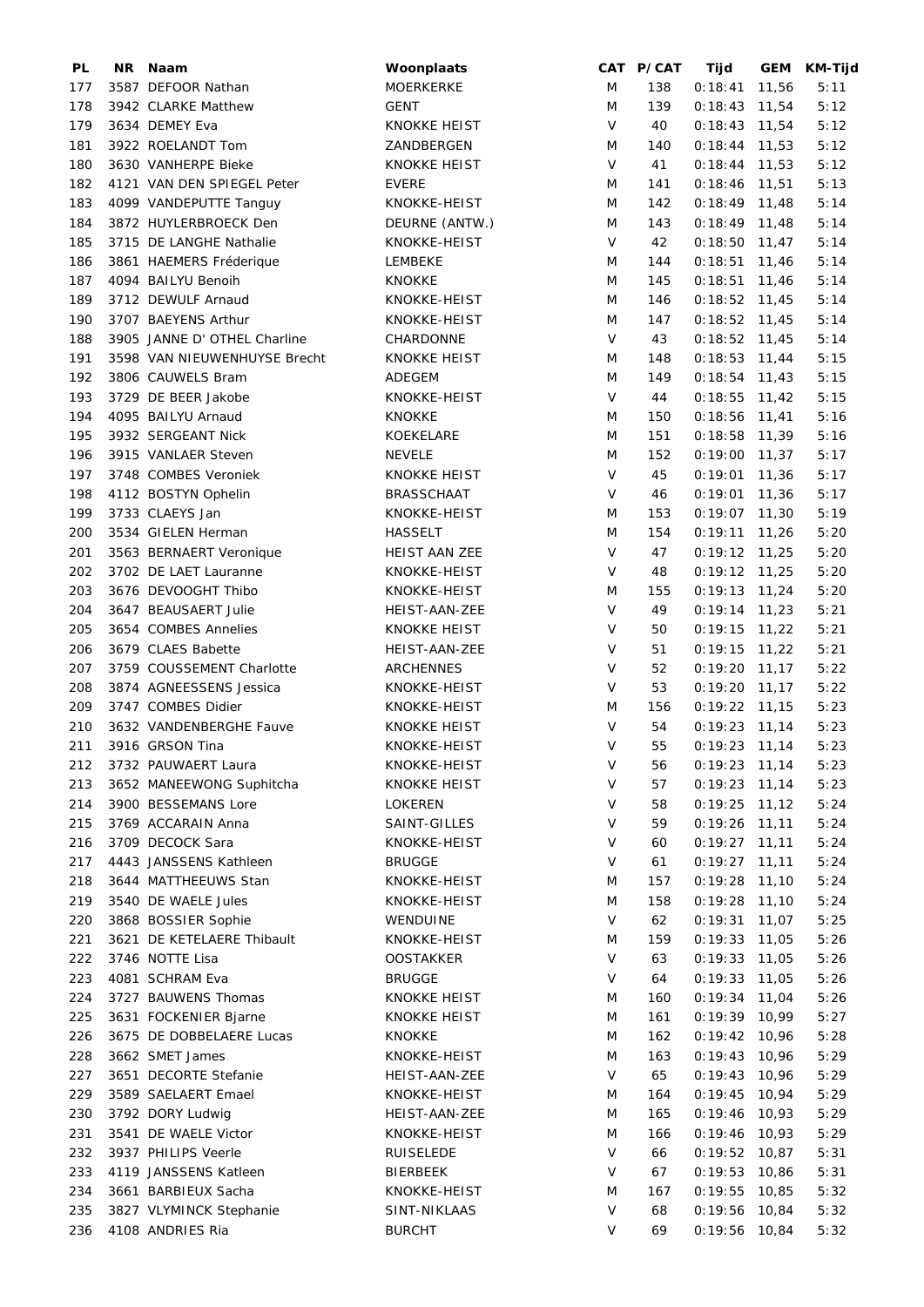| PL  | NR Naam                     | Woonplaats                   |        | CAT P/CAT | Tijd            |       | GEM KM-Tijd |
|-----|-----------------------------|------------------------------|--------|-----------|-----------------|-------|-------------|
| 237 | 3910 VIS Maarten            | KNOKKE-HEIST                 | M      | 168       | 0:19:57         | 10,83 | 5:32        |
| 238 | 4444 PATTIST Kelly          | <b>KNOKKE</b>                | $\vee$ | 70        | $0:19:58$ 10,82 |       | 5:33        |
| 239 | 3904 WILLEMS Laetitia       | KNOKKE-HEIST                 | $\vee$ | 71        | $0:19:58$ 10,82 |       | 5:33        |
| 240 | 3866 DURINCK Tony           | <b>STEKENE</b>               | M      | 169       | $0:19:59$ 10,81 |       | 5:33        |
| 241 | 3933 SERGEANT Peter         | <b>KOEKELARE</b>             | M      | 170       | 0:20:01         | 10,79 | 5:34        |
| 242 | 4097 CHARLOTTE Mestdach     | <b>KNOKKE</b>                | $\vee$ | 72        | $0:20:03$ 10,77 |       | 5:34        |
| 243 | 3730 PIETERS Charlotte      | <b>DUDZELE</b>               | $\vee$ | 73        | $0:20:04$ 10,76 |       | 5:34        |
| 244 | 3812 MATTHIJS Martine       | LEDE                         | V      | 74        | $0:20:07$ 10,74 |       | 5:35        |
| 245 | 3629 ROOSEN Louis-Paul      | <b>KNOKKE HEIST</b>          | M      | 171       | $0:20:08$ 10,73 |       | 5:36        |
|     |                             |                              |        |           |                 |       |             |
| 246 | 4140 ROOSEN Hans            | KNOKKE-HEIST                 | M      | 172       | $0:20:08$ 10,73 |       | 5:36        |
| 247 | 3873 HUYGEBROECK Amand      | DEURNE (ANTW.)               | M      | 173       | $0:20:09$ 10,72 |       | 5:36        |
| 248 | 3797 DELANOTE Helen         | KNOKKE-HEIST                 | $\vee$ | 75        | $0:20:09$ 10,72 |       | 5:36        |
| 249 | 3880 CHANET Heidi           | <b>TERNAT</b>                | $\vee$ | 76        | $0:20:10$ 10,71 |       | 5:36        |
| 250 | 3813 STOCKMAN Barbara       | EEKLO                        | $\vee$ | 77        | $0:20:11$ 10,70 |       | 5:36        |
| 251 | 4106 KERRES Michel          | ROTTERDAM                    | M      | 174       | $0:20:12$ 10,69 |       | 5:37        |
| 252 | 3578 PATTEET Julie          | <b>KNOKKE HEIST</b>          | $\vee$ | 78        | $0:20:12$ 10,69 |       | 5:37        |
| 253 | 3576 BOONEN Gregory         | KAPELLEN (ANTW.)             | M      | 175       | $0:20:13$ 10,68 |       | 5:37        |
| 254 | 3704 DEDEENE Margaux        | KNOKKE-HEIST                 | $\vee$ | 79        | $0:20:13$ 10,68 |       | 5:37        |
| 255 | 3752 POULSEN Lise           | <b>BRUXELLES</b>             | $\vee$ | 80        | $0:20:18$ 10,64 |       | 5:38        |
| 256 | 3946 VAN OLMEN Mira         | BAZEL                        | $\vee$ | 81        | $0:20:22$ 10,61 |       | 5:39        |
| 257 | 3582 TANGHE Jelle           | KNOKKE-HEIST                 | M      | 176       | $0:20:23$ 10,60 |       | 5:40        |
| 258 | 3640 DE GROOTE Amber        | HEIST-AAN-ZEE                | $\vee$ | 82        | $0:20:23$ 10,60 |       | 5:40        |
| 259 | 3833 CARRIJN Willy          | ZOTTEGM                      | M      | 177       | $0:20:24$ 10,59 |       | 5:40        |
| 260 | 3820 DE MAESENEIRE Martel   | <b>BRAKEL</b>                | $\vee$ | 83        | $0:20:26$ 10,57 |       | 5:41        |
| 261 | 3714 SPYSSCHAERT Lisa       | KNOKKE-HEIST                 | $\vee$ | 84        | $0:20:27$ 10,56 |       | 5:41        |
| 262 | 4091 DE CLERCQ Gerry        | HEIST-AAN-ZEE                | M      | 178       | $0:20:28$ 10,55 |       | 5:41        |
| 263 | 3581 LAMMENS Renaud         | KNOKKE-HEIST                 | M      | 179       | $0:20:28$ 10,55 |       | 5:41        |
| 264 | 3628 DIERICKX Bert          | KNOKKE-HEIST                 | M      | 180       | $0:20:28$ 10,55 |       | 5:41        |
| 265 | 3637 MATTHEEUWS Tuur        |                              | M      | 181       | $0:20:29$ 10,55 |       |             |
|     | 3636 DE CRAEMER Noemi       | KNOKKE-HEIST<br>KNOKKE-HEIST | $\vee$ | 85        |                 |       | 5:41        |
| 266 |                             |                              | $\vee$ |           | $0:20:30$ 10,54 |       | 5:42        |
| 267 | 3542 VERPLANKEN Stephanie   | OUDENAARDE                   |        | 86        | $0:20:30$ 10,54 |       | 5:42        |
| 268 | 3736 STIEPERAERE Hans       | AALST                        | M      | 182       | $0:20:31$ 10,53 |       | 5:42        |
| 269 | 3927 DE SMET Greet          | <b>DRONGEN</b>               | V      | 87        | $0:20:36$ 10,49 |       | 5:43        |
| 270 | 3681 SPEYBROECK Arthur      | <b>KNOKKE</b>                | M      | 183       | $0:20:39$ 10,46 |       | 5:44        |
| 271 | 4455 VANDEPITTE Goedel      | SINT-KRUIS                   | V      | 88        | $0:20:40$ 10,45 |       | 5:44        |
| 272 | 3685 PROOT Victor           | <b>KNOKKE</b>                | M      | 184       | $0:20:41$ 10,44 |       | 5:45        |
| 273 | 3538 JANSEN Sam             | WILRIJK (ANTW.)              | M      | 185       | $0:20:42$ 10,43 |       | 5:45        |
| 274 | 4104 PARDONITCH Caren       | AMSTERDAM                    | V      | 89        | $0:20:43$ 10,43 |       | 5:45        |
| 275 | 3613 BULCKE Jens            | KNOKKE-HEIST                 | M      | 186       | $0:20:48$ 10,38 |       | 5:47        |
| 276 | 3695 DE BAETS Sharleen      | KNOKKE                       | V      | 90        | $0:20:48$ 10,38 |       | 5:47        |
| 277 | 4168 MICHIELS Sofie         | KNOKKE                       | V      | 91        | $0:20:54$ 10,33 |       | 5:48        |
| 278 | 3804 CEULEMANS Marleen      | <b>EEKLO</b>                 | V      | 92        | $0:20:55$ 10,33 |       | 5:49        |
| 279 | 3787 JANSSENS Eline         | LISSEWEGE                    | V      | 93        | $0:20:56$ 10,32 |       | 5:49        |
| 280 | 3622 DE KETELAERE Matthias  | KNOKKE-HEIST                 | M      | 187       | $0:20:58$ 10,30 |       | 5:49        |
| 281 | 3568 GROGNA Sebastien       | SAINT-GILLES                 | M      | 188       | $0:20:58$ 10,30 |       | 5:49        |
| 282 | 3666 VAN CAENEGHEM Sandrine | MOERKERKE                    | V      | 94        | $0:21:01$ 10,28 |       | 5:50        |
| 283 | 3592 ABSIL Nicolas          | KNOKKE-HEIST                 | M      | 189       | $0:21:02$ 10,27 |       | 5:51        |
| 284 | 4446 VLAEMINCK Emma         | <b>SIJSELE</b>               | V      | 95        | $0:21:03$ 10,26 |       | 5:51        |
| 285 | 3680 HAEGHEBAERT Emiel      |                              | M      | 190       | $0:21:05$ 10,25 |       |             |
|     |                             | HEIST-AAN-ZEE                | $\vee$ |           |                 |       | 5:51        |
| 286 | 3559 CROES Christina        | ST-NIKLAAS                   |        | 96        | $0:21:05$ 10,25 |       | 5:51        |
| 287 | 3650 DHONDT Sofie           | HEIST-AAN-ZEE                | V      | 97        | $0:21:08$ 10,22 |       | 5:52        |
| 288 | 3593 DRIESSENS Kjell        | WESTKAPELLE                  | M      | 191       | $0:21:09$ 10,21 |       | 5:52        |
| 289 | 4460 COUSSEMENT Sabine      | SINT-KRUIS                   | V      | 98        | $0:21:09$ 10,21 |       | 5:52        |
| 290 | 3625 STEFFEN Eliza          | KNOKKE-HEIST                 | V      | 99        | $0:21:09$ 10,21 |       | 5:52        |
| 291 | 3800 DE GROOTE Lize         | <b>LEDE</b>                  | $\vee$ | 100       | $0:21:11$ 10,20 |       | 5:53        |
| 292 | 3796 QUINTENS Alizee        | <b>EVERGEM</b>               | $\vee$ | 101       | $0:21:11$ 10,20 |       | 5:53        |
| 293 | 3648 BUYSSENS Laurence      | MOERKERKE                    | $\vee$ | 102       | $0:21:11$ 10,20 |       | 5:53        |
| 294 | 3864 GLAUDE Martine         | ASSEBROEK                    | V      | 103       | $0:21:15$ 10,16 |       | 5:54        |
| 295 | 3504 VANHERDE Ymke          | KNOKKE-HEIST                 | V      | 104       | $0:21:17$ 10,15 |       | 5:55        |
| 296 | 3949 DEMEY Anaïs            | KNOKKE-HEIST                 | V      | 105       | $0:21:19$ 10,13 |       | 5:55        |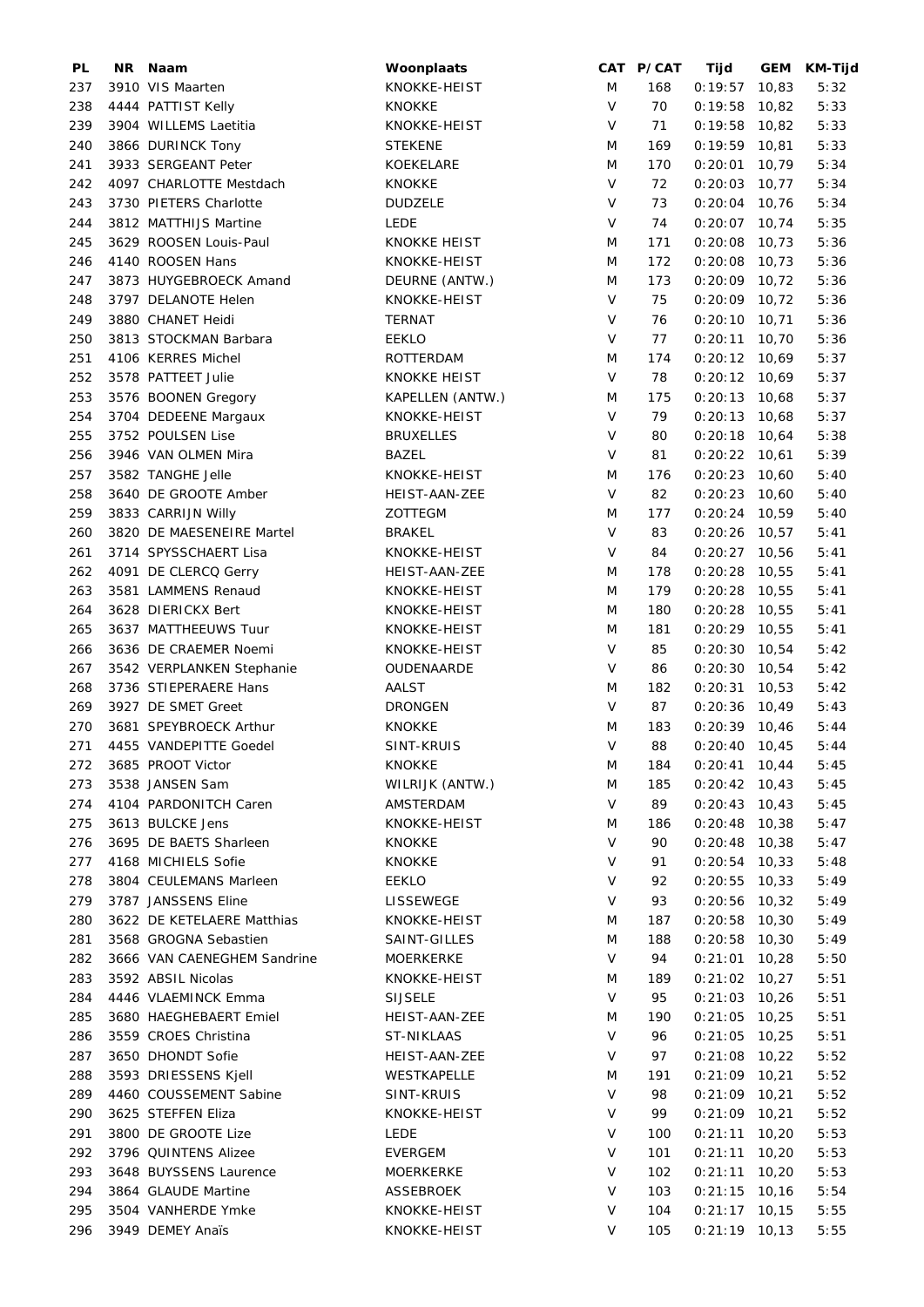| PL  | NR | Naam                      | Woonplaats           |              | CAT P/CAT | Tijd            | GEM    | KM-Tijd |
|-----|----|---------------------------|----------------------|--------------|-----------|-----------------|--------|---------|
| 297 |    | 4110 MERCKAERT Geert      | GERAARDSBERGEN       | M            | 192       | 0:21:20         | 10, 13 | 5:56    |
| 298 |    | 3832 DESMIDT Arno         | <b>DUDZELE</b>       | M            | 193       | $0:21:23$ 10,10 |        | 5:56    |
| 299 |    | 3859 VEREECKEN Nancy      | <b>DUFFEL</b>        | $\vee$       | 106       | $0:21:23$ 10,10 |        | 5:56    |
| 300 |    | 3677 BODE Pieter-Jan      | KNOKKE-HEIST         | M            | 194       | $0:21:27$ 10,07 |        | 5:57    |
| 301 |    | 3514 DE PLANCKE Valerie   | <b>KNOKKE</b>        | $\vee$       | 107       | $0:21:30$ 10,05 |        | 5:58    |
| 302 |    | 3754 CLAUWAERT Nathalie   | <b>RONSE</b>         | $\vee$       | 108       | $0:21:32$ 10,03 |        | 5:59    |
| 303 |    | 3564 BLOES Fabienne       | KNOKKE-HEIST         | $\vee$       | 109       | $0:21:34$ 10,02 |        | 5:59    |
|     |    | 3778 D'AUBIOUL Karel      | KNOKKE-HEIST         |              |           |                 |        |         |
| 304 |    |                           |                      | M            | 195       | 0:21:38         | 9,98   | 6:01    |
| 305 |    | 3740 UYTTEBROEK Bruno     | VLEZENBEEK           | M            | 196       | 0:21:41         | 9,96   | 6:01    |
| 306 |    | 3610 STEFFEN Juliet       | KNOKKE-HEIST         | V            | 110       | 0:21:44         | 9,94   | 6:02    |
| 307 |    | 3544 VEREECKE Charlotte   | <b>KNOKKE</b>        | V            | 111       | 0:21:50         | 9,89   | 6:04    |
| 308 |    | 4105 PARDOVITCH Ronald    | AMSTERDAM            | M            | 197       | 0:21:53         | 9,87   | 6:05    |
| 309 |    | 3614 DE MEY Maaike        | <b>KNOKKE</b>        | V            | 112       | 0:21:53         | 9,87   | 6:05    |
| 310 |    | 3512 PEETERS Noa          | <b>KNOKKE</b>        | V            | 113       | 0:21:53         | 9,87   | 6:05    |
| 311 |    | 3531 BRACKE Annick        | <b>LOCHRISTI</b>     | $\vee$       | 114       | 0:21:54         | 9,86   | 6:05    |
| 312 |    | 3590 VERHEECKE Manon      | <b>KNOKKE</b>        | V            | 115       | 0:21:54         | 9,86   | 6:05    |
| 313 |    | 3780 HUBRECHT Dotje       | KNOKKE-HEIST         | $\vee$       | 116       | 0:21:55         | 9,86   | 6:05    |
| 314 |    | 4098 DE PLANCKE Pascale   | <b>KNOKKE</b>        | $\vee$       | 117       | 0:21:55         | 9,86   | 6:05    |
| 317 |    | 3870 WULUS Tom            | WENDUINE             | M            | 198       | 0:22:01         | 9,81   | 6:07    |
| 315 |    | 3558 VAN RANSBEECK Lisa   | KAPELLE-OP-DEN-BOS   | $\vee$       | 118       | 0:22:01         | 9,81   | 6:07    |
| 316 |    | 3775 STOFFELS Kristel     | SINT-KATELIJNE-WAVER | V            | 119       | 0:22:01         | 9,81   | 6:07    |
|     |    |                           |                      | V            |           |                 |        |         |
| 318 |    | 3877 VANPARIJS Karline    | ZEEBRUGGE            |              | 120       | 0:22:03         | 9,80   | 6:07    |
| 319 |    | 3884 FIERS Tomas          | <b>HEVER</b>         | M            | 199       | 0:22:06         | 9,77   | 6:08    |
| 320 |    | 3753 DE MAESSCHALK Nadia  | BLANKENBERGE         | V            | 121       | 0:22:08         | 9,76   | 6:09    |
| 321 |    | 3532 HEUZEL Daphne        | ZEEBRUGGE            | V            | 122       | 0:22:09         | 9,75   | 6:09    |
| 322 |    | 3608 VANDERSMISSEN Marie  | <b>DAMME</b>         | $\vee$       | 123       | 0:22:09         | 9,75   | 6:09    |
| 323 |    | 3779 STEFFEN Amandine     | KNOKKE-HEIST         | $\vee$       | 124       | 0:22:09         | 9,75   | 6:09    |
| 324 |    | 3612 VERMEERSCH Floris    | <b>KNOKKE</b>        | M            | 200       | 0:22:10         | 9,74   | 6:09    |
| 325 |    | 4472 VANMOERKERKE Emelie  | <b>MENEN</b>         | $\vee$       | 125       | 0:22:12         | 9,73   | 6:10    |
| 326 |    | 3926 FEVERY Julie         | KNOKKE               | $\vee$       | 126       | 0:22:12         | 9,73   | 6:10    |
| 327 |    | 3735 MEYERS Maria         | <b>BORNEM</b>        | $\vee$       | 127       | 0:22:13         | 9,72   | 6:10    |
| 328 |    | 3907 FAVART Lola          | BRAINE-L'ALLEUD      | $\vee$       | 128       | 0:22:13         | 9,72   | 6:10    |
| 329 |    | 3940 MESSIAEN Pauline     | <b>WARNETON</b>      | V            | 129       | 0:22:14         | 9,72   | 6:11    |
| 330 |    | 3751 RIGAUX Sofie         | <b>GENT</b>          | V            | 130       | 0:22:15         | 9,71   | 6:11    |
| 331 |    | 4459 DE VOOGT Annelies    | KNOKKE-HEIST         | $\vee$       | 131       | 0:22:18         | 9,69   | 6:12    |
| 332 |    | 3941 VANDENBERGHE Kathy   | VARSENARE            | $\mathsf{V}$ | 132       | 0:22:18         | 9,69   | 6:12    |
| 333 |    |                           | CHARDONNÉ            | V            | 133       |                 |        | 6:12    |
|     |    | 3908 JANNE D'OTHEE Romane |                      |              |           | 0:22:18         | 9,69   |         |
| 334 |    | 3883 CAERS Hilde          | <b>HEVER</b>         | $\vee$       | 134       | 0:22:18         | 9,69   | 6:12    |
| 335 |    | 3653 SNAUWAERT Lindsey    | KNOKKE HEIST         | V            | 135       | 0:22:18         | 9,69   | 6:12    |
| 337 |    | 3618 CORNETTE Julien      | <b>DUDZELE</b>       | M            | 201       | 0:22:19         | 9,68   | 6:12    |
| 336 |    | 3516 MATTYS Nathalie      | <b>KNOKKE</b>        | V            | 136       | 0:22:19         | 9,68   | 6:12    |
| 338 |    | 4118 VANDERVEEREN Chiara  | <b>HAASRODE</b>      | V            | 137       | 0:22:20         | 9,67   | 6:12    |
| 340 |    | 3571 SMEYERS Thibaut      | WILRIJK (ANTW.)      | M            | 202       | 0:22:22         | 9,66   | 6:13    |
| 339 |    | 3572 BOUTMANS Brigitte    | WILRIJK (ANTW.)      | V            | 138       | 0:22:22         | 9,66   | 6:13    |
| 341 |    | 4445 VERSTEYLEN Anne      | <b>TURNHOUT</b>      | V            | 139       | 0:22:23         | 9,65   | 6:13    |
| 342 |    | 3570 VERHEES Joyce        | WILRIJK (ANTW.)      | V            | 140       | 0:22:23         | 9,65   | 6:13    |
| 343 |    | 3705 PROOT Louise         | KNOKKE-HEIST         | V            | 141       | 0:22:23         | 9,65   | 6:13    |
| 344 |    | 3573 DECLERCQ Luc         | KNOKKE               | M            | 203       | 0:22:27         | 9,62   | 6:14    |
| 345 |    | 3657 DECLERCQ Margaux     | KNOKKE-HEIST         | V            | 142       | 0:22:28         | 9,61   | 6:14    |
| 346 |    | 3731 SLABBINCK Anais      | KNOKKE-HEIST         | V            | 143       | 0:22:31         | 9,59   | 6:15    |
| 348 |    | 3663 PAULUS Nicolas       | <b>KNOKKE</b>        | M            | 204       | 0:22:33         | 9,58   | 6:16    |
| 349 |    | 3770 DEBRABANDERE Brecht  | <b>OOSTENDE</b>      | M            |           | 0:22:33         | 9,58   | 6:16    |
|     |    |                           |                      | V            | 205       |                 |        |         |
| 347 |    | 3761 DE BRUYCKERE Patty   | BORGERHOUT (ANTW.)   |              | 144       | 0:22:33         | 9,58   | 6:16    |
| 350 |    | 3911 TANGHE Flor          | KNOKKE-HEIST         | M            | 206       | 0:22:34         | 9,57   | 6:16    |
| 351 |    | 3767 VERCAMMEN Stephanie  | HAMME                | V            | 145       | 0:22:35         | 9,56   | 6:16    |
| 352 |    | 4471 VANSTEENKESTE Sofie  | <b>KORTRIJK</b>      | V            | 146       | 0:22:35         | 9,56   | 6:16    |
| 353 |    | 3766 VERCAMMEN Julie      | HAMME                | V            | 147       | 0:22:35         | 9,56   | 6:16    |
| 354 |    | 3830 DESMIDT Pauline      | <b>DUDZELE</b>       | V            | 148       | 0:22:38         | 9,54   | 6:17    |
| 355 |    | 3834 VANDERYSE Jolien     | <b>DUDZELE</b>       | V            | 149       | 0:22:38         | 9,54   | 6:17    |
| 356 |    | 3672 RYELANDT Julie       | <b>KNOKKE</b>        | $\vee$       | 150       | 0:22:40         | 9,53   | 6:18    |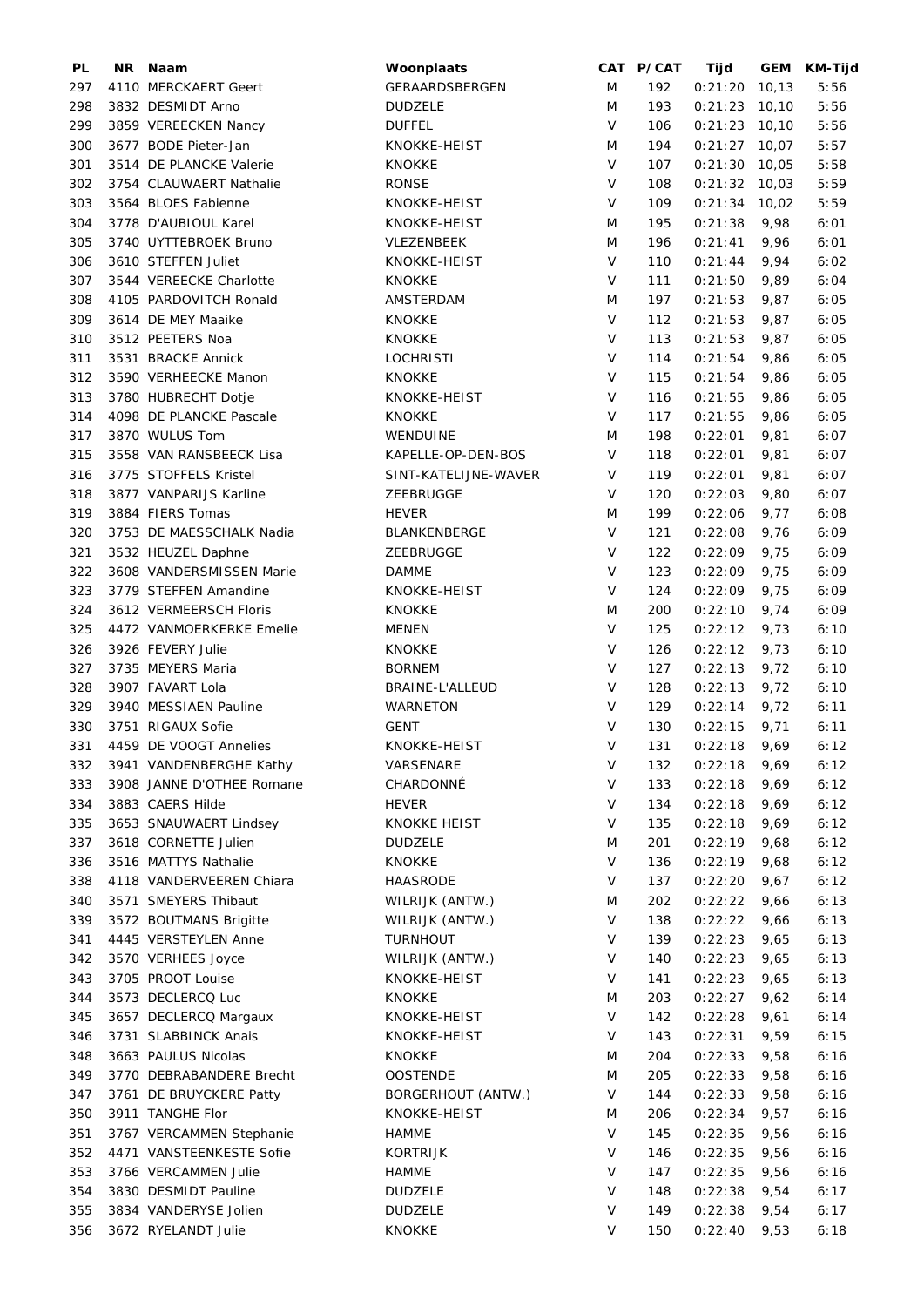| PL  | NR Naam                      | Woonplaats          |         | CAT P/CAT | Tijd    | <b>GEM</b> | KM-Tijd |
|-----|------------------------------|---------------------|---------|-----------|---------|------------|---------|
| 357 | 3869 FLORIZOONE Ann          | WENDUINE            | $\vee$  | 151       | 0:22:40 | 9,53       | 6:18    |
| 358 | 4456 VANTORRE Maxim          | <b>GROBBENDONK</b>  | M       | 207       | 0:22:41 | 9,52       | 6:18    |
| 359 | 4457 VANTORRE Wim            | <b>GROBBENDONK</b>  | M       | 208       | 0:22:42 | 9,52       | 6:18    |
| 360 | 3671 SANDELE Justine         | KNOKKE-HEIST        | $\vee$  | 152       | 0:22:42 | 9,52       | 6:18    |
| 361 | 3586 SLABBINCK Sebastiaan    | <b>KNOKKE</b>       | M       | 209       | 0:22:43 | 9,51       | 6:19    |
| 362 | 4139 VAN MOERKERCKE Steven   | <b>LOPPEM</b>       | M       | 210       | 0:22:48 | 9,47       | 6:20    |
| 363 | 3938 DE BAERE Eefje          | <b>LOPPEM</b>       | V       | 153       | 0:22:48 | 9,47       | 6:20    |
| 364 | 3818 VAN DE GUCHT Veerle     | <b>KNOKKE HEIST</b> | V       | 154       | 0:22:54 | 9,43       | 6:22    |
| 365 | 3536 DEWAELE Lindsay         | <b>DAMME</b>        | $\vee$  | 155       | 0:22:55 | 9,43       | 6:22    |
| 368 | 3947 DE LILLE Anthony        | KNOKKE-HEIST        | M       | 211       | 0:22:56 | 9,42       | 6:22    |
| 366 | 4114 SANNEN Emeli            | <b>BALEN</b>        | V       | 156       | 0:22:56 | 9,42       | 6:22    |
| 367 | 4100 VERMEILLE Sabine        | <b>KNOKKE</b>       | $\vee$  | 157       | 0:22:56 | 9,42       | 6:22    |
| 369 | 4451 VAN HULLE Joke          | SINT-LAUREINS       | $\vee$  | 158       | 0:22:58 | 9,40       | 6:23    |
| 370 | 3857 ROSSEER Kristien        | <b>ICHTEGEM</b>     | V       | 159       | 0:23:04 | 9,36       | 6:24    |
| 371 | 3777 DE VYLDER Kristine      | <b>KNOKKE</b>       | $\vee$  | 160       | 0:23:05 | 9,36       | 6:25    |
| 372 | 3799 LANCKMAN Lieve          | <b>LEDE</b>         | $\sf V$ | 161       | 0:23:11 | 9,32       | 6:26    |
| 373 | 3795 DE BRUYCKERE Sylvie     | <b>EVERGEM</b>      | $\vee$  | 162       | 0:23:11 | 9,32       | 6:26    |
| 374 | 4466 DE NEET Isabelle        | <b>LOKEREN</b>      | $\vee$  | 163       | 0:23:11 | 9,32       | 6:26    |
| 375 | 3623 VANDIERENDONCK Noor     | KNOKKE-HEIST        | $\vee$  | 164       | 0:23:18 |            | 6:28    |
|     |                              |                     |         |           |         | 9,27       |         |
| 377 | 3609 SYS Thibault            | <b>KNOKKE</b>       | M       | 212       | 0:23:19 | 9,26       | 6:29    |
| 376 | 3790 SAINABOU Johm           | BORGERHOUT (ANTW.)  | V       | 165       | 0:23:19 | 9,26       | 6:29    |
| 378 | 3606 DE VOS Nicolas          | KNOKKE-HEIST        | M       | 213       | 0:23:20 | 9,26       | 6:29    |
| 379 | 3918 MICHIELS Els            | <b>BRUGGE</b>       | V       | 166       | 0:23:20 | 9,26       | 6:29    |
| 380 | 3669 SANDELE Arthur          | KNOKKE-HEIST        | M       | 214       | 0:23:21 | 9,25       | 6:29    |
| 381 | 3683 VANDEPUTTE Sophie       | KNOKKE-HEIST        | $\vee$  | 167       | 0:23:21 | 9,25       | 6:29    |
| 382 | 3684 DEWULF Marie            | <b>KNOKKE</b>       | $\vee$  | 168       | 0:23:21 | 9,25       | 6:29    |
| 383 | 3788 DEMEY Laurie            | KNOKKE-HEIST        | $\vee$  | 169       | 0:23:22 | 9,24       | 6:29    |
| 384 | 3665 GOEGEBEUR Rhaissa       | <b>KNOKKE</b>       | $\vee$  | 170       | 0:23:28 | 9,20       | 6:31    |
| 385 | 3701 GOVAERT Morgane         | <b>KNOKKE</b>       | $\vee$  | 171       | 0:23:30 | 9,19       | 6:32    |
| 386 | 3703 SPEYBROECK Julie        | <b>KNOKKE</b>       | $\vee$  | 172       | 0:23:30 | 9,19       | 6:32    |
| 387 | 3655 PETRE Ancuta            | KNOKKE-HEIST        | $\vee$  | 173       | 0:23:35 | 9,16       | 6:33    |
| 388 | 4458 VANTORRE Hubert         | KNOKKE-HEIST        | M       | 215       | 0:23:36 | 9,15       | 6:33    |
| 389 | 3945 VAN DURME Céline        | <b>ERTVELDE</b>     | V       | 174       | 0:23:41 | 9,12       | 6:35    |
| 390 | 3793 BILLIET Marilyn         | HEIST-AAN-ZEE       | V       | 175       | 0:23:42 | 9,11       | 6:35    |
| 391 | 3826 DE MUNCK Marleen        | SINT-NIKLAAS        | V       | 176       | 0:23:42 | 9,11       | 6:35    |
| 392 | 3513 PEETERS Sarah           | <b>KNOKKE</b>       | $\vee$  | 177       | 0:23:42 | 9,11       | 6:35    |
| 393 | 3772 STANDAERT Joey          | KNOKKE-HEIST        | M       | 216       | 0:23:43 | 9,11       | 6:35    |
| 394 | 3817 VAN OPDOURP Pia         | <b>SCHOONDYKE</b>   | V       | 178       | 0:23:45 | 9,09       | 6:36    |
| 395 | 3716 DESNYDER Robin          | KNOKKE-HEIST        | M       | 217       | 0:23:46 | 9,09       | 6:36    |
| 396 | 4124 DE WACHTER Renka        | WILLEBROEK          | $\vee$  | 179       | 0:23:52 | 9,05       | 6:38    |
| 397 | 4123 DEMOL Noa               | WILLEBROEK          | $\vee$  | 180       | 0:23:53 | 9,04       | 6:38    |
| 398 | 3844 PEETERS Barbara         | SINT-NIKLAAS        | V       | 181       | 0:24:00 | 9,00       | 6:40    |
| 399 | 3575 MEIJERS Fabienne        | AMSTERDAM           | V       | 182       | 0:24:00 | 9,00       | 6:40    |
| 400 | 4111 VERDONCK Nathalie       | KNOKKE-HEIST        | V       | 183       | 0:24:00 | 9,00       | 6:40    |
| 401 | 3739 BOSTYN Annette          | OUDENAARDE          | V       | 184       | 0:24:01 | 8,99       | 6:40    |
| 402 | 3554 MEYERS Sylvia           |                     | V       |           | 0:24:02 |            |         |
|     |                              | HEIST-AAN-ZEE       | V       | 185       |         | 8,99       | 6:41    |
| 403 | 3924 DE MEYER Anniek         | MERELBEKE           |         | 186       | 0:24:02 | 8,99       | 6:41    |
| 404 | 3913 VAN DEN BROUCKE Andreas | KNOKKE-HEIST        | M       | 218       | 0:24:06 | 8,96       | 6:42    |
| 405 | 3502 LARDY Kathy             | LOVENDEGEM          | V       | 187       | 0:24:06 | 8,96       | 6:42    |
| 406 | 3912 SLABBINCK Carmen        | KNOKKE-HEIST        | V       | 188       | 0:24:07 | 8,96       | 6:42    |
| 407 | 3903 FAKLUANG Wandee         | KNOKKE-HEIST        | V       | 189       | 0:24:08 | 8,95       | 6:42    |
| 408 | 3529 MOUTON Françoise        | TILFF               | V       | 190       | 0:24:10 | 8,94       | 6:43    |
| 409 | 3620 DESENDER Alex           | KNOKKE-HEIST        | M       | 219       | 0:24:14 | 8,91       | 6:44    |
| 410 | 4082 VAN WYMEERSCH Ingrid    | KNOKKE-HEIST        | V       | 191       | 0:24:15 | 8,91       | 6:44    |
| 411 | 4088 VAN MAELE Ingrid        | HEIST-AAN-ZEE       | V       | 192       | 0:24:15 | 8,91       | 6:44    |
| 412 | 3694 VAN HOOREBEKE Isabelle  | WESTKAPELLE         | $\vee$  | 193       | 0:24:17 | 8,89       | 6:45    |
| 413 | 3689 VAN LANDSCHOOT Maaike   | KNOKKE              | V       | 194       | 0:24:17 | 8,89       | 6:45    |
| 414 | 3700 VERLEYE Jane            | KNOKKE              | M       | 220       | 0:24:18 | 8,89       | 6:45    |
| 415 | 3646 PROPHETE Elien          | <b>KNOKKE HEIST</b> | V       | 195       | 0:24:20 | 8,88       | 6:46    |
| 416 | 3607 VERMEERSCH Fauve        | <b>KNOKKE</b>       | V       | 196       | 0:24:35 | 8,79       | 6:50    |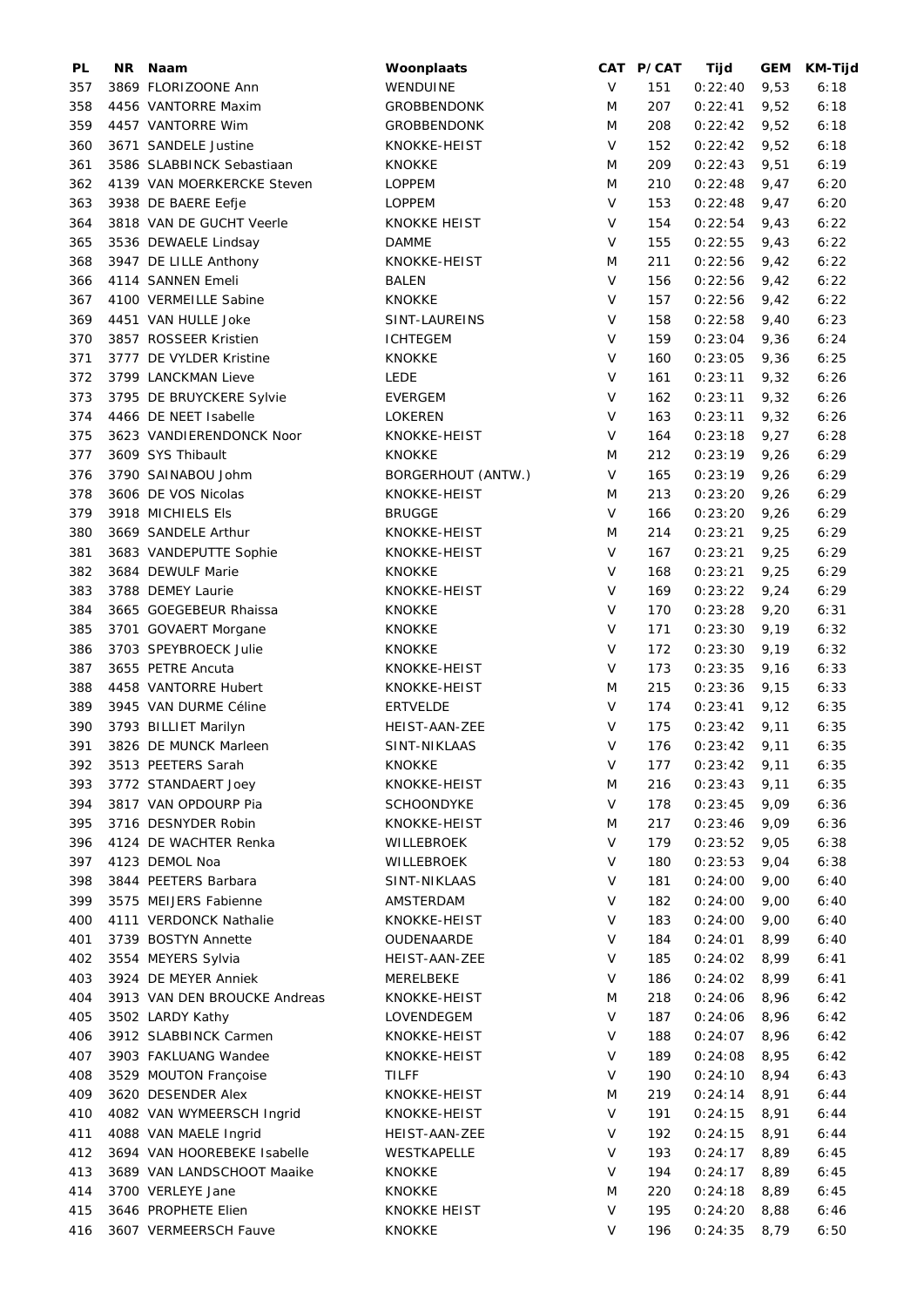| PL  | NR Naam                       | Woonplaats          |        | CAT P/CAT | Tijd    | GEM  | <b>KM-Tijd</b> |
|-----|-------------------------------|---------------------|--------|-----------|---------|------|----------------|
| 417 | 3566 CHRISTENSSON Emilie      | SINT GENESIUS RODE  | V      | 197       | 0:24:41 | 8,75 | 6:51           |
| 418 | 3565 KARNOTZKI Charline       | SINT GENESIUS RODE  | V      | 198       | 0:24:43 | 8,74 | 6:52           |
| 419 | 3611 DE REGGE Vanessa         | <b>KNOKKE</b>       | $\vee$ | 199       | 0:24:45 | 8,73 | 6:52           |
| 420 | 3863 BAUDEWIJN Anne           | WETTEREN            | $\vee$ | 200       | 0:24:47 | 8,72 | 6:53           |
| 421 | 3591 GOVAERT Eline            | <b>KNOKKE</b>       | $\vee$ | 201       | 0:24:50 | 8,70 | 6:54           |
| 422 | 3533 GOUAERT Bernard          | KNOKKE-HEIST        | M      | 221       | 0:24:51 | 8,69 | 6:54           |
| 423 | 3850 VERHASSELT Eline         | KNOKKE-HEIST        | V      | 202       | 0:24:54 | 8,67 | 6:55           |
| 424 | 3849 DEBORAH Luca             | ANDERLECHT          | V      | 203       | 0:24:54 | 8,67 | 6:55           |
| 426 | 3935 SCHELLEKENS Patrick      | EREMBODEGEM (AALST) | M      | 222       | 0:24:56 | 8,66 | 6:56           |
| 425 | 3936 ARIJS Marina             | EREMBODEGEM (AALST) | V      | 204       | 0:24:56 | 8,66 | 6:56           |
| 427 | 3835 DEVOS Filip              | <b>SIJSELE</b>      | M      | 223       | 0:25:07 | 8,60 | 6:59           |
| 428 | 3948 ALTOBELLI Graziella      | OUGRÉE              | V      | 205       | 0:25:08 | 8,59 | 6:59           |
| 429 | 3785 VAN DEYNSE Stephanie     | ADEGEM - MALDEGEM   | $\vee$ | 206       | 0:25:08 | 8,59 | 6:59           |
| 431 | 4117 SANNEN Erik              | BALEN               | M      | 224       | 0:25:12 | 8,57 | 7:00           |
| 430 | 4115 SANNEN Marie             | BALEN               | V      | 207       | 0:25:12 | 8,57 | 7:00           |
| 432 | 3823 MISSAULT Marina          | <b>DUDZELE</b>      | V      | 208       | 0:25:17 | 8,54 | 7:01           |
| 433 | 3837 DEPOORTER Emmanuelle     | <b>KOOLKERKE</b>    | V      | 209       | 0:25:17 | 8,54 | 7:01           |
| 434 | 3928 SCHAPDRYVER Kelly        | MALDEGEM            | V      | 210       | 0:25:25 | 8,50 | 7:04           |
| 435 | 3822 VAN MULEM Evy            | <b>DUDZELE</b>      | $\vee$ | 211       | 0:25:28 | 8,48 | 7:04           |
| 436 | 3841 BLANCQUAERT Alexandra    | <b>DEERLIJK</b>     | $\vee$ | 212       | 0:25:29 | 8,48 | 7:05           |
| 438 | 3929 LANNOO Kjell             | MALDEGEM            | M      | 225       | 0:25:35 | 8,44 | 7:06           |
| 437 | 3843 VAN GERVEN Anne-Sophie   | ASSEBROEK           | $\vee$ | 213       | 0:25:35 | 8,44 | 7:06           |
| 439 | 3847 RAMONT Charline          | BLANKENBERGE        | V      | 214       | 0:25:37 | 8,43 | 7:07           |
| 440 | 3845 DHONT Bo                 | SINT-ANDRIES        | $\vee$ | 215       | 0:25:37 | 8,43 | 7:07           |
| 441 | 3842 VAN WABEKE Annelies      | KNESSELARE          | V      | 216       | 0:25:39 | 8,42 | 7:07           |
| 442 | 3836 CARRETTE Helena          | <b>DUDZELE</b>      | V      | 217       | 0:25:40 | 8,42 | 7:08           |
| 443 | 3831 SNAUWAERT Monique        | <b>DUDZELE</b>      | V      | 218       | 0:25:40 | 8,42 | 7:08           |
| 444 | 3851 WELVAERT Julie           | SINT-ANDRIES        | V      | 219       | 0:25:46 | 8,38 | 7:09           |
| 445 | 3789 LAURYSSENS Arne          | <b>OOSTMALLE</b>    | M      | 226       | 0:25:47 | 8,38 | 7:10           |
| 446 | 3696 DERUDDER Meredith        | KNOKKE-HEIST        | V      | 220       | 0:25:58 | 8,32 | 7:13           |
| 447 | 3825 VAN RAEPENBUSCH Caroline | WESTKAPELLE         | V      | 221       | 0:26:00 | 8,31 | 7:13           |
| 448 | 3553 BERKEIN Justine          | KNOKKE-HEIST        | $\vee$ | 222       | 0:26:04 | 8,29 | 7:14           |
| 449 | 3537 DE LOOR Jeanette         | WILRIJK (ANTW.)     | M      | 227       | 0:26:09 | 8,26 | 7:16           |
| 450 | 3539 JANSEN Neal              | WILRIJK (ANTW.)     | M      | 228       | 0:26:09 | 8,26 | 7:16           |
| 451 | 4454 DEVREESE Jelly           | <b>BELLEM</b>       | V      | 223       | 0:26:14 | 8,23 | 7:17           |
| 452 | 3876 DENTANT Eleline          | ZEEBRUGGE           | V      | 224       | 0:26:19 | 8,21 | 7:19           |
| 453 | 3692 DE BRUIJNE Amelie        | KNOKKE-HEIST        | V      | 225       | 0:26:19 | 8,21 | 7:19           |
| 454 | 3688 PEETERS Elise            | <b>KNOKKE</b>       | $\vee$ | 226       | 0:26:19 | 8,21 | 7:19           |
| 455 | 3550 LEJEUNE Tristan          | EKE                 | M      | 229       | 0:26:20 | 8,20 | 7:19           |
| 456 | 3791 VAN DER CRUYSEN Claire   | <b>KNOKKE</b>       | V      | 227       | 0:26:26 | 8,17 | 7:21           |
| 457 | 3744 DEHEEGHER Lindsey        | <b>MOERKERKE</b>    | $\vee$ | 228       | 0:26:48 | 8,06 | 7:27           |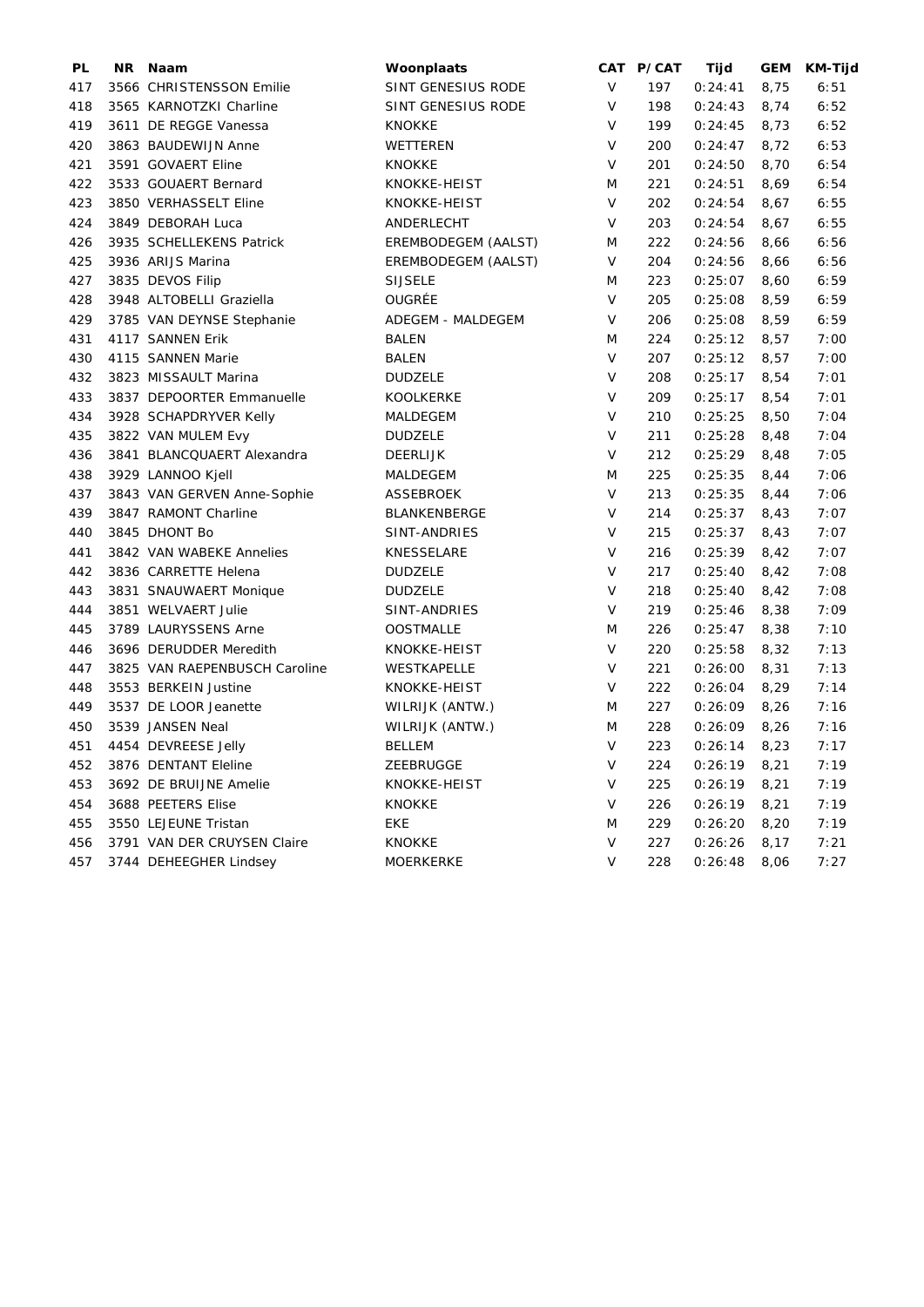## **10 KM**

| PL             | ΝR  | Naam                       | Woonplaats                 |   | CAT P/CAT      | Tijd            | <b>GEM</b> | <b>KM-Tijd</b> |
|----------------|-----|----------------------------|----------------------------|---|----------------|-----------------|------------|----------------|
| 1              | 13  | <b>FAYS Guy</b>            | AYENEUX                    | M | 1              | 0:29:16         | 20,50      | 2:56           |
| 2              | 43  | WOLDU Ghirma               | <b>BRUGGE</b>              | M | 2              | $0:29:20$ 20,45 |            | 2:56           |
| 3              | 1   | <b>JANSSENS Hans</b>       | OLV-WAVER                  | M | 3              | $0:29:33$ 20,30 |            | 2:57           |
| 4              | 39  | VAN RIE Koen               | GERAARDSBERGEN             | M | 4              | $0:29:40$ 20,22 |            | 2:58           |
| 5              | 5   | COMPERNOLLE Tom            | <b>BEERNEM</b>             | M | 5              | $0:29:48$ 20,13 |            | 2:59           |
| 6              | 4   | VANDEVELDE Stijn           | <b>OTEGEM</b>              | M | 6              | $0:30:18$ 19,80 |            | 3:02           |
| $\overline{7}$ | 22  | <b>RIJNDERS Pieter</b>     | <b>WIEKEVORST</b>          | M | $\overline{7}$ | $0:30:22$ 19,76 |            | 3:02           |
| 8              | 40  | TONTCHINSKI Vlademir       | <b>KURINGEN</b>            | M | 8              | $0:30:42$ 19,54 |            | 3:04           |
| 9              |     | 3109 HAEZEBROUCK Fabian    | BIZET                      | M | 9              | $0:30:49$ 19,47 |            | 3:05           |
| 10             | 19  | <b>HOUBEN Robby</b>        | <b>ANTWERPEN 1</b>         | M | 10             | $0:31:06$ 19,29 |            | 3:07           |
| 11             | 3   | VAN STEENBRUGGE Francis    | ZINGEM                     | M | 11             | $0:31:15$ 19,20 |            | 3:08           |
| 12             | 41  | VAN NIEUWENHOVE Steven     | AALST                      | M | 12             | $0:31:56$ 18,79 |            | 3:12           |
| 13             |     | 1645 SIHAMMANE Abdeljebbar | WATERMAEL-BOITSFORT        | M | 13             | $0:32:05$ 18,70 |            | 3:13           |
| 14             |     | 1618 SOENENS Tim           | TIELT                      | M | 14             | $0:32:57$ 18,21 |            | 3:18           |
| 15             |     | 253 VAN DOORNE Niels       | <b>MOERKERKE</b>           | M | 15             | $0:33:05$ 18,14 |            | 3:19           |
| 16             |     | 2846 RASSCHAERT Eddy       | <b>TOURNAI</b>             | M | 16             | $0:33:07$ 18,12 |            | 3:19           |
| 17             | 42  | <b>WOLTERS Marc</b>        | LANDEN                     | M | 17             | 0:33:11         | 18,08      | 3:19           |
| 18             |     | 2929 HELLINX David         | <b>BOOM</b>                | M | 18             | 0:33:19         | 18,01      | 3:20           |
| 19             |     | 2943 TIVADAR Toth          | KALOCSA                    | M | 19             | $0:33:38$ 17,84 |            | 3:22           |
| 20             |     | 1278 MEUNIER Gerard        | <b>BLAUGIES</b>            | M | 20             | $0:33:47$ 17,76 |            | 3:23           |
| 21             |     | 1504 STUYVEN Gert          | SINT-AMANDSBERG            | M | 21             | $0:34:09$ 17,57 |            | 3:25           |
| 22             |     | 46 CORNU Benny             | <b>STEKENE</b>             | M | 22             | $0:34:28$ 17,41 |            | 3:27           |
| 23             |     | 3138 DEBREYNE Frederik     | DE HAAN                    | M | 23             | $0:34:35$ 17,35 |            | 3:28           |
| 24             |     | 2980 COUSIN Sebastien      | PLOEGSTEERT                | M | 24             | $0:34:36$ 17,34 |            | 3:28           |
| 25             | 8   | DE VOS Nathalie            | MERELBEKE                  | V | $\mathbf{1}$   | $0:34:37$ 17,33 |            | 3:28           |
| 26             |     | 224 VAN KERREBROECK Vic    | <b>HAMME</b>               | M | 25             | $0:34:38$ 17,32 |            | 3:28           |
| 27             |     | 236 VAN LIERDE Vincent     | <b>MENEN</b>               | M | 26             | $0:34:46$ 17,26 |            | 3:29           |
| 28             |     | 1531 PREEM Kurt            | VARSENARE                  | M | 27             | $0:35:11$ 17,05 |            | 3:31           |
| 29             |     | 2589 RONDELEE Filip        | <b>BRUGGE</b>              | M | 28             | $0:35:16$ 17,01 |            | 3:32           |
| 30             | 18  | <b>VERTHE Sylvie</b>       | AVELGEM                    | V | $\overline{2}$ | 0:35:21         | 16,97      | 3:32           |
| 31             | 2   | <b>CABY Dimitri</b>        | AVELGEM                    | M | 29             | 0:35:21         | 16,97      | 3:32           |
| 32             |     | 3019 MENGHEBAERT Pascal    | PLOEGSTEERT                | M | 30             | 0:35:21         | 16,97      | 3:32           |
| 33             |     | 160 DE MEYER Freddy        | <b>DUDZELE</b>             | M | 31             | $0:35:22$ 16,97 |            | 3:32           |
| 34             |     | 3092 MAERTEN Marco         | <b>MORTSEL</b>             | M | 32             | $0:35:23$ 16,96 |            | 3:32           |
| 35             |     | 262 DE VARE Filip          | <b>ZELE</b>                | M | 33             | $0:35:29$ 16,91 |            | 3:33           |
| 36             |     | 217 DEKEYZER Stefaan       | <b>TIENEN</b>              | M | 34             | $0:35:37$ 16,85 |            | 3:34           |
| 37             |     | 956 LAPLACE Duchan         | ZWEVEZELE                  | M | 35             | 0:35:46         | 16,78      | 3:35           |
| 38             | 154 | <b>DEPOORTER Yves</b>      | KNOKKE-HEIST               | M | 36             | $0:35:47$ 16,77 |            | 3:35           |
| 39             |     | 2861 KERMANAC'H Erwann     | SAINT-GILLES               | M | 37             | $0:35:49$ 16,75 |            | 3:35           |
| 40             |     | 117 LIBEER Bastiaan        | <b>MECHELEN</b>            | M | 38             | $0:35:51$ 16,74 |            | 3:35           |
| 41             |     | 2696 MELIN Christophe      | NANDRIN                    | M | 39             | $0:35:57$ 16,69 |            | 3:36           |
| 42             |     | 296 ELOOT Carl             | <b>MOORSEL</b>             | M | 40             | $0:36:02$ 16,65 |            | 3:36           |
| 43             | 17  | <b>VERTHE EIS</b>          | WAREGEM                    | V | 3              | $0:36:02$ 16,65 |            | 3:36           |
| 44             |     | 3103 MEIRLAEN Pascal       | WAREGEM                    | M | 41             | $0:36:06$ 16,62 |            | 3:37           |
| 45             |     | 3189 LAGROU Jonas          | ASSEBROEK                  | M | 42             | $0:36:09$ 16,60 |            | 3:37           |
| 46             | 7   | <b>BOSSUYT Lieselot</b>    | <b>OTEGEM</b>              | V | 4              | $0:36:14$ 16,56 |            | 3:37           |
| 47             |     | 213 FADOUL Taha            | <b>WOLUWE SAINT PIERRE</b> | M | 43             | $0:36:18$ 16,53 |            | 3:38           |
| 48             | 47  | <b>DANNEELS Anne Marie</b> | RAMSKAPELLE                | V | 5              | $0:36:19$ 16,52 |            | 3:38           |
| 49             | 232 | <b>MAENHOUT Dieter</b>     | BLANKENBERGE               | M | 44             | $0:36:22$ 16,50 |            | 3:38           |
| 50             |     | 1644 LIEGOIS Laurent       | <b>UCCLE</b>               | M | 45             | $0:36:25$ 16,48 |            | 3:39           |
| 51             | 48  | VAN DE CAUTER Erwin        | DENDERMONDE                | M | 46             | $0:36:29$ 16,45 |            | 3:39           |
| 52             | 6   | AFONJUSCHKINA Ludmilla     | LANDEN                     | V | 6              | $0:36:29$ 16,45 |            | 3:39           |
| 53             |     | 172 BEIRNAERT Erik         | <b>ZELE</b>                | M | 47             | $0:36:30$ 16,44 |            | 3:39           |
| 54             |     | 225 VANPARYS Julien        | <b>KNOKKE HEIST</b>        | M | 48             | $0:36:34$ 16,41 |            | 3:39           |
| 55             |     | 3108 DECEUNINCK Quentin    | COMINES-WARNETON           | M | 49             | $0:36:37$ 16,39 |            | 3:40           |
| 56             | 235 | <b>FRANCEUS Kris</b>       | ZOTTEGEM                   | M | 50             | $0:36:43$ 16,34 |            | 3:40           |
| 57             | 10  | <b>COLLIGNON Frederic</b>  | SAINT-REMY (LG.)           | M | 51             | $0:36:46$ 16,32 |            | 3:41           |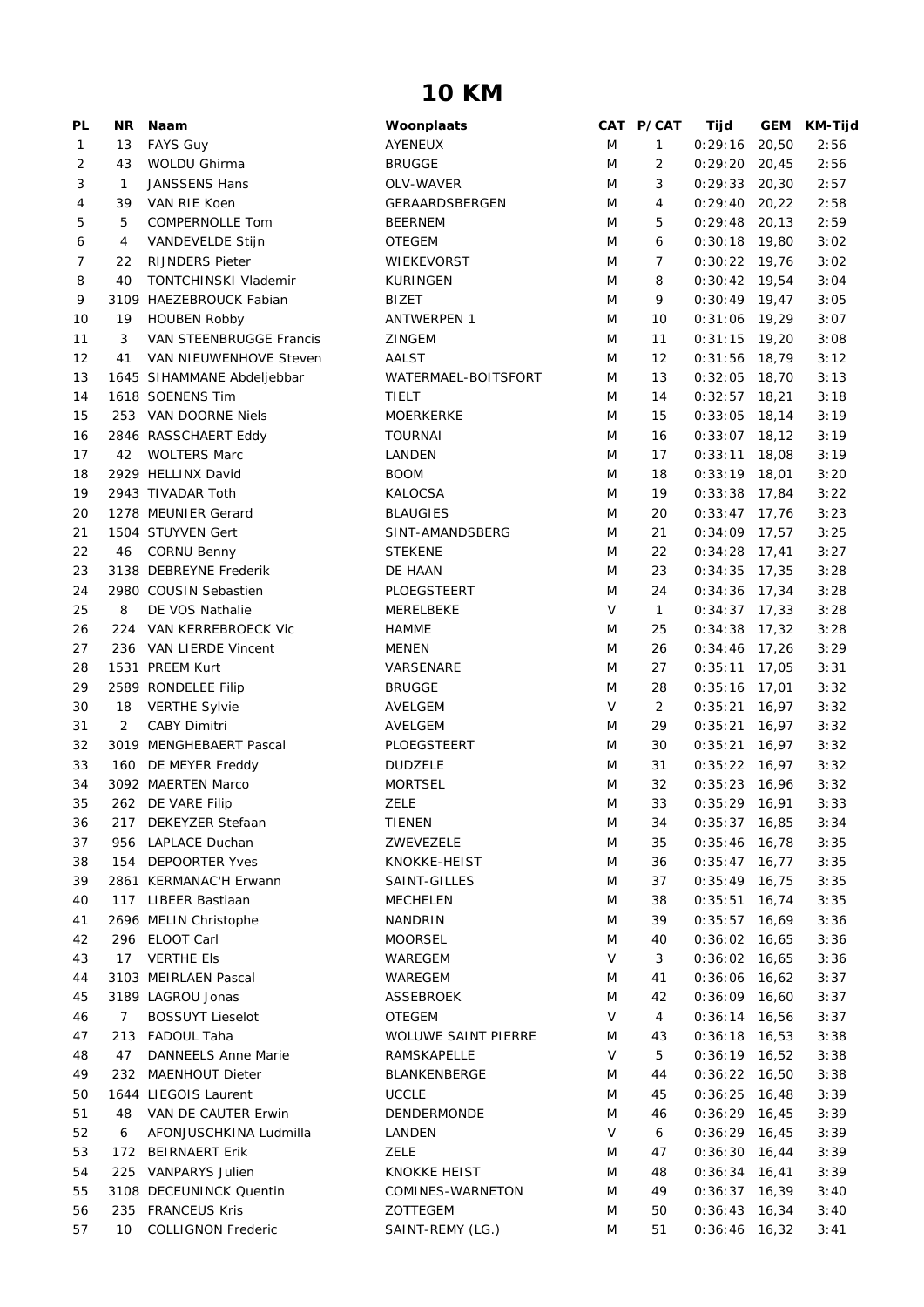| PL  | NR. | Naam                       | Woonplaats          |        | CAT P/CAT      | Tijd            |       | GEM KM-Tijd |
|-----|-----|----------------------------|---------------------|--------|----------------|-----------------|-------|-------------|
| 58  |     | 1013 DEVOS Edward          | WAREGEM             | M      | 52             | 0:36:50         | 16,29 | 3:41        |
| 59  |     | 170 GOEMANS Herwig         | ANTWERPEN           | M      | 53             | 0:36:51         | 16,28 | 3:41        |
| 60  |     | 200 LAMBRECHTS Nathalie    | HOBOKEN (ANTW.)     | $\vee$ | $\overline{7}$ | $0:36:54$ 16,26 |       | 3:41        |
| 61  |     | 1368 VAN ZAELEN Marco      | <b>DEURNE</b>       | M      | 54             | $0:36:56$ 16,25 |       | 3:42        |
| 62  |     | 288 DERUWEZ Filip          | RENINGELST          | M      | 55             | $0:37:02$ 16,20 |       | 3:42        |
| 63  | 45  | DEVRIESE Jimmy             | KNOKKE-WESTKAPELLE  | M      | 56             | $0:37:02$ 16,20 |       | 3:42        |
| 64  |     | 129 DERINCK Alain          | OOSTDUINKERKE       | M      | 57             | $0:37:06$ 16,17 |       | 3:43        |
| 65  |     | 177 PEIRELINCK Koen        | <b>KAPELLEN</b>     | M      | 58             | $0:37:08$ 16,16 |       | 3:43        |
| 66  |     | 102 GEERTS Pascal          | <b>DEURNE</b>       | M      | 59             | $0:37:17$ 16,09 |       | 3:44        |
| 67  |     | 2565 BLONDEEL Thijs        | KNOKKE-HEIST        | M      | 60             | $0:37:18$ 16,09 |       | 3:44        |
| 68  |     | 108 SLABBINCK Wouter       | KNOKKE-HEIST        | M      | 61             | $0:37:19$ 16,08 |       | 3:44        |
| 69  |     | 3052 BILTGEN Claude        | <b>MAMER</b>        | M      | 62             | $0:37:22$ 16,06 |       | 3:44        |
| 70  |     | 1342 DEVLOO-CASIER Kjell   | <b>KNOKKE HEIST</b> | M      | 63             | $0:37:26$ 16,03 |       | 3:45        |
|     |     |                            |                     |        |                |                 |       |             |
| 71  |     | 961 SCHEERLINCK Lodewijk   | <b>BRUGGE</b>       | M      | 64             | $0:37:30$ 16,00 |       | 3:45        |
| 72  |     | 274 LEMAIRE Peter          | <b>TORHOUT</b>      | M      | 65             | $0:37:32$ 15,99 |       | 3:45        |
| 73  |     | 3119 EXELMANS Yves         | SCHERPENHEUVEL      | M      | 66             | $0:37:35$ 15,96 |       | 3:46        |
| 74  |     | 3026 JONCKHEERE Koen       | <b>OOSTENDE</b>     | M      | 67             | $0:37:39$ 15,94 |       | 3:46        |
| 75  |     | 283 DE PAUW Niels          | <b>ASSENEDE</b>     | M      | 68             | $0:37:41$ 15,92 |       | 3:46        |
| 76  |     | 2645 BEQUE Jozef           | DENDERMONDE         | M      | 69             | $0:37:45$ 15,89 |       | 3:47        |
| 77  | 191 | MOREEL Merijn              | SINT-ANDRIES        | M      | 70             | $0:37:45$ 15,89 |       | 3:47        |
| 78  | 147 | DE DECKER Bruno            | DENDERMONDE         | M      | 71             | $0:37:47$ 15,88 |       | 3:47        |
| 79  |     | 2993 VAN DRUNINGEN Corné   | AMSTELVEEN          | M      | 72             | $0:37:51$ 15,85 |       | 3:47        |
| 80  |     | 130 LAZEURE Jan            | <b>GENT</b>         | M      | 73             | $0:37:55$ 15,82 |       | 3:48        |
| 81  |     | 2612 SWOLFS Sanne          | <b>BRASSCHAAT</b>   | M      | 74             | $0:37:58$ 15,80 |       | 3:48        |
| 82  |     | 3042 VAN LINDT Philippe    | REET                | M      | 75             | $0:37:58$ 15,80 |       | 3:48        |
| 83  |     | 222 VANPARYS Joseph        | KNOKKE-HEIST        | M      | 76             | 0:38:01         | 15,78 | 3:48        |
| 84  |     | 249 DE VISSCHER Dirk       | <b>GENT</b>         | M      | 77             | 0:38:04         | 15,76 | 3:48        |
| 85  |     | 3236 BOGAERT Mike          | <b>BRUGGE</b>       | M      | 78             | $0:38:05$ 15,75 |       | 3:49        |
| 86  |     | 209 VERMANDER Davy         | <b>BRUSSEL</b>      | M      | 79             | $0:38:07$ 15,74 |       | 3:49        |
| 87  |     | 201 DE MUNCK Johan         | <b>LOKEREN</b>      | M      | 80             | $0:38:09$ 15,73 |       | 3:49        |
| 88  |     | 1061 ROS Nico              | WAARSCHOOT          | M      | 81             | $0:38:10$ 15,72 |       | 3:49        |
|     |     | 2794 AMPE Fre              | DEINZE              | M      | 82             | $0:38:13$ 15,70 |       |             |
| 89  |     | <b>DOBBELS Stefan</b>      |                     |        |                |                 |       | 3:49        |
| 90  | 231 |                            | SINT-ELOOIS-VIJVE   | M      | 83             | $0:38:15$ 15,69 |       | 3:49        |
| 91  | 205 | <b>PACQUE Hans</b>         | NIEUWPOORT          | M      | 84             | $0:38:17$ 15,67 |       | 3:50        |
| 92  |     | 3238 COUCKE Francis        | <b>VEURNE</b>       | M      | 85             | $0:38:18$ 15,67 |       | 3:50        |
| 93  |     | 292 GHESQUIERE Kurt        | ASSEBROEK           | M      | 86             | $0:38:18$ 15,67 |       | 3:50        |
| 94  |     | 268 VAN KERSCHAVER Wouter  | <b>BRUGGE</b>       | M      | 87             | $0:38:19$ 15,66 |       | 3:50        |
| 95  | 181 | <b>BOEHME Christian</b>    | <b>KNOKKE</b>       | M      | 88             | $0:38:23$ 15,63 |       | 3:50        |
| 96  |     | 2545 HARRAK Said           | KNOKKE-HEIST        | M      | 89             | $0:38:26$ 15,61 |       | 3:51        |
| 97  |     | 2520 BLONDEEL Bert         | <b>BRUGGE</b>       | M      | 90             | $0:38:26$ 15,61 |       | 3:51        |
| 98  |     | 228 DE BOEVER Joannes      | <b>DEINZE</b>       | M      | 91             | $0:38:28$ 15,60 |       | 3:51        |
| 99  |     | 1313 NANIWE Gilles         | <b>BRUXELLES 3</b>  | M      | 92             | $0:38:30$ 15,58 |       | 3:51        |
| 100 |     | 3272 VAN SPILBEECK Nicolas | <b>KAPELLEN</b>     | M      | 93             | $0:38:32$ 15,57 |       | 3:51        |
| 101 |     | 105 STOCKMAN Jan           | KNOKKE HEIST        | M      | 94             | $0:38:34$ 15,56 |       | 3:51        |
| 102 |     | 133 CASSELMAN Dirk         | KNOKKE-HEIST        | M      | 95             | $0:38:40$ 15,52 |       | 3:52        |
| 103 |     | 1051 MOREELS Simon         | <b>ZELE</b>         | M      | 96             | $0:38:44$ 15,49 |       | 3:52        |
| 104 |     | 1409 HAUTEKIET Dries       | SINT-ANDRIES        | M      | 97             | $0:38:48$ 15,46 |       | 3:53        |
| 105 | 211 | VANNESTE Michael           | WAREGEM             | M      | 98             | $0:38:49$ 15,46 |       | 3:53        |
| 106 | 281 | <b>MOTTET Philippe</b>     | LIEGE               | M      | 99             | $0:38:50$ 15,45 |       | 3:53        |
| 107 |     | 1262 VANCOILLIE Kevin      | LANGEMARK           | M      | 100            | $0:38:52$ 15,44 |       | 3:53        |
| 108 |     | 2630 PIOTROWSKI Didier     | 'S GRAVENWEZEL      | M      | 101            | $0:38:53$ 15,43 |       | 3:53        |
|     |     |                            |                     |        |                |                 |       |             |
| 109 |     | 1633 GRERENDONCK Jef       | LOMMEL              | M      | 102            | $0:38:55$ 15,42 |       | 3:53        |
| 110 |     | 113 VAN RAEMDONCK Henri    | <b>PUTTE</b>        | M      | 103            | $0:38:55$ 15,42 |       | 3:53        |
| 111 |     | 2987 BOERO Roberto         | <b>BRUSSEL</b>      | M      | 104            | $0:38:56$ 15,41 |       | 3:54        |
| 112 |     | 1261 VANDENBERGHE Arn      | ZEEBRUGGE           | M      | 105            | $0:38:58$ 15,40 |       | 3:54        |
| 113 |     | 2710 LEROY Christophe      | HALLE (KEMPEN)      | M      | 106            | $0:38:59$ 15,39 |       | 3:54        |
| 114 |     | 1543 DE PANDELAERE Dirk    | ZWALM               | M      | 107            | $0:39:00$ 15,38 |       | 3:54        |
| 115 |     | 1012 VAERNEWIJCK Lode      | SINT-ELOOIS-VIJVE   | M      | 108            | $0:39:01$ 15,38 |       | 3:54        |
| 116 |     | 1173 BOGAERT Jan           | <b>BRUSSEL</b>      | M      | 109            | $0:39:03$ 15,36 |       | 3:54        |
| 117 |     | 3254 VANDEPITTE Hendrik    | SINT-KRUIS          | M      | 110            | $0:39:04$ 15,36 |       | 3:54        |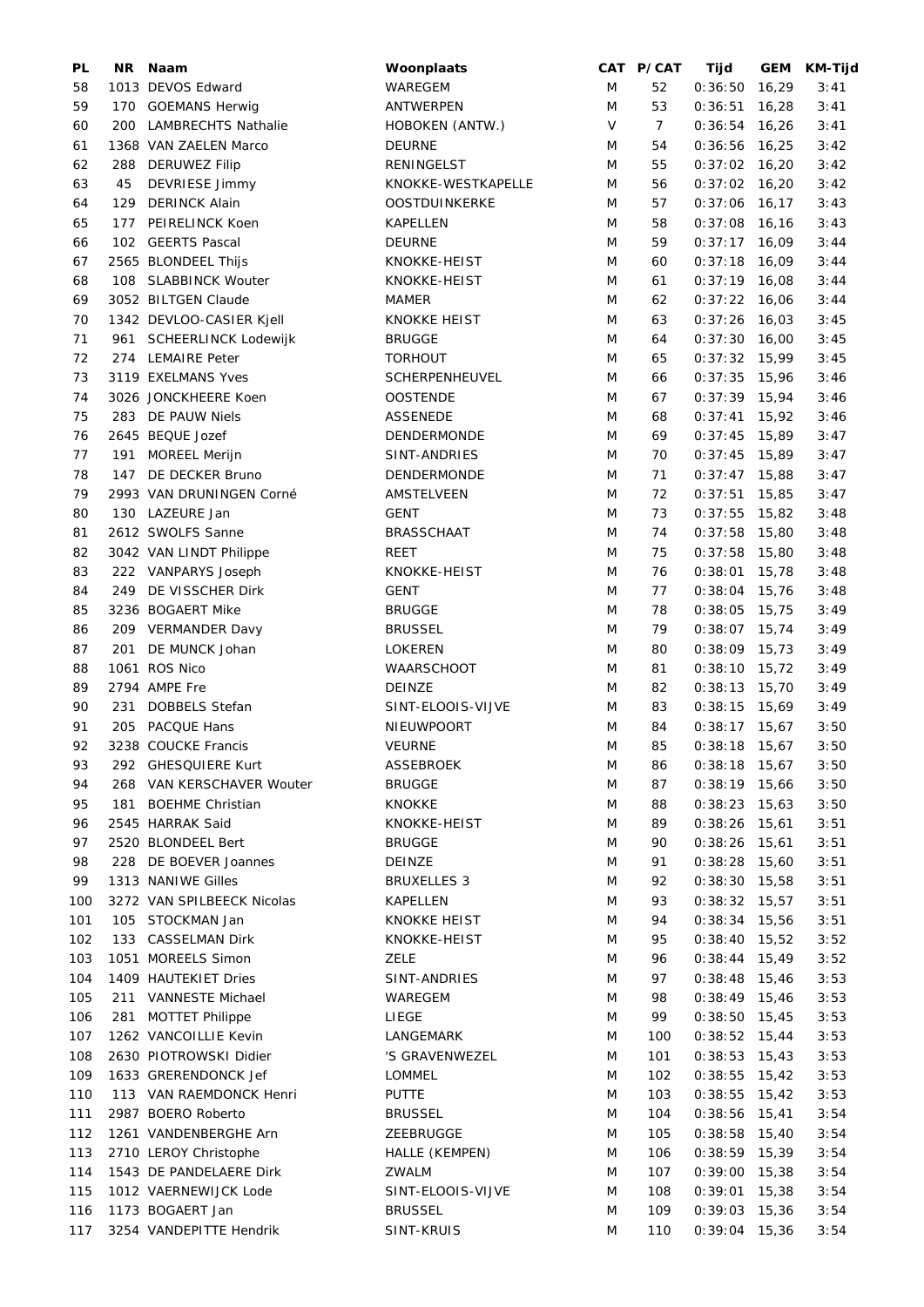| PL  | NR. | Naam                          | Woonplaats          |        | CAT P/CAT | Tijd            |       | GEM KM-Tijd |
|-----|-----|-------------------------------|---------------------|--------|-----------|-----------------|-------|-------------|
| 118 |     | 229 CEUNIS Bruno              | <b>BRUGGE</b>       | M      | 111       | 0:39:04         | 15,36 | 3:54        |
| 119 |     | 1582 VERNIERS Steven          | <b>EVERGEM</b>      | M      | 112       | $0:39:04$ 15,36 |       | 3:54        |
| 120 |     | 799 KOGOUT Dimitri            | KNOKKE-HEIST        | M      | 113       | $0:39:07$ 15,34 |       | 3:55        |
| 121 |     | 251 VAN MOORHEM Ewan          | <b>BEERNEM</b>      | M      | 114       | $0:39:10$ 15,32 |       | 3:55        |
| 122 |     | 1708 DESOIT Miguel            | MOORSLEDE           | M      | 115       | $0:39:10$ 15,32 |       | 3:55        |
| 123 |     | 847 JOKTAN Willem             | ASSEBROEK           | M      | 116       | $0:39:12$ 15,31 |       | 3:55        |
| 124 |     | 3191 DARTHET Wim              | VARSENARE           | M      | 117       | $0:39:12$ 15,31 |       | 3:55        |
|     |     |                               |                     |        |           |                 |       |             |
| 125 |     | 3131 MECHELAERE Dirk          | <b>BRUGGE</b>       | M      | 118       | $0:39:13$ 15,30 |       | 3:55        |
| 126 |     | 162 VERGISON Johnny           | ASSEBROEK           | M      | 119       | $0:39:13$ 15,30 |       | 3:55        |
| 127 |     | 289 AMEEL Steven              | <b>TORHOUT</b>      | M      | 120       | $0:39:13$ 15,30 |       | 3:55        |
| 128 | 223 | DECLERCK Jan                  | WESTKAPELLE         | M      | 121       | $0:39:14$ 15,29 |       | 3:55        |
| 129 | 148 | <b>LIEVENS Geert</b>          | WETTEREN            | M      | 122       | $0:39:16$ 15,28 |       | 3:56        |
| 130 |     | 3242 DE SUTTER Patrick        | <b>OOSTBURG</b>     | M      | 123       | $0:39:16$ 15,28 |       | 3:56        |
| 131 |     | 119 VANDERMERSCH Frederik     | LINDEN              | M      | 124       | $0:39:17$ 15,27 |       | 3:56        |
| 132 |     | 157 VAN DEN BOSSCHE Wesley    | <b>WAARSCHOOT</b>   | M      | 125       | $0:39:19$ 15,26 |       | 3:56        |
| 133 | 159 | DE MAESSCHALCK Jan            | KNOKKE-HEIST        | M      | 126       | $0:39:20$ 15,25 |       | 3:56        |
| 134 | 285 | <b>MICHIELS Rudy</b>          | <b>OOSTERZELE</b>   | M      | 127       | $0:39:20$ 15,25 |       | 3:56        |
| 135 | 196 | <b>STORMS Hans</b>            | KAMPENHOUT          | M      | 128       | $0:39:20$ 15,25 |       | 3:56        |
| 136 |     | 2635 DEGRAEVE Johnny          | KNOKKE-HEIST        | M      | 129       | $0:39:20$ 15,25 |       | 3:56        |
|     |     |                               |                     |        |           |                 |       |             |
| 137 |     | 156 DE RIDDER Christophe      | ANTWERPEN           | M      | 130       | $0:39:20$ 15,25 |       | 3:56        |
| 138 |     | 1584 SOENENS Ruben            | <b>BLANKENBERGE</b> | M      | 131       | $0:39:22$ 15,24 |       | 3:56        |
| 139 |     | 218 DEBEVER Hein              | TIELT               | M      | 132       | $0:39:27$ 15,21 |       | 3:57        |
| 140 |     | 2961 MEHEUS Frederik          | <b>HOLSBEEK</b>     | M      | 133       | $0:39:28$ 15,20 |       | 3:57        |
| 141 | 120 | JANSSENS Bert                 | <b>GENT</b>         | M      | 134       | $0:39:30$ 15,19 |       | 3:57        |
| 142 |     | 2758 HOSKENS Rudy             | MEERBEEK            | M      | 135       | $0:39:32$ 15,18 |       | 3:57        |
| 143 |     | 2890 BUYSROGGE Niels          | <b>MIDDELBURG</b>   | M      | 136       | $0:39:33$ 15,17 |       | 3:57        |
| 144 |     | 1632 HIEL Steven              | VILVOORDE           | M      | 137       | $0:39:34$ 15,16 |       | 3:57        |
| 145 |     | 640 DEMUYNCK Bruno            | <b>BELLEGEM</b>     | M      | 138       | $0:39:35$ 15,16 |       | 3:58        |
| 146 | 915 | <b>SMETS Wim</b>              | <b>BURST</b>        | M      | 139       | $0:39:36$ 15,15 |       | 3:58        |
| 147 |     | 980 DECLERCK Peter            | WAARSCHOOT          | M      | 140       | $0:39:38$ 15,14 |       | 3:58        |
| 148 |     | 1263 VAN HOOREBEECK Jelle     | AALST               | M      | 141       | $0:39:39$ 15,13 |       | 3:58        |
|     |     |                               |                     |        |           |                 |       |             |
| 149 |     | 1265 MAGNUS Stefaan           | <b>HALLE</b>        | M      | 142       | $0:39:40$ 15,13 |       | 3:58        |
| 150 |     | 2595 RENARD Frederic          | <b>RESSAIX</b>      | M      | 143       | $0:39:40$ 15,13 |       | 3:58        |
| 151 |     | 243 VAN WONTERGHEM Christophe | <b>SCHOTEN</b>      | M      | 144       | $0:39:42$ 15,11 |       | 3:58        |
| 152 |     | 1573 BORREMANS Michael        | LOVENDEGEM          | M      | 145       | $0:39:43$ 15,11 |       | 3:58        |
| 153 | 280 | <b>VANTORRE Vincent</b>       | KNOKKE-HEIST        | M      | 146       | $0:39:43$ 15,11 |       | 3:58        |
| 154 | 184 | WILLEMS Jan                   | <b>GENTBRUGGE</b>   | M      | 147       | $0:39:43$ 15,11 |       | 3:58        |
| 155 |     | 143 DE BLOCK Sandra           | HULST               | $\vee$ | 8         | $0:39:46$ 15,09 |       | 3:59        |
| 156 |     | 3265 VANDELOOK Koen           | <b>ASSEBROEK</b>    | M      | 148       | $0:39:48$ 15,08 |       | 3:59        |
| 157 |     | 999 BRAKEL Yannick            | <b>KNOKKE</b>       | M      | 149       | $0:39:49$ 15,07 |       | 3:59        |
| 158 | 183 | DE CLERCQ Johan               | KNOKKE-HEIST        | M      | 150       | $0:39:51$ 15,06 |       | 3:59        |
| 159 |     | 145 PURRO Romano              | ROME                | M      | 151       | 0:39:51         | 15,06 | 3:59        |
| 160 |     | 807 LANNOYE Laurens           | <b>KNOKKE</b>       | M      | 152       | 0:39:51         | 15,06 | 3:59        |
| 161 |     | 3279 LANGENBICK Wim           | SINT-KRUIS          | M      | 153       | 0:39:53         | 15,04 | 3:59        |
|     |     |                               |                     |        |           |                 |       |             |
| 162 |     | 3154 STEFFEN Alexandre        | KNOKKE-HEIST        | M      | 154       | 0:39:53         | 15,04 | 3:59        |
| 163 |     | 238 PROVOOST Geert            | KNOKKE-HEIST        | M      | 155       | $0:39:57$ 15,02 |       | 4:00        |
| 164 |     | 293 CREVALS Kris              | DEURNE (ANTW.)      | M      | 156       | $0:40:02$ 14,99 |       | 4:00        |
| 165 |     | 2664 VAN BREDA Marc           | <b>BEERSE</b>       | M      | 157       | $0:40:06$ 14,96 |       | 4:01        |
| 166 |     | 210 VEKEMAN Johan             | TIELT               | M      | 158       | 0:40:07         | 14,96 | 4:01        |
| 167 |     | 3056 DE HAUWERE Robin         | MERELBEKE           | M      | 159       | $0:40:09$ 14,94 |       | 4:01        |
| 168 |     | 141 VEREECKE Stefaan          | DAMME               | M      | 160       | $0:40:15$ 14,91 |       | 4:01        |
| 169 |     | 1133 BOUCHIKER Mohamed        | GENT                | M      | 161       | $0:40:17$ 14,89 |       | 4:02        |
| 170 |     | 3020 MISSMULT Bruno           | <b>OOSTKAMP</b>     | M      | 162       | $0:40:20$ 14,88 |       | 4:02        |
| 171 |     | 3018 DE SMET Diedrecht        | ZEVERGEM            | M      | 163       | 0:40:21         | 14,87 | 4:02        |
| 172 |     | 3072 CLIERINCK Geert          | <b>LOCHRISTI</b>    | M      | 164       | 0:40:25         | 14,85 | 4:03        |
| 173 |     | 286 DE BRUYN Marino           | WOMMELGEM           | M      | 165       | $0:40:30$ 14,81 |       | 4:03        |
| 174 |     | 3150 MORBEE Jan               | KNOKKE-HEIST        | M      | 166       | $0:40:33$ 14,80 |       | 4:03        |
|     |     |                               |                     |        |           |                 |       |             |
| 175 |     | 199 CLEYMAN Georges           | EKE                 | M      | 167       | $0:40:34$ 14,79 |       | 4:03        |
| 176 |     | 2563 BODELOT Sandrine         | <b>GREVILLERS</b>   | $\vee$ | 9         | 0:40:36         | 14,78 | 4:04        |
| 177 |     | 1097 BROCORENS Xavier         | <b>BUGGENHOUT</b>   | M      | 168       | $0:40:39$ 14,76 |       | 4:04        |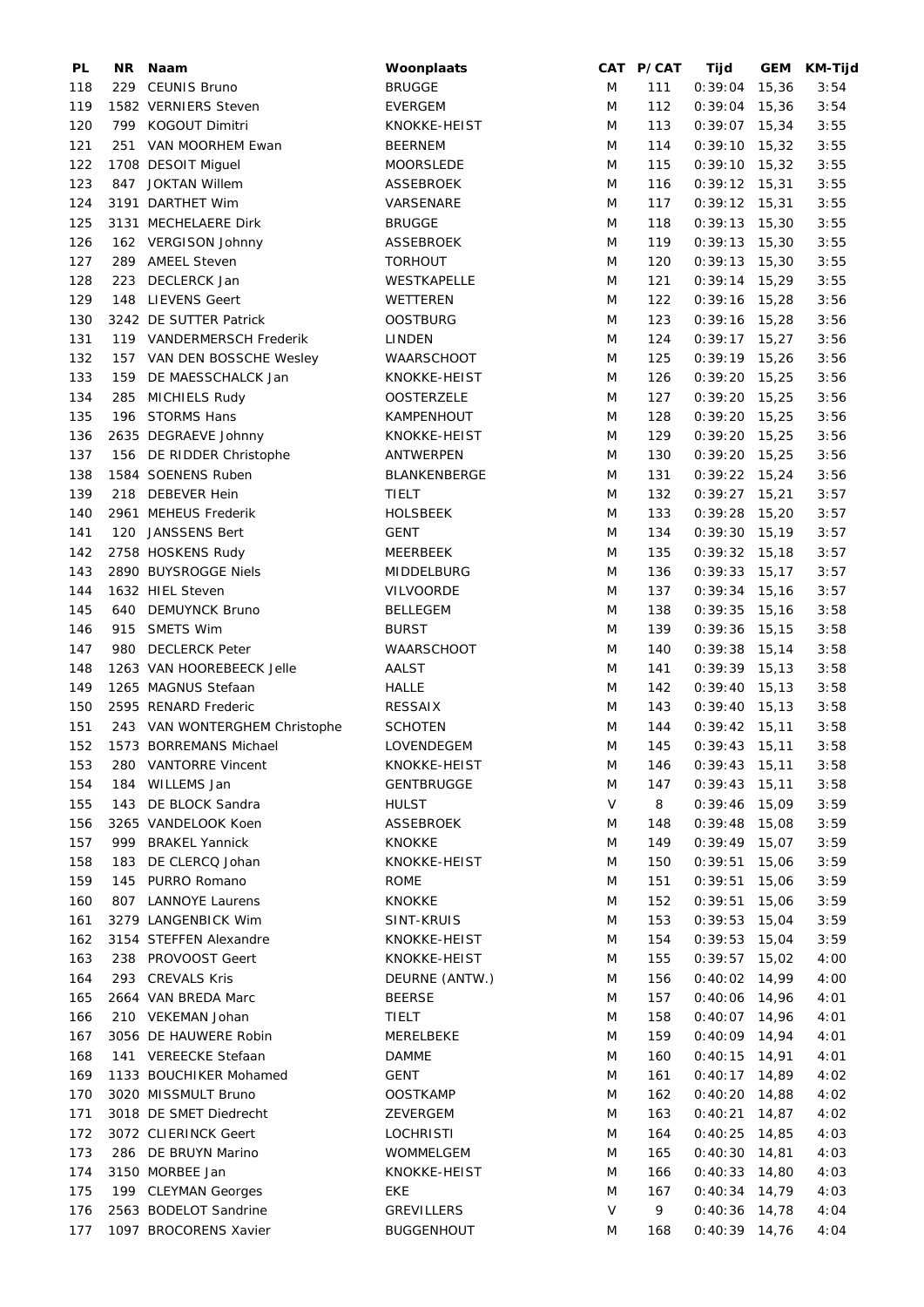| PL  |     | NR Naam                     | Woonplaats          |        | CAT P/CAT | Tijd            | GEM KM-Tijd |
|-----|-----|-----------------------------|---------------------|--------|-----------|-----------------|-------------|
| 178 |     | 1774 HEEZE Marc             | <b>BEERVELDE</b>    | M      | 169       | $0:40:40$ 14,75 | 4:04        |
| 179 |     | 1268 DE LANGE Patrick       | BRAKEL              | M      | 170       | $0:40:40$ 14,75 | 4:04        |
| 180 |     | 277 DE BELS Eddy            | WAREGEM             | M      | 171       | $0:40:41$ 14,75 | 4:04        |
| 181 |     | 1627 NR 1627                |                     | M      | 172       | $0:40:42$ 14,74 | 4:04        |
| 182 |     | 3098 DE BRUYNE Maarten      | SINT-NIKLAAS        | M      | 173       | $0:40:42$ 14,74 | 4:04        |
| 183 |     | 168 HOMBLE Peter            | WENDUINE            | M      | 174       | $0:40:44$ 14,73 | 4:04        |
| 184 |     | 1551 DEJOSÉ Thierry         | <b>THEUX</b>        | M      | 175       | $0:40:45$ 14,72 | 4:05        |
|     |     |                             |                     |        |           |                 |             |
| 185 |     | 192 SCOTT Jerry             | KALMTHOUT           | M      | 176       | $0:40:47$ 14,71 | 4:05        |
| 186 |     | 1279 MEUNIER Sylvain        | <b>BLAUGIES</b>     | M      | 177       | $0:40:48$ 14,71 | 4:05        |
| 187 |     | 2732 NR 2732                |                     | M      | 178       | $0:40:51$ 14,69 | 4:05        |
| 188 | 957 | DE WOLF Peter               | ZELE                | M      | 179       | $0:40:52$ 14,68 | 4:05        |
| 189 | 531 | <b>NAERT Marc</b>           | <b>OOSTENDE</b>     | M      | 180       | $0:40:53$ 14,68 | 4:05        |
| 190 |     | 118 VAN VLIERBERGHE Romain  | <b>STEKENE</b>      | M      | 181       | $0:40:53$ 14,68 | 4:05        |
| 191 |     | 3010 LEERS Jan              | ZOMERGEM            | M      | 182       | $0:40:55$ 14,66 | 4:05        |
| 192 |     | 250 CLARYSSE Mathias        | <b>MOORSELE</b>     | M      | 183       | $0:40:55$ 14,66 | 4:05        |
| 193 |     | 173 VERMEERSCH Nicole       | BLANKENBERGE        | $\vee$ | 10        | $0:40:57$ 14,65 | 4:06        |
| 194 |     | 906 FLORIS Francesco        | <b>BRUXELLES 15</b> | M      | 184       | $0:41:01$ 14,63 | 4:06        |
| 195 |     | 266 BRUSSELLE Claus         | KNOKKE-HEIST        | M      | 185       | $0:41:03$ 14,62 | 4:06        |
| 196 | 258 | <b>GHYSSAERT Thibaud</b>    | <b>MOERKERKE</b>    | M      | 186       | $0:41:07$ 14,59 | 4:07        |
| 197 | 107 | DE BREE Frank               | <b>SIJSELE</b>      | M      | 187       | $0:41:08$ 14,59 | 4:07        |
| 198 |     | 3207 WINTEIN Filip          | <b>DUDZELE</b>      | M      | 188       | $0:41:08$ 14,59 | 4:07        |
| 199 |     | 2880 ROBBE Yann             | <b>DILBEEK</b>      |        |           |                 |             |
|     |     |                             |                     | M      | 189       | $0:41:09$ 14,58 | 4:07        |
| 200 |     | 2954 VAN DER BIEST Jonas    | AALST               | M      | 190       | $0:41:10$ 14,57 | 4:07        |
| 201 |     | 2591 DE BRUYN Stephane      | <b>AALST</b>        | M      | 191       | $0:41:11$ 14,57 | 4:07        |
| 202 |     | 242 BULTEEL Bas             | <b>OOSTENDE</b>     | M      | 192       | $0:41:12$ 14,56 | 4:07        |
| 203 |     | 114 DRYEPONDT Peter         | <b>DUDZELE</b>      | M      | 193       | $0:41:15$ 14,55 | 4:07        |
| 204 |     | 109 VERBRAEKEN Bart         | KNOKKE              | M      | 194       | $0:41:16$ 14,54 | 4:08        |
| 205 |     | 106 VAN BIERVLIET Sophie    | KNOKKE-HEIST        | $\vee$ | 11        | $0:41:16$ 14,54 | 4:08        |
| 206 |     | 185 DE LANGE Sven           | ZWALM               | M      | 195       | $0:41:16$ 14,54 | 4:08        |
| 207 |     | 152 DEBLAUWE Nicolas        | KNOKKE-HEIST        | M      | 196       | $0:41:17$ 14,53 | 4:08        |
| 208 |     | 189 CHRISTIAENS Michel      | EERNEGEM            | M      | 197       | $0:41:20$ 14,52 | 4:08        |
| 209 |     | 2849 VAN DEN BROECK Marc    | HAACHT              | M      | 198       | $0:41:24$ 14,49 | 4:08        |
| 210 |     | 276 KINTS Sammy             | HEIST-AAN-ZEE       | M      | 199       | $0:41:25$ 14,49 | 4:09        |
| 211 |     | 839 HENDRICKX Benoit        | <b>KNOKKE</b>       | M      | 200       | $0:41:31$ 14,45 | 4:09        |
| 212 |     | 256 BRUSSELLE John          | <b>MOERKERKE</b>    | M      | 201       | $0:41:31$ 14,45 | 4:09        |
| 213 |     | 1671 QUINTENS Breemt        | <b>DAMME</b>        | M      | 202       | $0:41:32$ 14,45 | 4:09        |
|     |     |                             |                     |        |           |                 |             |
| 214 |     | 226 DE SCHUYTER Christian   | MOERKERKE           | M      | 203       | $0:41:33$ 14,44 | 4:09        |
| 215 |     | 2803 VAN HAUTE Christophe   | HERBEUMONT          | M      | 204       | $0:41:34$ 14,43 | 4:09        |
| 216 |     | 155 DE SUTTER Patrick       | <b>STEKENE</b>      | M      | 205       | $0:41:34$ 14,43 | 4:09        |
| 217 |     | 1106 SNAUWAERT Marnix       | <b>SIJSELE</b>      | M      | 206       | $0:41:34$ 14,43 | 4:09        |
| 218 |     | 1690 VAN KEIRSBILCK Marnix  | DILBEEK             | M      | 207       | $0:41:36$ 14,42 | 4:10        |
| 219 |     | 136 GHESELLE Tijs           | HEIST-AAN-ZEE       | M      | 208       | $0:41:38$ 14,41 | 4:10        |
| 220 |     | 2853 VANDENBUSSCHE Frederik | <b>ANTWERPEN</b>    | M      | 209       | $0:41:39$ 14,41 | 4:10        |
| 221 | 701 | GIJS Wim                    | <b>MORTSEL</b>      | M      | 210       | $0:41:39$ 14,41 | 4:10        |
| 222 | 801 | DUBOIS Joeri                | KNOKKE-HEIST        | M      | 211       | $0:41:40$ 14,40 | 4:10        |
| 223 |     | 1276 MARTENS Christophe     | ZELZATE             | M      | 212       | $0:41:40$ 14,40 | 4:10        |
| 224 |     | 3175 DANNEELS Jacques       | KNOKKE-HEIST        | M      | 213       | $0:41:41$ 14,39 | 4:10        |
| 225 |     | 270 BLYAERT Stefan          | <b>BRUGGE</b>       | M      | 214       | $0:41:42$ 14,39 | 4:10        |
| 226 |     | 273 PAUWELS Wim             | <b>GENK</b>         | M      | 215       | $0:41:43$ 14,38 | 4:10        |
| 227 |     | 3107 VAN LIERDE Roger       | <b>MENEN</b>        | M      | 216       | $0:41:43$ 14,38 | 4:10        |
| 228 |     | 1103 DEVOLDER Ronny         | PITTEM              | M      | 217       | $0:41:44$ 14,38 | 4:10        |
|     |     |                             |                     |        |           |                 |             |
| 229 |     | 3039 GUNS Benny             | SINT-AGATHA-RODE    | M      | 218       | $0:41:46$ 14,37 | 4:11        |
| 230 |     | 193 DE VLIEGHERE Pieter     | KNOKKE-HEIST        | M      | 219       | $0:41:49$ 14,35 | 4:11        |
| 231 |     | 2978 VANPOUCKE Luk          | <b>KORTRIJK</b>     | M      | 220       | $0:41:50$ 14,34 | 4:11        |
| 232 |     | 508 ARNOUTS Guy             | <b>ESSEN</b>        | M      | 221       | $0:41:51$ 14,34 | 4:11        |
| 233 |     | 1773 VAN OVERLOOP Jeroen    | LAARNE              | M      | 222       | $0:41:51$ 14,34 | 4:11        |
| 234 |     | 2866 DE WAELE Thierry       | ZELZATE             | M      | 223       | $0:41:52$ 14,33 | 4:11        |
| 235 |     | 702 SMEETS Bart             | BORGERHOUT (ANTW.)  | M      | 224       | $0:41:52$ 14,33 | 4:11        |
| 236 |     | 1683 KLINCKAERT Jeroen      | DENDERMONDE         | M      | 225       | $0:41:53$ 14,33 | 4:11        |
| 237 |     | 171 WILLE Norbert           | <b>GENT</b>         | M      | 226       | $0:41:54$ 14,32 | 4:11        |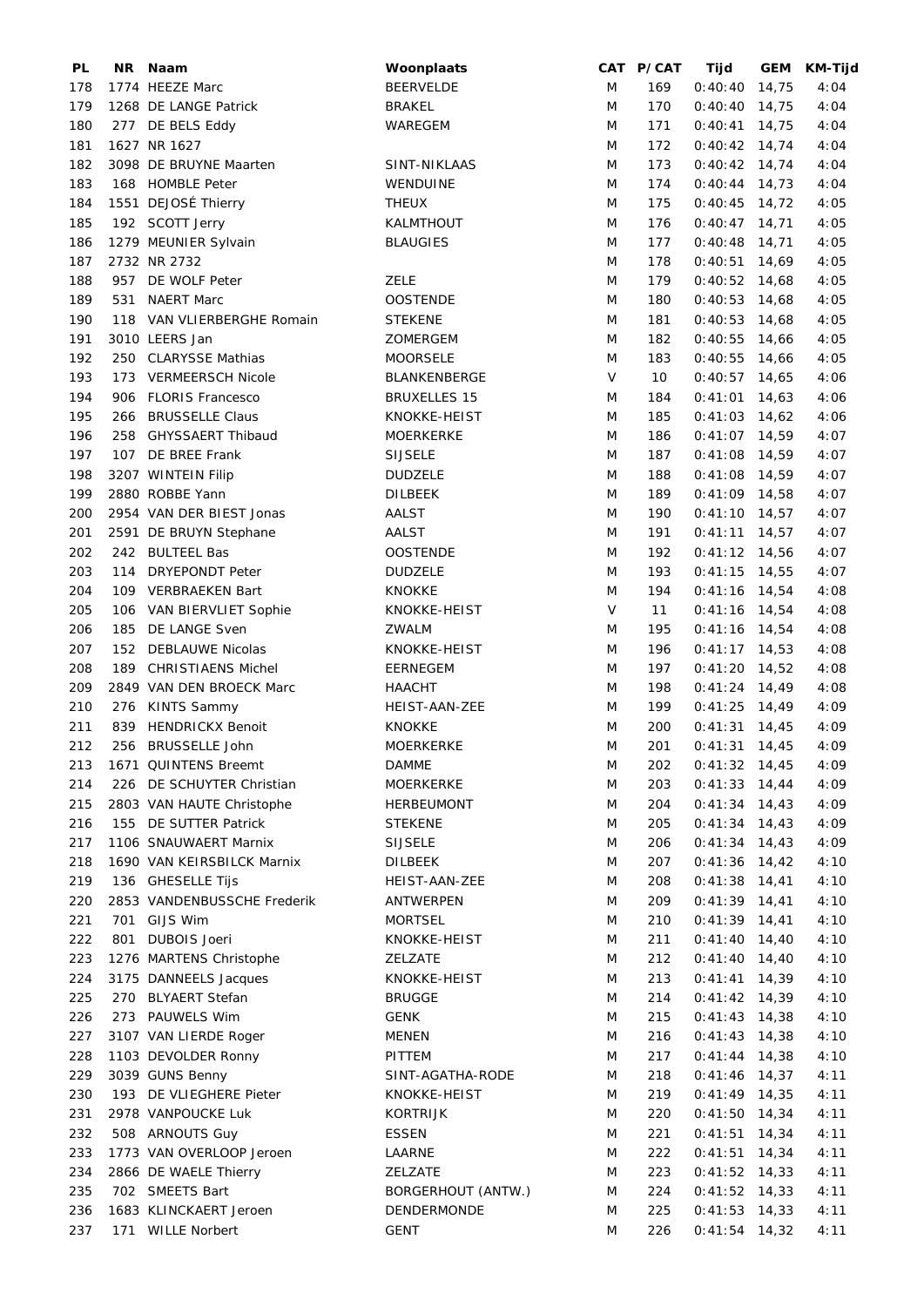| PL  | NR. | Naam                      | Woonplaats          |        | CAT P/CAT | Tijd            | GEM   | <b>KM-Tijd</b> |
|-----|-----|---------------------------|---------------------|--------|-----------|-----------------|-------|----------------|
| 238 |     | 1569 VAN DEN STEEN Jozef  | DENDERBELLE         | M      | 227       | $0:41:55$ 14,31 |       | 4:12           |
| 239 |     | 144 GOEDGEBEUR Jan        | <b>DAMME</b>        | M      | 228       | $0:41:56$ 14,31 |       | 4:12           |
| 240 |     | 694 GOEDGEBEUR Jacques    | <b>DAMME</b>        | M      | 229       | $0:41:56$ 14,31 |       | 4:12           |
| 241 |     | 979 ROSSIGNOL Olivier     | <b>BRUXELLES 16</b> | M      | 230       | $0:41:56$ 14,31 |       | 4:12           |
| 242 |     | 1045 DELPORTE Dimitri     | <b>LISSEWEGE</b>    | M      | 231       | $0:41:58$ 14,30 |       | 4:12           |
| 243 |     | 1260 VANDENBERGHE Patrick | ZEEBRUGGE           | M      | 232       | $0:41:59$ 14,29 |       | 4:12           |
|     |     |                           |                     |        |           |                 |       |                |
| 244 |     | 291 PROOT Anthony         | KNOKKE-HEIST        | M      | 233       | $0:42:01$ 14,28 |       | 4:12           |
| 245 |     | 1559 STESSELS Michel      | <b>KAPELLEN</b>     | M      | 234       | $0:42:03$ 14,27 |       | 4:12           |
| 246 |     | 2947 DRUGMAND Patrick     | MESLIN-L'EVÊQUE     | M      | 235       | $0:42:03$ 14,27 |       | 4:12           |
| 247 |     | 1230 DE WITTE Bob         | WUUSTWEZEL          | M      | 236       | $0:42:04$ 14,26 |       | 4:12           |
| 248 |     | 1648 BRUYNOOGHE David     |                     | M      | 237       | $0:42:05$ 14,26 |       | 4:13           |
| 249 |     | 2603 DE VIS Jasper        | <b>VOSSELAAR</b>    | M      | 238       | $0:42:09$ 14,23 |       | 4:13           |
| 250 |     | 2784 HENDRICKX Olivier    | <b>GENTBRUGGE</b>   | M      | 239       | $0:42:10$ 14,23 |       | 4:13           |
| 251 |     | 287 VAN HIMBEECK Kurt     | WIEZE               | M      | 240       | $0:42:11$ 14,22 |       | 4:13           |
| 252 |     | 2855 BESSEMANS Peter      | LOKEREN             | M      | 241       | $0:42:12$ 14,22 |       | 4:13           |
| 253 | 111 | <b>DELANNOY Albert</b>    | KNOKKE-HEIST        | M      | 242       | $0:42:13$ 14,21 |       | 4:13           |
| 254 | 221 | <b>CAMBIER Dirk</b>       | <b>MELLE</b>        | M      | 243       | $0:42:14$ 14,21 |       | 4:13           |
| 255 |     | 1630 NR 1630              |                     | M      | 244       | $0:42:14$ 14,21 |       | 4:13           |
| 256 |     | 267 WILDEMEERSCH Marc     | <b>BRUGGE</b>       | M      | 245       | $0:42:14$ 14,21 |       | 4:13           |
| 257 |     | 555 STEELS Pascal         | DEURNE (ANTW.)      | M      |           | $0:42:14$ 14,21 |       | 4:13           |
|     |     |                           |                     |        | 246       |                 |       |                |
| 258 |     | 657 VAN MALDEGHEM Chris   | KNOKKE-HEIST        | M      | 247       | $0:42:16$ 14,20 |       | 4:14           |
| 259 | 233 | DE LANGHE Marc            | KNOKKE-HEIST        | M      | 248       | $0:42:17$ 14,19 |       | 4:14           |
| 260 | 290 | <b>MOL Didier</b>         | ANZEGEM/VICHTE      | M      | 249       | $0:42:17$ 14,19 |       | 4:14           |
| 261 |     | 3264 DE CLERCQ Christophe | <b>LOKEREN</b>      | M      | 250       | $0:42:17$ 14,19 |       | 4:14           |
| 262 |     | 2955 DECOSTE Frank        | KNOKKE-HEIST        | M      | 251       | $0:42:19$ 14,18 |       | 4:14           |
| 263 |     | 2513 QUINTYN Jan          | AALTER              | M      | 252       | $0:42:19$ 14,18 |       | 4:14           |
| 264 | 115 | DE POORTER Heidi          | GENT(SA)            | $\vee$ | 12        | $0:42:20$ 14,17 |       | 4:14           |
| 265 |     | 123 PRIMO Gino            | SINT-AMANDSBERG     | M      | 253       | $0:42:20$ 14,17 |       | 4:14           |
| 266 |     | 197 OP DE BEECK Filip     | <b>DEURNE</b>       | M      | 254       | $0:42:20$ 14,17 |       | 4:14           |
| 267 |     | 1020 GOETHALS Pascal      | <b>SLEIDINGE</b>    | M      | 255       | $0:42:21$ 14,17 |       | 4:14           |
| 268 |     | 2579 VAN DUYSE Alexander  | SINT-GILLIS-WAAS    | M      | 256       | $0:42:23$ 14,16 |       | 4:14           |
| 269 |     | 248 ACHTERNAAM Tom        | ANTWERPEN           | M      | 257       | $0:42:23$ 14,16 |       | 4:14           |
| 270 |     |                           |                     | M      | 258       |                 |       | 4:14           |
|     |     | 3101 VERMOESEN Philippe   | <b>DILBEEK</b>      |        |           | $0:42:23$ 14,16 |       |                |
| 271 |     | 179 VERHEYEN Kristof      | OUDENAARDE          | M      | 259       | $0:42:23$ 14,16 |       | 4:14           |
| 272 |     | 2759 VANDERJEUGD Tim      | <b>ANTWERPEN</b>    | M      | 260       | $0:42:25$ 14,15 |       | 4:15           |
| 273 |     | 187 BEKAERT Serge         | <b>DESSELGEM</b>    | M      | 261       | $0:42:26$ 14,14 |       | 4:15           |
| 274 |     | 2859 DEFOSSÉ Peter        | KORTRIJK-DUTSEL     | M      | 262       | $0:42:26$ 14,14 |       | 4:15           |
| 275 |     | 204 HUYS Koen             | BLANKENBERGE        | M      | 263       | $0:42:28$ 14,13 |       | 4:15           |
| 276 | 182 | <b>BRAEM Glen</b>         | <b>BUGGENHOUT</b>   | M      | 264       | $0:42:28$ 14,13 |       | 4:15           |
| 277 |     | 180 LAROY Guy             | LOVENDEGEM          | M      | 265       | $0:42:29$ 14,12 |       | 4:15           |
| 278 | 595 | VERVAEKE Johan            | EEKLO               | M      | 266       | $0:42:35$ 14,09 |       | 4:16           |
| 279 | 125 | VAN DOREN Peter           | <b>ESSEN</b>        | M      | 267       | $0:42:38$ 14,07 |       | 4:16           |
| 280 | 208 | <b>THOMAS Ann</b>         | KNOKKE-HEIST        | V      | 13        | $0:42:38$ 14,07 |       | 4:16           |
| 281 |     | 838 DENECKER Mike         | <b>RONSE</b>        | M      | 268       | $0:42:39$ 14,07 |       | 4:16           |
| 282 |     | 1297 CLAES Kristof        | <b>KORTENBERG</b>   | M      | 269       | 0:42:41         | 14,06 | 4:16           |
| 283 |     | 101 DE VOCHT Luc          | WOMMELGEM           | M      | 270       | $0:42:44$ 14,04 |       | 4:16           |
| 284 |     | 1078 BOSMAN Leslie        | <b>STEKENE</b>      | M      | 271       | $0:42:45$ 14,04 |       | 4:16           |
|     |     |                           |                     |        |           |                 |       |                |
| 285 |     | 954 MARREYT Chris         | ZEEBRUGGE (BRUGGE)  | M      | 272       | $0:42:46$ 14,03 |       | 4:17           |
| 286 |     | 2851 MAES Stefaan         | <b>BEERSE</b>       | M      | 273       | $0:42:47$ 14,02 |       | 4:17           |
| 287 |     | 1532 COOL Mike            | <b>KNOKKE</b>       | M      | 274       | $0:42:49$ 14,01 |       | 4:17           |
| 288 |     | 245 VANLEENHOVE Frank     | KNOKKE-HEIST        | M      | 275       | $0:42:49$ 14,01 |       | 4:17           |
| 289 |     | 1594 DE RYCKE Piet        | <b>BEERNEM</b>      | M      | 276       | $0:42:49$ 14,01 |       | 4:17           |
| 290 |     | 271 HINDYRICKX Laurenzo   | SINT-KRUIS (BRUGGE) | M      | 277       | $0:42:50$ 14,01 |       | 4:17           |
| 291 |     | 3057 DE BRUYN Mathias     | <b>BOOM</b>         | M      | 278       | $0:42:51$ 14,00 |       | 4:17           |
| 292 |     | 669 D'HALLUWEYN Francis   | <b>BRUXELLES</b>    | M      | 279       | 0:42:51         | 14,00 | 4:17           |
| 293 |     | 126 HACOUR Herman         | <b>TIENEN</b>       | M      | 280       | $0:42:52$ 14,00 |       | 4:17           |
| 294 |     | 908 LELOTTE Pascal        | <b>BRUXELLES</b>    | M      | 281       | $0:42:53$ 13,99 |       | 4:17           |
| 295 |     | 188 HOET Bart             | DEINZE              | M      | 282       | $0:42:54$ 13,99 |       | 4:17           |
| 296 |     | 2718 THAI-THUC Yann       | <b>KNOKKE</b>       | M      | 283       | $0:42:55$ 13,98 |       | 4:17           |
| 297 |     | 1171 VERMEERSCH Luc       | <b>OOSTAKKER</b>    | M      | 284       | $0:42:57$ 13,97 |       | 4:18           |
|     |     |                           |                     |        |           |                 |       |                |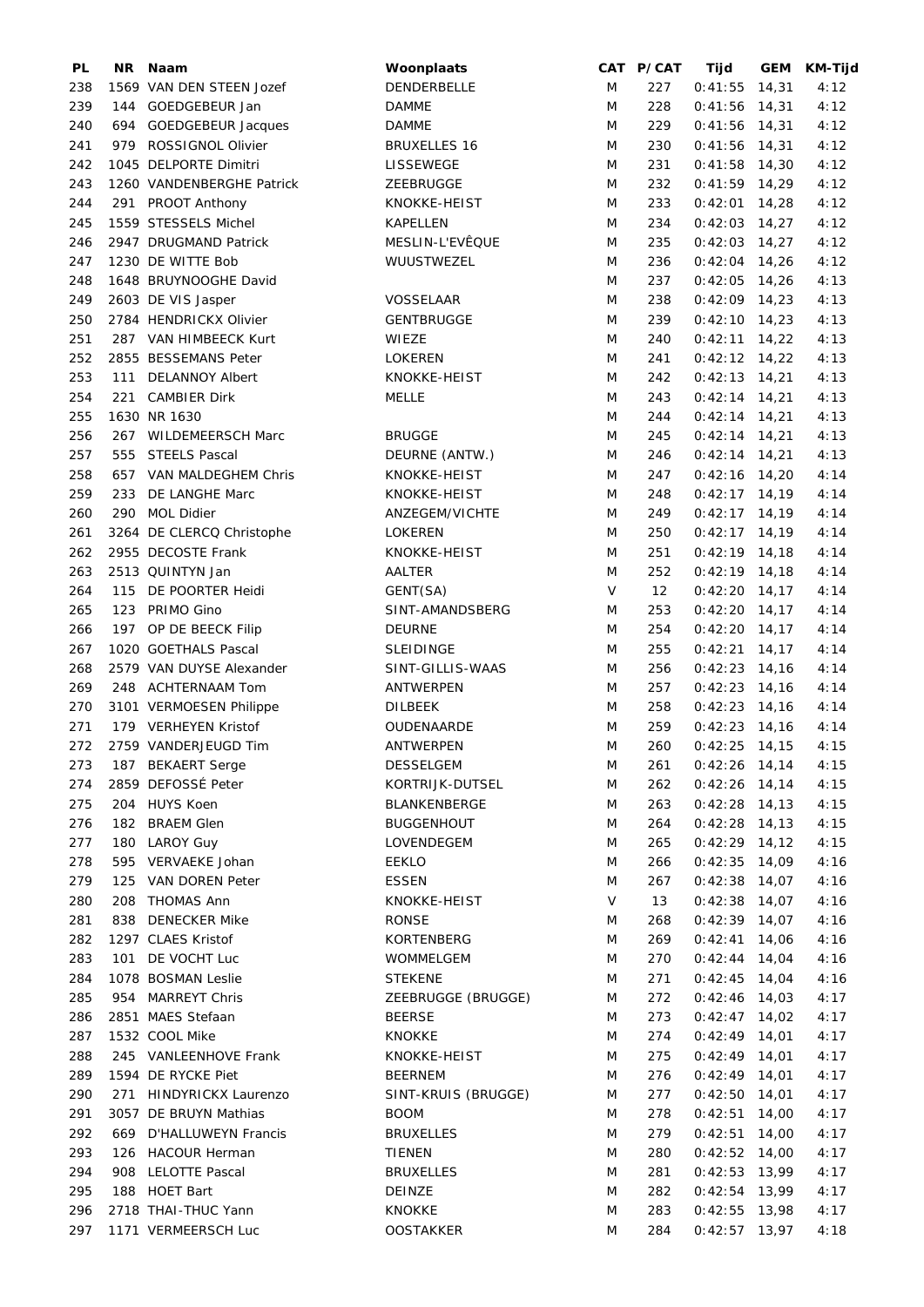| PL  |     | NR Naam                        | Woonplaats             |   | CAT P/CAT | Tijd            |       | GEM KM-Tijd |
|-----|-----|--------------------------------|------------------------|---|-----------|-----------------|-------|-------------|
| 298 |     | 2888 HELLEMANS Bert            | BERCHEM (ANTW.)        | M | 285       | $0:42:58$ 13,96 |       | 4:18        |
| 299 |     | 2795 VAN HOLDERBEKE Dzenko     | DEINZE                 | M | 286       | $0:43:00$ 13,95 |       | 4:18        |
| 300 |     | 808 DHONDT Sven                | KNOKKE                 | M | 287       | $0:43:02$ 13,94 |       | 4:18        |
| 301 |     | 2910 DEBACKER Kevin            | BERCHEM (ANTW.)        | M | 288       | $0:43:03$ 13,94 |       | 4:18        |
| 302 |     | 1031 SEGERS Danny              | SINT-KATHERINA-LOMBEEK | M | 289       | $0:43:04$ 13,93 |       | 4:18        |
| 303 |     | 3156 DEVOS Gerd                | DE PANNE               | M | 290       | $0:43:05$ 13,93 |       | 4:19        |
|     |     |                                |                        |   |           |                 |       |             |
| 304 |     | 868 PELGRIMS Koen              | PELLENBERG             | M | 291       | $0:43:07$ 13,92 |       | 4:19        |
| 305 |     | 1301 VANDEGINSTE Nick          | <b>MOORSLEDE</b>       | M | 292       | $0:43:11$ 13,89 |       | 4:19        |
| 306 |     | 135 BREUKINK Johnny            | <b>STABROEK</b>        | M | 293       | $0:43:11$ 13,89 |       | 4:19        |
| 307 |     | 1231 SEGERS Rene               | <b>LEDE</b>            | M | 294       | $0:43:13$ 13,88 |       | 4:19        |
| 308 |     | 206 BALMEY-SACQUET Jerome      | <b>EKEREN</b>          | M | 295       | $0:43:13$ 13,88 |       | 4:19        |
| 309 |     | 164 VERBURGH Reinhout          | ROESELARE              | M | 296       | $0:43:13$ 13,88 |       | 4:19        |
| 310 |     | 1017 ACCARAIN Pascal           | SAINT-GILLES           | M | 297       | $0:43:14$ 13,88 |       | 4:19        |
| 311 |     | 810 VERMEERSCH Gilles          | KNOKKE-HEIST           | M | 298       | $0:43:14$ 13,88 |       | 4:19        |
| 312 |     | 1125 DE ROECK Filip            | KRUIBEKE               | M | 299       | $0:43:14$ 13,88 |       | 4:19        |
| 313 |     | 1164 VANHUYNEGEM Sam           | <b>MECHELEN</b>        | M | 300       | $0:43:15$ 13,87 |       | 4:20        |
| 314 |     | 934 ONGENAE Jan                | LONDERZEEL             | M | 301       | $0:43:17$ 13,86 |       | 4:20        |
| 315 |     | 1574 DE BACKER Toon            | <b>BURCHT</b>          | M | 302       | $0:43:17$ 13,86 |       | 4:20        |
|     |     |                                |                        |   |           |                 |       |             |
| 316 |     | 3227 BORNY Filip               | DE HAAN                | M | 303       | $0:43:18$ 13,86 |       | 4:20        |
| 317 | 675 | <b>DEWAELE Didier</b>          | KNOKKE-HEIST           | M | 304       | $0:43:18$ 13,86 |       | 4:20        |
| 318 |     | 190 OHMS Peter                 | SINT-ANDRIES           | M | 305       | $0:43:18$ 13,86 |       | 4:20        |
| 319 |     | 112 MICHIELSSEN Louis Philippe | <b>BRASSCHAAT</b>      | M | 306       | $0:43:19$ 13,85 |       | 4:20        |
| 320 |     | 547 VAN PEER Marc              | VOSSELAAR              | M | 307       | $0:43:21$ 13,84 |       | 4:20        |
| 321 |     | 2785 STEVENS Patrick           | DE KLINGE              | M | 308       | $0:43:21$ 13,84 |       | 4:20        |
| 322 |     | 2570 VERDRUYE Koen             | <b>BRUGGE</b>          | M | 309       | $0:43:22$ 13,84 |       | 4:20        |
| 323 |     | 2957 RISSEEUW Reinoud          | CADZAND                | M | 310       | $0:43:23$ 13,83 |       | 4:20        |
| 324 |     | 2580 RIJK Elisa                | <b>SCHOONDIJKE</b>     | V | 14        | $0:43:23$ 13,83 |       | 4:20        |
| 325 |     | 1199 MONSAERT Koen             | <b>ASTENE</b>          | M | 311       | $0:43:23$ 13,83 |       | 4:20        |
| 326 |     | 552 SCHOONJANS Gert            | KNOKKE-HEIST           | M | 312       | $0:43:24$ 13,82 |       | 4:20        |
| 327 |     | 255 VAN LAEKEN Loic            | <b>KNOKKE</b>          | M | 313       | $0:43:26$ 13,81 |       | 4:21        |
|     |     |                                |                        |   |           |                 |       |             |
| 328 | 809 | <b>MERGAERT Maxim</b>          | KNOKKE-HEIST           | M | 314       | $0:43:27$ 13,81 |       | 4:21        |
| 329 |     | 1070 VAN HAVERMAET Cecile      | WAASMUNSTER            | V | 15        | $0:43:28$ 13,80 |       | 4:21        |
| 330 |     | 212 PEERAER Eddy               | OUD-TURNHOUT           | M | 315       | $0:43:28$ 13,80 |       | 4:21        |
| 331 |     | 1122 FACCENDA Fabrice          | <b>EMBOURG</b>         | M | 316       | $0:43:29$ 13,80 |       | 4:21        |
| 332 |     | 1228 DE WITTE Niels            | WUUSTWEZEL             | M | 317       | $0:43:30$ 13,79 |       | 4:21        |
| 333 |     | 2587 ALLEMEERSCH David         | SINT-KRUIS             | M | 318       | $0:43:31$ 13,79 |       | 4:21        |
| 334 |     | 1240 STRAGIER Pascal           | <b>GENT</b>            | M | 319       | $0:43:32$ 13,78 |       | 4:21        |
| 335 |     | 1357 STUBBE Raoul              | DEURNE (ANTW.)         | M | 320       | $0:43:32$ 13,78 |       | 4:21        |
| 336 |     | 2586 KINDT Arne                | <b>BREDENE</b>         | M | 321       | $0:43:33$ 13,78 |       | 4:21        |
| 337 |     | 2801 DE BLOCK Hans             | ANTWERPEN              | M | 322       | $0:43:33$ 13,78 |       | 4:21        |
| 338 |     | 2642 DROOGHMANS Herman         | KNOKKE-HEIST           | M | 323       | $0:43:34$ 13,77 |       | 4:21        |
| 339 |     | 282 GAUQUIER Andy              | ZOTTEGEM               | M | 324       | $0:43:36$ 13,76 |       | 4:22        |
| 340 |     | 966 BOECKX Christophe          | <b>OOSTAKKER</b>       | M | 325       | $0:43:37$ 13,76 |       | 4:22        |
|     |     | 581 VERSCHUEREN Nico           |                        | M |           |                 |       |             |
| 341 |     |                                | <b>BERCHEM</b>         |   | 326       | $0:43:38$ 13,75 |       | 4:22        |
| 342 |     | 3224 BAELE Dominiek            | SINT-ANDRIES           | M | 327       | $0:43:40$ 13,74 |       | 4:22        |
| 343 | 541 | DAL BOSCO Jean                 | WILRIJK (ANTW.)        | M | 328       | $0:43:40$ 13,74 |       | 4:22        |
| 344 | 627 | <b>MICHOT Eric</b>             | CAGNONCLES             | M | 329       | $0:43:40$ 13,74 |       | 4:22        |
| 345 | 543 | <b>BRUYNEELS Ronny</b>         | BORSBEEK (ANTW.)       | M | 330       | 0:43:41         | 13,74 | 4:22        |
| 346 | 898 | GOUWELOOSE Bernard             | KNOKKE-HEIST           | M | 331       | $0:43:42$ 13,73 |       | 4:22        |
| 347 | 795 | <b>MAELFAIT Nicolas</b>        | KNOKKE HEIST           | M | 332       | $0:43:42$ 13,73 |       | 4:22        |
| 348 | 260 | DE CRAEMER Jean-Pierre         | <b>DUDZELE</b>         | M | 333       | $0:43:43$ 13,72 |       | 4:22        |
| 349 |     | 1609 DE CONINCK Bernard        | TERVUREN               | M | 334       | $0:43:44$ 13,72 |       | 4:22        |
| 350 |     | 698 VERBEKE Stephen            | WAASMUNSTER            | M | 335       | $0:43:44$ 13,72 |       | 4:22        |
| 351 |     | 2991 DE SMIT Chris             | <b>HULST</b>           | M | 336       | $0:43:44$ 13,72 |       | 4:22        |
| 352 |     | 2604 DEVIS Eva                 | VOSSELAAR              | V | 16        | $0:43:45$ 13,71 |       | 4:23        |
| 353 |     | 922 VAN DE GENACHTE Eddy       | <b>EEKLO</b>           | M | 337       | $0:43:46$ 13,71 |       | 4:23        |
|     |     |                                |                        | V |           |                 |       |             |
| 354 | 116 | DAENEKYNT Isabel               | SINT-ANDRIES           |   | 17        | $0:43:48$ 13,70 |       | 4:23        |
| 355 |     | 3195 DE MAESENEER Jos          | VLEZENBEEK             | M | 338       | $0:43:48$ 13,70 |       | 4:23        |
| 356 |     | 2906 CLAEYS Mathieu            | KNOKKE-HEIST           | M | 339       | $0:43:48$ 13,70 |       | 4:23        |
| 357 |     | 2640 DEPAUW Piet               | KNOKKE-HEIST           | M | 340       | $0:43:49$ 13,69 |       | 4:23        |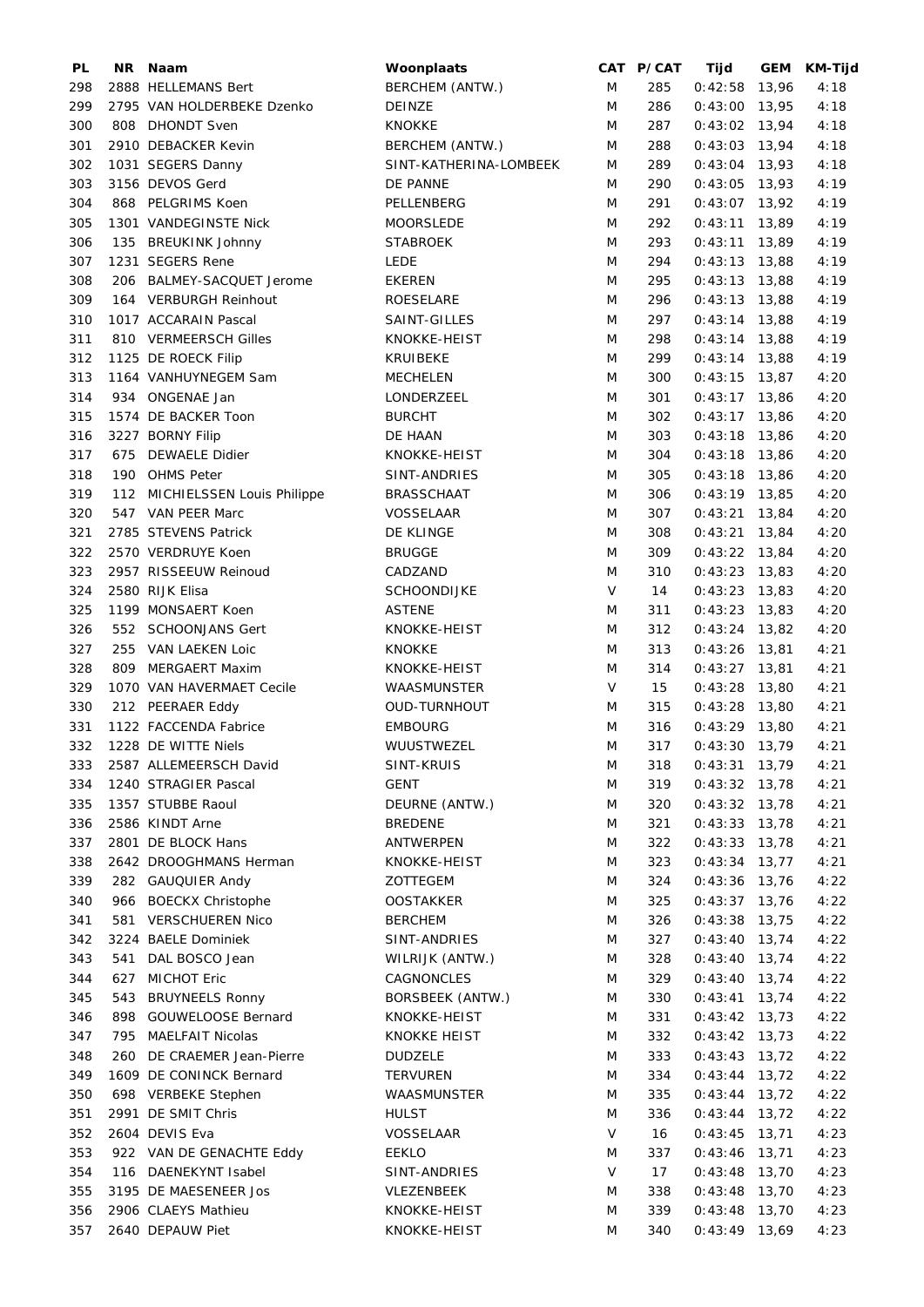| PL  | NR. | Naam                         | Woonplaats          |        | CAT P/CAT | Tijd            |       | GEM KM-Tijd |
|-----|-----|------------------------------|---------------------|--------|-----------|-----------------|-------|-------------|
| 358 |     | 203 REYNAERT Lieve           | LEDE                | V      | 18        | $0:43:49$ 13,69 |       | 4:23        |
| 359 |     | 3250 VANDE LANGERYT Pierre   | KNOKKE-HEIST        | M      | 341       | $0:43:50$ 13,69 |       | 4:23        |
| 360 |     | 1600 NR 1600                 |                     | M      | 342       | $0:43:50$ 13,69 |       | 4:23        |
| 361 |     | 724 DE WULF Frank            | LANDEGEM            | M      | 343       | $0:43:50$ 13,69 |       | 4:23        |
| 362 |     | 110 DE GENDT Jan             | <b>TEMSE</b>        | M      | 344       | $0:43:52$ 13,68 |       | 4:23        |
| 363 |     | 579 PERSCHEL Ludwig          | <b>GENTBRUGGE</b>   | M      | 345       | $0:43:52$ 13,68 |       | 4:23        |
| 364 |     | 732 DEELEN Peter             | <b>BLAASVELD</b>    | M      | 346       | $0:43:53$ 13,67 |       | 4:23        |
|     |     |                              |                     |        |           |                 |       |             |
| 365 |     | 1073 GEVAERT Robert          | ZEEBRUGGE (BRUGGE)  | M      | 347       | $0:43:53$ 13,67 |       | 4:23        |
| 366 |     | 3263 TILLEMAN Kurt           | <b>KNOKKE</b>       | M      | 348       | $0:43:53$ 13,67 |       | 4:23        |
| 367 |     | 3093 HADFIELD Richard        | SAINT-GILLES        | M      | 349       | $0:43:53$ 13,67 |       | 4:23        |
| 368 |     | 252 VERMEERSCH Johan         | <b>ASSEBROEK</b>    | M      | 350       | $0:43:53$ 13,67 |       | 4:23        |
| 369 |     | 2773 ISENBORGHS Benny        | SINT-ANDRIES        | M      | 351       | $0:43:54$ 13,67 |       | 4:23        |
| 370 |     | 1566 VIANE Ruh               | BLANKENBERGE        | $\vee$ | 19        | $0:43:54$ 13,67 |       | 4:23        |
| 371 |     | 244 TAFFEIREN Peter          | <b>KNOKKE</b>       | M      | 352       | $0:43:54$ 13,67 |       | 4:23        |
| 372 |     | 2956 VANWYNSBERGHE Koen      | MACHELEN (O.-VL.)   | M      | 353       | $0:43:54$ 13,67 |       | 4:23        |
| 373 |     | 3259 CALLIER Dirk            | <b>BLANKENBERGE</b> | M      | 354       | $0:43:56$ 13,66 |       | 4:24        |
| 374 |     | 261 MAES Luc                 | NEERPELT            | M      | 355       | 0:43:56 13,66   |       | 4:24        |
| 375 |     | 2609 BRANDT Marc             | OELEGEM             | M      | 356       | $0:43:59$ 13,64 |       | 4:24        |
| 376 |     | 2655 CASPERS Hannelore       | <b>GOOIK</b>        | $\vee$ | 20        | $0:44:00$ 13,64 |       | 4:24        |
| 377 |     | 121 VANMULLEM Lode           | <b>KNOKKE</b>       | M      | 357       | $0:44:01$ 13,63 |       | 4:24        |
| 378 |     | 1602 NR 1602                 |                     | M      | 358       | $0:44:02$ 13,63 |       | 4:24        |
| 379 |     | 731 GOOSSENS Gunther         | WOLVERTEM           | M      | 359       | $0:44:02$ 13,63 |       | 4:24        |
|     |     |                              |                     |        |           |                 |       |             |
| 380 |     | 279 SUCAET Alex              | SNELLEGEM           | M      | 360       | $0:44:02$ 13,63 |       | 4:24        |
| 381 |     | 2988 AUDENAERT Luc           | DE HAAN             | M      | 361       | $0:44:03$ 13,62 |       | 4:24        |
| 382 |     | 985 HORVATH Daniel           | <b>GENK</b>         | M      | 362       | $0:44:03$ 13,62 |       | 4:24        |
| 383 |     | 214 DE LANGHE David          | KNOKKE-HEIST        | M      | 363       | $0:44:03$ 13,62 |       | 4:24        |
| 384 |     | 2717 PALMANS Antoon          | <b>OPWIJK</b>       | M      | 364       | $0:44:04$ 13,62 |       | 4:24        |
| 385 |     | 1234 VANDEWALLE Toni         | KNOKKE-HEIST        | M      | 365       | $0:44:08$ 13,60 |       | 4:25        |
| 386 |     | 237 GOETHALS Eddy            | KNOKKE-HEIST        | M      | 366       | $0:44:09$ 13,59 |       | 4:25        |
| 387 |     | 1258 VEREEKEN Regis          | <b>KNOKKE</b>       | M      | 367       | $0:44:10$ 13,58 |       | 4:25        |
| 388 |     | 1312 PYCK Michael            | ERPE-MERE           | M      | 368       | $0:44:11$ 13,58 |       | 4:25        |
| 389 |     | 947 PAUWAERT Clive           | <b>KNOKKE</b>       | M      | 369       | $0:44:11$ 13,58 |       | 4:25        |
| 390 |     | 1580 JANSSEN Luc             | <b>MEISE</b>        | M      | 370       | $0:44:12$ 13,57 |       | 4:25        |
| 391 |     | 2777 HULPIAU Xavier          | <b>MEISE</b>        | M      | 371       | $0:44:12$ 13,57 |       | 4:25        |
| 392 |     | 1340 TEMMERMAN Patrick       | <b>KAPRIJKE</b>     | M      | 372       | $0:44:13$ 13,57 |       | 4:25        |
| 393 |     | 642 ABRY Guy                 | DEURNE (ANTW.)      | M      | 373       | $0:44:13$ 13,57 |       | 4:25        |
| 394 |     | 2544 VANTORRE Dimitri        | <b>KNOKKE</b>       | M      | 374       | $0:44:14$ 13,56 |       | 4:25        |
| 395 |     | 3273 VAN SPILBEECK Boudewijn | <b>KAPELLEN</b>     | M      | 375       | $0:44:15$ 13,56 |       | 4:26        |
| 396 |     | 1397 ADRIANSENS Frederique   | <b>KNOKKE</b>       | M      | 376       | $0:44:15$ 13,56 |       | 4:26        |
| 397 |     | 1651 DE GROOTE Wannes        | KNOKKE-HEIST        | M      |           | $0:44:17$ 13,55 |       |             |
|     |     | 420 DECOENE Frederik         |                     |        | 377       |                 |       | 4:26        |
| 398 |     |                              | <b>DAMME</b>        | M      | 378       | $0:44:17$ 13,55 |       | 4:26        |
| 399 |     | 2543 TACCOEN Peter           | <b>BRUGGE</b>       | M      | 379       | $0:44:18$ 13,54 |       | 4:26        |
| 400 |     | 275 BERNARD Misja            | WAKKEN              | M      | 380       | $0:44:18$ 13,54 |       | 4:26        |
| 401 |     | 132 CASTELEIN Tom            | KNOKKE-HEIST        | M      | 381       | $0:44:18$ 13,54 |       | 4:26        |
| 402 |     | 1611 MORNIE Alain            | DESTELBERGEN        | M      | 382       | $0:44:20$ 13,53 |       | 4:26        |
| 403 |     | 1145 LOTERMAN Guy            | <b>DRONGEN</b>      | M      | 383       | $0:44:21$ 13,53 |       | 4:26        |
| 404 |     | 169 CROES Johan              | SINT-NIKLAAS        | M      | 384       | $0:44:21$ 13,53 |       | 4:26        |
| 405 |     | 1518 MERCKAERT Patrick       | GERAARDSBERGEN      | M      | 385       | $0:44:22$ 13,52 |       | 4:26        |
| 406 |     | 2675 MORTELMANS Tom          | DEURNE (ANTW.)      | M      | 386       | $0:44:25$ 13,51 |       | 4:26        |
| 407 |     | 1500 DEGRIECK Lieven         | <b>KOKSIJDE</b>     | M      | 387       | $0:44:25$ 13,51 |       | 4:26        |
| 408 |     | 691 VERBURGH Leen            | KNOKKE-HEIST        | V      | 21        | $0:44:26$ 13,50 |       | 4:27        |
| 409 |     | 2687 GOETHALS Rudy           | KNOKKE-HEIST        | M      | 388       | $0:44:26$ 13,50 |       | 4:27        |
| 410 |     | 2614 DEROOSE Luc             | WAAR, AARDE         | M      | 389       | $0:44:27$ 13,50 |       | 4:27        |
| 411 |     | 3237 DEVLIEGERE Stefaan      | ZEEBRUGGE           | M      | 390       | $0:44:28$ 13,49 |       | 4:27        |
| 412 |     | 746 KESTENS Carl             | <b>BRUSSEL</b>      | M      | 391       | $0:44:30$ 13,48 |       | 4:27        |
| 413 |     | 1184 DEWILDE Patrick         | <b>GENT-AFSNEE</b>  | M      | 392       | $0:44:30$ 13,48 |       | 4:27        |
| 414 |     | 263 DECEUNINCK Gino          | KNOKKE-HEIST        | M      | 393       | $0:44:31$ 13,48 |       | 4:27        |
| 415 |     | 3079 VERHELST Andre          | DAMME               | M      | 394       | $0:44:32$ 13,47 |       | 4:27        |
| 416 |     | 976 WAUTERS Jos              | AALST               | M      |           | 0:44:34         | 13,46 | 4:27        |
|     |     |                              |                     |        | 395       |                 |       |             |
| 417 |     | 920 VANTHOURNOUT Axelle      | <b>KNOKKE</b>       | V      | 22        | $0:44:35$ 13,46 |       | 4:28        |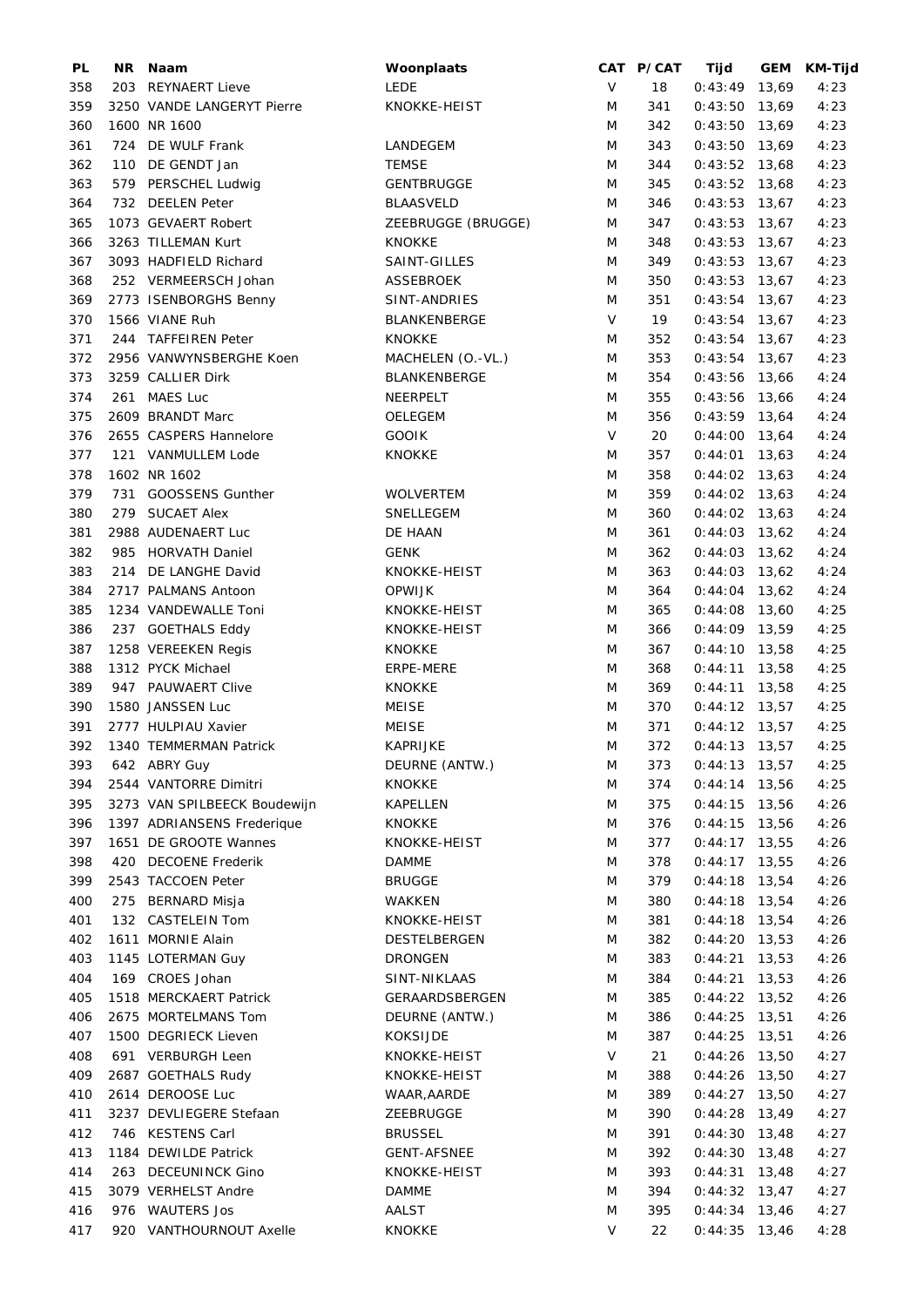| PL  | NR. | Naam                         | Woonplaats          |   | CAT P/CAT | Tijd            | GEM KM-Tijd |
|-----|-----|------------------------------|---------------------|---|-----------|-----------------|-------------|
| 418 |     | 246 LAMMENS Benni            | ZOTTEGEM            | M | 396       | $0:44:36$ 13,45 | 4:28        |
| 419 |     | 3198 HEYTENS Natalie         | <b>BRUGGE</b>       | V | 23        | $0:44:36$ 13,45 | 4:28        |
| 420 |     | 247 SOETE Lorenz             | KNOKKE-HEIST        | M | 397       | $0:44:38$ 13,44 | 4:28        |
| 421 |     | 2860 DE CLERCQ Tomas         | KNOKKE-HEIST        | M | 398       | $0:44:39$ 13,44 | 4:28        |
| 422 |     | 2525 KEMELSOET Jo            | <b>GENT</b>         | M | 399       | $0:44:40$ 13,43 | 4:28        |
| 423 |     | 2757 ROLAND Marc             | ZAFFELARE           | M | 400       | $0:44:40$ 13,43 | 4:28        |
| 424 |     | 826 DEVLIEGHE Dirk           | KNOKKE-HEIST        | M |           | $0:44:40$ 13,43 | 4:28        |
|     |     |                              |                     |   | 401       |                 |             |
| 425 |     | 3032 KNOCKAERT Ran           | <b>GENT</b>         | M | 402       | $0:44:41$ 13,43 | 4:28        |
| 426 |     | 161 PEETERS Glenn            | <b>ZOERSEL</b>      | M | 403       | $0:44:42$ 13,42 | 4:28        |
| 427 |     | 198 DEHOUWER Bart            | ZELE                | M | 404       | $0:44:43$ 13,42 | 4:28        |
| 428 |     | 2673 SIMONS Laurens          | EKEREN (ANTW.)      | M | 405       | $0:44:43$ 13,42 | 4:28        |
| 429 |     | 1695 VAN HUMBEECK Bart       | <b>MERCHTEM</b>     | M | 406       | $0:44:44$ 13,41 | 4:28        |
| 430 |     | 1613 WELLENS Yves            | WONDELGEM           | M | 407       | $0:44:47$ 13,40 | 4:29        |
| 431 |     | 1249 VERHEYE Ingo            | <b>ZULTE</b>        | M | 408       | $0:44:49$ 13,39 | 4:29        |
| 432 |     | 813 VAN REYBROECK Kurt       | KNOKKE-HEIST        | M | 409       | $0:44:50$ 13,38 | 4:29        |
| 433 |     | 870 VAN ISACKER Frederik     | <b>KNOKKE</b>       | M | 410       | $0:44:51$ 13,38 | 4:29        |
| 434 |     | 2561 SAADOUNI Karim          | <b>BEVEREN</b>      | M | 411       | $0:44:53$ 13,37 | 4:29        |
| 435 |     | 215 BINON Gaetane            | <b>BRUXELLES</b>    | V | 24        | $0:44:54$ 13,36 | 4:29        |
| 436 |     | 3065 GOVAERTS Geert          | SINT-TRUIDEN        | M | 412       | $0:44:54$ 13,36 | 4:29        |
|     |     |                              |                     |   |           |                 |             |
| 437 |     | 1635 SLAGMULDER Guy          | SINT-ANDRIES        | M | 413       | $0:44:56$ 13,35 | 4:30        |
| 438 |     | 2940 FONTAINE Didier         | LEERBEEK            | M | 414       | $0:44:56$ 13,35 | 4:30        |
| 439 |     | 3158 VERCRUYSSE Filip        | <b>BRUGGE</b>       | M | 415       | $0:44:56$ 13,35 | 4:30        |
| 440 |     | 2874 VAN GALEN Peter         | <b>VEGHEL</b>       | M | 416       | $0:44:57$ 13,35 | 4:30        |
| 441 |     | 2686 GILLIS Dirk             | <b>STEKENE</b>      | M | 417       | $0:44:57$ 13,35 | 4:30        |
| 442 |     | 519 WISSE Johan              | <b>KNOKKE HEIST</b> | M | 418       | $0:44:58$ 13,34 | 4:30        |
| 443 |     | 1346 TIMMERMAN Wim           | <b>BRUGGE</b>       | M | 419       | $0:45:00$ 13,33 | 4:30        |
| 444 |     | 2634 DELACOURT Christian     | KNOKKE-HEIST        | M | 420       | $0:45:00$ 13,33 | 4:30        |
| 445 |     | 1289 M'RAD Aime              | <b>FOREST</b>       | M | 421       | $0:45:02$ 13,32 | 4:30        |
| 446 |     | 207 DE GEEST Roni            | SINT-GILLES-WAAS    | M | 422       | $0:45:02$ 13,32 | 4:30        |
| 447 |     | 134 ROSSEEL Martine          | <b>KNOKKE</b>       | V | 25        | $0:45:03$ 13,32 | 4:30        |
| 448 |     | 749 VERLINDEN Patrick        | <b>ITEGEM</b>       | M | 423       | $0:45:03$ 13,32 | 4:30        |
|     |     |                              |                     |   |           |                 |             |
| 449 |     | 3246 DECEUNINCK Johnny       | VELDEGEM            | M | 424       | $0:45:10$ 13,28 | 4:31        |
| 450 |     | 885 TRAVERS Joseph           | <b>BRUGGE</b>       | M | 425       | $0:45:11$ 13,28 | 4:31        |
| 451 |     | 3148 NR 3148                 |                     | M | 426       | $0:45:13$ 13,27 | 4:31        |
| 452 |     | 1335 DE BELDER Gust          | LIEZELE             | M | 427       | $0:45:13$ 13,27 | 4:31        |
| 453 |     | 175 LANDTMETERS Laila        | EDEGEM              | V | 26        | $0:45:14$ 13,26 | 4:31        |
| 454 |     | 1090 DEDECKERE Dieter        | <b>BRUGGE</b>       | M | 428       | $0:45:16$ 13,25 | 4:32        |
| 455 |     | 1564 GOETHALS Frederik       | <b>KNOKKE</b>       | M | 429       | $0:45:17$ 13,25 | 4:32        |
| 456 |     | 1547 GEERTS Frederik         | STROMBEEK-BEVER     | M | 430       | $0:45:20$ 13,24 | 4:32        |
| 457 |     | 1615 DE VITS Ronald          | <b>VILVOORDE</b>    | M | 431       | $0:45:20$ 13,24 | 4:32        |
| 458 |     | 2564 TECK Tom                | ANTWERPEN           | M | 432       | $0:45:21$ 13,23 | 4:32        |
| 459 |     | 2578 VAN LAEKEN Vito         | <b>KNOKKE</b>       | M | 433       | $0:45:29$ 13,19 | 4:33        |
| 460 |     | 2903 JANNE D'OTHEE Henry     | CHARDONNE           | M | 434       | $0:45:30$ 13,19 | 4:33        |
|     |     |                              |                     |   |           |                 |             |
| 461 |     | 886 PEETERS Michel           | LOVENJOEL           | M | 435       | $0:45:31$ 13,18 | 4:33        |
| 462 |     | 1293 LOOS Peter              | <b>BRUGGE</b>       | M | 436       | $0:45:32$ 13,18 | 4:33        |
| 463 |     | 1212 EVERAERT Kristof        | <b>EEKLO</b>        | M | 437       | $0:45:34$ 13,17 | 4:33        |
| 464 |     | 3117 MELISSAS Aristide       | WILRIJK (ANTW.)     | M | 438       | $0:45:34$ 13,17 | 4:33        |
| 465 |     | 1349 DECEUNINCK Jurgen       | PASSENDALE          | M | 439       | $0:45:34$ 13,17 | 4:33        |
| 466 |     | 163 WILDEMEERSCH Frank       | <b>GENT</b>         | M | 440       | $0:45:36$ 13,16 | 4:34        |
| 467 |     | 1540 VERMEULEN Jo            | SINT-LIEVENS-HOUTEM | M | 441       | $0:45:37$ 13,15 | 4:34        |
| 468 |     | 1062 VERCAMMEN Ludo          | WOMMELGEM           | M | 442       | $0:45:37$ 13,15 | 4:34        |
| 469 |     | 2904 FAVART Gilles           | BRAINE-L'ALLEUD     | M | 443       | $0:45:38$ 13,15 | 4:34        |
| 470 |     | 3174 GOETHALS Bruno          | KNOKKE              | M | 444       | $0:45:39$ 13,14 | 4:34        |
| 471 |     | 3124 NR 3124                 |                     | M | 445       | $0:45:39$ 13,14 | 4:34        |
| 472 |     | 3225 VANDIERENDONCK Philippe | KNOKKE-HEIST        | M | 446       | $0:45:40$ 13,14 | 4:34        |
| 473 |     | 2588 EGGERMONT Didier        | <b>GENT</b>         | M | 447       | $0:45:41$ 13,13 | 4:34        |
|     |     |                              |                     |   |           |                 |             |
| 474 |     | 1227 MAENHOUT Toon           | SCHAARBEEK          | M | 448       | $0:45:41$ 13,13 | 4:34        |
| 475 |     | 2728 VAN DEN BROECK Benoit   | ANTWERPEN           | M | 449       | $0:45:42$ 13,13 | 4:34        |
| 476 |     | 166 DESLOOVERE Tom           | <b>KNOKKE HEIST</b> | M | 450       | $0:45:43$ 13,12 | 4:34        |
| 477 |     | 1403 DE GREEF Marnix         | <b>OOSTBURG</b>     | M | 451       | $0:45:43$ 13,12 | 4:34        |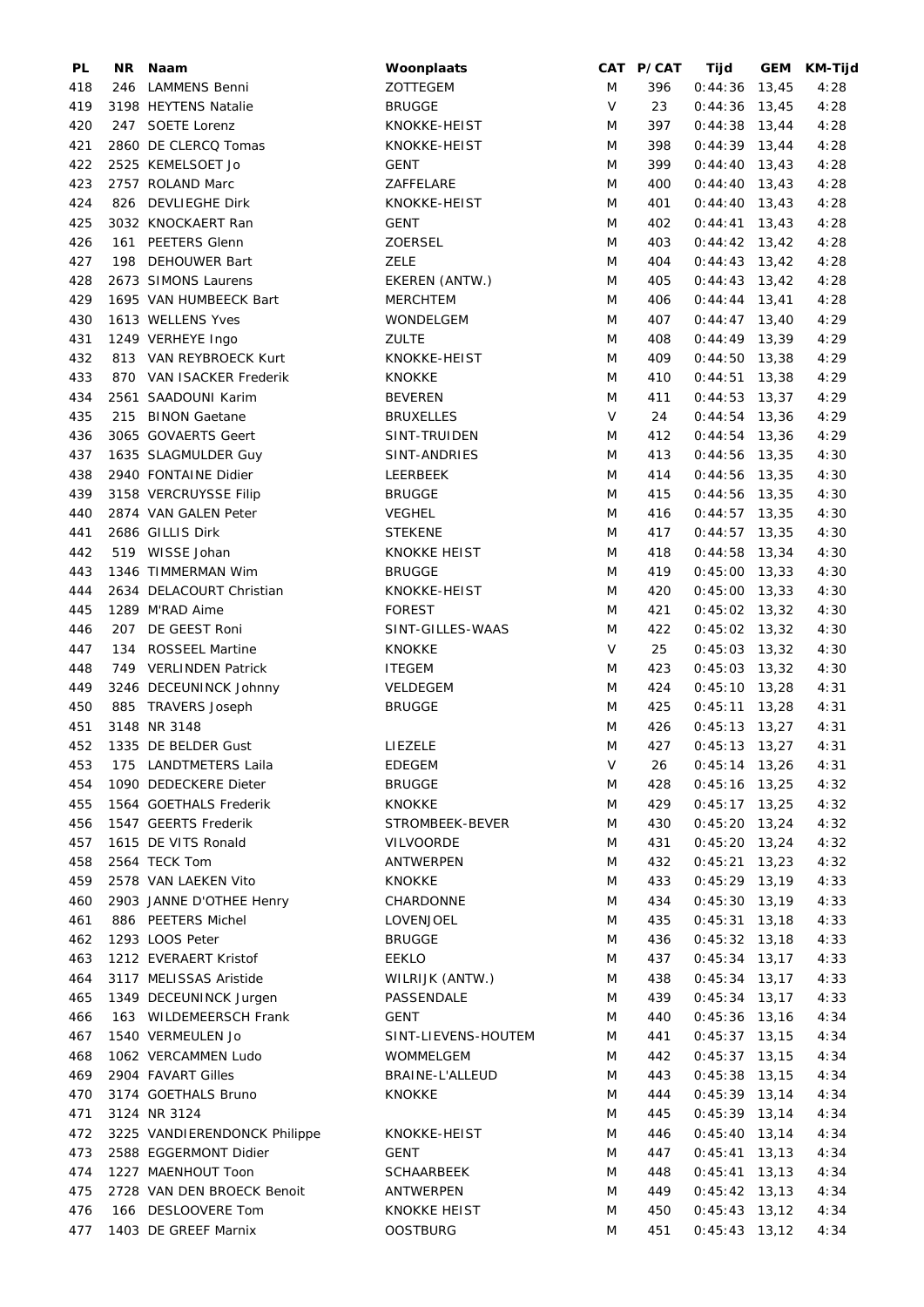| PL  |     | NR Naam                     | Woonplaats             |        | CAT P/CAT | Tijd            |       | GEM KM-Tijd |
|-----|-----|-----------------------------|------------------------|--------|-----------|-----------------|-------|-------------|
| 478 |     | 2740 OPPENBROUWER Kurt      | <b>ANTWERPEN</b>       | M      | 452       | $0:45:43$ 13,12 |       | 4:34        |
| 479 |     | 2674 SCHELLEKENS Tommy      | MERKSEM (ANTW.)        | M      | 453       | $0:45:44$ 13,12 |       | 4:34        |
| 480 |     | 1161 DEITEREN Johan         | ZWIJNDRECHT            | M      | 454       | $0:45:44$ 13,12 |       | 4:34        |
| 481 |     | 1040 MOREELS Tony           | ZELE                   | M      | 455       | $0:45:45$ 13,11 |       | 4:34        |
| 482 |     | 1142 HAECK Bertrand         | <b>BEERNEM</b>         | M      | 456       | $0:45:46$ 13,11 |       | 4:35        |
| 483 |     | 2722 DECLERCK Michie        | <b>KNOKKE</b>          | M      | 457       | $0:45:47$ 13,11 |       | 4:35        |
| 484 |     | 1766 TARNEA Andrei          | <b>UCCLE</b>           | M      | 458       | $0:45:47$ 13,11 |       | 4:35        |
| 485 |     | 1522 PERREMAN Nick          | KNOKKE-HEIST           | M      | 459       | $0:45:47$ 13,11 |       | 4:35        |
| 486 |     | 220 ARRYN Stefaan           | <b>LOKEREN</b>         | M      | 460       | $0:45:48$ 13,10 |       | 4:35        |
| 487 |     | 406 DELVA Wouter            | ANTWERPEN              | M      | 461       | $0:45:49$ 13,10 |       | 4:35        |
| 488 |     | 1286 VAN ROSSEM Sergio      | <b>BRUSSEL 6</b>       | M      | 462       | $0:45:49$ 13,10 |       | 4:35        |
| 489 |     | 1530 DUFOUR Philippe        | <b>KNOKKE</b>          | M      | 463       | 0:45:51         | 13,09 | 4:35        |
| 490 |     | 3219 DEJAEGHERE Alain       | KNOKKE-HEIST           | M      | 464       | $0:45:51$ 13,09 |       | 4:35        |
|     |     |                             |                        |        |           |                 |       |             |
| 491 |     | 3068 VAN VLIERBERGHE Stijn  | TEMSE                  | M      | 465       | $0:45:52$ 13,08 |       | 4:35        |
| 492 |     | 546 DE BOER Ingrid          | <b>SCHOTEN</b>         | $\vee$ | 27        | $0:45:52$ 13,08 |       | 4:35        |
| 493 |     | 889 HOOZEE Julie            | GENT                   | V      | 28        | $0:45:54$ 13,07 |       | 4:35        |
| 494 |     | 1705 DELUMULLE Hans         | <b>WORTEGEM</b>        | M      | 466       | $0:45:55$ 13,07 |       | 4:36        |
| 495 |     | 1646 VAN DEN BROUCKE Hans   | KNOKKE-HEIST           | M      | 467       | $0:45:55$ 13,07 |       | 4:36        |
| 496 |     | 3211 MAREYDT Danny          | KNOKKE-HEIST           | M      | 468       | $0:45:58$ 13,05 |       | 4:36        |
| 497 |     | 544 CHARLIER Celine         | <b>RONSE</b>           | V      | 29        | $0:45:58$ 13,05 |       | 4:36        |
| 498 |     | 2657 VOGELEER Kris          | <b>GOOIK</b>           | M      | 469       | $0:45:58$ 13,05 |       | 4:36        |
| 499 |     | 697 LINMANS Filip           | GANSHOREN              | M      | 470       | $0:45:59$ 13,05 |       | 4:36        |
| 500 |     | 3184 VERFAILLIE Jurgen      | <b>KNOKKE</b>          | M      | 471       | $0:45:59$ 13,05 |       | 4:36        |
| 501 |     | 2865 MAES Emiel             | <b>KNOKKE</b>          | M      | 472       | $0:45:59$ 13,05 |       | 4:36        |
| 502 |     | 2704 VAN DEN BOGAERT Herman | WOMMELGEM              | M      | 473       | $0:46:00$ 13,04 |       | 4:36        |
| 503 |     | 1126 ALLEMEERSCH Greet      | KNOKKE-HEIST           | V      | 30        | $0:46:00$ 13,04 |       | 4:36        |
| 504 |     | 1554 DE JODE Francis        | HARELBEKE              | M      | 474       | $0:46:01$ 13,04 |       | 4:36        |
| 505 |     | 3058 JANSSSENS Raf          | SINT-LIEVENS-HOUTEM    | M      | 475       | $0:46:02$ 13,03 |       | 4:36        |
| 506 |     | 2775 SCHARLE Bart           | <b>BRUXELLES</b>       | M      | 476       | $0:46:02$ 13,03 |       | 4:36        |
| 507 |     | 924 GEEROMS Guy             | <b>MEISE</b>           | M      | 477       | $0:46:03$ 13,03 |       | 4:36        |
| 508 |     | 1588 MOMMAERTS Chaim        | KNOKKE                 | M      | 478       | $0:46:04$ 13,02 |       | 4:36        |
| 509 |     | 3190 DE NEVE Fabien         | <b>KNOKKE</b>          | M      | 479       | $0:46:06$ 13,02 |       | 4:37        |
| 510 |     | 926 SCHAEPDRIJVER Dominique | HEIST-AAN-ZEE          | M      | 480       | $0:46:06$ 13,02 |       | 4:37        |
|     |     |                             |                        |        |           |                 |       |             |
| 511 |     | 3139 SANDERS Frederik       | ST - MICHIELS (BRUGGE) | M      | 481       | $0:46:07$ 13,01 |       | 4:37        |
| 512 |     | 2742 VAN HOOKEBEKE Louis    | <b>KNOKKE</b>          | M      | 482       | $0:46:08$ 13,01 |       | 4:37        |
| 513 | 798 | DE CRAEMER Jarno            | KNOKKE-HEIST           | M      | 483       | $0:46:08$ 13,01 |       | 4:37        |
| 514 |     | 3230 DUPON Joppe            | SINT-KRUIS             | M      | 484       | $0:46:09$ 13,00 |       | 4:37        |
| 515 |     | 707 BRUTSAERT Mike          | WANZELE                | M      | 485       | $0:46:10$ 13,00 |       | 4:37        |
| 516 |     | 2926 BYTEBIER Bart          | DEINZE                 | M      | 486       | $0:46:12$ 12,99 |       | 4:37        |
| 517 |     | 1553 DEBLIER Patrick        | OVERPELT               | M      | 487       | $0:46:12$ 12,99 |       | 4:37        |
| 518 |     | 3115 BELLENS Geert          | WIJNEGEM               | M      | 488       | $0:46:13$ 12,98 |       | 4:37        |
| 519 |     | 3268 CLAERHOUT Dieter       | KNOKKE-HEIST           | M      | 489       | $0:46:15$ 12,97 |       | 4:38        |
| 520 |     | 2979 UTTER Michael          | <b>BRUGGE</b>          | M      | 490       | $0:46:15$ 12,97 |       | 4:38        |
| 521 |     | 2754 DE RIDDER Steven       | <b>ZELE</b>            | M      | 491       | $0:46:15$ 12,97 |       | 4:38        |
| 522 |     | 2786 CORNELIS Frederic      | <b>EPPEGEM</b>         | M      | 492       | $0:46:15$ 12,97 |       | 4:38        |
| 523 |     | 877 VAN DER LINDEN Filip    | HEIST-OP-DEN-BERG      | M      | 493       | $0:46:16$ 12,97 |       | 4:38        |
| 524 |     | 748 POULAIN Catherine       | DEURLE                 | V      | 31        | $0:46:16$ 12,97 |       | 4:38        |
| 525 |     | 2848 VERTENTE Oswald        | ADEGEM                 | M      | 494       | $0:46:16$ 12,97 |       | 4:38        |
| 526 |     | 2907 VAN DE VEN Anthony     | <b>BEVEREN</b>         | M      | 495       | $0:46:17$ 12,96 |       | 4:38        |
| 527 |     | 2681 ZWAENEPOEL Peeter      | KNOKKE                 | M      | 496       | $0:46:19$ 12,95 |       | 4:38        |
| 528 |     | 3245 VANOVERBEKE Bruno      | <b>BREDENE</b>         | M      | 497       | $0:46:19$ 12,95 |       | 4:38        |
| 529 |     | 651 ARNOU Dany              | DEINZE                 | M      | 498       | $0:46:20$ 12,95 |       | 4:38        |
| 530 |     | 1563 SOEN Wouter            | KNOKKE-HEIST           | M      | 499       | 0:46:21         | 12,94 | 4:38        |
|     |     |                             |                        | V      |           |                 |       |             |
| 531 |     | 529 KNOCKAERT Georgette     | <b>OOSTKAMP</b>        |        | 32        | 0:46:21         | 12,94 | 4:38        |
| 532 |     | 763 VERLINDEN Andy          | ZOTTEGEM               | M      | 500       | $0:46:22$ 12,94 |       | 4:38        |
| 533 |     | 2886 VAN DIJCK Andy         | <b>DUFFEL</b>          | M      | 501       | $0:46:22$ 12,94 |       | 4:38        |
| 534 |     | 202 REYNAERT Roger          | ZWALM                  | M      | 502       | $0:46:24$ 12,93 |       | 4:38        |
| 535 |     | 1575 LAUWERS Ignace         | WIJNEGEM               | M      | 503       | $0:46:25$ 12,93 |       | 4:39        |
| 536 |     | 418 NR 418                  |                        | M      | 504       | 0:46:27         | 12,92 | 4:39        |
| 537 |     | 2847 TESSELY Reginald       | DESTELBERGEN           | M      | 505       | $0:46:27$ 12,92 |       | 4:39        |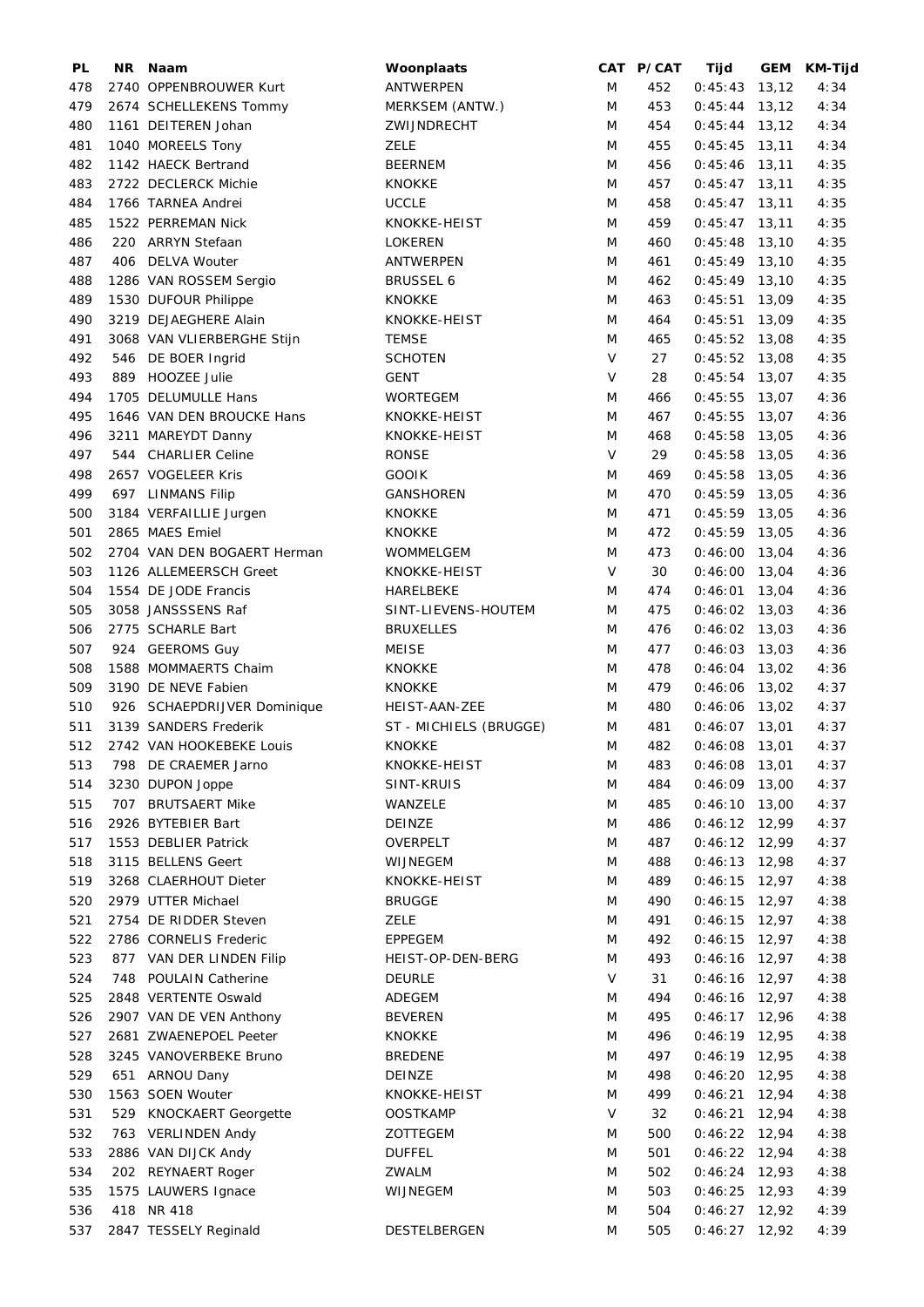| PL  | NR. | Naam                          | Woonplaats          |        | CAT P/CAT | Tijd            | GEM KM-Tijd |
|-----|-----|-------------------------------|---------------------|--------|-----------|-----------------|-------------|
| 538 |     | 1345 SIMOENS Frederik         | <b>GENT</b>         | M      | 506       | $0:46:27$ 12,92 | 4:39        |
| 539 |     | 3299 GOVAERTS Nicolas         | <b>KONTICH</b>      | M      | 507       | $0:46:27$ 12,92 | 4:39        |
| 540 |     | 2971 COLLIER Geert            | GERAARDSBERGEN      | M      | 508       | $0:46:27$ 12,92 | 4:39        |
| 541 |     | 3054 VERMEULEN Tom            | <b>GENT</b>         | M      | 509       | $0:46:28$ 12,91 | 4:39        |
| 542 |     | 692 JOHNSTONE Jane            | RAMSKAPELLE         | $\vee$ | 33        | $0:46:28$ 12,91 | 4:39        |
| 543 |     | 2680 BERGAMINI Ennio          | <b>KNOKKE</b>       | M      | 510       | $0:46:28$ 12,91 | 4:39        |
| 544 |     | 3173 POLLET Daniel            | ZEEBRUGGE (BRUGGE)  | M      | 511       | $0:46:29$ 12,91 | 4:39        |
| 545 |     | 2946 VAN HOOREWEGHE Bart      | <b>DEINZE</b>       | M      | 512       | $0:46:29$ 12,91 | 4:39        |
| 546 |     | 665 MICHIELSEN Johnny         | KAPELLEN (ANTW.)    | M      | 513       | $0:46:30$ 12,90 | 4:39        |
| 547 |     | 1117 CLAUS Dirk               | WETTEREN            | M      | 514       | $0:46:31$ 12,90 | 4:39        |
| 548 |     | 2606 VAN EECKHOUT Kris        | <b>MECHELEN</b>     | M      | 515       | $0:46:33$ 12,89 | 4:39        |
| 549 |     | 216 LODEWIJKS Guy             | <b>EDEGEM</b>       | M      | 516       | $0:46:33$ 12,89 | 4:39        |
| 550 |     | 1625 NR 1625                  |                     | M      | 517       | $0:46:36$ 12,88 | 4:40        |
| 551 |     | 2720 ZUTTERMAN Patrick        | <b>KNOKKE</b>       | M      | 518       | $0:46:36$ 12,88 | 4:40        |
| 552 |     | 2909 SMIDTS Tom               | <b>BRASSCHAAT</b>   | M      | 519       | $0:46:37$ 12,87 | 4:40        |
| 553 |     | 1642 VEYS Christophe          | KNOKKE-HEIST        | M      | 520       | $0:46:38$ 12,87 | 4:40        |
| 554 |     | 1512 SNAUWAERT Raf            | KNOKKE-HEIST        | M      | 521       | $0:46:39$ 12,86 | 4:40        |
| 555 |     | 257 VANDE VYVERE Dick         | <b>MUNTE</b>        | M      | 522       | $0:46:39$ 12,86 | 4:40        |
| 556 |     | 563 BERKEIN Jan               | <b>KNOKKE HEIST</b> | M      | 523       | $0:46:39$ 12,86 | 4:40        |
| 557 |     | 1251 BORRE Lev                | NIJLEN              | M      | 524       | $0:46:39$ 12,86 | 4:40        |
| 558 |     | 1327 ROGGHE Kris              | GENT                | M      | 525       | $0:46:40$ 12,86 | 4:40        |
| 559 |     | 580 VERKEST Ronnie            | BLANKENBERGE        | M      | 526       | $0:46:42$ 12,85 | 4:40        |
| 560 |     | 1707 VANDEPITTE Reinout       | <b>BRUGGE</b>       | M      | 527       | $0:46:42$ 12,85 | 4:40        |
| 561 |     | 3035 GILLIS Phillipe          | BERCHEM (ANTW.)     | M      | 528       | $0:46:44$ 12,84 | 4:40        |
| 562 |     | 909 VAN DE VYVER Herman       | WAASMUNSTER         | M      | 529       | $0:46:45$ 12,83 | 4:41        |
| 563 |     | 1366 FEYT Frank               | KAPELLEN (ANTW.)    | M      | 530       | $0:46:45$ 12,83 | 4:41        |
| 564 |     | 1220 VAN EECKHOUTTE Katelijne | WAREGEM             | V      | 34        | $0:46:46$ 12,83 | 4:41        |
| 565 |     | 3162 DE LANDSHEER Geert       | ASSEBROEK           | M      | 531       | $0:46:47$ 12,83 | 4:41        |
| 566 |     | 3266 CARPENTIER Tomas         | <b>GENT</b>         | M      | 532       | $0:46:49$ 12,82 | 4:41        |
| 567 |     | 3293 EEMBEECK Geert           | AALTER              | M      | 533       | $0:46:49$ 12,82 | 4:41        |
| 568 |     | 2691 SNYERS Bernard           | NIEUWERKERKEN       | M      | 534       | $0:46:50$ 12,81 | 4:41        |
| 569 |     | 2610 BRANDT Steven            | <b>SCHILDE</b>      | M      | 535       | $0:46:50$ 12,81 | 4:41        |
| 570 |     | 2553 HERZET Guy               | EBEN-EMAEL          | M      | 536       | $0:46:50$ 12,81 | 4:41        |
| 571 |     | 1082 VAN ASSEL Guy            | SINT-KRUIS-WINKEL   | M      | 537       | $0:46:50$ 12,81 | 4:41        |
| 572 |     | 1610 CARION Thibault          | WOLUWE-SAINT-PIERRE | M      | 538       | $0:46:51$ 12,81 | 4:41        |
| 573 |     | 2868 DELPIERRE Jacques        | DUINBERGEN          | M      | 539       | $0:46:52$ 12,80 | 4:41        |
| 574 |     | 3113 VIGNERI Olivier          | SINT-DENIJS-WESTREM | M      | 540       | $0:46:53$ 12,80 | 4:41        |
| 575 |     | 1187 DEVOS Ephrem             | SINT-MARTENS-LATEM  | M      | 541       | $0:46:53$ 12,80 | 4:41        |
| 576 |     | 3262 TIMMEKMAN Nico           | <b>DUDZELE</b>      | M      | 542       | $0:46:54$ 12,79 | 4:41        |
| 577 |     | 2952 DUTRY Francois           | HAM-SUR-HEURE       | M      | 543       | $0:46:55$ 12,79 | 4:41        |
| 578 |     | 104 VANTORRE Robin            | KNOKKE-HEIST        | M      | 544       | $0:46:55$ 12,79 | 4:41        |
| 579 |     | 3204 CLAEYS Karel             | KNOKKE-HEIST        | M      | 545       | $0:46:55$ 12,79 | 4:41        |
| 580 |     | 1511 HAVELAERTS Kurt          | <b>HERENTALS</b>    | M      | 546       | $0:46:55$ 12,79 | 4:41        |
| 581 |     | 729 VAN DILLE Patrick         | <b>ELLEZELLES</b>   | M      | 547       | $0:46:56$ 12,78 | 4:42        |
| 582 |     | 717 VAN ACKER Werner          | MELLE               | M      | 548       | $0:46:56$ 12,78 | 4:42        |
| 583 |     | 1709 CLOETENS Chris           | ASPELARE            | M      | 549       | $0:46:56$ 12,78 | 4:42        |
| 584 |     | 3106 DOBBELS Marnik           | <b>GENT</b>         | M      | 550       | $0:46:57$ 12,78 | 4:42        |
| 585 |     | 2637 SAELAERT Michel          | KNOKKE-HEIST        | M      | 551       | $0:46:57$ 12,78 | 4:42        |
| 586 |     | 815 ARNAUW Maurits            | <b>KNOKKE</b>       | M      | 552       | $0:46:57$ 12,78 | 4:42        |
| 587 |     | 2751 STROOIJ Martijn          | AMSTERDAM           | M      | 553       | $0:46:58$ 12,78 | 4:42        |
| 588 |     | 2797 CORNELISSENS Ekke        | KAPELLEN            | M      | 554       | $0:46:59$ 12,77 | 4:42        |
| 589 |     | 1282 THOMAS Frederik          | KALKEN              | M      | 555       | $0:46:59$ 12,77 | 4:42        |
| 590 |     | 239 VAN SUMMEREN Maycke       | RETRANCHEMENT       | V      | 35        | $0:46:59$ 12,77 | 4:42        |
| 591 |     | 871 LAMBERS Tom               | GENT                | M      | 556       | $0:46:59$ 12,77 | 4:42        |
| 592 |     | 1520 NR 1520                  |                     | M      | 557       | $0:47:00$ 12,77 | 4:42        |
| 593 |     | 2760 CRISTIAENSSEN Peter      | SINT-AMANDSBERG     | M      | 558       | $0:47:01$ 12,76 | 4:42        |
| 594 | 20  | VANDECAVEYE Gella             | GENT                | V      | 36        | $0:47:02$ 12,76 | 4:42        |
| 595 |     | 295 VAN MOORHEM Simon         | LOVENDEGEM          | M      | 559       | $0:47:02$ 12,76 | 4:42        |
| 596 |     | 1355 DE NYS Paul              | BLANKENBERGE        | M      | 560       | $0:47:02$ 12,76 | 4:42        |
| 597 |     | 551 GERNAEY Luc               | ZANDBERGEN          | M      | 561       | $0:47:03$ 12,75 | 4:42        |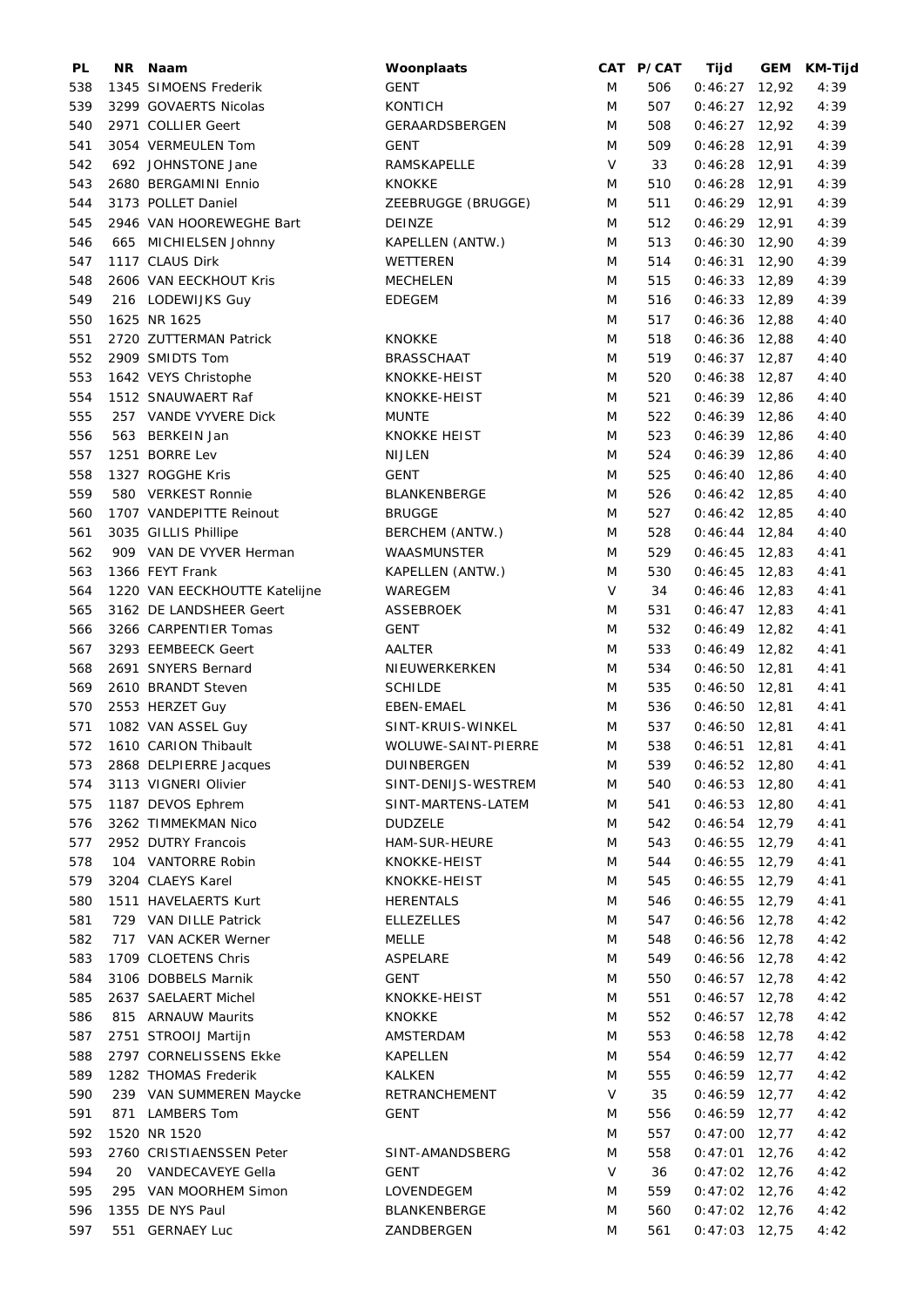| <b>PL</b> | NR. | Naam                         | Woonplaats          |        | CAT P/CAT | Tijd            |       | GEM KM-Tijd |
|-----------|-----|------------------------------|---------------------|--------|-----------|-----------------|-------|-------------|
| 598       | 525 | <b>SLABBINCK Brecht</b>      | KNOKKE-HEIST        | M      | 562       | $0:47:03$ 12,75 |       | 4:42        |
| 599       |     | 1237 DE VLAMINCK Lieven      | <b>WONDELGEM</b>    | M      | 563       | $0:47:04$ 12,75 |       | 4:42        |
| 600       |     | 987 DE BEUCKELAER Nico       | <b>BRECHT</b>       | M      | 564       | $0:47:06$ 12,74 |       | 4:43        |
| 601       |     | 240 BONTZOS Fabien           | <b>KNOKKE</b>       | M      | 565       | $0:47:07$ 12,73 |       | 4:43        |
| 602       |     | 622 DE BOEVER Jurgen         | <b>BRAKEL</b>       | M      | 566       | $0:47:11$ 12,72 |       | 4:43        |
| 603       |     | 2998 MORTIER Dominique       | OUDENAARDE          | M      | 567       | $0:47:12$ 12,71 |       | 4:43        |
| 604       |     | 880 NOTTE Kurt               | <b>OOSTAKKER</b>    | M      | 568       | $0:47:12$ 12,71 |       | 4:43        |
| 605       |     | 1768 NR 1768                 |                     | M      | 569       | $0:47:13$ 12,71 |       | 4:43        |
| 606       |     | 2575 DE WIT Pieter           | <b>HEFFEN</b>       | M      | 570       | $0:47:14$ 12,70 |       | 4:43        |
| 607       |     | 3045 BRUNEEL Gregory         | <b>DAMME</b>        | M      | 571       | $0:47:14$ 12,70 |       | 4:43        |
|           |     |                              | <b>HUMBEEK</b>      | V      |           |                 |       |             |
| 608       |     | 3073 VAN DEN MOORTEL Sara    |                     |        | 37        | $0:47:14$ 12,70 |       | 4:43        |
| 609       |     | 1066 DEWULF Carl             | SINT-MARTENS-LATEM  | M      | 572       | $0:47:15$ 12,70 |       | 4:44        |
| 610       |     | 1772 DE SCHEEMAECKER Luc     | <b>ASSEBROEK</b>    | M      | 573       | $0:47:16$ 12,69 |       | 4:44        |
| 611       |     | 2941 VAN DER VLIET Ronald    | <b>BEERZEL</b>      | M      | 574       | $0:47:17$ 12,69 |       | 4:44        |
| 612       |     | 656 FORE Thomas              | ADEGEM              | M      | 575       | $0:47:18$ 12,68 |       | 4:44        |
| 613       |     | 1398 VANDE MAELE Griet       | <b>BRUSSEL</b>      | $\vee$ | 38        | $0:47:19$ 12,68 |       | 4:44        |
| 614       |     | 1514 GODDAERT Rob            | <b>MORTSEL</b>      | M      | 576       | $0:47:20$ 12,68 |       | 4:44        |
| 615       |     | 3046 KEEREMAN Vincent        | <b>GENT</b>         | M      | 577       | $0:47:22$ 12,67 |       | 4:44        |
| 616       |     | 2893 CRAUWELS Marcel         | RIJMENAM            | M      | 578       | $0:47:22$ 12,67 |       | 4:44        |
| 617       |     | 1555 D'HULSTER Fabrice       | <b>DISQUERCQ</b>    | M      | 579       | $0:47:24$ 12,66 |       | 4:44        |
| 618       |     | 137 TANGHE Damiaan           | KNOKKE-HEIST        | M      | 580       | $0:47:24$ 12,66 |       | 4:44        |
| 619       |     | 1657 DE BLEECKER Sarah       | <b>GENT</b>         | V      | 39        | $0:47:24$ 12,66 |       | 4:44        |
| 620       |     | 2636 TORRELLE Paul-André     | <b>SCHOTEN</b>      | M      | 581       | $0:47:25$ 12,65 |       | 4:45        |
| 621       |     | 764 VANSEVER Patrick         | <b>KNOKKE HEIST</b> | M      | 582       | $0:47:25$ 12,65 |       | 4:45        |
| 622       |     | 756 PIETTE Anthony           | <b>OOSTENDE</b>     | M      | 583       | $0:47:26$ 12,65 |       | 4:45        |
| 623       |     | 1285 BARBE Geert             | ASSE                | M      | 584       | $0:47:27$ 12,64 |       | 4:45        |
| 624       |     | 1283 BAEYENS Ronny           | <b>ERPE MERE</b>    | M      | 585       | $0:47:27$ 12,64 |       | 4:45        |
| 625       |     | 964 VAN DAMME Carlos         | <b>OOSTAKKER</b>    | M      | 586       | $0:47:28$ 12,64 |       | 4:45        |
| 626       |     | 404 DOCKX Jan                | <b>MECHELEN</b>     | M      | 587       | $0:47:29$ 12,64 |       | 4:45        |
| 627       |     | 153 VERHELST Catherine       | <b>KNOKKE</b>       | V      | 40        | $0:47:29$ 12,64 |       | 4:45        |
| 628       |     | 2939 SCHOONBAERT Kurt        | ZEEBRUGGE           | M      | 588       | $0:47:29$ 12,64 |       | 4:45        |
| 629       |     | 1016 DEBRABANDERE Stijn      | <b>OOSTENDE</b>     | M      | 589       | $0:47:30$ 12,63 |       | 4:45        |
| 630       |     | 723 VANHOOREN Diederik       | <b>NEVELE</b>       | M      | 590       | $0:47:30$ 12,63 |       | 4:45        |
| 631       |     | 3188 DUMON Ann               | SINT-ANDRIES        | V      | 41        | $0:47:30$ 12,63 |       | 4:45        |
| 632       |     | 3053 DE MAERTELAERE Caroline | <b>GENT</b>         | V      | 42        | $0:47:31$ 12,63 |       | 4:45        |
| 633       |     | 2883 NELLENS Patrick         | <b>MORTSEL</b>      | M      | 591       | $0:47:34$ 12,61 |       | 4:45        |
| 634       |     | 737 VAN KWIKKELBERGHE Ronny  | VOSSELARE           | M      | 592       | $0:47:37$ 12,60 |       | 4:46        |
| 635       |     | 2703 WAUTERS Tom             | <b>BORSBEEK</b>     | M      | 593       | $0:47:39$ 12,59 |       | 4:46        |
| 636       |     | 1351 DE GREEF Kurt           | <b>BERLARE</b>      | M      | 594       | $0:47:40$ 12,59 |       | 4:46        |
| 637       |     | 1204 SEEN Tony               | <b>GROEDE</b>       | M      | 595       | $0:47:40$ 12,59 |       | 4:46        |
| 638       |     | 738 GOFFART Marc             | DE PINTE            | M      | 596       | $0:47:41$ 12,58 |       | 4:46        |
| 639       |     | 2867 DELODDERE Jean          | <b>KNOKKE</b>       |        |           | $0:47:42$ 12,58 |       | 4:46        |
|           |     |                              |                     | M      | 597       | $0:47:42$ 12,58 |       |             |
| 640       |     | 593 HOSTE Eric               | <b>GENT</b>         | M      | 598       |                 |       | 4:46        |
| 641       |     | 2521 DENYS Koen              | KNOKKE-HEIST        | M      | 599       | $0:47:42$ 12,58 |       | 4:46        |
| 642       |     | 2768 LIETE Ricardo           | <b>UCCLE</b>        | M      | 600       | $0:47:44$ 12,57 |       | 4:46        |
| 643       |     | 1590 SCHOOFS Freddy          | DEURNE (ANTW.)      | M      | 601       | $0:47:45$ 12,57 |       | 4:46        |
| 644       |     | 2714 OPSOMER Nicolas         | WAASMUNSTER         | M      | 602       | $0:47:45$ 12,57 |       | 4:46        |
| 645       |     | 2746 VENKEN Chris            | WILRIJK (ANTW.)     | M      | 603       | $0:47:46$ 12,56 |       | 4:47        |
| 646       | 740 | <b>DEWEVER Philippe</b>      | <b>GENT</b>         | M      | 604       | $0:47:46$ 12,56 |       | 4:47        |
| 647       |     | 227 MONTENS Cathy            | <b>MOERKERKE</b>    | V      | 43        | $0:47:47$ 12,56 |       | 4:47        |
| 648       |     | 1275 FOBE Jean-Jacques       | KRAAINEM            | M      | 605       | $0:47:49$ 12,55 |       | 4:47        |
| 649       |     | 2800 DE KOSTER Robert        | DE HAAN             | M      | 606       | $0:47:49$ 12,55 |       | 4:47        |
| 650       |     | 1502 JANSSENS Jonas          | <b>BRASSCHAAT</b>   | M      | 607       | $0:47:50$ 12,54 |       | 4:47        |
| 651       |     | 2750 VANDEN BROUCKE Didier   | <b>DUDZELE</b>      | M      | 608       | $0:47:50$ 12,54 |       | 4:47        |
| 652       |     | 3253 COENJAERTS Elien        | SINT-KRUIS          | V      | 44        | $0:47:52$ 12,53 |       | 4:47        |
| 653       |     | 2744 SERRUYS Philippe        | <b>BRUGGE</b>       | M      | 609       | $0:47:52$ 12,53 |       | 4:47        |
| 654       |     | 1156 MERTENS Jonathan        | BORGERHOUT (ANTW.)  | M      | 610       | $0:47:52$ 12,53 |       | 4:47        |
| 655       |     | 1537 DE KEYSER Bart          | ZONNEGEM            | M      | 611       | $0:47:57$ 12,51 |       | 4:48        |
| 656       |     | 704 COLLIN Patrick           | <b>BRUXELLES 5</b>  | M      | 612       | 0:47:58         | 12,51 | 4:48        |
| 657       |     | 741 SCHOUKENS Willy          | <b>TERNAT</b>       | M      | 613       | $0:47:58$ 12,51 |       | 4:48        |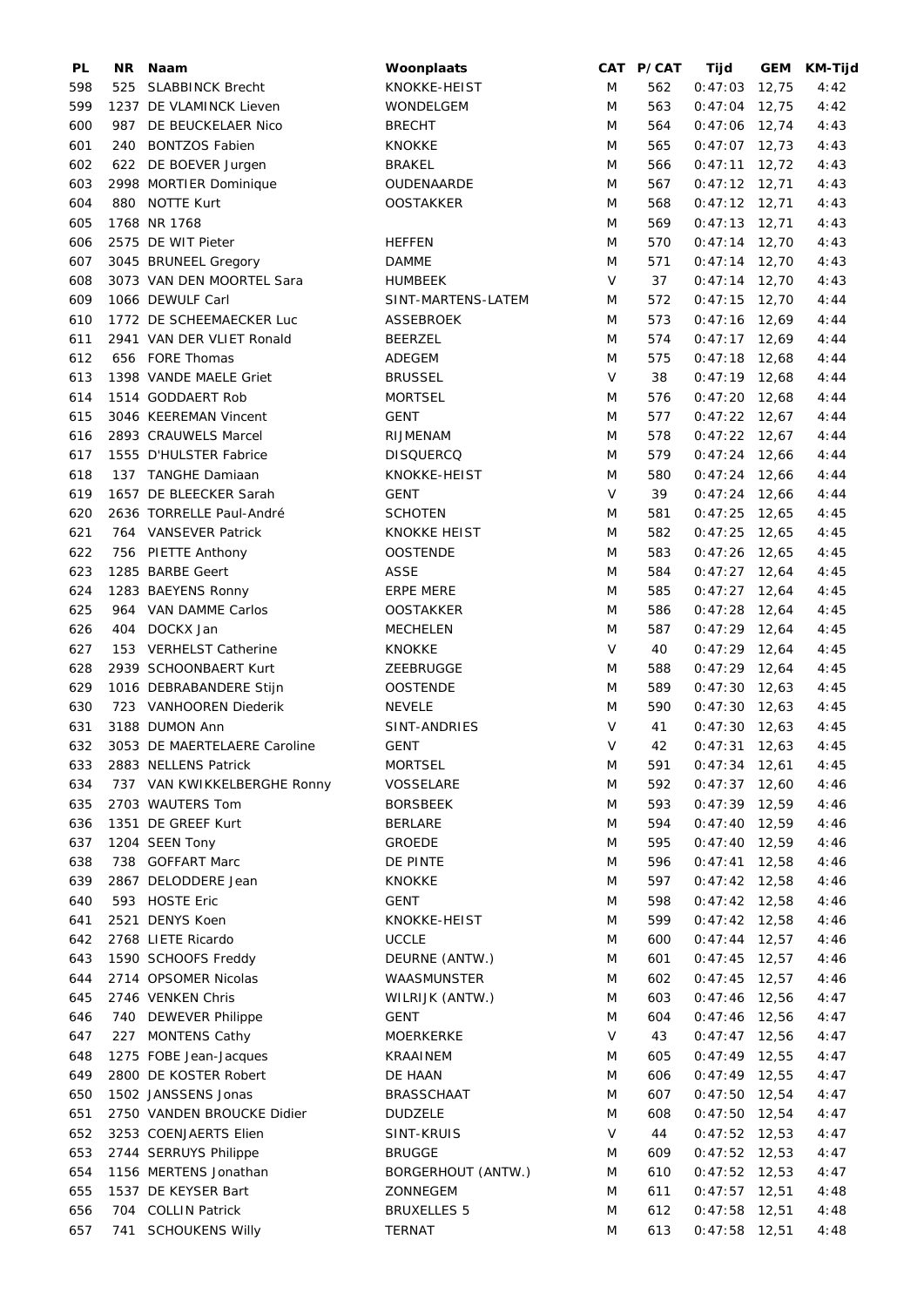| PL  | NR. | Naam                         | Woonplaats             |        | CAT P/CAT | Tijd            |       | GEM KM-Tijd |
|-----|-----|------------------------------|------------------------|--------|-----------|-----------------|-------|-------------|
| 658 | 571 | <b>MOENS Stefaan</b>         | MALDEGEM               | M      | 614       | $0:48:00$ 12,50 |       | 4:48        |
| 659 |     | 3055 SCHELLEKENS Patrick     | EREMBODEGEM (AALST)    | M      | 615       | $0:48:00$ 12,50 |       | 4:48        |
| 660 |     | 2930 EVENEPOEL Francis       | <b>BAVIKHOVE</b>       | M      | 616       | $0:48:00$ 12,50 |       | 4:48        |
| 661 |     | 2721 DE MUYNCK Stijn         | <b>WERVIK</b>          | M      | 617       | $0:48:01$ 12,50 |       | 4:48        |
| 662 |     | 626 VAN LANDUYT Jens         | NIEUWERKERKEN (AALST)  | M      | 618       | $0:48:02$ 12,49 |       | 4:48        |
| 663 |     | 2558 VAN DEN HEUVEL Marc     | SINT-LENAARTS          | M      | 619       | $0:48:03$ 12,49 |       | 4:48        |
| 664 |     | 1320 SPEYBROECK Olivier      | KNOKKE                 | M      | 620       | $0:48:03$ 12,49 |       | 4:48        |
| 665 |     | 937 CLEIREN Tom              | <b>ASPER</b>           | M      | 621       | $0:48:03$ 12,49 |       | 4:48        |
| 666 |     | 1107 CLAEYS Filip            | SINT-LAUREINS          | M      | 622       | $0:48:04$ 12,48 |       | 4:48        |
| 667 |     | 1698 POOT Pieter-Jan         | <b>GELUWE</b>          | M      | 623       | $0:48:04$ 12,48 |       | 4:48        |
| 668 |     | 3011 DE CLERCQ Koen          | WAARSCHOOT             | M      | 624       | $0:48:04$ 12,48 |       | 4:48        |
| 669 |     | 1250 ROGGHE Guido            | VLEZENBEEK             | M      | 625       | $0:48:07$ 12,47 |       | 4:49        |
| 670 |     | 1667 VANNIEUWENHUYSE Luc     | ZWIJNAARDE             | M      | 626       | $0:48:08$ 12,47 |       | 4:49        |
| 671 |     | 2992 NANKEERSEBILEK Gilbert  | ROESELARE              | M      | 627       | $0:48:10$ 12,46 |       | 4:49        |
| 672 |     | 1400 MILLE Patrick           | <b>BRUGGE</b>          | M      | 628       | $0:48:11$ 12,45 |       | 4:49        |
|     |     | 1029 MICHELS Nathalie        | WORTEGEM-PETEGEM       | $\vee$ | 45        | $0:48:11$ 12,45 |       |             |
| 673 |     |                              |                        |        |           |                 |       | 4:49        |
| 674 |     | 1245 WILLEMARCK Patrick      | KNOKKE-HEIST           | M      | 629       | $0:48:12$ 12,45 |       | 4:49        |
| 675 |     | 610 SMET Marc                | KEERBERGEN             | M      | 630       | $0:48:13$ 12,44 |       | 4:49        |
| 676 |     | 421 NR 421                   |                        | M      | 631       | $0:48:13$ 12,44 |       | 4:49        |
| 677 |     | 3013 DE MESMAEKER Rudy       | SINT-KATHERINA-LOMBEEK | M      | 632       | $0:48:14$ 12,44 |       | 4:49        |
| 678 |     | 1169 GEVERS Stefan           | HARELBEKE              | M      | 633       | $0:48:16$ 12,43 |       | 4:50        |
| 679 |     | 1673 COPPIETERS Maarten      | <b>OOSTAKKER</b>       | M      | 634       | $0:48:16$ 12,43 |       | 4:50        |
| 680 |     | 606 CATTOOR Wim              | KNOKKE-HEIST           | M      | 635       | $0:48:16$ 12,43 |       | 4:50        |
| 681 |     | 1232 STORME Johan            | <b>KNOKKE HEIST</b>    | M      | 636       | $0:48:18$ 12,42 |       | 4:50        |
| 682 |     | 1198 VAN DE ROSTYNE Mike     | <b>OOSTAKKER</b>       | M      | 637       | $0:48:20$ 12,41 |       | 4:50        |
| 683 |     | 1568 VAN DEN BULCKE Jan      | MERELBEKE              | M      | 638       | $0:48:20$ 12,41 |       | 4:50        |
| 684 |     | 631 VETS Eddy                | <b>PUTTE</b>           | M      | 639       | $0:48:20$ 12,41 |       | 4:50        |
| 685 |     | 535 DE RAEDT Ann             | <b>LIPPRLO</b>         | $\vee$ | 46        | $0:48:20$ 12,41 |       | 4:50        |
| 686 |     | 1118 NYAMUKA Sylvie          | <b>BRUXELLES</b>       | $\vee$ | 47        | $0:48:21$ 12,41 |       | 4:50        |
| 687 |     | 663 DEFORCHE Kasper          | WAREGEM                | M      | 640       | $0:48:21$ 12,41 |       | 4:50        |
| 688 |     | 2876 SARENS Maarten          | <b>MECHELEN</b>        | M      | 641       | $0:48:22$ 12,41 |       | 4:50        |
| 689 |     | 2772 DAVID Els               | WAARSCHOOT             | V      | 48        | $0:48:23$ 12,40 |       | 4:50        |
| 690 |     | 2771 ROELS Johan             | WAARSCHOOT             | M      | 642       | $0:48:23$ 12,40 |       | 4:50        |
| 691 |     | 1354 JANSSENS Dirk           | DE HAAN                | M      | 643       | $0:48:23$ 12,40 |       | 4:50        |
| 692 |     | 620 ROMBAUT Willy            | <b>LEDE</b>            | M      | 644       | $0:48:23$ 12,40 |       | 4:50        |
| 693 |     | 3044 VERBORGT Olivier        | <b>DAMME</b>           | M      | 645       | $0:48:25$ 12,39 |       | 4:50        |
| 694 |     | 3088 MAES Ivan               | BLANKENBERGE           | M      | 646       | $0:48:28$ 12,38 |       | 4:51        |
| 695 |     | 706 VAN BELLE Vanessa        | ST.- DENIJS - WESTREM  | V      | 49        | $0:48:28$ 12,38 |       | 4:51        |
| 696 |     | 522 GREGOOR Tamara           | HOUTHALEN OOST         | V      | 50        | $0:48:28$ 12,38 |       | 4:51        |
| 697 |     | 2556 FRAEYMAN Vince          | HOUTHALEN-OOST         | M      | 647       | $0:48:29$ 12,38 |       | 4:51        |
|     |     | 1693 STROBBE Yvan            |                        | M      |           | $0:48:29$ 12,38 |       |             |
| 698 |     |                              | <b>STEKENE</b>         |        | 648       |                 |       | 4:51        |
| 699 |     | 1572 VANDE WALLE Jochen      | <b>TORHOUT</b>         | M      | 649       | $0:48:29$ 12,38 |       | 4:51        |
| 700 |     | 628 BALIQUE Jean Philippe    | THUN SAINT MARTIN      | M      | 650       | $0:48:29$ 12,38 |       | 4:51        |
| 701 |     | 1146 LOTERMAN Dieter         | DRONGEN                | M      | 651       | $0:48:30$ 12,37 |       | 4:51        |
| 702 |     | 946 PAUWAERT Philip          | KNOKKE                 | M      | 652       | $0:48:30$ 12,37 |       | 4:51        |
| 703 |     | 3252 CAURIA Liselot          | <b>BRUGGE</b>          | V      | 51        | $0:48:31$ 12,37 |       | 4:51        |
| 704 |     | 1056 CARDOEN Alain           | <b>OUTER</b>           | M      | 653       | $0:48:31$ 12,37 |       | 4:51        |
| 705 |     | 1058 HOUDART Ronny           | DENDERLEEUW            | M      | 654       | 0:48:31         | 12,37 | 4:51        |
| 706 |     | 903 DE KEGEL Dieter          | DESTELBERGEN           | M      | 655       | $0:48:32$ 12,36 |       | 4:51        |
| 707 |     | 538 GOOSSENS Gerry           | <b>BEVEREN-WAAS</b>    | M      | 656       | $0:48:33$ 12,36 |       | 4:51        |
| 708 |     | 912 JASPERS Pieter           | LIEGE                  | M      | 657       | $0:48:35$ 12,35 |       | 4:52        |
| 709 |     | 1177 BRACKMAN Pascal         | KNOKKE-HEIST           | M      | 658       | $0:48:36$ 12,35 |       | 4:52        |
| 710 |     | 1077 BOONE Alex              | KNOKKE-HEIST           | M      | 659       | $0:48:36$ 12,35 |       | 4:52        |
| 711 |     | 1702 BOYD David              | <b>IXELLES</b>         | M      | 660       | $0:48:37$ 12,34 |       | 4:52        |
| 712 |     | 1501 DELAGRANGE Francesco    | <b>ASSEBROEK</b>       | M      | 661       | $0:48:37$ 12,34 |       | 4:52        |
| 713 |     | 812 VAN ZWIJNSVOORDE Thibaut | KNOKKE-HEIST           | M      | 662       | $0:48:38$ 12,34 |       | 4:52        |
| 714 |     | 1115 DE LATTER Rudi          | WAARSCHOOT             | M      | 663       | $0:48:39$ 12,33 |       | 4:52        |
| 715 |     | 1365 CASPERS Hans            | KAPELLEN (ANTW.)       | M      | 664       | $0:48:39$ 12,33 |       | 4:52        |
| 716 |     | 2526 VAN DEN BERGHE Sandra   | <b>BRUGGE</b>          | V      | 52        | $0:48:39$ 12,33 |       | 4:52        |
| 717 |     | 2574 SMET Jan                | SINT-PAUWELS           | M      | 665       | $0:48:39$ 12,33 |       | 4:52        |
|     |     |                              |                        |        |           |                 |       |             |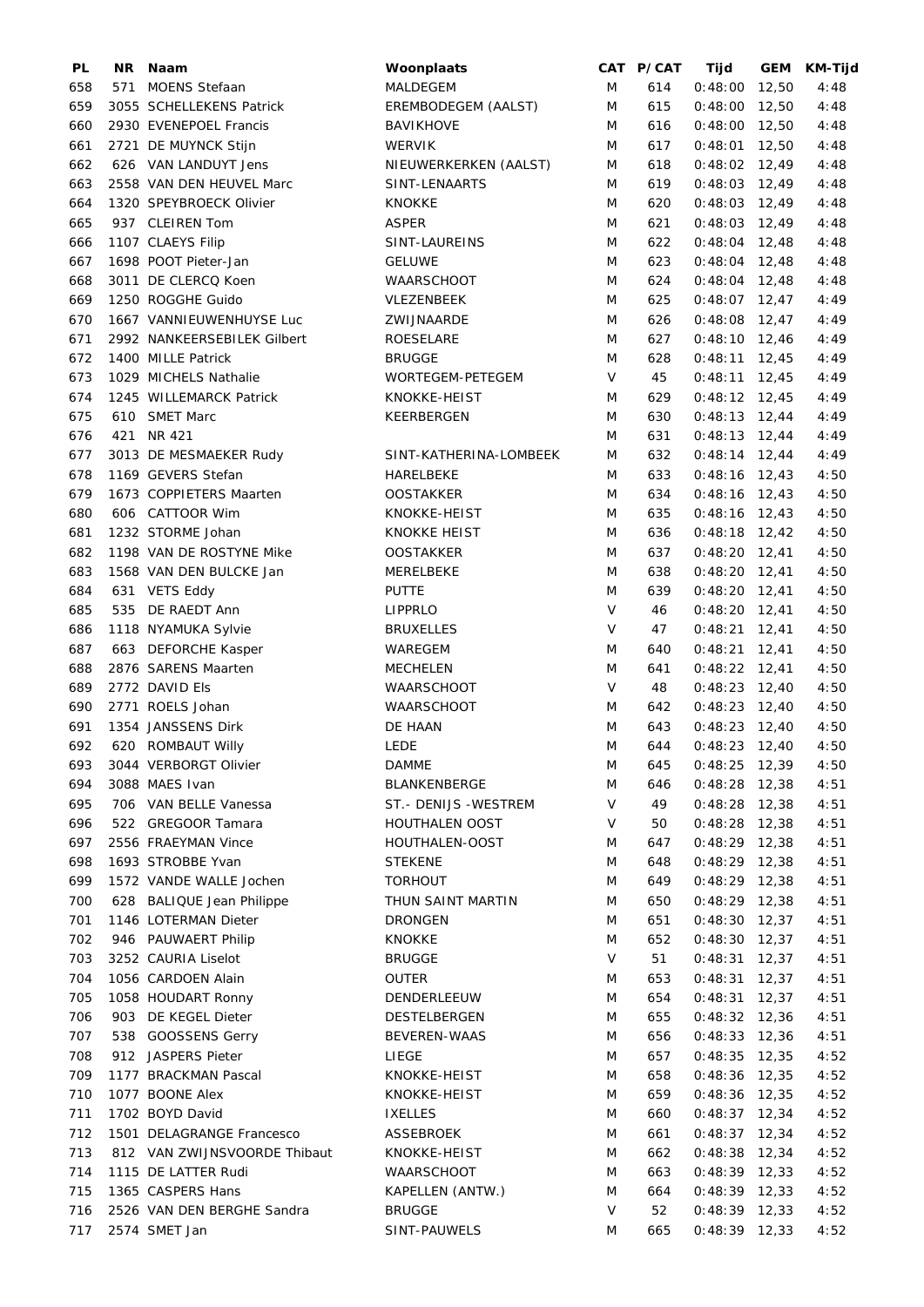| PL  |     | NR Naam                        | Woonplaats       |        | CAT P/CAT | Tijd            | GEM KM-Tijd |
|-----|-----|--------------------------------|------------------|--------|-----------|-----------------|-------------|
| 718 |     | 910 DE VULDER Danny            | <b>HERZELE</b>   | M      | 666       | $0:48:39$ 12,33 | 4:52        |
| 719 | 797 | <b>PLOVIE Dieter</b>           | KNOKKE-HEIST     | M      | 667       | $0:48:40$ 12,33 | 4:52        |
| 720 |     | 796 MONBALIU Dennis            | WESTKAPELLE      | M      | 668       | $0:48:40$ 12,33 | 4:52        |
| 721 |     | 556 CAMPS IIse                 | PAAL             | $\vee$ | 53        | $0:48:40$ 12,33 | 4:52        |
| 722 |     | 2667 WENS Joris                | WESTMALLE        | M      | 669       | $0:48:40$ 12,33 | 4:52        |
| 723 |     | 1567 VAN DEN BULCKE Johan      | MERELBEKE        | M      | 670       | $0:48:40$ 12,33 | 4:52        |
| 724 |     | 3260 RUYSKENVELD Antoine       | MEERBEEK         | M      | 671       | $0:48:42$ 12,32 | 4:52        |
| 725 |     | 2908 JANSEN Nick               | WILRIJK (ANTW.)  | M      | 672       | $0:48:43$ 12,32 | 4:52        |
| 726 |     | 1121 DE SMET Mikael            | KNOKKE-HEIST     | M      | 673       | $0:48:43$ 12,32 | 4:52        |
| 727 |     | 1558 STESSELS Quentin          | KAPELLEN         | M      | 674       | $0:48:43$ 12,32 | 4:52        |
| 728 |     | 786 COPPIN Stephanie           | <b>KNOKKE</b>    | $\vee$ | 54        | $0:48:46$ 12,30 | 4:53        |
| 729 |     | 759 KYNDT Bart                 | LISSEWEGE        | M      | 675       | $0:48:47$ 12,30 | 4:53        |
| 730 |     | 3160 TAFFE Michel              | SINT-ANDRIES     | M      | 676       | $0:48:47$ 12,30 | 4:53        |
| 731 |     | 632 REUBENS Francis            | KNOKKE-HEIST     | M      | 677       | $0:48:48$ 12,30 | 4:53        |
| 732 |     | 1321 VLYMINCK Kris             | SINT-NIKLAAS     | M      | 678       | $0:48:48$ 12,30 | 4:53        |
| 733 |     | 401 VAN DE WALLE Maureen       | LISSEWEGE        | $\vee$ | 55        | $0:48:50$ 12,29 | 4:53        |
| 734 |     | 219 WULTEPUT Geert             | NAZARETH         | M      | 679       | $0:48:51$ 12,28 | 4:53        |
| 735 |     | 1291 DHEEDENE Jan              | VOSSELAAR        | M      | 680       | $0:48:51$ 12,28 | 4:53        |
| 736 |     | 3294 DEWEERDT Alec             | <b>ANTWERPEN</b> | M      | 681       | $0:48:51$ 12,28 | 4:53        |
| 737 |     | 272 VERMAERKE Myriam           | OUWEGEM          | V      | 56        | $0:48:52$ 12,28 | 4:53        |
| 738 |     | 943 COUSSEMENT Bruno           | <b>NETHEN</b>    | M      | 682       | $0:48:52$ 12,28 | 4:53        |
| 739 |     | 1277 VAN DE WEGHE Carlos       | WAASMUNSTER      | M      | 683       | $0:48:52$ 12,28 | 4:53        |
| 740 |     | 3037 DE BRUYCKER Angelo        | <b>GENT</b>      | M      | 684       | $0:48:53$ 12,27 | 4:53        |
| 741 |     | 2713 VAN HAESEBROUCK Louis     | AALBEKE          | M      | 685       | $0:48:53$ 12,27 | 4:53        |
| 742 |     | 1140 DE WITTE Jeroen           | <b>ASSEBROEK</b> | M      | 686       | $0:48:54$ 12,27 | 4:53        |
| 743 |     | 2927 CARVERS Albert            | WUUSTWEZEL       | M      | 687       | $0:48:55$ 12,27 | 4:54        |
| 744 |     | 730 DE REGGE Melissa           | MARIAKERKE       | $\vee$ | 57        | $0:48:58$ 12,25 | 4:54        |
| 745 |     | 1562 VERSCHAEVE Giovanni       | ZEEBRUGGE        | M      | 688       | $0:48:58$ 12,25 | 4:54        |
| 746 |     | 3161 DESTROOPER Marjanne       | <b>ASSEBROEK</b> | $\vee$ | 58        | $0:48:58$ 12,25 | 4:54        |
| 747 |     | 1102 VERSTAPPEN Nancy          | HEIST AAN ZEE    | $\vee$ | 59        | $0:48:59$ 12,25 | 4:54        |
| 748 |     | 1287 POPELIER Patrick          | LICHTERVELDE     | M      | 689       | $0:48:59$ 12,25 | 4:54        |
| 749 |     | 3296 VANDERKEILEN Peter        | <b>KNOKKE</b>    | M      | 690       | $0:48:59$ 12,25 | 4:54        |
| 750 |     | 3051 DE WAELE Philippe         | WETTEREN         | M      | 691       | $0:48:59$ 12,25 | 4:54        |
| 751 |     | 806 VROMAN Erik                | AALTER           | M      | 692       | $0:49:00$ 12,24 | 4:54        |
| 752 |     | 2902 MAES Ivan                 | WILRIJK (ANTW.)  | M      | 693       | $0:49:01$ 12,24 | 4:54        |
| 753 |     | 1370 SUFFYS Rita               | POPERINGE        | $\vee$ | 60        | $0:49:01$ 12,24 | 4:54        |
| 754 |     | 1636 SLAGMULDER Maxim          | SINT-ANDRIES     | M      | 694       | $0:49:02$ 12,24 | 4:54        |
| 755 |     | 720 AVOUX Alain                | DENDERWINDEKE    | M      | 695       | $0:49:03$ 12,23 | 4:54        |
| 756 |     | 2671 CRABBE Dirk               | NIEUWRODE        | M      | 696       | $0:49:04$ 12,23 | 4:54        |
| 757 |     | 1119 DELEERSNYDER Philippe     | KNOKKE-HEIST     | M      | 697       | $0:49:04$ 12,23 | 4:54        |
| 758 |     | 933 CLAUWAERT Thierry          | KRUISHOUTEM      | M      | 698       | $0:49:04$ 12,23 | 4:54        |
| 759 |     | 2654 OBREMO Nancy              | KNOKKE-HEIST     | V      | 61        | $0:49:05$ 12,22 | 4:55        |
| 760 |     | 1622 NR 1622                   |                  | M      | 699       | $0:49:05$ 12,22 | 4:55        |
| 761 |     | 1091 AUMAN Jan                 | <b>SCHOTEN</b>   | M      | 700       | $0:49:08$ 12,21 | 4:55        |
| 762 |     | 1561 NR 1561                   |                  | M      | 701       | $0:49:08$ 12,21 | 4:55        |
| 763 |     | 2650 HEYVAERTS Dirk            | KNOKKE-HEIST     | M      | 702       | $0:49:08$ 12,21 | 4:55        |
| 764 |     | 2967 RUELENS Kurt              | <b>KAPELLEN</b>  | M      | 703       | $0:49:09$ 12,21 | 4:55        |
| 765 |     | 1030 COOREMAN Christophe       | <b>IMPE</b>      | M      | 704       | $0:49:12$ 12,20 | 4:55        |
| 766 |     | 1637 VANCOLEN Kristof          | TIELT            | M      | 705       | $0:49:13$ 12,19 | 4:55        |
|     |     | 3269 VAN ACKERE Emanuel        |                  | M      | 706       |                 |             |
| 767 |     |                                | GENT             |        |           | $0:49:13$ 12,19 | 4:55        |
| 768 |     | 872 INZE Dominique             | GREMBERGEN       | M      | 707       | $0:49:13$ 12,19 | 4:55        |
| 769 |     | 2934 ROSSEAU Rik               | ZELZATE          | M      | 708       | $0:49:14$ 12,19 | 4:55        |
| 770 |     | 1552 PRINS Aaldert             | ZEEBRUGGE        | M      | 709       | $0:49:14$ 12,19 | 4:55        |
| 771 |     | 758 WYLLEMAN Guy               | <b>BRAKEL</b>    | M      | 710       | $0:49:15$ 12,18 | 4:55        |
| 772 |     | 1081 VAN DER CRUYSSEN Annelies | <b>GENT</b>      | V      | 62        | $0:49:15$ 12,18 | 4:55        |
| 773 |     | 1689 DELMULLE Nathan           | <b>WORTEGEM</b>  | M      | 711       | $0:49:16$ 12,18 | 4:56        |
| 774 |     | 2566 CAUWELS Ulrik             | KNOKKE-HEIST     | M      | 712       | $0:49:16$ 12,18 | 4:56        |
| 775 |     | 122 PAUWELS Katia              | KNOKKE_HEIST     | V      | 63        | $0:49:17$ 12,17 | 4:56        |
| 776 |     | 1529 HERMAN Geert              | <b>LOCHRISTI</b> | M      | 713       | $0:49:17$ 12,17 | 4:56        |
| 777 |     | 982 VANHUYNEGEM Red            | <b>MECHELEN</b>  | M      | 714       | $0:49:17$ 12,17 | 4:56        |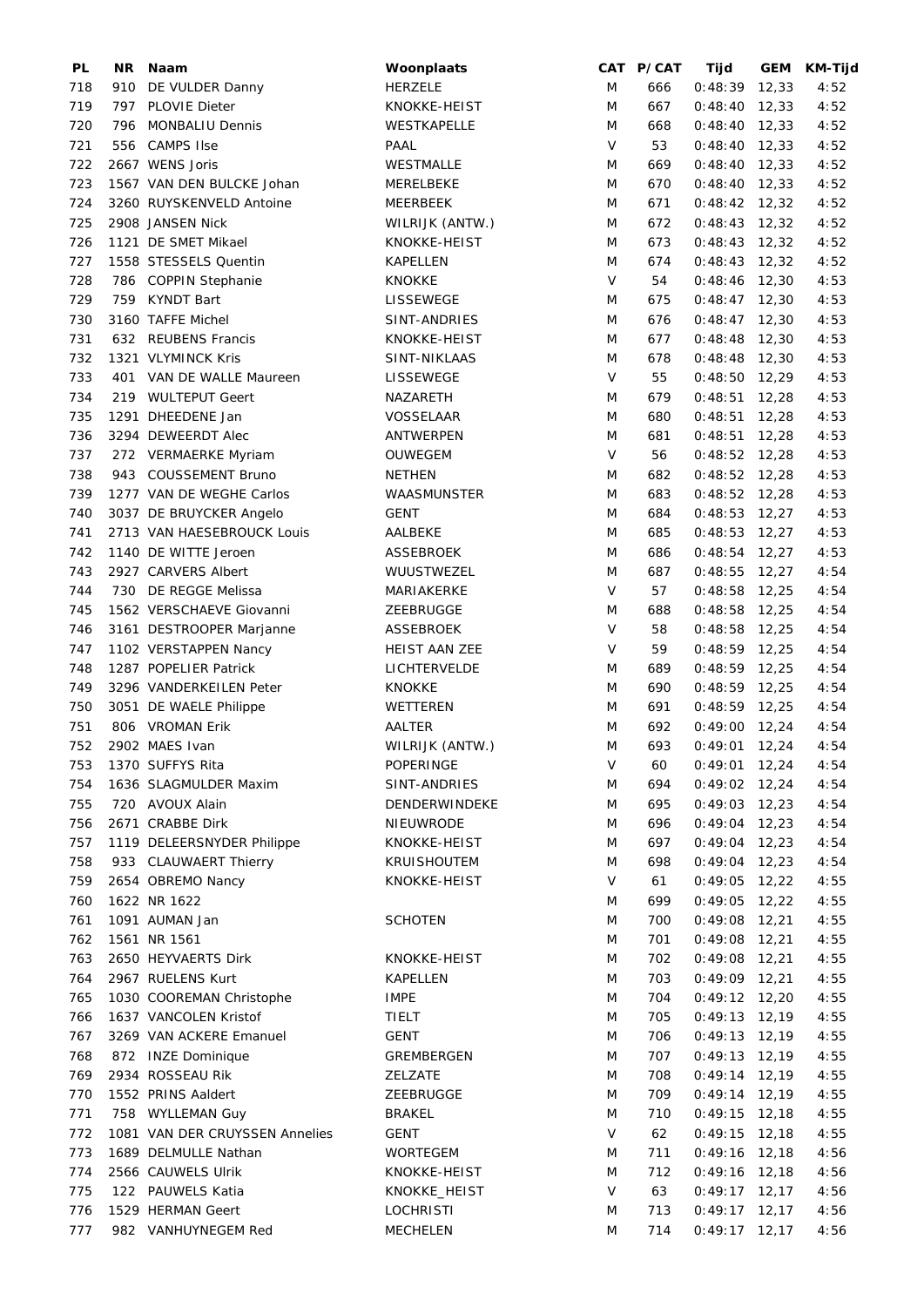| PL  | NR. | Naam                     | Woonplaats           |        | CAT P/CAT | Tijd            | GEM   | KM-Tijd |
|-----|-----|--------------------------|----------------------|--------|-----------|-----------------|-------|---------|
| 778 |     | 1059 KURRIS Luc          | <b>BRASSCHAAT</b>    | M      | 715       | $0:49:19$ 12,17 |       | 4:56    |
| 779 |     | 2958 NR 2958             |                      | M      | 716       | $0:49:20$ 12,16 |       | 4:56    |
| 780 |     | 928 DE GROEVE Ronny      | HEUSDEN (O.-VL.)     | M      | 717       | $0:49:21$ 12,16 |       | 4:56    |
| 781 |     | 3249 GOOSSENS Leen       | KNOKKE-HEIST         | $\vee$ | 64        | $0:49:21$ 12,16 |       | 4:56    |
| 782 |     | 1273 LIPPEVELDE Johan    | MERELBEKE            | M      | 718       | $0:49:22$ 12,15 |       | 4:56    |
| 783 |     | 1672 BZETEN Jan          | <b>GENT</b>          | M      | 719       | $0:49:23$ 12,15 |       | 4:56    |
| 784 |     | 1326 CLEEMPUT Antoine    | SINT-LIEVENS-HOUTEM  | M      | 720       | $0:49:23$ 12,15 |       | 4:56    |
| 785 |     | 2709 WARSON Patrick      | HEUSDEN-ZOLDER       | M      | 721       | $0:49:24$ 12,15 |       | 4:56    |
|     |     |                          |                      | M      |           |                 |       |         |
| 786 |     | 1593 DE VLIEGHERE Jan    | KNOKKE-HEIST         |        | 722       | $0:49:24$ 12,15 |       | 4:56    |
| 787 |     | 743 HOREMANS Peter       | <b>ANTWERPEN 6</b>   | M      | 723       | $0:49:25$ 12,14 |       | 4:57    |
| 788 |     | 1100 JANSSENS Franky     | ZWANKENDAMME         | $\vee$ | 65        | $0:49:25$ 12,14 |       | 4:57    |
| 789 |     | 726 VAN PARYS Wouter     | <b>KNOKKE</b>        | M      | 724       | $0:49:26$ 12,14 |       | 4:57    |
| 790 |     | 1180 DE COEN Ivan        | SINT DENIJS WESTREM  | M      | 725       | $0:49:26$ 12,14 |       | 4:57    |
| 791 |     | 2739 VANDEVIJVERE Bruno  | <b>GENT</b>          | M      | 726       | $0:49:26$ 12,14 |       | 4:57    |
| 792 |     | 405 CAMBLE Karim         | <b>GENT</b>          | $\vee$ | 66        | $0:49:26$ 12,14 |       | 4:57    |
| 793 |     | 3036 DE VOS Caroline     | BERCHEM (ANTW.)      | V      | 67        | $0:49:28$ 12,13 |       | 4:57    |
| 794 |     | 3090 DE RYCKE Geoffrey   | <b>WAASMUNSTER</b>   | M      | 727       | $0:49:28$ 12,13 |       | 4:57    |
| 795 |     | 3024 VAN GOETHEM Yannick | SINT-NIKLAAS         | M      | 728       | $0:49:28$ 12,13 |       | 4:57    |
| 796 |     | 2854 IMPENS Berlinde     | LOKEREN              | $\vee$ | 68        | $0:49:29$ 12,13 |       | 4:57    |
| 797 |     | 1105 ADRIAENSSEN Bert    | WOMMELGEM            | M      | 729       | $0:49:30$ 12,12 |       | 4:57    |
| 798 |     | 1577 THYS Luc            | ZOMERGEM             | M      | 730       | $0:49:31$ 12,12 |       | 4:57    |
| 799 |     | 3034 BOGAERT Thijs       | <b>WAARSCHOOT</b>    | M      | 731       | $0:49:33$ 12,11 |       | 4:57    |
| 800 |     | 3251 CORTHOUTS Clémence  | <b>ZEPPEREN</b>      | M      | 732       | $0:49:34$ 12,10 |       | 4:57    |
| 801 |     | 1587 COBBAERT Diego      | HOBOKEN (ANTW.)      | M      | 733       | $0:49:35$ 12,10 |       | 4:58    |
| 802 |     | 2787 BROEKAERT Bruno     | <b>MORTSEL</b>       | M      | 734       | $0:49:35$ 12,10 |       | 4:58    |
| 803 | 725 | <b>BEHAEGHE Sofie</b>    | ZWIJNAARDE           | $\vee$ | 69        | $0:49:35$ 12,10 |       | 4:58    |
| 804 |     | 2652 COLSOUC Olivier     | HOEGAARDEN           | M      | 735       | $0:49:36$ 12,10 |       | 4:58    |
| 805 |     | 1002 REMAUT Arin         | <b>BRUGGE</b>        | M      | 736       | $0:49:36$ 12,10 |       | 4:58    |
| 806 |     | 3220 HEYNDRICKX Philip   | <b>MOERKERKE</b>     | M      | 737       | $0:49:37$ 12,09 |       | 4:58    |
| 807 |     | 2734 KIRKERUP Thomas     | WOLUWE-SAINT-LAMBERT | M      | 738       | $0:49:38$ 12,09 |       | 4:58    |
|     |     | 1619 DHOOGHE Erik        | <b>LOCHRISTI</b>     |        |           |                 |       |         |
| 808 |     |                          |                      | M      | 739       | $0:49:39$ 12,08 |       | 4:58    |
| 809 |     | 1259 DESPIEGHELAERE Andy | <b>KNOKKE</b>        | M      | 740       | $0:49:41$ 12,08 |       | 4:58    |
| 810 |     | 849 VAN DEN STEEN Danny  | HELDERGEM            | M      | 741       | $0:49:41$ 12,08 |       | 4:58    |
| 811 |     | 1548 DE WACHTER Jonas    | WILLEBROEK           | M      | 742       | $0:49:42$ 12,07 |       | 4:58    |
| 812 |     | 649 VAN GIJSEL Luc       | <b>BONHEIDEN</b>     | M      | 743       | $0:49:42$ 12,07 |       | 4:58    |
| 813 |     | 403 VERREYEN Lode        | WILRIJK (ANTW.)      | M      | 744       | $0:49:43$ 12,07 |       | 4:58    |
| 814 |     | 2656 VOGELEER Anton      | <b>GOOIK</b>         | M      | 745       | $0:49:44$ 12,06 |       | 4:58    |
| 815 |     | 2892 JANSSENS Peter      | <b>GENT</b>          | M      | 746       | $0:49:45$ 12,06 |       | 4:59    |
| 816 |     | 2778 RUYMEN Jo           | HERK-DE-STAD         | M      | 747       | $0:49:46$ 12,06 |       | 4:59    |
| 817 |     | 1756 DEPAEPE Rafael      | <b>BRUGGE</b>        | M      | 748       | $0:49:46$ 12,06 |       | 4:59    |
| 818 |     | 3218 CROES Marleen       | DE HAAN              | V      | 70        | $0:49:48$ 12,05 |       | 4:59    |
| 819 |     | 3171 DEVINCK Philip      | KNOKKE-HEIST         | M      | 749       | $0:49:49$ 12,04 |       | 4:59    |
| 820 |     | 504 MELMOUX Berry        | MALDEGEM             | M      | 750       | $0:49:49$ 12,04 |       | 4:59    |
| 821 |     | 2546 HEUGHEBAERT Ronny   | KNOKKE-HEIST         | M      | 751       | $0:49:49$ 12,04 |       | 4:59    |
| 822 |     | 1160 REUBENS David       | KNOKKE-HEIST         | M      | 752       | $0:49:49$ 12,04 |       | 4:59    |
| 823 |     | 693 VAN STAAY Jan        | KNOKKE-HEIST         | M      | 753       | $0:49:50$ 12,04 |       | 4:59    |
| 824 |     | 2698 GORREMANS Marcel    | <b>BOECHOUT</b>      | M      | 754       | $0:49:50$ 12,04 |       | 4:59    |
| 825 |     | 597 VAN NEVEL Kristof    | ADEGEM               | M      | 755       | $0:49:51$ 12,04 |       | 4:59    |
| 826 | 501 | <b>SCHELSTRAETE Nico</b> | ADEGEM               | M      | 756       | 0:49:51         | 12,04 | 4:59    |
| 827 |     | 1578 DE SMET Marc        | <b>DRONGEN</b>       | M      | 757       | 0:49:51         | 12,04 | 4:59    |
| 828 |     | 1024 VANDEPUTTE Francis  | MOORSLEDE            | M      | 758       | $0:49:52$ 12,03 |       | 4:59    |
|     |     |                          |                      |        |           |                 |       |         |
| 829 |     | 1003 VAN HIMST Jurgen    | SINT-GILLIS-WAAS     | M      | 759       | $0:49:52$ 12,03 |       | 4:59    |
| 830 |     | 1109 DE CONINCK Marnik   | <b>EEKLO</b>         | M      | 760       | $0:49:53$ 12,03 |       | 4:59    |
| 831 |     | 3077 STERKEN Mieke       | MERELBEKE            | V      | 71        | $0:49:54$ 12,02 |       | 4:59    |
| 832 |     | 2881 KLUTZ Martine       | BRAINE-LE-CHÂTEAU    | $\vee$ | 72        | $0:49:54$ 12,02 |       | 4:59    |
| 833 |     | 2643 DEWIL Jan           | <b>TIENEN</b>        | M      | 761       | $0:49:54$ 12,02 |       | 4:59    |
| 834 |     | 1616 BOLLENS Johan       | AALTER               | M      | 762       | $0:49:54$ 12,02 |       | 4:59    |
| 835 |     | 2601 TRIO Kelly          | KNOKKE-HEIST         | V      | 73        | $0:49:55$ 12,02 |       | 5:00    |
| 836 |     | 2584 MOUSSIAUX Mireille  | KASTEEL BRAKEL       | V      | 74        | 0:49:55         | 12,02 | 5:00    |
| 837 |     | 1200 DEWOLFS Lieve       | BLANKENBERGE         | V      | 75        | $0:49:56$ 12,02 |       | 5:00    |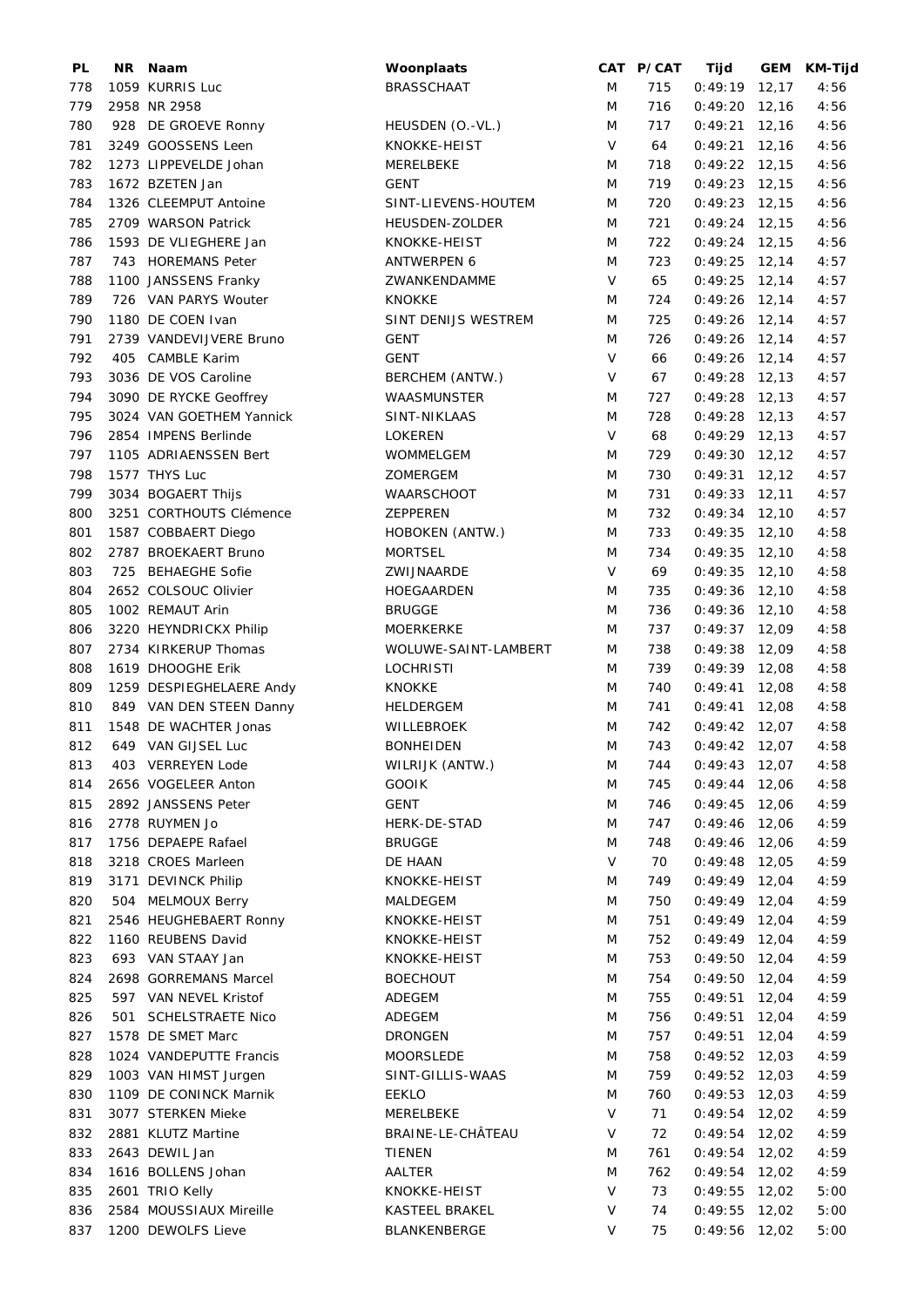| PL  | NR Naam                     | Woonplaats           |        | CAT P/CAT | Tijd            | <b>GEM</b> | <b>KM-Tijd</b> |
|-----|-----------------------------|----------------------|--------|-----------|-----------------|------------|----------------|
| 838 | 1221 VERTONGHEN Andy        | LOKEREN              | M      | 763       | 0:49:56         | 12,02      | 5:00           |
| 839 | 2959 DE WEERD Pieter        | <b>TRELEX</b>        | M      | 764       | $0:49:57$ 12,01 |            | 5:00           |
| 840 | 1410 SNOECK Thierry         | <b>BRUXELLES 9</b>   | M      | 765       | $0:49:57$ 12,01 |            | 5:00           |
| 841 | 1628 NR 1628                |                      | M      | 766       | $0:49:58$ 12,01 |            | 5:00           |
| 842 | 598 MAAS Dominique          | KNOKKE-HEIST         | $\vee$ | 76        | $0:49:58$ 12,01 |            | 5:00           |
| 843 | 1001 DEWULF Kristien        | DE HAAN              | $\vee$ | 77        | $0:49:59$ 12,00 |            | 5:00           |
| 844 | 1641 DEWAEL Hans            | LANDEN               | M      | 767       | $0:49:59$ 12,00 |            | 5:00           |
| 845 | 1626 NR 1626                |                      | M      | 768       | $0:49:59$ 12,00 |            | 5:00           |
| 846 | 1369 LAMONT Stijn           | STASEGEM (HARELBEKE) | M      | 769       | $0:49:59$ 12,00 |            | 5:00           |
| 847 | 3155 DEWEERDT Daniel        | HEIST-AAN-ZEE        | M      | 770       | $0:49:59$ 12,00 |            | 5:00           |
| 848 | 1176 VANDENCATOORE David    | AARTRIJKE            | M      | 771       | $0:50:00$ 12,00 |            | 5:00           |
| 849 | 3003 COOREMANS Toon         | DENDERMONDE          | M      | 772       | $0:50:00$ 12,00 |            | 5:00           |
| 850 | 2557 VAN REMOORTERE Tim     | ANTWERPEN            | M      | 773       | $0:50:00$ 12,00 |            | 5:00           |
| 851 | 911 WAUTERS Wim             | AALST                | M      | 774       | $0:50:01$ 12,00 |            | 5:00           |
| 852 | 411 NR 411                  |                      | M      | 775       | $0:50:02$ 11,99 |            |                |
| 853 | 1218 DE VOS Mate            | <b>LOKEREN</b>       | M      | 776       | $0:50:02$ 11,99 |            | 5:00           |
|     |                             |                      | $\vee$ |           |                 |            | 5:00           |
| 854 | 1233 HAERENS Muriel         | KNOKKE-HEIST         |        | 78        | $0:50:03$ 11,99 |            | 5:00           |
| 855 | 1025 DE SUTTER Philip       | WAASMUNSTER          | M      | 777       | $0:50:03$ 11,99 |            | 5:00           |
| 856 | 1505 VAN DER PERRE Frederik | OUDENBURG            | M      | 778       | $0:50:04$ 11,98 |            | 5:00           |
| 857 | 1691 MEERSSCHAERT Marc      | AALST                | M      | 779       | $0:50:04$ 11,98 |            | 5:00           |
| 858 | 1655 FLAMEY Nicolas         | <b>KNOKKE</b>        | M      | 780       | $0:50:04$ 11,98 |            | 5:00           |
| 859 | 536 VAN GENECHTEN Katleen   | <b>HOVE</b>          | $\vee$ | 79        | $0:50:04$ 11,98 |            | 5:00           |
| 860 | 1011 BOUWENS Guy            | <b>KNOKKE</b>        | M      | 781       | $0:50:05$ 11,98 |            | 5:00           |
| 861 | 3082 DELMULLE Rik           | NEDERZWALM-HERMELGEM | M      | 782       | $0:50:05$ 11,98 |            | 5:00           |
| 862 | 688 DE JAEGER Carl          | DENDERMONDE          | M      | 783       | $0:50:05$ 11,98 |            | 5:00           |
| 863 | 1026 DEMEY Carl             | <b>ELVERSELE</b>     | M      | 784       | $0:50:05$ 11,98 |            | 5:00           |
| 864 | 867 VAN COPPENOLLE Frank    | <b>ANTWERPEN 1</b>   | M      | 785       | $0:50:06$ 11,98 |            | 5:01           |
| 865 | 2857 DE CLERCK Serge        | <b>BRASSCHAAT</b>    | M      | 786       | $0:50:06$ 11,98 |            | 5:01           |
| 866 | 917 VERMEIREN Marianne      | LOKEREN              | $\vee$ | 80        | $0:50:09$ 11,96 |            | 5:01           |
| 867 | 918 PLATTEEUW Jean-Paul     | ROESELARE            | M      | 787       | $0:50:09$ 11,96 |            | 5:01           |
| 868 | 1607 LAUWEREINS Edwin       | ADINKERKE            | M      | 788       | $0:50:10$ 11,96 |            | 5:01           |
| 869 | 3170 VANTORRE Koen          | <b>KNOKKE HEIST</b>  | M      | 789       | $0:50:10$ 11,96 |            | 5:01           |
| 870 | 1257 VAN RAEPENBUSCH Jackie | KNOKKE-HEIST         | M      | 790       | $0:50:11$ 11,96 |            | 5:01           |
| 871 | 2726 VAN DE CORSLAER Diane  | <b>BRASSCHAAT</b>    | V      | 81        | $0:50:11$ 11,96 |            | 5:01           |
| 872 | 1206 GEERTS Pol             | <b>MEERLE</b>        | M      | 791       | $0:50:11$ 11,96 |            | 5:01           |
| 873 | 1108 DELARUE Peter          | ADEGEM               | M      | 792       | $0:50:11$ 11,96 |            | 5:01           |
| 874 | 1716 VAN DER AA Tom         | WACHTEBEKE           | M      | 793       | $0:50:12$ 11,95 |            | 5:01           |
| 875 | 2905 VERSTRAETE Stefan      | <b>KNOKKE</b>        | M      | 794       | $0:50:12$ 11,95 |            | 5:01           |
| 876 | 507 VAN LANGENHOVE Tom      | KNOKKE-HEIST         | M      | 795       | $0:50:12$ 11,95 |            | 5:01           |
| 877 | 600 ROELS Wim               | <b>DILBEEK</b>       | M      | 796       | $0:50:12$ 11,95 |            | 5:01           |
| 878 | 2852 LOEFFEN Sander         | NUENEN               | M      | 797       | $0:50:14$ 11,94 |            | 5:01           |
|     |                             | <b>GENTBRUGGE</b>    |        |           | $0:50:16$ 11,94 |            |                |
| 879 | 684 VAN ZANDE Eric          | <b>STRASSEN</b>      | M      | 798       |                 |            | 5:02           |
| 880 | 2727 VAN REGEMORTEL Olivier |                      | M      | 799       | $0:50:17$ 11,93 |            | 5:02           |
| 881 | 1264 DE DUYTSCHE Hans       | KNOKKE-HEIST         | M      | 800       | $0:50:17$ 11,93 |            | 5:02           |
| 882 | 2530 MEULEMAN John          | AALST                | M      | 801       | $0:50:17$ 11,93 |            | 5:02           |
| 883 | 2950 CHRISTIAENS Ignace     | <b>SCHAERBEEK</b>    | M      | 802       | $0:50:19$ 11,92 |            | 5:02           |
| 884 | 1229 VAN DINGENEN Guy       | MECHELEN             | M      | 803       | $0:50:20$ 11,92 |            | 5:02           |
| 885 | 545 HENDRIKSE Danny         | WIJNEGEM             | M      | 804       | $0:50:20$ 11,92 |            | 5:02           |
| 886 | 3181 DEBBAUT Armin          | WENDUINE             | M      | 805       | 0:50:21         | 11,92      | 5:02           |
| 887 | 2856 VAN LERSBERGHE Frank   | KNOKKE-HEIST         | M      | 806       | $0:50:22$ 11,91 |            | 5:02           |
| 888 | 765 VAN LERSBERGHE Tristan  | KNOKKE-HEIST         | M      | 807       | $0:50:22$ 11,91 |            | 5:02           |
| 889 | 1144 VAN DEN BROECK Vincent | SINT-AMANDSBERG      | M      | 808       | $0:50:23$ 11,91 |            | 5:02           |
| 890 | 1755 VAN GENNIP Albert      | <b>HELMOND</b>       | M      | 809       | $0:50:24$ 11,90 |            | 5:02           |
| 891 | 899 FOCKENIER Alexander     | <b>BLANKENBERGE</b>  | M      | 810       | $0:50:24$ 11,90 |            | 5:02           |
| 892 | 3182 DEBBAUT Freddy         | WENDUINE             | M      | 811       | $0:50:26$ 11,90 |            | 5:03           |
| 893 | 1065 VANDENDRIESSCHE David  | INGELMUNSTER         | M      | 812       | $0:50:26$ 11,90 |            | 5:03           |
| 894 | 3038 DELAFONTAINE Roland    | <b>OOSTKAMP</b>      | M      | 813       | $0:50:26$ 11,90 |            | 5:03           |
| 895 | 761 DEFOOR Danny            | <b>BRASSCHAAT</b>    | M      | 814       | $0:50:27$ 11,89 |            | 5:03           |
| 896 | 1192 LEMAITRE Nathalie      | <b>BREDENE</b>       | V      | 82        | 0:50:30         | 11,88      | 5:03           |
| 897 | 2517 CARMEY Jacques         | ZEDELGEM             | M      | 815       | 0:50:31         | 11,88      | 5:03           |
|     |                             |                      |        |           |                 |            |                |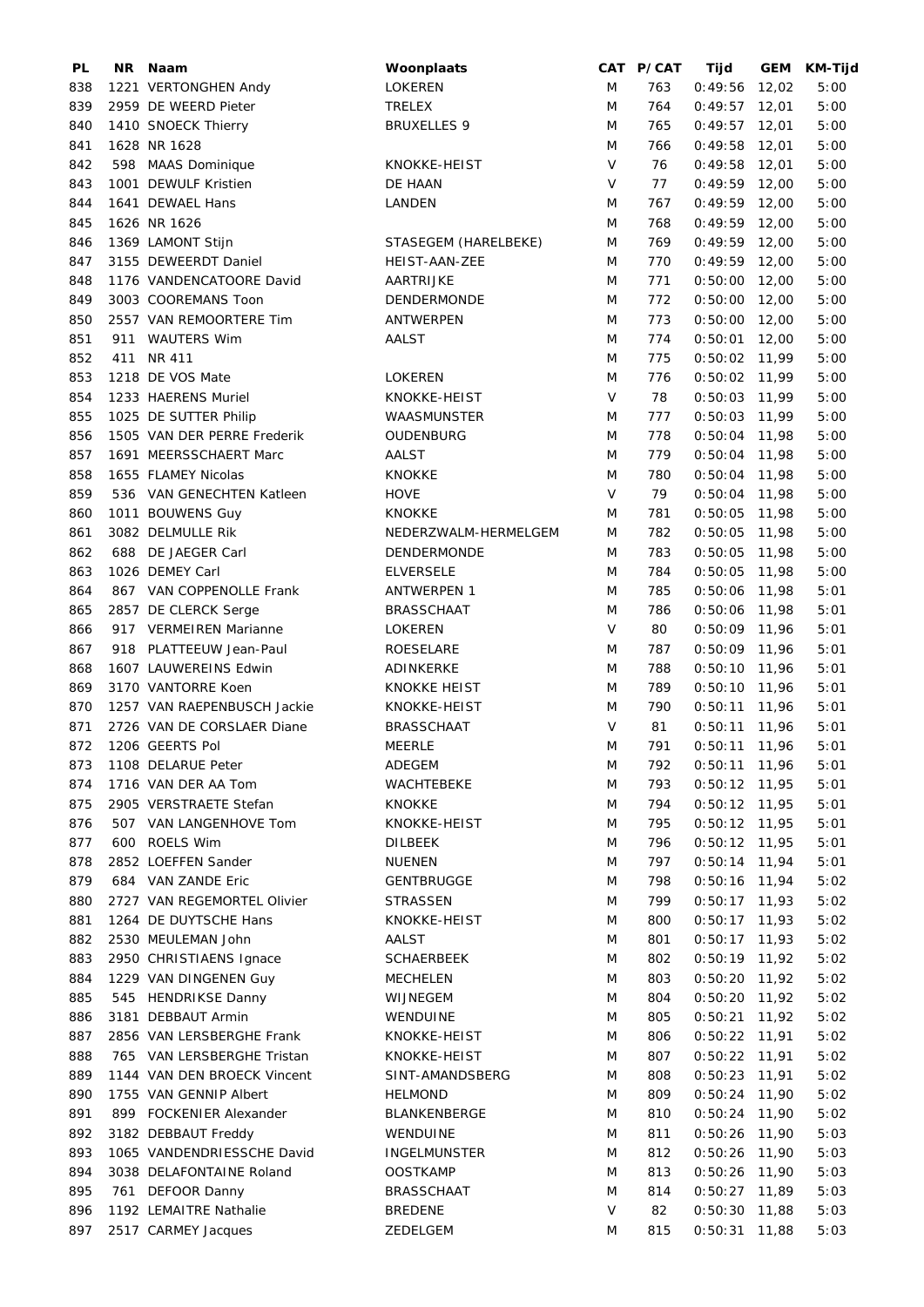| PL  | NR. | Naam                        | Woonplaats          |        | CAT P/CAT | Tijd            |       | GEM KM-Tijd |
|-----|-----|-----------------------------|---------------------|--------|-----------|-----------------|-------|-------------|
| 898 |     | 605 BOYDENS Ingrid          | KNOKKE-HEIST        | V      | 83        | $0:50:31$ 11,88 |       | 5:03        |
| 899 |     | 3152 OSSIEUR Patrick        | WENDUINE            | M      | 816       | $0:50:32$ 11,87 |       | 5:03        |
| 900 |     | 660 VAN GORP Alfons         | LICHTAART           | M      | 817       | $0:50:32$ 11,87 |       | 5:03        |
| 901 |     | 2666 BROSENS Bastian        | WESTMALLE           | M      | 818       | $0:50:32$ 11,87 |       | 5:03        |
| 902 |     | 678 VAN BIERVLIET Jean-Paul | <b>KORTRIJK</b>     | M      | 819       | $0:50:33$ 11,87 |       | 5:03        |
| 903 |     | 2619 DECAMP Isabelle        | <b>EEKLO</b>        | $\vee$ | 84        | $0:50:33$ 11,87 |       | 5:03        |
| 904 |     | 699 REMAUT Paul             | <b>BRUGGE</b>       | M      | 820       | $0:50:34$ 11,87 |       | 5:03        |
| 905 |     | 2629 MATTHIJS Francois      | <b>DENDERMONDE</b>  | M      | 821       | $0:50:35$ 11,86 |       | 5:03        |
| 906 |     | 1614 NR 1614                |                     | M      | 822       | $0:50:36$ 11,86 |       | 5:04        |
| 907 |     | 2569 DE BAERE Dave          | ORROIR              | M      | 823       | $0:50:37$ 11,85 |       | 5:04        |
| 908 |     | 1333 SNEPPE Isabelle        | KNOKKE-HEIST        | V      | 85        | $0:50:38$ 11,85 |       | 5:04        |
| 909 |     | 840 BECU Annelies           | <b>BEERNEM</b>      | $\vee$ | 86        | $0:50:39$ 11,85 |       | 5:04        |
| 910 |     | 1506 DE BOER Jenne          | <b>KONTICH</b>      | M      | 824       | $0:50:39$ 11,85 |       | 5:04        |
|     |     |                             |                     |        |           |                 |       |             |
| 911 |     | 2576 DOOMS Luc              | ANTWERPEN           | M      | 825       | $0:50:39$ 11,85 |       | 5:04        |
| 912 |     | 1015 SECELLE Arne           | KNOKKE-HEIST        | M      | 826       | $0:50:40$ 11,84 |       | 5:04        |
| 913 |     | 1241 HEMERYCK Christophe    | MERELBEKE           | M      | 827       | $0:50:40$ 11,84 |       | 5:04        |
| 914 |     | 2995 DE CORTE Pieter        | <b>BEERNEM</b>      | M      | 828       | $0:50:40$ 11,84 |       | 5:04        |
| 915 |     | 2702 SIMOENS Wouter         | <b>AALST</b>        | M      | 829       | $0:50:42$ 11,83 |       | 5:04        |
| 916 |     | 3213 DE WILDE Maria         | LOKEREN             | $\vee$ | 87        | $0:50:43$ 11,83 |       | 5:04        |
| 917 |     | 3033 VAN DEN MEEDE Steven   | SINT-MARTENS-LATEM  | M      | 830       | $0:50:45$ 11,82 |       | 5:05        |
| 918 |     | 854 VRANKEN Alain           | <b>LENNIK</b>       | M      | 831       | $0:50:45$ 11,82 |       | 5:05        |
| 919 |     | 2616 DEPREZ Annick          | <b>KNOKKE</b>       | V      | 88        | $0:50:46$ 11,82 |       | 5:05        |
| 920 |     | 2864 VINCK Joris            | AALST               | M      | 832       | $0:50:46$ 11,82 |       | 5:05        |
| 921 |     | 2685 BRUNHELLE Joeri        | <b>KNOKKE</b>       | M      | 833       | $0:50:47$ 11,81 |       | 5:05        |
| 922 |     | 2960 VAN DE VOORDE Stephane | AALST               | M      | 834       | $0:50:47$ 11,81 |       | 5:05        |
| 923 |     | 2976 VLIETINCK Renata       | KNOKKE-HEIST        | V      | 89        | $0:50:48$ 11,81 |       | 5:05        |
| 924 |     | 2896 VAN GOOL Domien        | KAPELLEN            | M      | 835       | $0:50:49$ 11,81 |       | 5:05        |
| 925 |     | 1585 VANDIERENDONCK Serge   | <b>DUDEZELE</b>     | M      | 836       | $0:50:50$ 11,80 |       | 5:05        |
| 926 |     | 668 MARBAIX Lucien          | <b>BRUXELLES 18</b> | M      | 837       | 0:50:51         | 11,80 | 5:05        |
| 927 |     | 2919 PROOT John             | <b>KNOKKE</b>       | M      | 838       | 0:50:51         | 11,80 | 5:05        |
| 928 |     | 834 KIEKEPOOS Urbain        | <b>AALST</b>        | M      | 839       | $0:50:51$ 11,80 |       | 5:05        |
| 929 |     | 1120 DHONDT Jens            | KNOKKE-HEIST        | M      | 840       | $0:50:52$ 11,80 |       | 5:05        |
| 930 |     | 3288 PRIEM Matthias         | NIEUWPOORT          | M      | 841       | $0:50:53$ 11,79 |       | 5:05        |
| 931 |     | 734 SMEDTS Alain            | <b>DUFFEL</b>       | M      | 842       | $0:50:54$ 11,79 |       | 5:05        |
|     |     |                             |                     |        |           | $0:50:55$ 11,78 |       |             |
| 932 |     | 2911 FRANSEN Johan          | <b>BRASSCHAAT</b>   | M      | 843       |                 |       | 5:06        |
| 933 |     | 1538 VAN DRIESSCHE Paul     | LOKEREN             | M      | 844       | $0:50:57$ 11,78 |       | 5:06        |
| 934 |     | 550 MERCKX Lieve            | <b>MORTSEL</b>      | M      | 845       | $0:50:57$ 11,78 |       | 5:06        |
| 935 |     | 991 VOSTERS Jan             | <b>RAVELS</b>       | M      | 846       | $0:50:57$ 11,78 |       | 5:06        |
| 936 |     | 2986 LEYERS Paul            | REET                | M      | 847       | $0:50:57$ 11,78 |       | 5:06        |
| 937 |     | 3040 VANDEWALLE Kim         | BLANKENBERGE        | M      | 848       | $0:50:58$ 11,77 |       | 5:06        |
| 938 |     | 549 CALLENS Pascale         | LISSEWEGE           | V      | 90        | $0:50:59$ 11,77 |       | 5:06        |
| 939 |     | 1280 BECK Geert             | <b>BERCHEM</b>      | M      | 849       | $0:50:59$ 11,77 |       | 5:06        |
| 940 |     | 1238 BONNAERENS Bart        | <b>BASSSEVELDE</b>  | M      | 850       | $0:51:00$ 11,76 |       | 5:06        |
| 941 |     | 3183 LAMBERT Wim            | ASSEBROEK           | M      | 851       | $0:51:01$ 11,76 |       | 5:06        |
| 942 |     | 2583 VERSELE Louis          | <b>EEKLO</b>        | M      | 852       | $0:51:01$ 11,76 |       | 5:06        |
| 943 |     | 772 FEYS Matteo             | KNOKKE-HEIST        | M      | 853       | $0:51:03$ 11,75 |       | 5:06        |
| 944 |     | 3031 VAN NEVEL Yvan         | <b>BRUGGE</b>       | M      | 854       | $0:51:03$ 11,75 |       | 5:06        |
| 945 |     | 2792 HUYGHEBERT Christophe  | KEERBERGEN          | M      | 855       | $0:51:03$ 11,75 |       | 5:06        |
| 946 |     | 3016 VAN POUCKE Ronny       | MERELBEKE           | M      | 856       | $0:51:04$ 11,75 |       | 5:06        |
| 947 |     | 2633 VERDRUYE Axel          | <b>BRUGGE</b>       | M      | 857       | $0:51:04$ 11,75 |       | 5:06        |
| 948 |     | 1194 VERBURGH Jacques       | KNOKKE-HEIST        | M      | 858       | $0:51:04$ 11,75 |       | 5:06        |
| 949 |     | 2659 DEBRABANDERE Benny     | BLANKENBERGE        | M      | 859       | $0:51:05$ 11,75 |       | 5:07        |
| 950 |     | 150 VANHONSEBROUCK Jo       | KNOKKE-HEIST        | M      | 860       | $0:51:05$ 11,75 |       | 5:07        |
| 951 |     | 2661 DUMAREZ Lesley         | BLANKENBERGE        | M      | 861       | $0:51:06$ 11,74 |       | 5:07        |
|     |     |                             |                     |        |           |                 |       |             |
| 952 |     | 3001 MAST Alain             | WILRIJK (ANTW.)     | M      | 862       | $0:51:09$ 11,73 |       | 5:07        |
| 953 |     | 573 BORGOO Wouter           | SINT-MARTENS-LATEM  | M      | 863       | $0:51:12$ 11,72 |       | 5:07        |
| 954 |     | 1565 BOUTENS Charles        | DE PINTE            | M      | 864       | $0:51:12$ 11,72 |       | 5:07        |
| 955 |     | 3144 VAN LOOCK Mark         | <b>BRUGGE</b>       | M      | 865       | $0:51:14$ 11,71 |       | 5:07        |
| 956 |     | 1503 RISCKAERT Daniel       | KNOKKE-HEIST        | M      | 866       | 0:51:16         | 11,70 | 5:08        |
| 957 |     | 2631 KREPS Bernard          | KNOKKE-HEIST        | M      | 867       | $0:51:17$ 11,70 |       | 5:08        |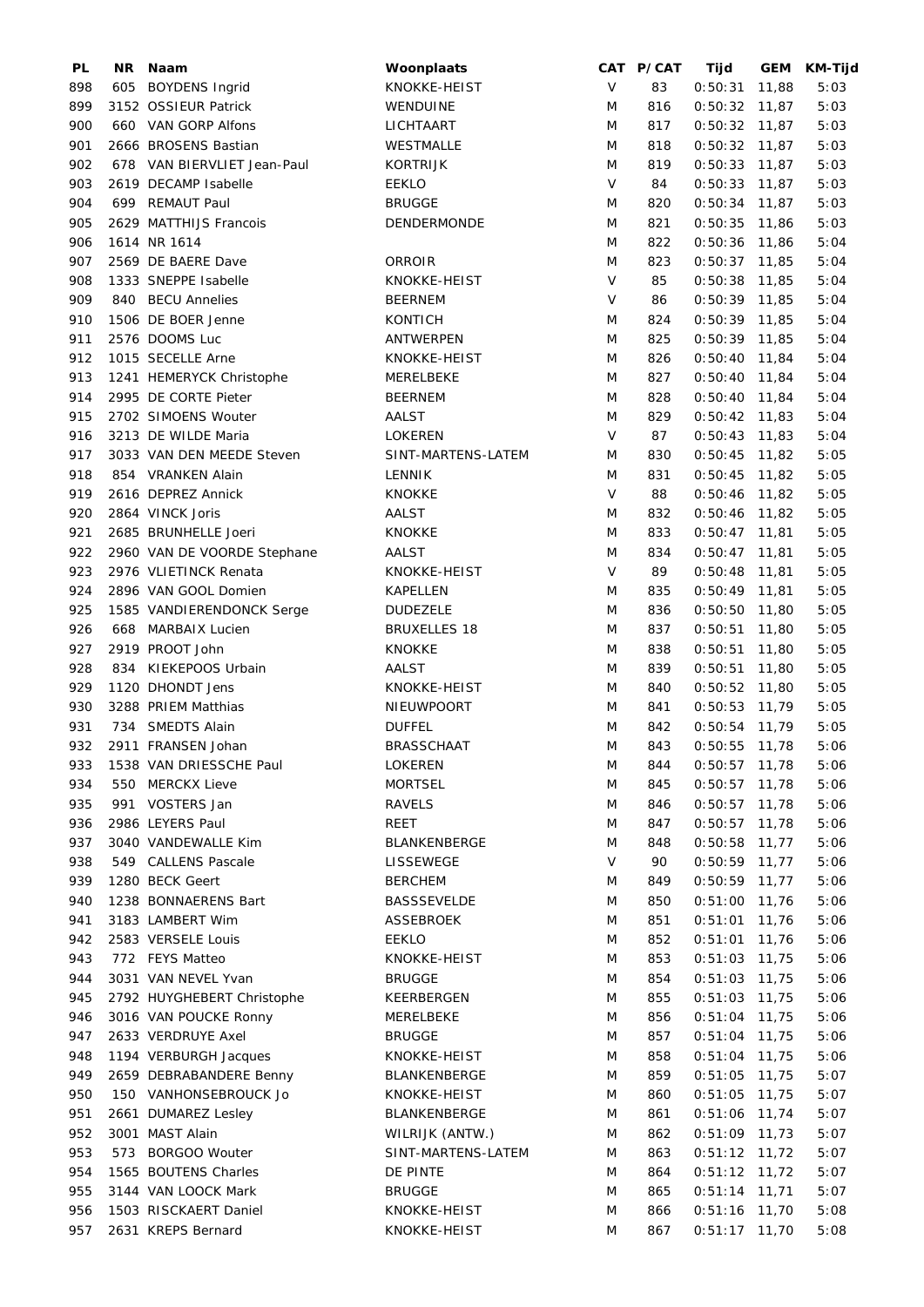| PL   | NR Naam                       | Woonplaats          |        | CAT P/CAT | Tijd            |       | GEM KM-Tijd |
|------|-------------------------------|---------------------|--------|-----------|-----------------|-------|-------------|
| 958  | 883 VAN DYCK Thomas           | <b>TERVUREN</b>     | M      | 868       | $0:51:18$ 11,70 |       | 5:08        |
| 959  | 2913 VERSTRAETE Lieven        | <b>BEERNEM</b>      | M      | 869       | $0:51:22$ 11,68 |       | 5:08        |
| 960  | 1631 MARTENS Kim              | WAARSCHOOT          | M      | 870       | $0:51:23$ 11,68 |       | 5:08        |
| 961  | 1159 VIAENE Michel            | KNOKKE-HEIST        | M      | 871       | $0:51:24$ 11,67 |       | 5:08        |
| 962  | 3241 DE SOUZA NUNES Marcia    | BLANKENBERGE        | $\vee$ | 91        | $0:51:25$ 11,67 |       | 5:08        |
| 963  | 1629 NR 1629                  |                     | M      | 872       | $0:51:25$ 11,67 |       | 5:08        |
| 964  | 2644 PATTIST Andre            | <b>KNOKKE</b>       | M      | 873       | $0:51:26$ 11,67 |       | 5:09        |
| 965  | 1686 BRAILLY Jean-Marie       | BLANKENBERGE        | M      | 874       | $0:51:26$ 11,67 |       | 5:09        |
| 966  | 997 BUGADA Didier Dugois      | <b>BRUXELLES</b>    | M      | 875       | $0:51:28$ 11,66 |       | 5:09        |
| 967  | 1157 PODEVIJN Jean-Paul       | NIEUWERKERKE        | M      | 876       | $0:51:29$ 11,65 |       | 5:09        |
| 968  | 1006 VANDERSTRAETEN Ludo      | AFFLIGEM            | M      | 877       | $0:51:30$ 11,65 |       | 5:09        |
| 969  | 1178 PROVOOST Nathalie        | <b>BLANKENBERGE</b> | $\vee$ | 92        | $0:51:32$ 11,64 |       | 5:09        |
| 970  | 1148 BEN SADIK Farid          | LISSEWEGE           | M      | 878       | $0:51:32$ 11,64 |       | 5:09        |
| 971  | 3043 MEULEMAN Jacques         | DEINZE              | M      | 879       | $0:51:33$ 11,64 |       | 5:09        |
| 972  | 2790 DEMAREZ Frans            | <b>HERTSBERGE</b>   | M      | 880       | $0:51:34$ 11,64 |       | 5:09        |
| 973  | 523 DEMIL Frank               | LEMBEEK             | M      | 881       | $0:51:35$ 11,63 |       | 5:10        |
| 974  | 3102 VERSCHOORE Frank         | ZONNEBEKE           | M      | 882       | $0:51:36$ 11,63 |       | 5:10        |
|      |                               |                     |        |           |                 |       |             |
| 975  | 1759 VAN DAELE Kris           | SINT-NIKLAAS        | M      | 883       | $0:51:37$ 11,62 |       | 5:10        |
| 976  | 1760 WAUTERS Sonja            | SINT-NIKLAAS        | V      | 93        | $0:51:37$ 11,62 |       | 5:10        |
| 977  | 2938 HUYBRECHTS Tom           | <b>BURCHT</b>       | M      | 884       | $0:51:37$ 11,62 |       | 5:10        |
| 978  | 3192 STRUBBE Marc             | <b>KNOKKE HEIST</b> | M      | 885       | $0:51:37$ 11,62 |       | 5:10        |
| 979  | 1373 DEVROYE Minke            | <b>VEURNE</b>       | V      | 94        | $0:51:38$ 11,62 |       | 5:10        |
| 980  | 742 DE WEVER Kris             | <b>TERNAT</b>       | M      | 886       | $0:51:38$ 11,62 |       | 5:10        |
| 981  | 1761 VAN DAELE Gerrit         | SINT-PAUWELS        | M      | 887       | $0:51:38$ 11,62 |       | 5:10        |
| 982  | 1658 INGHELS Dirk             | SINT-PAUWELS        | M      | 888       | $0:51:39$ 11,62 |       | 5:10        |
| 983  | 2729 DAEZE Tim                | DESTELBERGEN        | M      | 889       | $0:51:39$ 11,62 |       | 5:10        |
| 984  | 1697 POOT Martin              | <b>GELUWE</b>       | M      | 890       | $0:51:39$ 11,62 |       | 5:10        |
| 985  | 828 BOUSSEMAERE Pieter        | <b>GENT</b>         | M      | 891       | $0:51:40$ 11,61 |       | 5:10        |
| 986  | 1374 KESTENS Eva              | LEUVEN              | $\vee$ | 95        | $0:51:40$ 11,61 |       | 5:10        |
| 987  | 841 BOCK Stefan               | <b>BRUXELLES</b>    | M      | 892       | $0:51:41$ 11,61 |       | 5:10        |
| 988  | 679 FAYT Olivier              | LISSEWEGE           | M      | 893       | $0:51:41$ 11,61 |       | 5:10        |
| 989  | 2515 HERMAN Nicolas           | ZWEVEGEM            | M      | 894       | $0:51:44$ 11,60 |       | 5:10        |
| 990  | 2912 VAN ACKER Peter          | KNOKKE-HEIST        | M      | 895       | $0:51:45$ 11,59 |       | 5:11        |
| 991  | 1661 GEYSSENS Glenn           | DEINZE              | M      | 896       | $0:51:46$ 11,59 |       | 5:11        |
| 992  | 2921 VAN DEN BOSSCHE Koenraad | <b>KEMZEKE</b>      | M      | 897       | $0:51:46$ 11,59 |       | 5:11        |
| 993  | 3202 OOSTERLING Sjaak         | <b>BRESKENS</b>     | M      | 898       | $0:51:47$ 11,59 |       | 5:11        |
| 994  | 2736 SMITZ Liesbet            | <b>MERCHTEM</b>     | V      | 96        | $0:51:50$ 11,58 |       | 5:11        |
| 995  | 2884 SMOUT Ronald             |                     | M      | 899       | $0:51:52$ 11,57 |       | 5:11        |
| 996  | 1360 DESCHUYTER Franky        | <b>MORTSEL</b>      | M      | 900       | $0:51:52$ 11,57 |       | 5:11        |
| 997  | 3240 GIJSEL Frank             | <b>SLUIS</b>        | M      | 901       | $0:51:53$ 11,56 |       | 5:11        |
| 998  | 3267 VAN HUELE Olivier        | <b>OOSTENDE</b>     | M      | 902       | $0:51:54$ 11,56 |       | 5:11        |
| 999  | 596 HUYGHE Bart               | ZOMERGEM            | M      | 903       | $0:51:54$ 11,56 |       | 5:11        |
| 1000 | 2753 D'HELFT Benny            | OPGLABBEEK          | M      | 904       | $0:51:55$ 11,56 |       | 5:12        |
| 1001 | 1510 VAN DER LINDEN Mieke     | GENT                | V      | 97        | $0:51:56$ 11,55 |       | 5:12        |
| 1002 | 952 SCHOORE Henk              | <b>ASSEBROEK</b>    | M      | 905       | $0:51:57$ 11,55 |       | 5:12        |
| 1003 | 1042 DIERICKX Bruno           | <b>UCCLE</b>        | M      | 906       |                 |       |             |
|      |                               |                     | V      |           | $0:51:57$ 11,55 |       | 5:12        |
| 1004 | 996 VAN EETVELDE Miranda      | <b>ZELE</b>         |        | 98        | $0:51:59$ 11,54 |       | 5:12        |
| 1005 | 1576 LANGERS Erik             | WIJNEGEM            | M      | 907       | $0:52:00$ 11,54 |       | 5:12        |
| 1006 | 1224 VERMANDERE Evi           | <b>MECHELEN</b>     | $\vee$ | 99        | $0:52:00$ 11,54 |       | 5:12        |
| 1007 | 1162 VANHUYNEGEM Charlotte    | MECHELEN            | V      | 100       | $0:52:00$ 11,54 |       | 5:12        |
| 1008 | 791 VERHEECKE Margaux         | KNOKKE              | V      | 101       | $0:52:01$ 11,53 |       | 5:12        |
| 1009 | 1032 VERBEECK Anne            | BRASSCHAAT          | V      | 102       | $0:52:01$ 11,53 |       | 5:12        |
| 1010 | 794 GEELEN Cedric             | HEIST-AAN-ZEE       | M      | 908       | $0:52:01$ 11,53 |       | 5:12        |
| 1011 | 2997 DE STOBBELEIR Katleen    | GENT                | V      | 103       | $0:52:02$ 11,53 |       | 5:12        |
| 1012 | 850 VERGOTE Jan               | LEDEBERG            | M      | 909       | $0:52:02$ 11,53 |       | 5:12        |
| 1013 | 803 DE CLOEDT Filip           | <b>DUDZELE</b>      | M      | 910       | $0:52:03$ 11,53 |       | 5:12        |
| 1014 | 3179 RAPPE Tom                | KNOKKE-HEIST        | M      | 911       | $0:52:03$ 11,53 |       | 5:12        |
| 1015 | 3210 DEVINCK Martine          | KNOKKE-HEIST        | V      | 104       | $0:52:04$ 11,52 |       | 5:12        |
| 1016 | 923 MORESI Jean-Paul          | <b>KNOKKE</b>       | M      | 912       | 0:52:05         | 11,52 | 5:13        |
|      | 1017 1139 LOEFFEN Jeroen      | KNOKKE-HEIST        | M      | 913       | $0:52:06$ 11,52 |       | 5:13        |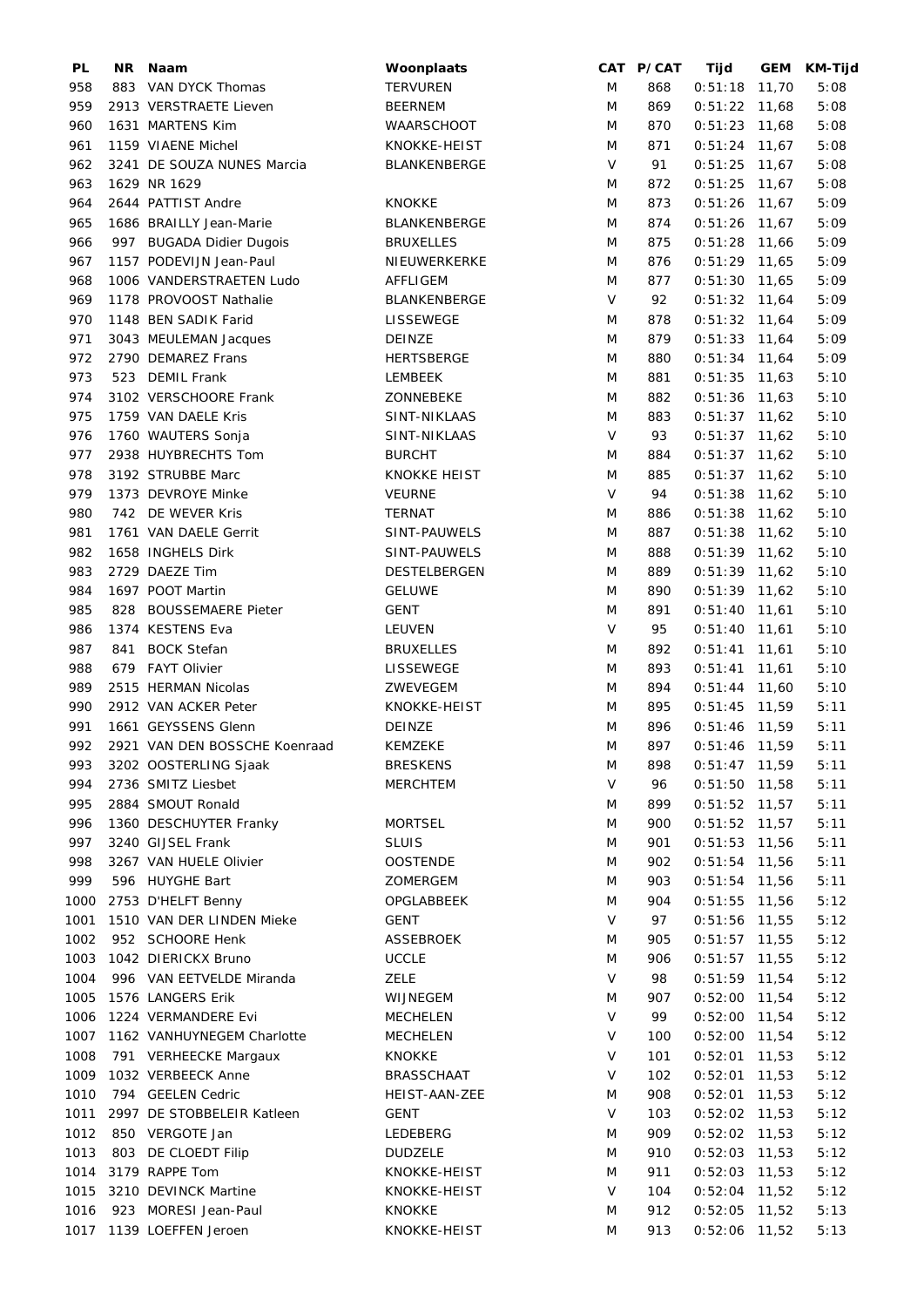| PL   |     | NR Naam                         | Woonplaats          |        | CAT P/CAT | Tijd            |       | GEM KM-Tijd |
|------|-----|---------------------------------|---------------------|--------|-----------|-----------------|-------|-------------|
| 1018 |     | 1758 VANDERSCHUEREN Mattias     | OUDENAARDE          | M      | 914       | $0:52:06$ 11,52 |       | 5:13        |
| 1019 |     | 1361 ZAGLMAIR Claudia           | <b>DEURNE</b>       | $\vee$ | 105       | $0:52:07$ 11,51 |       | 5:13        |
| 1020 |     | 2571 ROCHLITZ Peter             | <b>SCHAERBEEK</b>   | M      | 915       | $0:52:08$ 11,51 |       | 5:13        |
| 1021 |     | 708 DE BAERDEMAEKER Geert       | <b>OOSTWINKEL</b>   | M      | 916       | $0:52:09$ 11,51 |       | 5:13        |
| 1022 |     | 3071 VAN LAER Philip            | BERCHEM (ANTW.)     | M      | 917       | $0:52:09$ 11,51 |       | 5:13        |
| 1023 |     | 3025 VAN GOETHEM Mathieu        | SINT-NIKLAAS        | M      | 918       | $0:52:09$ 11,51 |       | 5:13        |
| 1024 |     | 1666 DIERYCK Erwin              | <b>BREDENE</b>      | M      | 919       | $0:52:11$ 11,50 |       | 5:13        |
| 1025 |     | 1516 LEYS Didier                | <b>SCHOTEN</b>      | M      | 920       | $0:52:11$ 11,50 |       | 5:13        |
| 1026 |     | 859 VAN CAENEGHEM RIK           | <b>EEKLO</b>        | M      | 921       | $0:52:11$ 11,50 |       | 5:13        |
| 1027 |     | 2774 GALKUS Robert              | KOEKELBERG          | M      | 922       | $0:52:15$ 11,48 |       | 5:14        |
| 1028 |     | 3228 STEPMAN Axel               | HEIST-AAN-ZEE       | M      | 923       | $0:52:15$ 11,48 |       | 5:14        |
| 1029 |     | 419 NR 419                      |                     | M      | 924       | $0:52:17$ 11,48 |       | 5:14        |
| 1030 |     | 1076 HUYS Jules                 | <b>BRUSSELS</b>     | M      | 925       | $0:52:17$ 11,48 |       | 5:14        |
| 1031 |     | 1350 MICHIELS Patrick           | <b>BERLARE</b>      | M      | 926       | $0:52:18$ 11,47 |       | 5:14        |
| 1032 |     | 1330 PIETERS Ivan               | <b>BLANKENBERGE</b> | M      | 927       | $0:52:19$ 11,47 |       | 5:14        |
|      |     | 1033 2770 VAN BOVEN Inge        | <b>BRASSCHAAT</b>   | V      | 106       | $0:52:19$ 11,47 |       | 5:14        |
|      |     | 1034 2932 HENS Koen             | LEMBEKE             | M      | 928       |                 |       | 5:14        |
|      |     |                                 |                     |        |           | $0:52:20$ 11,46 |       |             |
| 1035 |     | 416 NR 416                      |                     | M      | 929       | $0:52:20$ 11,46 |       | 5:14        |
| 1036 |     | 1710 SIMOENS Edouard            | <b>KNOKKE</b>       | M      | 930       | $0:52:22$ 11,46 |       | 5:14        |
| 1037 |     | 3221 DE BLEECKER Michel         | <b>DAMME</b>        | M      | 931       | $0:52:23$ 11,45 |       | 5:14        |
| 1038 |     | 902 VANDER KUYLEN Jef           | KESSEL-LO           | M      | 932       | $0:52:23$ 11,45 |       | 5:14        |
| 1039 |     | 599 MAAS Veronique              | <b>GENK</b>         | V      | 107       | $0:52:23$ 11,45 |       | 5:14        |
| 1040 |     | 2560 ADAMS Kurt                 | LISSEWEGG           | M      | 933       | $0:52:24$ 11,45 |       | 5:14        |
| 1041 |     | 3014 DE MEUE Elke               | MELLE               | $\vee$ | 108       | $0:52:25$ 11,45 |       | 5:15        |
| 1042 |     | 1539 MAES Karl                  | ANTWERPEN           | M      | 934       | $0:52:26$ 11,44 |       | 5:15        |
| 1043 |     | 2935 DE VUSSCHER Steven         | ZELZATE             | M      | 935       | $0:52:26$ 11,44 |       | 5:15        |
| 1044 |     | 3023 DE MEUE Ineke              | <b>GENT</b>         | $\vee$ | 109       | $0:52:26$ 11,44 |       | 5:15        |
| 1045 |     | 780 VAN EEGHEM Alexander        | <b>KNOKKE</b>       | M      | 936       | $0:52:28$ 11,44 |       | 5:15        |
| 1046 |     | 3021 VEKKEYE Johan              | <b>OOSTKAMP</b>     | M      | 937       | $0:52:29$ 11,43 |       | 5:15        |
| 1047 |     | 3223 HAST Mario                 | <b>LOPPEM</b>       | M      | 938       | $0:52:29$ 11,43 |       | 5:15        |
| 1048 |     | 3000 JODTS Kurt                 | KNOKKE-HEIST        | M      | 939       | $0:52:30$ 11,43 |       | 5:15        |
| 1049 |     | 1579 FAELENS Freddy             | <b>DRONGEN</b>      | M      | 940       | $0:52:30$ 11,43 |       | 5:15        |
| 1050 |     | 1113 DEZUTTERE Pascal           | LEDEBERG (GENT)     | M      | 941       | $0:52:31$ 11,42 |       | 5:15        |
| 1051 |     | 3271 DEBBAUT Nicolas            | ST-JOB-IN-T-GOOR    | M      | 942       | $0:52:31$ 11,42 |       | 5:15        |
|      |     | 1052 3247 DE BRABANDERE Bert    | KNOKKE-HEIST        | M      | 943       | $0:52:31$ 11,42 |       | 5:15        |
|      |     | 1053 3062 RAVN Kim              | ZOTTEGEM            | M      | 944       | $0:52:32$ 11,42 |       | 5:15        |
| 1054 |     | 1319 PETRENS Frederik           | OUDENAARDE          | M      | 945       | $0:52:33$ 11,42 |       | 5:15        |
| 1055 |     | 1670 DE BACKER Marnix           | <b>DADIZELE</b>     | M      | 946       | $0:52:33$ 11,42 |       | 5:15        |
| 1056 |     | 1048 VANDEKERCKHOVE Mieke       | <b>ARDOOIE</b>      | V      | 110       | $0:52:34$ 11,41 |       | 5:15        |
| 1057 |     | 2977 STEKELINHCK Bart           | <b>SLUIS</b>        | M      | 947       | $0:52:34$ 11,41 |       | 5:15        |
| 1058 |     | 1215 VERSELE Ludivine           | <b>ZULTE</b>        | V      | 111       | $0:52:34$ 11,41 |       | 5:15        |
| 1059 |     | 294 DE CRAENE Laurette          | <b>WAARSCHOOT</b>   | V      | 112       | 0:52:35         | 11,41 | 5:15        |
| 1060 |     | 2555 POPPE Karin                | KNOKKE-HEIST        | V      | 113       | 0:52:36         | 11,41 | 5:16        |
| 1061 |     | 1764 TAGHON Jan                 | LAARNE              | M      | 948       | $0:52:37$ 11,40 |       | 5:16        |
|      |     | 1062 3110 PANNIER Thomas        | SINT-NIKLAAS        | M      | 949       | $0:52:37$ 11,40 |       | 5:16        |
|      |     |                                 |                     |        |           |                 |       |             |
| 1063 | 49  | SAVOCA Anthony                  | PLOEGSTEERT         | M      | 950       | 0:52:38         | 11,40 | 5:16        |
|      |     | 1064 1179 VERBRUGGEN Anne-Marie | WAASMUNSTER         | V      | 114       | $0:52:39$ 11,40 |       | 5:16        |
| 1065 |     | 1138 LOEFFEN Marc               | KNOKKE-HEIST        | M      | 951       | $0:52:39$ 11,40 |       | 5:16        |
| 1066 |     | 1415 VERSTRAETEN Eric           |                     | M      | 952       | $0:52:39$ 11,40 |       | 5:16        |
| 1067 |     | 687 KOLKMAN Iris                | <b>LOCHRISTI</b>    | V      | 115       | $0:52:40$ 11,39 |       | 5:16        |
| 1068 |     | 3017 DE WISPELAERE Willy        | <b>DRONGEN</b>      | M      | 953       | $0:52:40$ 11,39 |       | 5:16        |
| 1069 |     | 2554 BAILYN Louis               | <b>KNOKKE</b>       | M      | 954       | 0:52:41         | 11,39 | 5:16        |
| 1070 |     | 1203 STEPMAN Jo                 | DEINZE              | M      | 955       | 0:52:41         | 11,39 | 5:16        |
| 1071 |     | 2923 PORTEMAN Kurt              | <b>ZULTE</b>        | M      | 956       | 0:52:43         | 11,38 | 5:16        |
| 1072 |     | 1353 GHEYLE Viviane             | WENDUINE            | V      | 116       | 0:52:43         | 11,38 | 5:16        |
| 1073 |     | 1347 VAN DE WALLE Brigitte      | BLANKENBERGE        | V      | 117       | 0:52:43         | 11,38 | 5:16        |
| 1074 |     | 788 VISSERS Marijn              | KNOKKE-HEIST        | M      | 957       | 0:52:44         | 11,38 | 5:16        |
| 1075 |     | 967 DEVULDER Veerle             | EKE                 | $\vee$ | 118       | 0:52:44         | 11,38 | 5:16        |
| 1076 | 941 | MONBALIU Berdien                | KNOKKE-HEIST        | V      | 119       | 0:52:44         | 11,38 | 5:16        |
| 1077 |     | 1244 WILDEMAUWE Georges         | <b>BRUGGE</b>       | M      | 958       | $0:52:46$ 11,37 |       | 5:17        |
|      |     |                                 |                     |        |           |                 |       |             |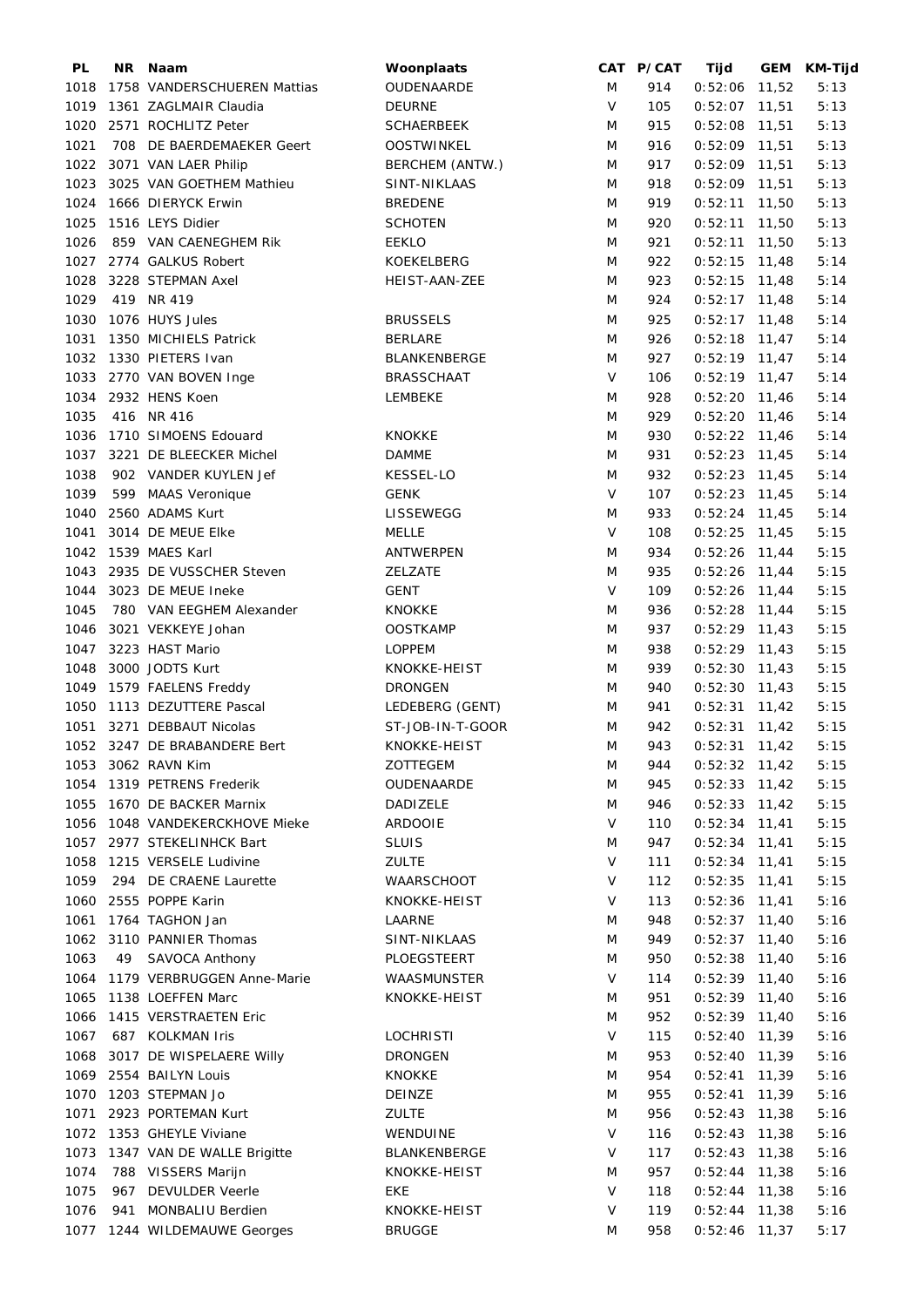| PL   | NR. | Naam                              | Woonplaats          |        | CAT P/CAT | Tijd            |       | GEM KM-Tijd |
|------|-----|-----------------------------------|---------------------|--------|-----------|-----------------|-------|-------------|
| 1078 |     | 3274 VAN LOOK Marianne            | KAPELLEN            | $\vee$ | 120       | $0:52:47$ 11,37 |       | 5:17        |
| 1079 |     | 832 MAENE Hugo                    | KNOKKE-HEIST        | M      | 959       | $0:52:48$ 11,36 |       | 5:17        |
| 1080 |     | 1141 DEPRINS Roland               | DESTELBERGEN        | M      | 960       | $0:52:48$ 11,36 |       | 5:17        |
| 1081 |     | 824 DAEMS Vicky                   | LIER                | $\vee$ | 121       | $0:52:48$ 11,36 |       | 5:17        |
| 1082 |     | 3157 STAELENS Sabine              | DE PANNE            | $\vee$ | 122       | $0:52:49$ 11,36 |       | 5:17        |
| 1083 |     | 2730 NR 2730                      |                     | M      | 961       | $0:52:49$ 11,36 |       | 5:17        |
|      |     |                                   |                     |        |           |                 |       |             |
| 1084 |     | 1601 NR 1601                      |                     | M      | 962       | $0:52:50$ 11,36 |       | 5:17        |
| 1085 |     | 2901 PAUWELS Dirk                 | SINT-NIKLAAS        | M      | 963       | $0:52:52$ 11,35 |       | 5:17        |
| 1086 |     | 1214 GULLENTOPS Koen              | HEIST OP DEN BERG   | M      | 964       | $0:52:52$ 11,35 |       | 5:17        |
| 1087 |     | 1112 KONINGSVELD Patrick          | KAPELLEN (ANTW.)    | M      | 965       | $0:52:53$ 11,35 |       | 5:17        |
| 1088 |     | 1696 VAN HUMBEECK Jeroen          | <b>MERCHTEM</b>     | M      | 966       | $0:52:53$ 11,35 |       | 5:17        |
| 1089 |     | 892 DELMULLE Arno                 | <b>BRUSSEL</b>      | M      | 967       | $0:52:53$ 11,35 |       | 5:17        |
| 1090 |     | 2873 CASIER Jean-Pierre           | WIJNEGEM            | M      | 968       | $0:52:54$ 11,34 |       | 5:17        |
| 1091 |     | 1022 VANDEPUTTE Rik               | WEVELGEM            | M      | 969       | $0:52:55$ 11,34 |       | 5:17        |
| 1092 |     | 1769 VAN DEN BLEEKEN Gijs         | ANTWERPEN           | M      | 970       | $0:52:58$ 11,33 |       | 5:18        |
| 1093 |     | 2688 DEMUYNCK Pieter              | KNOKKE-HEIST        | M      | 971       | $0:52:58$ 11,33 |       | 5:18        |
| 1094 |     | 894 VAN DAELE Wim                 | DILBEEK             | M      | 972       | $0:52:59$ 11,32 |       | 5:18        |
| 1095 |     | 658 POPPE Sylvie                  | KNOKKE-HEIST        | V      | 123       | $0:52:59$ 11,32 |       | 5:18        |
|      |     |                                   |                     | $\vee$ |           |                 |       |             |
| 1096 |     | 3197 VAN NEVEL Anuschka           | JABBEKE             |        | 124       | $0:52:59$ 11,32 |       | 5:18        |
| 1097 |     | 800 RAMAEL Xander                 | <b>LISSEWEGE</b>    | M      | 973       | $0:53:01$ 11,32 |       | 5:18        |
| 1098 |     | 1226 VAN BUTSELE Karen            | ANTWERPEN           | V      | 125       | $0:53:01$ 11,32 |       | 5:18        |
| 1099 |     | 2989 HAEGEMAN Wouter              | <b>GENT</b>         | M      | 974       | $0:53:02$ 11,31 |       | 5:18        |
| 1100 |     | 857 HEYRMAN Elisabeth             | <b>HAMME</b>        | V      | 126       | $0:53:04$ 11,31 |       | 5:18        |
| 1101 |     | 1188 VAN ZANDE Philippe           | <b>DRONGEN</b>      | M      | 975       | $0:53:04$ 11,31 |       | 5:18        |
| 1102 |     | 1311 NAETS Veerle                 | DEURNE (ANTW.)      | $\vee$ | 127       | $0:53:05$ 11,30 |       | 5:19        |
| 1103 |     | 572 STUER Rudy                    | WOMMELGEM           | M      | 976       | $0:53:05$ 11,30 |       | 5:19        |
| 1104 |     | 2990 WILLEMS Conny                | GENT                | $\vee$ | 128       | 0:53:05         | 11,30 | 5:19        |
| 1105 |     | 862 VANDENDRIESSCHE Karmen        | KNOKKE-HEIST        | $\vee$ | 129       | $0:53:06$ 11,30 |       | 5:19        |
| 1106 |     | 1521 MEERHOFF Frans               | STADSKANAAL         | M      | 977       | $0:53:07$ 11,30 |       | 5:19        |
| 1107 | 888 | <b>LAMOTE Mieke</b>               | <b>DAMME</b>        | $\vee$ | 130       | $0:53:07$ 11,30 |       | 5:19        |
|      |     |                                   |                     | M      |           | $0:53:08$ 11,29 |       |             |
| 1108 |     | 959 LEJON Florent                 | <b>BORNEM</b>       |        | 978       |                 |       | 5:19        |
| 1109 |     | 1668 VANCLOOSTER Philippe         | <b>SCHAERBEEK</b>   | M      | 979       | $0:53:08$ 11,29 |       | 5:19        |
| 1110 |     | 1604 NR 1604                      |                     | M      | 980       | $0:53:09$ 11,29 |       | 5:19        |
| 1111 |     | 557 BUYS Pascal                   | <b>BUGGENHOUT</b>   | M      | 981       | $0:53:12$ 11,28 |       | 5:19        |
|      |     | 1112 2516 VAN HOVE Peter          | <b>KORTRIJK</b>     | M      | 982       | $0:53:12$ 11,28 |       | 5:19        |
|      |     | 1113 1053 WALCARIUS Laurence      | <b>LOPPEM</b>       | V      | 131       | $0:53:13$ 11,27 |       | 5:19        |
|      |     | 1114 1114 LAMONT Sylvain          | KRUISHOUTEM         | M      | 983       | $0:53:13$ 11,27 |       | 5:19        |
| 1115 |     | 769 DE GROOTE Vicky               | KNOKKE-HEIST        | V      | 132       | $0:53:16$ 11,26 |       | 5:20        |
|      |     | 1116 2706 D'HONDT Frederik        | KNOKKE-HEIST        | M      | 984       | $0:53:17$ 11,26 |       | 5:20        |
| 1117 |     | 804 SCHRAMME Bob                  | <b>DUDZELE</b>      | M      | 985       | $0:53:17$ 11,26 |       | 5:20        |
| 1118 |     | 1306 VANDEWALLE Cindy             | RENINGELST          | V      | 133       | $0:53:21$ 11,25 |       | 5:20        |
| 1119 |     | 1217 VERSELE Rodolphe             | <b>ZULTE</b>        | M      | 986       | $0:53:22$ 11,24 |       | 5:20        |
| 1120 |     | 3067 DANSCHUTTER Carmen           | <b>BOEKHOUTE</b>    | V      | 134       | $0:53:22$ 11,24 |       | 5:20        |
| 1121 |     | 3007 DE BRUYCKER Kathy            | WETTEREN            | V      | 135       | $0:53:23$ 11,24 |       | 5:20        |
|      |     |                                   |                     |        |           |                 |       |             |
| 1122 |     | 680 VANMASSENHOVE Katty           | DE HAAN             | V      | 136       | $0:53:26$ 11,23 |       | 5:21        |
|      |     | 1123 1043 VERVALLE Bart           | WEVELGEM            | M      | 987       | $0:53:26$ 11,23 |       | 5:21        |
|      |     | 1124 2649 LAUWERYNS Nicholas      | <b>LEDE</b>         | M      | 988       | $0:53:27$ 11,23 |       | 5:21        |
|      |     | 1125 3122 NR 3122                 |                     | M      | 989       | $0:53:28$ 11,22 |       | 5:21        |
|      |     | 1126 2994 VAN DYCK Kristof        | <b>VREMDE</b>       | M      | 990       | $0:53:28$ 11,22 |       | 5:21        |
|      |     | 1127 1549 DE WACHTER Danny        | WILLEBROEK          | M      | 991       | $0:53:30$ 11,21 |       | 5:21        |
| 1128 |     | 567 VAN LANDSCHOOT Gerardine      | ADEGEM              | V      | 137       | $0:53:30$ 11,21 |       | 5:21        |
|      |     | 1129 2963 DE BRANDERE Koen        | GENT                | M      | 992       | $0:53:30$ 11,21 |       | 5:21        |
| 1130 |     | 3132 VAN ROOSBROECK Ilse          | SINT-KRUIS (BRUGGE) | V      | 138       | $0:53:32$ 11,21 |       | 5:21        |
| 1131 |     | 1715 WOLLAERT Dirk                | LOKEREN             | M      | 993       | $0:53:32$ 11,21 |       | 5:21        |
|      |     | 1132 3146 DE WASCH Ina            | KNOKKE-HEIST        | V      | 139       | $0:53:33$ 11,20 |       | 5:21        |
|      |     | 1133 2974 HARDYNS Wim             | MARIAKERKE          | M      | 994       | $0:53:34$ 11,20 |       | 5:21        |
|      |     | 1134 1292 REYNS Ivan              | HAASDONK            | M      | 995       | $0:53:34$ 11,20 |       | 5:21        |
|      |     | 1135 2891 STROOBANTS David        | <b>STOKROOIE</b>    | M      | 996       |                 |       |             |
|      |     |                                   |                     |        |           | $0:53:35$ 11,20 |       | 5:22        |
|      |     | 1136 2798 DE GELISSEN Marie-Paule | WAASMUNSTER         | V      | 140       | 0:53:35         | 11,20 | 5:22        |
|      |     | 1137 3276 KIPS Emiel              | KNOKKE-HEIST        | M      | 997       | $0:53:36$ 11,19 |       | 5:22        |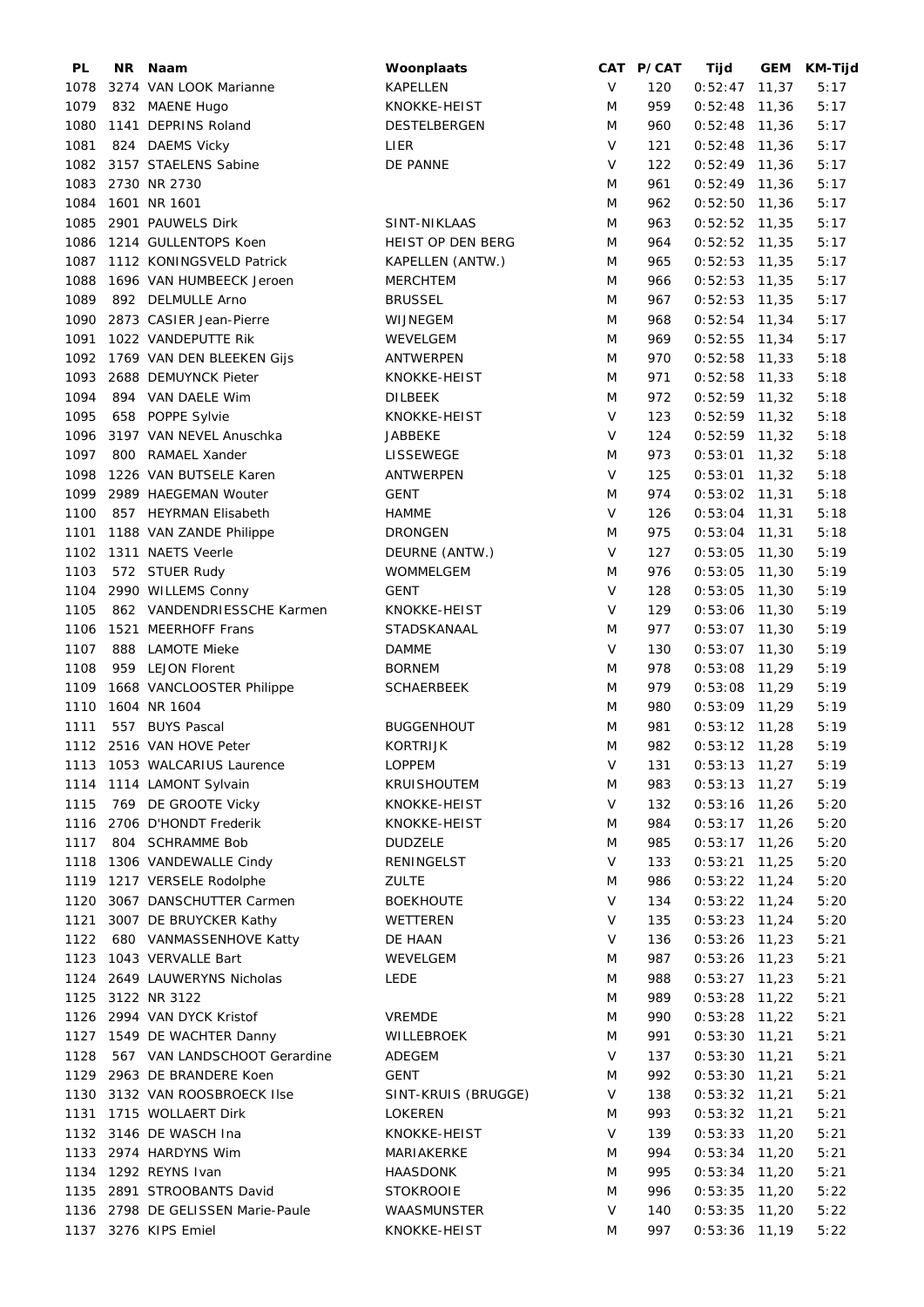| PL   | <b>NR</b> | Naam                         | Woonplaats          |              | CAT P/CAT | Tijd            |       | GEM KM-Tijd |
|------|-----------|------------------------------|---------------------|--------------|-----------|-----------------|-------|-------------|
| 1138 |           | 1536 WISSE Kay               | GROEDE              | $\vee$       | 141       | $0:53:36$ 11,19 |       | 5:22        |
| 1139 |           | 3277 KIPS Stefan             | KNOKKE-HEIST        | M            | 998       | $0:53:36$ 11,19 |       | 5:22        |
| 1140 |           | 1049 VAN HALLE Jurgen        | GENTBRUGGE          | M            | 999       | $0:53:38$ 11,19 |       | 5:22        |
| 1141 |           | 833 VAN BELLE Thierry        | <b>OPWIJK</b>       | M            | 1000      | $0:53:39$ 11,18 |       | 5:22        |
| 1142 |           | 1544 DERAEVE Stefanie        | <b>GENT</b>         | $\mathsf{V}$ | 142       | $0:53:40$ 11,18 |       | 5:22        |
| 1143 |           | 1253 BUCQUOYE Bernard        | MALDEGEM            | M            | 1001      | $0:53:40$ 11,18 |       | 5:22        |
| 1144 |           | 1706 WIAME Mike              | BERCHEM (ANTW.)     | M            | 1002      | $0:53:40$ 11,18 |       | 5:22        |
|      |           |                              |                     | M            | 1003      |                 |       |             |
| 1145 |           | 3015 DE MEUE Marc            | MELLE               |              |           | $0:53:41$ 11,18 |       | 5:22        |
| 1146 |           | 670 DE SMET Yves             | MERELBEKE           | M            | 1004      | $0:53:42$ 11,17 |       | 5:22        |
| 1147 |           | 671 BATSLE Dieter            | GENTBRUGGE          | M            | 1005      | $0:53:42$ 11,17 |       | 5:22        |
| 1148 |           | 1329 POPPE Tom               | <b>BERLARE</b>      | M            | 1006      | $0:53:43$ 11,17 |       | 5:22        |
| 1149 |           | 3049 VERLEY Frank            | KNOKKE-HEIST        | M            | 1007      | $0:53:43$ 11,17 |       | 5:22        |
| 1150 |           | 2602 DE VIS Koen             | VOSSELAAR           | M            | 1008      | $0:53:43$ 11,17 |       | 5:22        |
| 1151 |           | 1581 GARRÉ Sandra            | <b>EVERGEM</b>      | $\vee$       | 143       | $0:53:44$ 11,17 |       | 5:22        |
| 1152 |           | 988 VERCAMMEN Marc           | HAMME (O.-VL.)      | M            | 1009      | $0:53:44$ 11,17 |       | 5:22        |
| 1153 |           | 819 DEBBAUT Dirk             | LISSEWEGE           | M            | 1010      | $0:53:45$ 11,16 |       | 5:22        |
| 1154 |           | 2983 SCHOTS Nicole           | RANST               | $\vee$       | 144       | $0:53:46$ 11,16 |       | 5:23        |
| 1155 |           | 1216 STANDAERT Katleen       | <b>KNOKKE HEIST</b> | $\vee$       | 145       | $0:53:46$ 11,16 |       | 5:23        |
| 1156 |           | 787 MAENE Lobke              | RAMSKAPELLE         | V            | 146       | $0:53:47$ 11,16 |       | 5:23        |
| 1157 |           | 3209 STEPMAN Rocky           | <b>KNOKKE</b>       | M            | 1011      | $0:53:50$ 11,15 |       | 5:23        |
| 1158 |           | 936 DE BRUYN Bruno           | <b>BREDENE</b>      | M            | 1012      | $0:53:51$ 11,14 |       | 5:23        |
| 1159 |           | 2984 HEYLEN Marleen          | BERCHEM (ANTW.)     | V            | 147       | $0:53:52$ 11,14 |       | 5:23        |
|      |           | 1160 2982 DEVRIENDT Rudy     | <b>HEULE</b>        | M            | 1013      | $0:53:52$ 11,14 |       | 5:23        |
| 1161 |           | 771 VANDERSMISSEN Jeremy     | <b>DAMME</b>        | M            | 1014      | $0:53:53$ 11,14 |       | 5:23        |
| 1162 |           | 1101 VOCHTEN Stefan          | <b>GENTBRUGGE</b>   | M            | 1015      | $0:53:54$ 11,13 |       | 5:23        |
| 1163 |           | 3178 VANDERSMISSEN Jean-Marc | <b>DAMME</b>        | M            | 1016      | $0:53:54$ 11,13 |       | 5:23        |
| 1164 |           | 1019 JONCKHEERE Geert        | <b>BREDENE</b>      | M            | 1017      | $0:53:55$ 11,13 |       | 5:23        |
| 1165 |           | 3047 BOUCKAERT Ignace        | <b>EDEGEM</b>       | M            | 1018      | $0:53:55$ 11,13 |       | 5:23        |
| 1166 |           | 931 NAUDTS Eric              |                     | M            | 1019      | $0:53:56$ 11,12 |       | 5:24        |
|      |           |                              | EDEGEM              | M            |           |                 |       |             |
| 1167 |           | 506 DE JAEGHER Krist         | WAREGEM             |              | 1020      | $0:53:57$ 11,12 |       | 5:24        |
| 1168 |           | 3168 SPEYTEBROODT Christel   | KNOKKE-HEIST        | $\vee$       | 148       | $0:53:59$ 11,11 |       | 5:24        |
| 1169 |           | 1041 TEMMERMAN Els           | <b>ZELE</b>         | $\vee$       | 149       | $0:54:00$ 11,11 |       | 5:24        |
| 1170 |           | 3087 MARDELLA Anna           | <b>BRUXELLES</b>    | $\vee$       | 150       | $0:54:03$ 11,10 |       | 5:24        |
| 1171 | 677       | <b>DOSSCHE Carine</b>        | <b>WAARSCHOOT</b>   | V            | 151       | $0:54:04$ 11,10 |       | 5:24        |
|      |           | 1172 3097 DE ROO Tom         | MALDEGEM            | M            | 1021      | $0:54:04$ 11,10 |       | 5:24        |
| 1173 |           | 3286 DESMAELE Tina           |                     | $\sf V$      | 152       | 0:54:05         | 11,09 | 5:25        |
| 1174 |           | 1653 TILLY Steve             | <b>OOSTKAMP</b>     | M            | 1022      | 0:54:06         | 11,09 | 5:25        |
| 1175 |           | 617 DESMIDT Diego            | HEIST-AAN-ZEE       | M            | 1023      | 0:54:06         | 11,09 | 5:25        |
| 1176 |           | 709 FIERS Bob                | <b>HEVER</b>        | M            | 1024      | $0:54:07$ 11,09 |       | 5:25        |
| 1177 |           | 1704 DE SMET Els             | OUDENAARDE          | V            | 153       | $0:54:07$ 11,09 |       | 5:25        |
| 1178 |           | 2608 VAN DEN BOSCH Fank      | <b>SCHOTEN</b>      | M            | 1025      | $0:54:07$ 11,09 |       | 5:25        |
| 1179 |           | 874 CAUDRON Chris            | EREMBODEGEM         | M            | 1026      | 0:54:08         | 11,08 | 5:25        |
| 1180 | 851       | <b>BRAECKMAN Luc</b>         | LEDEBERG            | M            | 1027      | 0:54:08         | 11,08 | 5:25        |
| 1181 |           | 3089 HUTSE Philippe          | <b>OOSTAKKER</b>    | M            | 1028      | 0:54:09         | 11,08 | 5:25        |
| 1182 |           | 2920 DE VLEESCHAUWER Jean    | <b>KNOKKE</b>       | M            | 1029      | 0:54:09         | 11,08 | 5:25        |
| 1183 |           | 1247 DE VISSCHER Sabine      | <b>KNOKKE</b>       | V            | 154       | 0:54:09         | 11,08 | 5:25        |
| 1184 |           | 3216 SYS Anthony             | <b>BRUGGE</b>       | M            | 1030      | 0:54:09         | 11,08 | 5:25        |
| 1185 |           | 1411 GILSON Francois         | LIEGE 1             | M            | 1031      | $0:54:10$ 11,08 |       | 5:25        |
| 1186 |           | 1075 TANGHE Sabine           | BLANKENBERGE        | V            | 155       | $0:54:10$ 11,08 |       | 5:25        |
| 1187 |           | 895 WELVAERT Jan             | <b>DILBEEK</b>      | M            | 1032      | 0:54:10         | 11,08 | 5:25        |
| 1188 |           | 3239 COTTRY Charlotte        | <b>VEURNE</b>       | V            | 156       | 0:54:11         | 11,07 | 5:25        |
|      |           |                              |                     | V            |           |                 |       |             |
| 1189 |           | 2725 KERKAERT Barbara        | <b>DAMME</b>        |              | 157       | 0:54:11         | 11,07 | 5:25        |
| 1190 |           | 876 VAN DER LINDEN Staf      | HEIST-OP-DEN-BERG   | M            | 1033      | 0:54:11         | 11,07 | 5:25        |
| 1191 |           | 774 AGNEESSENS James         | KNOKKE-HEIST        | M            | 1034      | 0:54:11         | 11,07 | 5:25        |
| 1192 |           | 2937 VERSCHUEREN Peter       | OUDENAARDE          | M            | 1035      | 0:54:11         | 11,07 | 5:25        |
| 1193 |           | 2953 MARTONY Peter           | KNOKKE-HEIST        | M            | 1036      | 0:54:13         | 11,07 | 5:25        |
| 1194 | 616       | <b>BOUSSEMAERE Machteld</b>  | <b>GENT</b>         | V            | 158       | 0:54:13         | 11,07 | 5:25        |
| 1195 |           | 1068 SMET Priya              | GRIMBERGEN          | V            | 159       | 0:54:14         | 11,06 | 5:25        |
| 1196 |           | 1694 VERHASSELT Tijl         | <b>RELEGEM</b>      | M            | 1037      | 0:54:14         | 11,06 | 5:25        |
| 1197 |           | 944 DECROP Martine           | <b>NETHEN</b>       | V            | 160       | $0:54:15$ 11,06 |       | 5:26        |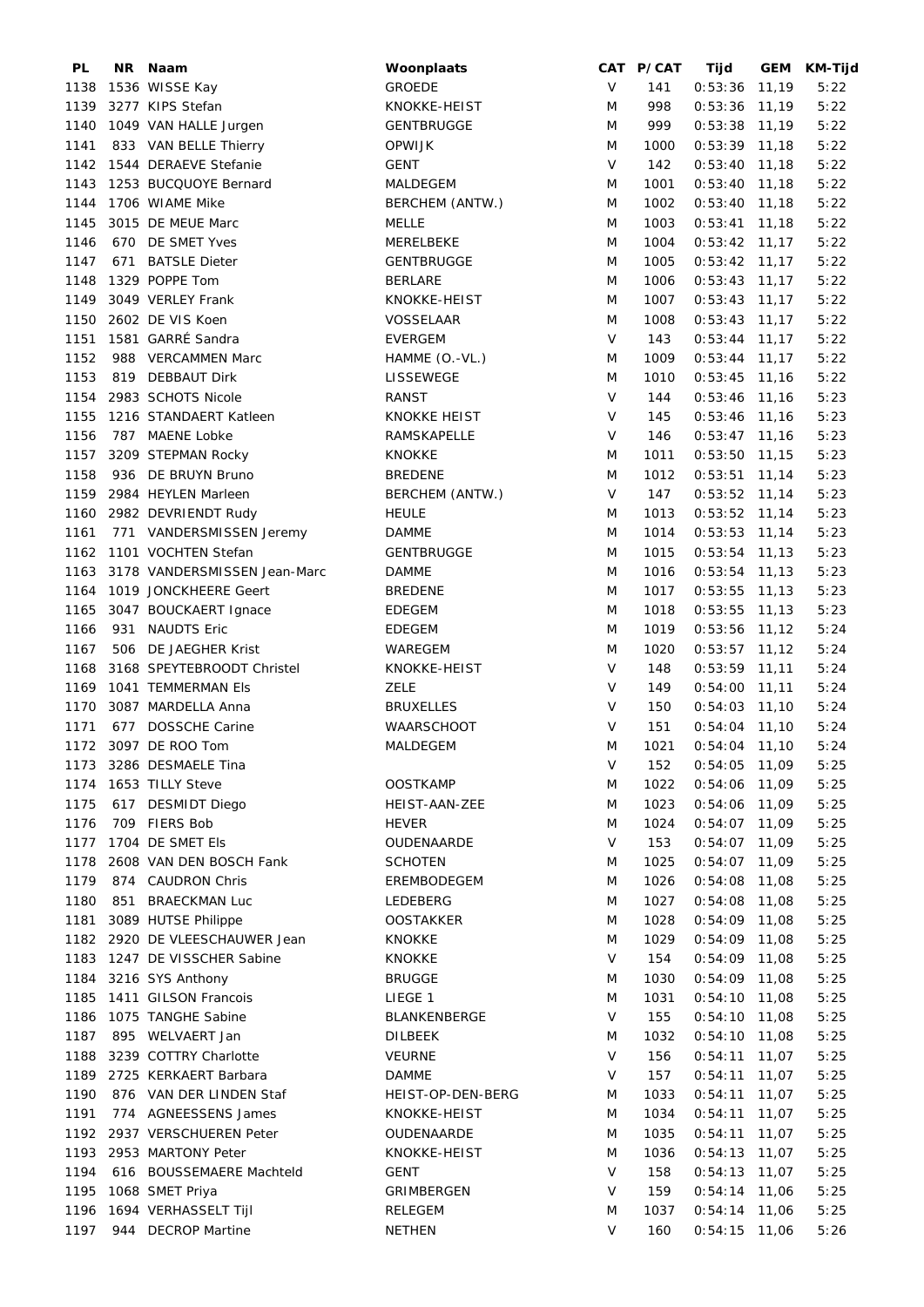| PL   | NR. | Naam                         | Woonplaats          |        | CAT P/CAT | Tijd            |       | GEM KM-Tijd |
|------|-----|------------------------------|---------------------|--------|-----------|-----------------|-------|-------------|
| 1198 |     | 802 VERCAMMEN Mathias        | HEIST-AAN-ZEE       | M      | 1038      | $0:54:15$ 11,06 |       | 5:26        |
| 1199 |     | 790 DORY Johanna             | HEIST-AAN-ZEE       | $\vee$ | 161       | $0:54:16$ 11,06 |       | 5:26        |
| 1200 |     | 2769 DOMS Joeri              | <b>BERLAAR</b>      | M      | 1039      | $0:54:17$ 11,05 |       | 5:26        |
| 1201 |     | 1137 VANBELLE Franck         | <b>BRUXELLES</b>    | M      | 1040      | $0:54:19$ 11,05 |       | 5:26        |
| 1202 |     | 1406 NR 1406                 |                     | M      | 1041      | $0:54:20$ 11,04 |       | 5:26        |
| 1203 |     | 2745 BONTINCK Luc            | WAASMUNSTER         | M      | 1042      | $0:54:20$ 11,04 |       | 5:26        |
| 1204 |     | 630 PEETERS Henri-Bernard    | <b>MACHELEN</b>     | M      | 1043      | $0:54:21$ 11,04 |       | 5:26        |
| 1205 |     | 602 VEIREMAN Bert            | <b>DENDERMONDE</b>  | M      | 1044      | $0:54:21$ 11,04 |       | 5:26        |
| 1206 |     | 685 FREDERICKX Anita         | SINT-TRUIDEN        | V      | 162       | $0:54:22$ 11,04 |       | 5:26        |
| 1207 |     | 683 VAN WINKEL Nicky         | SINT-TRUIDEN        | $\vee$ | 163       | $0:54:22$ 11,04 |       | 5:26        |
| 1208 |     | 1308 FOCKENIER Christophe    | KNOKKE-HEIST        | M      | 1045      | $0:54:22$ 11,04 |       | 5:26        |
| 1209 |     | 811 VERHEECKE Mathieu        | <b>KNOKKE</b>       | M      | 1046      | $0:54:23$ 11,03 |       | 5:26        |
| 1210 |     | 2869 GRAULS Renee            | <b>PUTTE</b>        | $\vee$ | 164       | $0:54:23$ 11,03 |       | 5:26        |
| 1211 |     | 1269 VAN DER SPIEGEL Paul    | GENT                | M      | 1047      | $0:54:24$ 11,03 |       | 5:26        |
|      |     | 1212 2669 LEEMANS Tim        | WAASMUNSTER         | M      | 1048      | $0:54:25$ 11,03 |       | 5:27        |
| 1213 |     | 2678 WAELKENS Vincent        | <b>HILVERSUM</b>    | M      | 1049      | $0:54:25$ 11,03 |       | 5:27        |
| 1214 |     | 410 NR 410                   |                     | M      | 1050      | $0:54:25$ 11,03 |       | 5:27        |
|      |     |                              |                     |        |           |                 |       |             |
| 1215 |     | 1685 BAETEN Peter            | <b>HAALTERT</b>     | M      | 1051      | $0:54:26$ 11,02 |       | 5:27        |
| 1216 |     | 2537 HANSEN Bart             | <b>KNOKKE</b>       | M      | 1052      | $0:54:26$ 11,02 |       | 5:27        |
| 1217 |     | 1143 LAUFFENBURGER Claudia   | <b>KNOKKE</b>       | V      | 165       | $0:54:26$ 11,02 |       | 5:27        |
| 1218 |     | 792 MONBALIU Ornella         | WESTKAPELLE         | $\vee$ | 166       | $0:54:26$ 11,02 |       | 5:27        |
| 1219 | 925 | <b>SMET Marc</b>             | WAASMUNSTER         | M      | 1053      | $0:54:26$ 11,02 |       | 5:27        |
| 1220 |     | 1701 WYBO Jurgen             | <b>BRUGGE</b>       | V      | 167       | $0:54:27$ 11,02 |       | 5:27        |
| 1221 |     | 1339 BOUILLON Patrik         | KNOKKE-HEIST        | M      | 1054      | $0:54:27$ 11,02 |       | 5:27        |
| 1222 |     | 766 PINTELON Annick          | KNOKKE-HEIST        | $\vee$ | 168       | $0:54:27$ 11,02 |       | 5:27        |
| 1223 |     | 3285 MAES Philip             | <b>BRUGGE</b>       | M      | 1055      | $0:54:31$ 11,01 |       | 5:27        |
| 1224 |     | 2572 HENDRICKX Marc          | <b>ELEWIJT</b>      | M      | 1056      | $0:54:32$ 11,00 |       | 5:27        |
| 1225 |     | 835 DE MEYER Karlien         | <b>OPWIJK</b>       | $\vee$ | 169       | $0:54:32$ 11,00 |       | 5:27        |
| 1226 |     | 1131 VAN DOORSLAER Daniel    | <b>SCHILDE</b>      | M      | 1057      | $0:54:32$ 11,00 |       | 5:27        |
| 1227 |     | 1557 TIRRY Leen              | EREMBODEGEM (AALST) | $\vee$ | 170       | $0:54:33$ 11,00 |       | 5:27        |
| 1228 |     | 1556 SCHEIRLINCKX Lieven     | EREMBODEGEM (AALST) | M      | 1058      | $0:54:33$ 11,00 |       | 5:27        |
| 1229 |     | 2735 NR 2735                 |                     | M      | 1059      | $0:54:37$ 10,99 |       | 5:28        |
| 1230 |     | 2600 LOUAGIE Jan             | SINT-MARTENS-LATEM  | M      | 1060      | $0:54:37$ 10,99 |       | 5:28        |
| 1231 |     | 3199 CAFMEYER Ides           | ST DENIJS WESTREM   | M      | 1061      | $0:54:38$ 10,98 |       | 5:28        |
| 1232 |     | 402 VANCAYZEELE Stefaan      | <b>DUFFEL</b>       | M      | 1062      | $0:54:38$ 10,98 |       | 5:28        |
| 1233 |     | 1000 BRAKEL Philippe         | KNOKKE-HEIST        | M      | 1063      | $0:54:39$ 10,98 |       | 5:28        |
| 1234 |     | 2679 WARNIER Henk            | <b>KNOKKE</b>       | M      | 1064      | $0:54:39$ 10,98 |       | 5:28        |
| 1235 |     | 2981 VAN DEN BERGHE Ann      | <b>BRUGGE</b>       | V      | 171       | $0:54:40$ 10,98 |       | 5:28        |
| 1236 |     | 820 ILLEGEMS Francois        | HINGENE-BORNEM      | M      | 1065      | $0:54:40$ 10,98 |       | 5:28        |
| 1237 |     | 2879 VAN DEN BRANDT Sarah    | LIER                | $\vee$ | 172       | 0:54:41         | 10,97 | 5:28        |
| 1238 |     | 2527 MERLEVEDE Mieke         | <b>OOSTKAMP</b>     | $\vee$ | 173       | $0:54:42$ 10,97 |       | 5:28        |
| 1239 |     | 2711 VANDIERENDONCK Jackie   | KNOKKE-HEIST        | M      | 1066      | 0:54:43         | 10,97 | 5:28        |
| 1240 |     | 548 VERPOORTER Betty         | ZEEBRUGGE (BRUGGE)  | V      | 174       | 0:54:44         | 10,96 |             |
| 1241 |     | 3186 NEIRYNCK Reggy          | <b>OOSTKAMP</b>     | M      |           | 0:54:44         | 10,96 | 5:28        |
|      |     |                              |                     |        | 1067      |                 |       | 5:28        |
|      |     | 1242 1750 COPPIETERS Pascal  | WOLUWE-SAINT-PIERRE | M      | 1068      | $0:54:46$ 10,96 |       | 5:29        |
|      |     | 1243 3248 DE VOOGT Freddy    | KNOKKE-HEIST        | M      | 1069      | 0:54:46         | 10,96 | 5:29        |
|      |     | 1244 3297 DESCHUYTER Nicolas |                     | M      | 1070      | $0:54:46$ 10,96 |       | 5:29        |
|      |     | 1245 2970 DOGIMONT Walter    | LISSEWEGE           | M      | 1071      | $0:54:46$ 10,96 |       | 5:29        |
| 1246 |     | 3281 CALLENS Joris           | <b>KNOKKE</b>       | M      | 1072      | 0:54:47         | 10,95 | 5:29        |
| 1247 |     | 977 LEFEVERE Jan             | HEIST-AAN-ZEE       | M      | 1073      | $0:54:47$ 10,95 |       | 5:29        |
| 1248 |     | 1155 FLORIZOONE Inge         | KNOKKE-HEIST        | V      | 175       | $0:54:47$ 10,95 |       | 5:29        |
| 1249 |     | 3292 DEPAEPE Geert           | WESTKAPELLE         | M      | 1074      | $0:54:47$ 10,95 |       | 5:29        |
| 1250 |     | 278 DE BLOCK John            | <b>KNOKKE HEIST</b> | M      | 1075      | $0:54:47$ 10,95 |       | 5:29        |
| 1251 |     | 1116 TERWE Frederik          | ZEEBRUGGE           | M      | 1076      | $0:54:47$ 10,95 |       | 5:29        |
| 1252 |     | 1371 VANDAEL Carine          | KNOKKE-HEIST        | $\vee$ | 176       | $0:54:47$ 10,95 |       | 5:29        |
| 1253 |     | 1290 THIERIE Luc             | <b>KNOKKE</b>       | M      | 1077      | $0:54:47$ 10,95 |       | 5:29        |
| 1254 |     | 2536 VALENTIN Michel         | <b>KNOKKE</b>       | M      | 1078      | $0:54:48$ 10,95 |       | 5:29        |
| 1255 |     | 424 RAMMANT Lara             | <b>DAMME</b>        | V      | 177       | $0:54:48$ 10,95 |       | 5:29        |
| 1256 |     | 1665 DEPLACIE Steve          | <b>BREDENE</b>      | M      | 1079      | 0:54:48         | 10,95 | 5:29        |
|      |     | 1257 2701 DE ZUTTER Conny    | <b>DAMME</b>        | V      | 178       | $0:54:48$ 10,95 |       | 5:29        |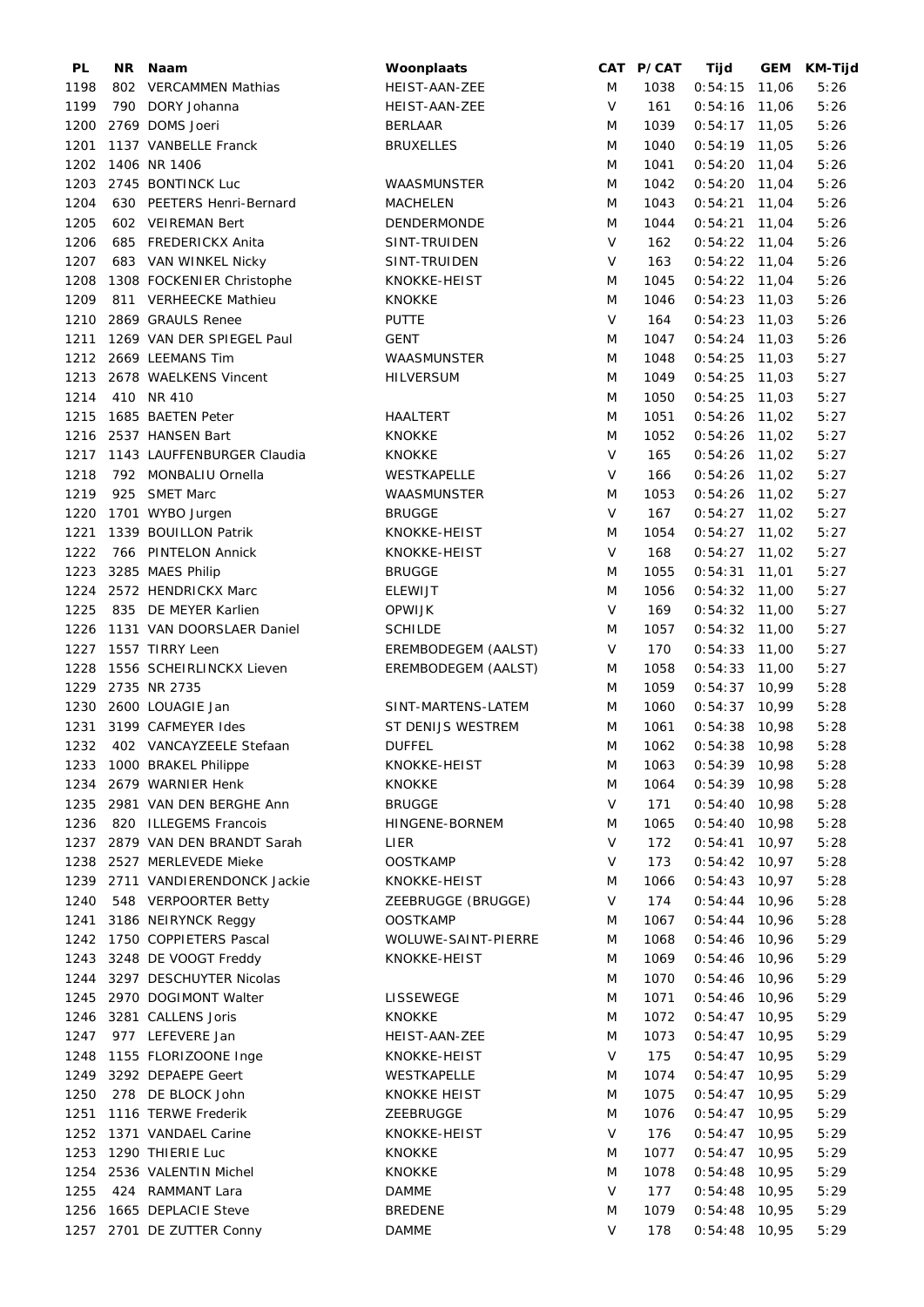| PL   | NR Naam                        | Woonplaats          |        | CAT P/CAT | Tijd            |       | GEM KM-Tijd |
|------|--------------------------------|---------------------|--------|-----------|-----------------|-------|-------------|
| 1258 | 2712 VERLINDE Filip            | KNOKKE-HEIST        | M      | 1080      | 0:54:48         | 10,95 | 5:29        |
| 1259 | 2628 BERLINSKI Michel          | KNOKKE-HEIST        | M      | 1081      | $0:54:48$ 10,95 |       | 5:29        |
| 1260 | 2928 VERBIEST Karel            | DUINBERGEN          | M      | 1082      | $0:54:48$ 10,95 |       | 5:29        |
| 1261 | 2898 STEPMAN Daniel            | MERELBEKE           | M      | 1083      | $0:54:48$ 10,95 |       | 5:29        |
| 1262 | 1088 DEROO Mathieu             | KNOKKE-HEIST        | M      | 1084      | $0:54:48$ 10,95 |       | 5:29        |
| 1263 | 3002 GULLENTOPS Stein          | <b>MECHELEN</b>     | M      | 1085      | $0:54:49$ 10,95 |       | 5:29        |
| 1264 | 2996 VAN DEN HEEDE Eric        | <b>GENTBRUGGE</b>   | M      | 1086      | $0:54:49$ 10,95 |       | 5:29        |
|      |                                |                     |        |           |                 |       |             |
| 1265 | 1751 NR 1751                   |                     | M      | 1087      | $0:54:49$ 10,95 |       | 5:29        |
| 1266 | 1649 BRUYNOOGHE Ben            |                     | M      | 1088      | $0:54:50$ 10,94 |       | 5:29        |
|      | 1267 3133 ROGIEST Philippe     | <b>KNOKKE</b>       | M      | 1089      | $0:54:51$ 10,94 |       | 5:29        |
| 1268 | 3215 DARDENNE Olivier          | SINT-ANDRIES        | M      | 1090      | $0:54:51$ 10,94 |       | 5:29        |
| 1269 | 778 GEBOERS Jeff               | <b>KNOKKE</b>       | M      | 1091      | $0:54:52$ 10,94 |       | 5:29        |
| 1270 | 2641 VANDECASTEELE Cindy       | <b>GENT</b>         | $\vee$ | 179       | $0:54:52$ 10,94 |       | 5:29        |
| 1271 | 515 REUVERS John               | 'S-HEER ABTSKERKE   | M      | 1092      | $0:54:52$ 10,94 |       | 5:29        |
| 1272 | 2541 DE VOS Maurice            | KNOKKE-HEIST        | M      | 1093      | $0:54:54$ 10,93 |       | 5:29        |
| 1273 | 607 FRANCO Miet                | <b>ZELLIK</b>       | $\vee$ | 180       | $0:54:54$ 10,93 |       | 5:29        |
| 1274 | 562 VANDEBUERIE Joke           | SINT-ANDRIES        | $\vee$ | 181       | $0:54:54$ 10,93 |       | 5:29        |
| 1275 | 2639 HOEMAECKER Jan            | KNOKKE-HEIST        | M      | 1094      | $0:54:55$ 10,93 |       | 5:30        |
| 1276 | 2925 VAN NIEUWENHUYZE Martine  | DEINZE              | $\vee$ | 182       | $0:54:57$ 10,92 |       | 5:30        |
| 1277 | 2799 VERBEECK Yves             | WAASMUNSTER         | M      | 1095      | $0:54:57$ 10,92 |       | 5:30        |
| 1278 | 754 BATENS David               | KONTICH             | M      | 1096      | $0:54:57$ 10,92 |       | 5:30        |
|      |                                |                     | M      | 1097      |                 |       |             |
| 1279 | 1167 NOCA Christophe           | BRAINE-LE-COMTE     |        |           | $0:54:57$ 10,92 |       | 5:30        |
| 1280 | 2966 JANSSENS Lyn              | <b>BEVEREN</b>      | V      | 183       | $0:54:58$ 10,92 |       | 5:30        |
| 1281 | 1315 INDIGNE Ivan              | KNOKKE-HEIST        | M      | 1098      | $0:54:58$ 10,92 |       | 5:30        |
| 1282 | 1095 VANLUCHENE Nele           | SINT-MARTENS-LATEM  | $\vee$ | 184       | $0:54:58$ 10,92 |       | 5:30        |
| 1283 | 1586 DE WITTE Ruben            | <b>MELSELE</b>      | M      | 1099      | $0:54:59$ 10,91 |       | 5:30        |
| 1284 | 757 DERDEYN Krista             | <b>BUGGENHOUT</b>   | $\vee$ | 185       | $0:54:59$ 10,91 |       | 5:30        |
| 1285 | 3169 DEMUNTER Christiane       | <b>KNOKKE HEIST</b> | $\vee$ | 186       | $0:54:59$ 10,91 |       | 5:30        |
| 1286 | 592 DE SMEDT Georges           | LEBBEKE             | M      | 1100      | $0:54:59$ 10,91 |       | 5:30        |
| 1287 | 3167 DE GROOTE Nancy           | KNOKKE-HEIST        | $\vee$ | 187       | $0:54:59$ 10,91 |       | 5:30        |
| 1288 | 576 DE SECK Jerome             | WENDUINE            | M      | 1101      | $0:55:00$ 10,91 |       | 5:30        |
| 1289 | 1767 VOICH Andra               | LOUVAIN-LA-NEUVE    | $\vee$ | 188       | $0:55:01$ 10,91 |       | 5:30        |
| 1290 | 864 BLANCKAERT Tom             | AALST               | M      | 1102      | $0:55:01$ 10,91 |       | 5:30        |
| 1291 | 865 AMANT Veerle               | <b>AALST</b>        | V      | 189       | $0:55:02$ 10,90 |       | 5:30        |
|      | 1292 3123 NR 3123              |                     | M      | 1103      | $0:55:04$ 10,90 |       | 5:30        |
| 1293 | 578 VERMEERSCH Kurt            | KNOKKE-HEIST        | M      | 1104      | 0:55:05         | 10,89 | 5:31        |
| 1294 |                                | SINT-NIKLAAS        | V      | 190       | 0:55:06         |       | 5:31        |
|      | 2804 CALUNE Evie               |                     |        |           |                 | 10,89 |             |
| 1295 | 3128 NR 3128                   |                     | M      | 1105      | 0:55:06         | 10,89 | 5:31        |
| 1296 | 1526 MEERHOFF Kim              | MERELBEKE           | V      | 191       | $0:55:08$ 10,88 |       | 5:31        |
| 1297 | 2965 LAUREYS Ann               | <b>BEVEREN</b>      | V      | 192       | $0:55:08$ 10,88 |       | 5:31        |
| 1298 | 2615 VERMEERSCH Hans           | ZEEBRUGGE           | M      | 1106      | $0:55:08$ 10,88 |       | 5:31        |
| 1299 | 822 MARTENS Johan              | KNOKKE-HEIST        | M      | 1107      | $0:55:09$ 10,88 |       | 5:31        |
| 1300 | 3231 DE WOLF Lut               | OEDELEM             | V      | 193       | $0:55:09$ 10,88 |       | 5:31        |
| 1301 | 2882 CELIS Jef                 | VORSELAAR           | M      | 1108      | $0:55:10$ 10,88 |       | 5:31        |
|      | 1302 2690 VRYENS Catherine     | NIEUWERKERKEN       | V      | 194       | $0:55:11$ 10,87 |       | 5:31        |
| 1303 | 1414 GIOT Lionel               | WATERMAEL-BOITSFORT | M      | 1109      | $0:55:12$ 10,87 |       | 5:31        |
|      | 1304 1413 LEROY Dominique      | WATERMAEL BOITSFORT | V      | 195       | $0:55:12$ 10,87 |       | 5:31        |
|      | 1305 2791 VANSTEENKISTE Annick | <b>KNOKKE</b>       | V      | 196       | $0:55:13$ 10,87 |       | 5:31        |
| 1306 | 1317 SMETTE Filip              | <b>EDEGEM</b>       | M      | 1110      | $0:55:14$ 10,86 |       | 5:31        |
|      | 1307 2605 MOENS Charles        | GRIMBERGEN          | M      | 1111      | $0:55:16$ 10,86 |       | 5:32        |
| 1308 | 1008 MOENAERT Sissi            | <b>EDEGEM</b>       | $\vee$ | 197       | $0:55:16$ 10,86 |       | 5:32        |
| 1309 | 1018 MAERTENS Toon             | WAASMUNSTER         | M      | 1112      | $0:55:16$ 10,86 |       | 5:32        |
|      |                                |                     | V      | 198       |                 |       |             |
| 1310 | 644 POLFLIET Sylvie            | EVERGEM             |        |           | $0:55:17$ 10,85 |       | 5:32        |
| 1311 | 673 HUYSKENS Patrick           | BORGERHOUT          | M      | 1113      | $0:55:17$ 10,85 |       | 5:32        |
| 1312 | 1246 LAMMENS Franck            | <b>LOCHRISTI</b>    | M      | 1114      | $0:55:19$ 10,85 |       | 5:32        |
| 1313 | 3153 VANHAVERBEKE Jan          | <b>HERTSBERGE</b>   | M      | 1115      | $0:55:19$ 10,85 |       | 5:32        |
|      | 1314 2549 GOELENS Erna         | NINOVE              | V      | 199       | $0:55:19$ 10,85 |       | 5:32        |
| 1315 | 3086 VAN MEENEN Sylvie         | <b>ERTVELDE</b>     | V      | 200       | $0:55:20$ 10,84 |       | 5:32        |
| 1316 | 992 BUGADA Jean-Pierre         | <b>BRUXELLES 4</b>  | M      | 1116      | $0:55:20$ 10,84 |       | 5:32        |
|      | 1317 2548 HEYMAN Eddy          | <b>NINOVE</b>       | M      | 1117      | $0:55:20$ 10,84 |       | 5:32        |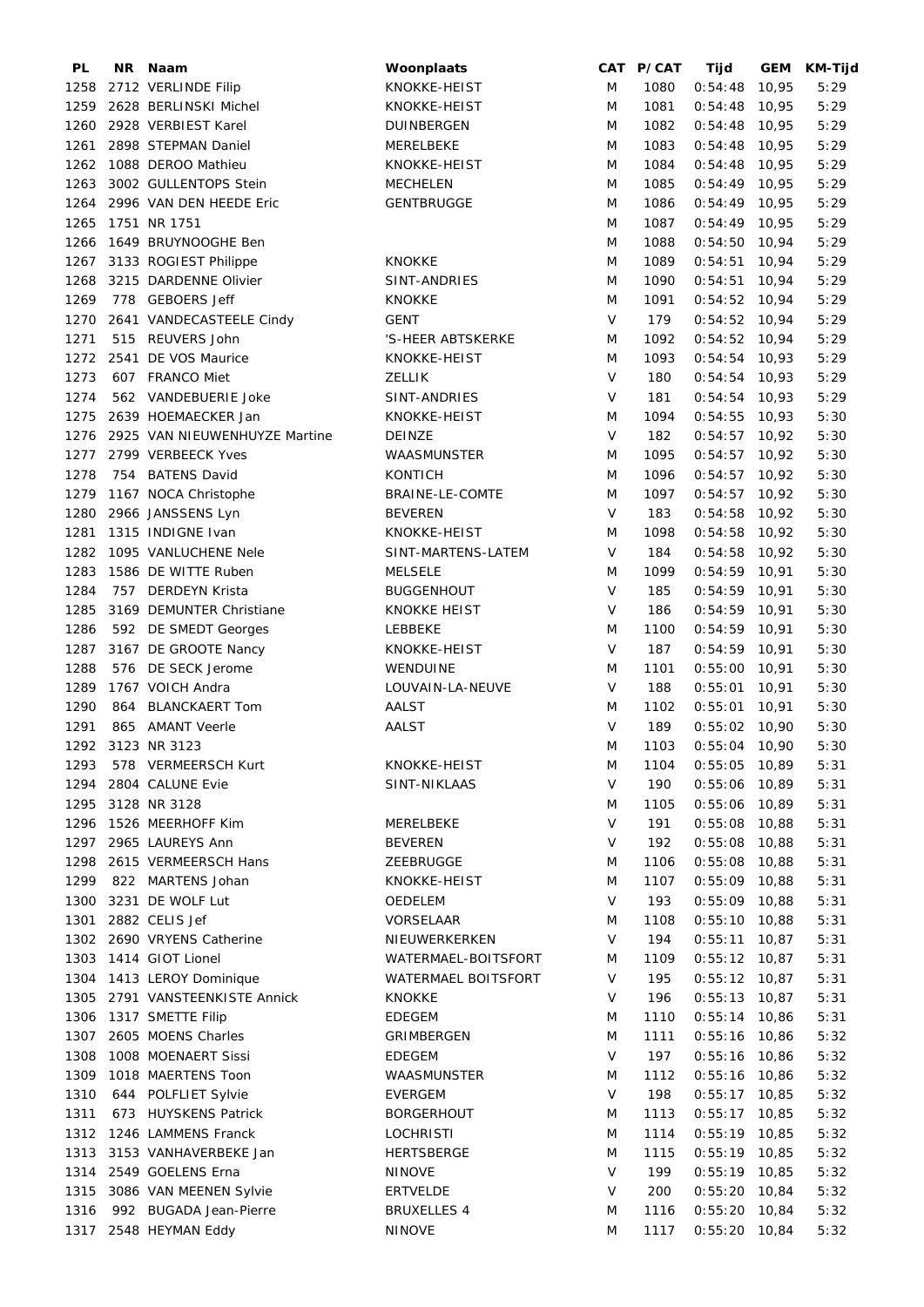| PL   | NR. | Naam                          | Woonplaats                |           | CAT P/CAT | Tijd            |       | GEM KM-Tijd |
|------|-----|-------------------------------|---------------------------|-----------|-----------|-----------------|-------|-------------|
| 1318 |     | 2863 BEIRENS Michel           | <b>BRASSCHAAT</b>         | M         | 1118      | $0:55:20$ 10,84 |       | 5:32        |
| 1319 |     | 2658 DESMIDT Gregory          | KNOKKE-HEIST              | ${\sf M}$ | 1119      | $0:55:21$ 10,84 |       | 5:32        |
| 1320 |     | 1316 VANDENABEELE Jeannine    | MACHELEN (BT)             | $\vee$    | 201       | $0:55:21$ 10,84 |       | 5:32        |
| 1321 |     | 1753 LORMANS Luc              | SINT-MARTENS-LATEM        | M         | 1120      | $0:55:22$ 10,84 |       | 5:32        |
| 1322 |     | 1209 CORNELIS Brigitte        | <b>JETTE</b>              | $\vee$    | 202       | $0:55:22$ 10,84 |       | 5:32        |
| 1323 |     | 1213 MAGE Alain               | <b>GANSHOREN</b>          | M         | 1121      | $0:55:22$ 10,84 |       | 5:32        |
| 1324 |     | 3217 SCHELFHOUT Gaelle        | SINT-ANDRIES              | $\vee$    | 203       | $0:55:23$ 10,83 |       | 5:32        |
| 1325 |     | 3163 DESUTTER Valerie         | <b>KNOKKE HEIST</b>       | V         | 204       | $0:55:24$ 10,83 |       | 5:32        |
| 1326 |     | 532 VERBREYT Catherine        | <b>KNOKKE</b>             | V         | 205       | $0:55:27$ 10,82 |       | 5:33        |
| 1327 |     | 2542 ROTSAERT Luc             | KNOKKE-HEIST              | M         | 1122      | $0:55:27$ 10,82 |       | 5:33        |
| 1328 |     | 554 DE MOOR Emmanuel          | SINT-MARTENS-LATEM        | M         | 1123      | $0:55:27$ 10,82 |       | 5:33        |
| 1329 |     | 3027 VAN DAELE Debbie         | WILLEBROEK                | $\vee$    | 206       | $0:55:28$ 10,82 |       | 5:33        |
| 1330 |     | 750 MEIJERS Fabienne          | AMSTERDAM                 | $\vee$    | 207       | $0:55:28$ 10,82 |       |             |
|      |     |                               |                           |           |           |                 |       | 5:33        |
| 1331 | 844 | <b>MOERMAN Andre</b>          | OUDENAARDE                | M         | 1124      | $0:55:28$ 10,82 |       | 5:33        |
| 1332 |     | 3200 FOSSEZ Nele              | LICHTERVELDE              | $\vee$    | 208       | $0:55:29$ 10,81 |       | 5:33        |
| 1333 |     | 1136 DERAEVE Sofie            | <b>VEURNE</b>             | $\vee$    | 209       | $0:55:29$ 10,81 |       | 5:33        |
| 1334 |     | 194 DEJAEGER Sandra           | KAMPENHOUT                | M         | 1125      | $0:55:29$ 10,81 |       | 5:33        |
| 1335 |     | 2962 VOS Davina               | AARSCHOT                  | $\vee$    | 210       | $0:55:30$ 10,81 |       | 5:33        |
| 1336 |     | 779 GEBOERS Eric              | <b>KNOKKE</b>             | M         | 1126      | $0:55:31$ 10,81 |       | 5:33        |
|      |     | 1337 2518 DEWULF Jurre        | BLANKENBERGE              | M         | 1127      | $0:55:34$ 10,80 |       | 5:33        |
| 1338 |     | 3143 MEYERS Nancy             | BLANKENBERGE              | $\vee$    | 211       | $0:55:34$ 10,80 |       | 5:33        |
| 1339 |     | 1123 DE CLOPPER Annick        | ZELE                      | V         | 212       | $0:55:35$ 10,79 |       | 5:33        |
| 1340 |     | 3164 LARIDON Krista           | KNOKKE-HEIST              | $\vee$    | 213       | $0:55:36$ 10,79 |       | 5:34        |
| 1341 |     | 3166 CHIELENS Ciska           | KNOKKE-HEIST              | $\vee$    | 214       | $0:55:37$ 10,79 |       | 5:34        |
| 1342 |     | 1677 KOLSTEEN Marc            | GRIMBERGEN                | M         | 1128      | $0:55:38$ 10,78 |       | 5:34        |
| 1343 |     | 986 HOUSSONLOGE Christelle    | <b>ETTERBEEK</b>          | $\vee$    | 215       | $0:55:38$ 10,78 |       | 5:34        |
| 1344 |     | 2850 TEIRLYNCK Rick           | <b>SCHELLEBELLE</b>       | M         | 1129      | $0:55:39$ 10,78 |       | 5:34        |
| 1345 |     | 770 VANDE KERCKHOVE Julie     | <b>KNOKKE</b>             | $\vee$    | 216       | $0:55:40$ 10,78 |       | 5:34        |
| 1346 |     | 2689 DEVLIEGHE Pieter-Jan     | <b>BRUGGE</b>             | M         | 1130      | $0:55:40$ 10,78 |       | 5:34        |
| 1347 |     | 2731 MORIAV Marleen           | MECHELEN                  | $\vee$    | 217       | $0:55:41$ 10,78 |       | 5:34        |
| 1348 |     | 2626 DE RIDDER Siegrid        | <b>OPWIJK</b>             | $\sf V$   | 218       | $0:55:42$ 10,77 |       | 5:34        |
| 1349 |     | 1513 VAN HEUVERSWYN Christine | <b>DEURLE</b>             | $\vee$    | 219       | $0:55:46$ 10,76 |       | 5:35        |
|      |     |                               |                           |           |           | $0:55:46$ 10,76 |       |             |
| 1350 |     | 2585 VERSELE Filip            | ANTWERPEN                 | M         | 1131      |                 |       | 5:35        |
| 1351 |     | 1098 COSYN Jurgen             | <b>HERZELE</b>            | M         | 1132      | $0:55:46$ 10,76 |       | 5:35        |
|      |     | 1352 1099 DENAYER Peter       | <b>HERZELE</b>            | M         | 1133      | $0:55:47$ 10,76 |       | 5:35        |
|      |     | 1353 3185 STEVENS Caroline    | <b>KNOKKE HEIST</b>       | V         | 220       | $0:55:47$ 10,76 |       | 5:35        |
|      |     | 1354 2737 SMITS Bram          | WEMMEL                    | M         | 1134      | $0:55:47$ 10,76 |       | 5:35        |
| 1355 |     | 3129 NR 3129                  |                           | M         | 1135      | 0:55:48         | 10,75 | 5:35        |
| 1356 |     | 962 LAURYSSENS Paul           | <b>BORGERHOUT (ANTW.)</b> | M         | 1136      | $0:55:48$ 10,75 |       | 5:35        |
| 1357 |     | 970 LIEBAERT Didier           | BERCHEM (ANTW.)           | M         | 1137      | $0:55:49$ 10,75 |       | 5:35        |
| 1358 |     | 2682 POORT Annemie            | <b>ZELE</b>               | $\vee$    | 221       | $0:55:50$ 10,75 |       | 5:35        |
| 1359 |     | 747 LAGRANGE Annick           | WAREGEM                   | V         | 222       | $0:55:50$ 10,75 |       | 5:35        |
| 1360 |     | 3028 BAETENS Sieglinde        | <b>SCHILDE</b>            | V         | 223       | $0:55:50$ 10,75 |       | 5:35        |
| 1361 |     | 2972 DESCHLUYTER Roland       | <b>OOSTKAMP</b>           | M         | 1138      | $0:55:51$ 10,74 |       | 5:35        |
| 1362 |     | 427 SCHOTSAERT Anneleen       | <b>BURST</b>              | V         | 224       | $0:55:52$ 10,74 |       | 5:35        |
| 1363 |     | 1207 VERHEYE Veronique        | JABBEKE                   | V         | 225       | $0:55:52$ 10,74 |       | 5:35        |
| 1364 |     | 618 PENNY Guy                 | <b>OOSTWINKEL</b>         | M         | 1139      | 0:55:55         | 10,73 | 5:35        |
| 1365 |     | 3295 HUYS Philippe            | ANTWERPEN                 | M         | 1140      | $0:55:56$ 10,73 |       | 5:36        |
|      |     | 1366 2796 LORIES Bart         | SINT-GILLIS-WAAS          | M         | 1141      | $0:55:57$ 10,72 |       | 5:36        |
| 1367 |     | 3059 VAN ISACKER Sebastien    | <b>KNOKKE</b>             | M         | 1142      | $0:55:59$ 10,72 |       | 5:36        |
| 1368 |     | 984 LOWARD Thomas             | <b>BRUXELLES 4</b>        | M         | 1143      | $0:56:00$ 10,71 |       | 5:36        |
|      |     |                               |                           |           |           |                 |       |             |
| 1369 |     | 528 DE BUCK Ann               | <b>MALDEGEM KLEIT</b>     | $\vee$    | 226       | $0:56:00$ 10,71 |       | 5:36        |
| 1370 |     | 2752 DE VUYST Paul            | OVERIJSE                  | M         | 1144      | $0:56:02$ 10,71 |       | 5:36        |
| 1371 |     | 636 DEHOUX Nick               | <b>BAAL</b>               | M         | 1145      | $0:56:03$ 10,70 |       | 5:36        |
| 1372 |     | 2870 DE WULF Filip            | AALBEKE                   | M         | 1146      | 0:56:03         | 10,70 | 5:36        |
| 1373 |     | 989 VAN GEYTE Veerle          | HAMME (O.-VL.)            | $\vee$    | 227       | 0:56:04         | 10,70 | 5:36        |
| 1374 |     | 2660 HELSLOO Nick             | <b>KNOKKE</b>             | M         | 1147      | $0:56:04$ 10,70 |       | 5:36        |
| 1375 |     | 666 GHESELLE Maaike           | <b>KNOKKE HEIST</b>       | V         | 228       | $0:56:05$ 10,70 |       | 5:36        |
| 1376 |     | 3222 DERRIKS Dimitri          | <b>TURNHOUT</b>           | M         | 1148      | 0:56:05         | 10,70 | 5:36        |
|      |     | 1377 1170 SCHULTE Stefan      | LOVENDEGEM                | M         | 1149      | $0:56:05$ 10,70 |       | 5:36        |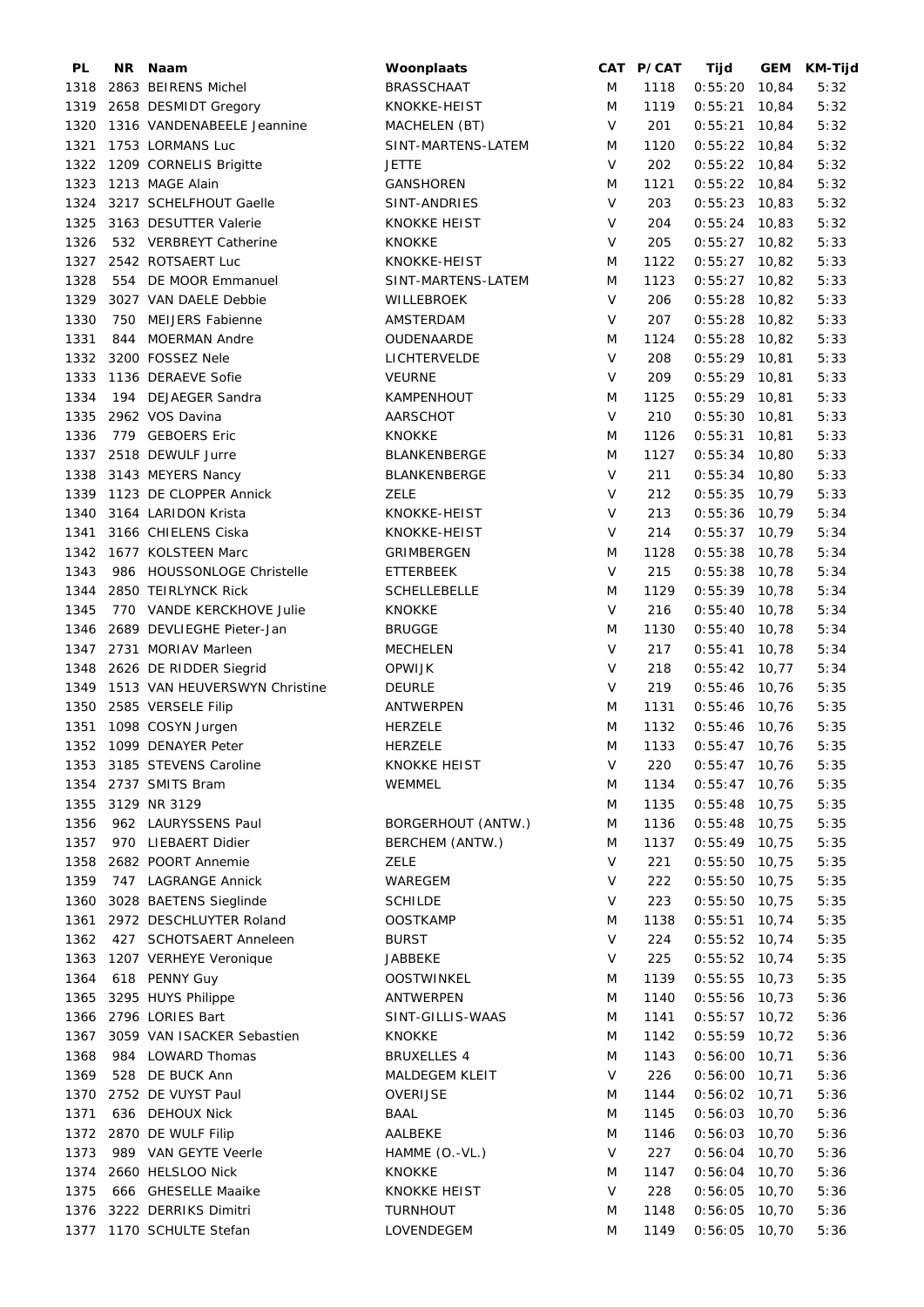| PL   | NR Naam                    | Woonplaats          |         | CAT P/CAT | Tijd            |       | GEM KM-Tijd |
|------|----------------------------|---------------------|---------|-----------|-----------------|-------|-------------|
| 1378 | 1168 DE RIJCKE Jens        | OORDEGEM            | M       | 1150      | $0:56:06$ 10,70 |       | 5:37        |
| 1379 | 1174 DE BOCK Jan           | <b>DRONGEN</b>      | M       | 1151      | $0:56:06$ 10,70 |       | 5:37        |
| 1380 | 1404 DE BRABANDERE Kris    | TIELT               | M       | 1152      | $0:56:06$ 10,70 |       | 5:37        |
| 1381 | 916 SERBRUYNS Claire       | KNOKKE-HEIST        | $\vee$  | 229       | $0:56:06$ 10,70 |       | 5:37        |
| 1382 | 1408 VAN RAEPENBUSCH Tom   | <b>KNOKKE</b>       | M       | 1153      | $0:56:07$ 10,69 |       | 5:37        |
| 1383 | 2547 BLOMME Marc           | KNOKKE-HEIST        | M       | 1154      | $0:56:07$ 10,69 |       | 5:37        |
| 1384 | 1612 D'HAESE Mike          | ANTWERPEN           | M       | 1155      | $0:56:07$ 10,69 |       | 5:37        |
| 1385 | 1545 LAURENT Dieter        | <b>OOSTKAMP</b>     | M       | 1156      | $0:56:07$ 10,69 |       | 5:37        |
| 1386 | 1546 MESTDAG Heidi         | <b>BRUGGE</b>       | V       | 230       | $0:56:07$ 10,69 |       | 5:37        |
| 1387 | 983 DECAVELE Koen          | <b>GULLEGEM</b>     | M       | 1157      | $0:56:09$ 10.69 |       | 5:37        |
| 1388 | 942 GERREGAT Jean-Pierre   | OUDEGEM             | M       | 1158      | $0:56:09$ 10,69 |       | 5:37        |
| 1389 | 907 LIPPENS Frank          | SINT-LAUREINS       | M       | 1159      | $0:56:10$ 10,68 |       | 5:37        |
| 1390 | 938 VERKLINDE Ronny        | <b>BASSEVELDE</b>   | M       | 1160      | $0:56:12$ 10,68 |       | 5:37        |
| 1391 | 1341 CLAEYS Mario          | MALDEGEM-ADEGEM     | M       | 1161      | $0:56:13$ 10,67 |       | 5:37        |
| 1392 | 1650 GERTH Michel          | <b>HEVERLEE</b>     | M       | 1162      | $0:56:13$ 10,67 |       | 5:37        |
| 1393 | 2776 COUMANS Ben           | GENT                | M       | 1163      | $0:56:15$ 10,67 |       | 5:37        |
| 1394 | 3177 DE BRUYCKERE Nathalie | KNOKKE-HEIST        | $\vee$  | 231       | $0:56:16$ 10,66 |       |             |
|      |                            |                     | $\vee$  |           |                 |       | 5:38        |
| 1395 | 1225 MOTTET Bernadette     | LIEGE               |         | 232       | $0:56:17$ 10,66 |       | 5:38        |
| 1396 | 3244 KIMPE Nancy           | <b>BREDENE</b>      | $\sf V$ | 233       | $0:56:17$ 10,66 |       | 5:38        |
| 1397 | 1325 REYNS Jacqueline      | ST LIEVENS HOUTEM   | V       | 234       | $0:56:18$ 10,66 |       | 5:38        |
| 1398 | 1067 EPAILARD Philippe     | <b>BRUXELLES</b>    | M       | 1164      | $0:56:19$ 10,65 |       | 5:38        |
| 1399 | 875 VERHELST Jan           | KNOKKE-HEIST        | M       | 1165      | 0:56:21         | 10,65 | 5:38        |
| 1400 | 2672 DE GROOTE Carlo       | KNOKKE-HEIST        | M       | 1166      | 0:56:21         | 10,65 | 5:38        |
| 1401 | 2552 SMELLINCKX Marianne   | HALLE               | $\vee$  | 235       | 0:56:21         | 10,65 | 5:38        |
| 1402 | 672 DEMUYNCK Kathy         | WEVELGEM            | $\vee$  | 236       | $0:56:22$ 10,64 |       | 5:38        |
| 1403 | 1181 IMPENS Inge           | MARKEGEM            | $\vee$  | 237       | $0:56:22$ 10,64 |       | 5:38        |
| 1404 | 2899 VERHELST Pascale      | KNOKKE-HEIST        | $\vee$  | 238       | $0:56:23$ 10,64 |       | 5:38        |
| 1405 | 3203 NEYTS Nadine          | <b>KNOKKE HEIST</b> | $\vee$  | 239       | $0:56:24$ 10,64 |       | 5:38        |
| 1406 | 3121 VAN ASSCHE Liselot    | BLANKENBERGE        | $\vee$  | 240       | $0:56:24$ 10,64 |       | 5:38        |
| 1407 | 2593 MEULEMAN Bianca       | SINT-KRUIS          | $\vee$  | 241       | $0:56:24$ 10,64 |       | 5:38        |
| 1408 | 2592 DUDAL Stefanie        | <b>OOSTENDE</b>     | $\vee$  | 242       | $0:56:24$ 10,64 |       | 5:38        |
| 1409 | 1110 DI ROSSO Francesca    | <b>BRUXELLES</b>    | V       | 243       | $0:56:25$ 10,64 |       | 5:39        |
| 1410 | 1358 LECLUYSE Brecht       | KNOKKE              | M       | 1167      | $0:56:25$ 10,64 |       | 5:39        |
| 1411 | 577 PECKELBEEN Rita        | KNOKKE-HEIST        | V       | 244       | $0:56:25$ 10,64 |       | 5:39        |
|      | 1412 2514 TAFFE Chloe      | <b>BRUGGE</b>       | V       | 245       | $0:56:26$ 10,63 |       | 5:39        |
| 1413 | 1303 SNOECK Francis        | <b>BEVEREN</b>      | M       | 1168      | $0:56:27$ 10,63 |       | 5:39        |
| 1414 | 845 VLAMINCKX Luc          | <b>HOVE</b>         | M       | 1169      | $0:56:27$ 10,63 |       | 5:39        |
| 1415 | 863 VAN RIE Tim            | STROMBEEK-BEVER     | M       | 1170      | $0:56:27$ 10,63 |       | 5:39        |
| 1416 | 591 VAN HOECKE Yvan        | WETTEREB            | M       | 1171      | $0:56:27$ 10,63 |       | 5:39        |
| 1417 | 1592 LAUWERS Sigrid        | <b>RAVELS</b>       | $\vee$  | 246       | $0:56:28$ 10,63 |       | 5:39        |
| 1418 | 2611 SCHWEITZER Siedhane   | OVERIJSE            | M       | 1172      | 0:56:28         | 10,63 | 5:39        |
| 1419 | 1037 VERMEIREN Stephan     | <b>EDEGEM</b>       | M       | 1173      | $0:56:29$ 10,62 |       | 5:39        |
| 1420 | 429 CALLENS Steven         | <b>GENT</b>         | M       | 1174      | 0:56:30         | 10,62 | 5:39        |
| 1421 | 1248 VANGAMPELAERE Valerie | OESELGEM            | $\vee$  | 247       | $0:56:33$ 10,61 |       | 5:39        |
| 1422 | 2872 PLOMPEN Kurt          | <b>STABROEK</b>     | M       | 1175      | $0:56:33$ 10,61 |       | 5:39        |
|      | 1423 2528 HELIN Michel     | AALST               | M       | 1176      | $0:56:33$ 10,61 |       | 5:39        |
| 1424 | 882 VANRYCKEGHEM Rony      | MALDEGEM            | M       | 1177      | $0:56:34$ 10,61 |       | 5:39        |
| 1425 | 783 MORBEE Sofie           | <b>KNOKKE</b>       | V       | 248       | 0:56:36         | 10,60 | 5:40        |
| 1426 | 3193 LAUWERS Trees         | <b>KNOKKE HEIST</b> | V       | 249       | $0:56:36$ 10,60 |       | 5:40        |
|      |                            |                     |         | 1178      |                 |       |             |
| 1427 | 900 MAENHOUDT Bertrand     | KNOKKE-HEIST        | M       |           | $0:56:36$ 10,60 |       | 5:40        |
| 1428 | 3212 DEKEYZER Hugo         | ZEDELGEM            | M       | 1179      | $0:56:38$ 10,59 |       | 5:40        |
| 1429 | 784 DEVLIEGER Lisa         | KNOKKE              | $\vee$  | 250       | $0:56:38$ 10,59 |       | 5:40        |
| 1430 | 3255 MICHELS Johan         | ZEEBRUGGE           | M       | 1180      | $0:56:38$ 10,59 |       | 5:40        |
| 1431 | 400 DEVLIEGER Johan        | <b>KNOKKE</b>       | M       | 1181      | $0:56:39$ 10,59 |       | 5:40        |
| 1432 | 3091 CLAES Peter           | KNOKKE-HEIST        | M       | 1182      | 0:56:41         | 10,59 | 5:40        |
| 1433 | 3069 DE VLOO Bart          | <b>BRUGGE</b>       | M       | 1183      | $0:56:45$ 10,57 |       | 5:41        |
| 1434 | 3070 ANECA Sophie          | <b>BRUGGE</b>       | $\vee$  | 251       | 0:56:45         | 10,57 | 5:41        |
| 1435 | 744 VAN GILBERGEN Hilde    | <b>BRUGGE</b>       | V       | 252       | $0:56:46$ 10,57 |       | 5:41        |
| 1436 | 762 VAN BRUSSEL Georges    | <b>LOCHRISTI</b>    | M       | 1184      | $0:56:48$ 10,56 |       | 5:41        |
| 1437 | 2877 HERTELEER Chris       | MECHELEN            | V       | 253       | $0:56:49$ 10,56 |       | 5:41        |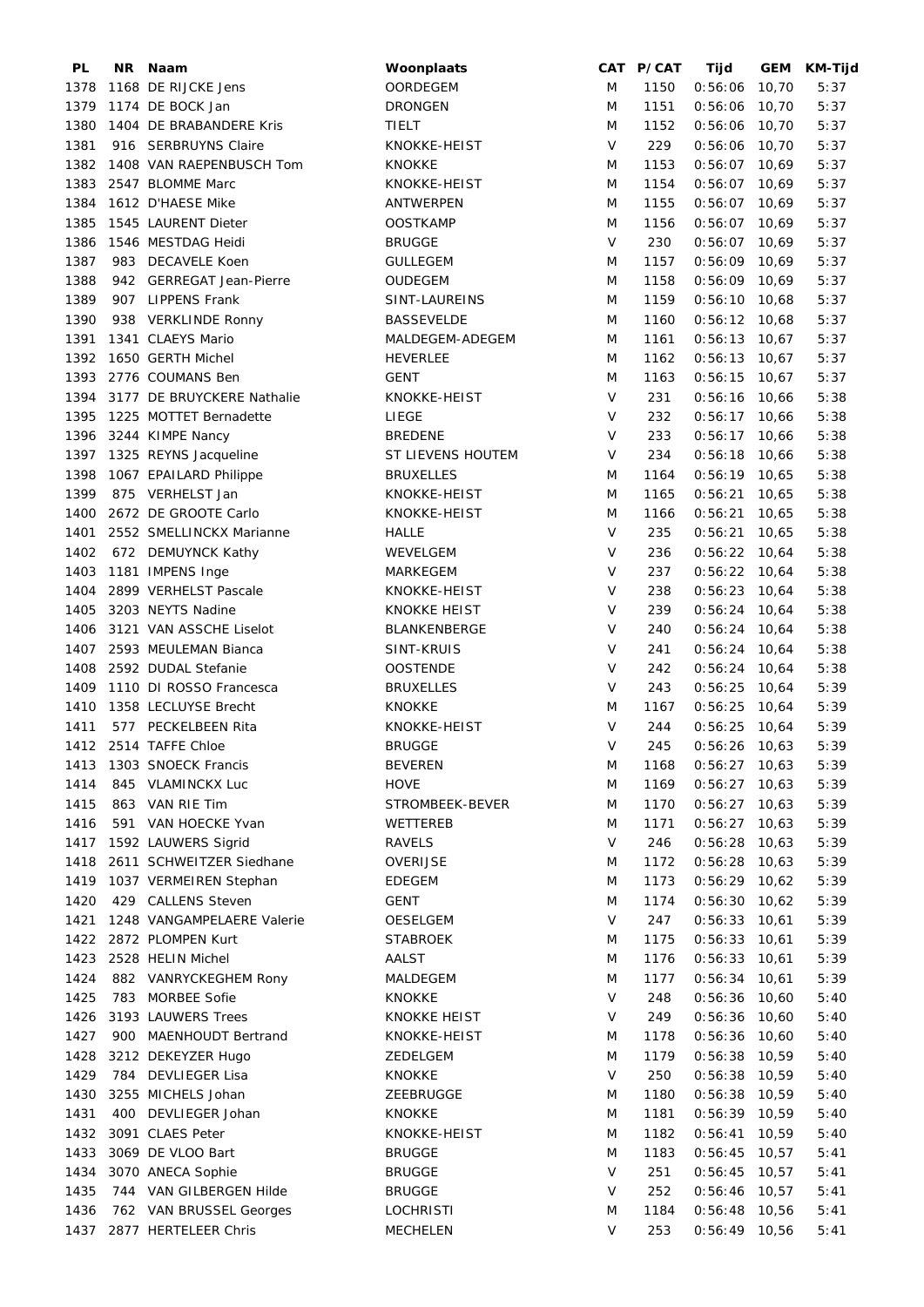| PL   |     | NR Naam                     | Woonplaats                          |        | CAT P/CAT | Tijd                               | <b>GEM</b> | <b>KM-Tijd</b> |
|------|-----|-----------------------------|-------------------------------------|--------|-----------|------------------------------------|------------|----------------|
| 1438 |     | 1023 VANDEN AVENNE Filip    | <b>BRUSSEL</b>                      | M      | 1185      | $0:56:49$ 10,56                    |            | 5:41           |
| 1439 |     | 1318 VERBOVEN Petra         | <b>TURNHOUT</b>                     | $\vee$ | 254       | $0:56:49$ 10,56                    |            | 5:41           |
| 1440 |     | 1211 DE WAEL Conny          | HEIST-AAN-ZEE                       | $\vee$ | 255       | $0:56:50$ 10,56                    |            | 5:41           |
| 1441 |     | 511 VAN DEN BERGHE Frederik | <b>GENT</b>                         | M      | 1186      | $0:56:52$ 10,55                    |            | 5:41           |
| 1442 |     | 2540 VAN MIJEN Leo          | VOSSELAAR                           | M      | 1187      | $0:56:54$ 10,54                    |            | 5:41           |
| 1443 |     | 3278 POTTEAU Filip          | ANTWERPEN                           | M      | 1188      | $0:56:55$ 10,54                    |            | 5:41           |
| 1444 |     | 1674 DE ZUTTER Bavo         | DE PINTE                            | M      | 1189      | $0:56:57$ 10,54                    |            | 5:42           |
| 1445 |     | 3118 RUTTENS Kurt           | WENDUINE                            | M      | 1190      | $0:56:58$ 10,53                    |            | 5:42           |
| 1446 |     | 1044 NEUS Jean-Pierre       | <b>SCHAARBEEK</b>                   | M      | 1191      | $0:56:58$ 10,53                    |            | 5:42           |
|      |     | 1447 2897 LAMBERT Rik       | <b>BRUGGE</b>                       | M      | 1192      | $0:56:58$ 10,53                    |            | 5:42           |
| 1448 |     | 2738 INMACULADA             | <b>IXELLES</b>                      | $\vee$ | 256       | $0:56:59$ 10,53                    |            | 5:42           |
| 1449 | 981 | NI MHURCHI Neasa            | <b>BRUXELLES 6</b>                  | V      | 257       | $0:56:59$ 10,53                    |            | 5:42           |
| 1450 | 611 | <b>COLLIN Claire</b>        | <b>BRUSSEL 19</b>                   | $\vee$ | 258       | $0:57:00$ 10,53                    |            | 5:42           |
| 1451 |     | 513 MAES Walter             | DEURNE (ANTW.)                      | M      | 1193      | $0:57:01$ 10,52                    |            | 5:42           |
| 1452 |     | 1647 JANSSENS Stefaan       | <b>BRASSCHAAT</b>                   | M      | 1194      | $0:57:01$ 10,52                    |            | 5:42           |
| 1453 |     | 2662 CAPPAERT Johan         | <b>TREMELO</b>                      | M      | 1195      | $0:57:02$ 10,52                    |            | 5:42           |
| 1454 |     | 1608 VERCNOCKE Ives         | <b>SIJSELE</b>                      | M      | 1196      | $0:57:03$ 10,52                    |            | 5:42           |
| 1455 |     | 2577 GEYSKENS Erwin         | <b>DUFFEL</b>                       | M      | 1197      | $0:57:03$ 10,52                    |            | 5:42           |
| 1456 |     | 1094 COUREAUX Yves          | <b>SCHAAN</b>                       | M      | 1198      | $0:57:05$ 10,51                    |            | 5:42           |
| 1457 |     | 1699 COUPEZ Geert           | <b>GENTBRUGGE</b>                   | M      | 1199      | $0:57:07$ 10,50                    |            | 5:43           |
|      |     | 978 HINO Namiko             |                                     | V      | 259       |                                    |            |                |
| 1458 |     | 1367 DIRIKX Alain           | <b>SAINT GILLES</b><br><b>ZELEM</b> |        |           | $0:57:08$ 10,50<br>$0:57:08$ 10,50 |            | 5:43           |
| 1459 |     |                             |                                     | M      | 1200      |                                    |            | 5:43           |
| 1460 |     | 634 KREPS Paul              | HEIST-AAN-ZEE                       | M      | 1201      | $0:57:08$ 10,50                    |            | 5:43           |
| 1461 |     | 1662 MOUTON Frederic        | <b>IXELLES</b>                      | M      | 1202      | $0:57:13$ 10,49                    |            | 5:43           |
| 1462 |     | 1589 SCHOOFS John           | DEURNE (ANTW.)                      | M      | 1203      | $0:57:14$ 10,48                    |            | 5:43           |
| 1463 |     | 1063 BEKAERT Celine         | HEIST-AAN-ZEE                       | $\vee$ | 260       | $0:57:14$ 10,48                    |            | 5:43           |
| 1464 |     | 2568 VAN DOORSLAER Lieven   | LANDSKOUTER                         | M      | 1204      | $0:57:15$ 10,48                    |            | 5:44           |
| 1465 |     | 1684 VIJVERMAN Franky       | <b>HELDERGEM</b>                    | M      | 1205      | $0:57:15$ 10,48                    |            | 5:44           |
| 1466 |     | 1190 COTTYN Johannes        | HARELBEKE                           | M      | 1206      | $0:57:16$ 10,48                    |            | 5:44           |
| 1467 |     | 2715 OPSOMER Mathieu        | WAASMUNSTER                         | M      | 1207      | $0:57:17$ 10,47                    |            | 5:44           |
| 1468 |     | 2723 KEYMIS Michel          | KNOKKE-HEIST                        | M      | 1208      | $0:57:18$ 10,47                    |            | 5:44           |
| 1469 |     | 1235 DE BRABANDER Martien   | <b>KNOKKE</b>                       | V      | 261       | $0:57:18$ 10,47                    |            | 5:44           |
| 1470 |     | 1172 NAUWELAERS Sabine      | BERCHEM (ANTW.)                     | V      | 262       | $0:57:18$ 10,47                    |            | 5:44           |
| 1471 |     | 2858 STOCKMANS Steven       | ANTWERPEN                           | M      | 1209      | $0:57:19$ 10,47                    |            | 5:44           |
|      |     | 1472 1605 VIAENE Pieter     | <b>KRUIBEKE</b>                     | M      | 1210      | $0:57:20$ 10,47                    |            | 5:44           |
| 1473 |     | 3176 DE KEYSER Roxane       | <b>DAMME</b>                        | V      | 263       | $0:57:21$ 10,46                    |            | 5:44           |
| 1474 |     | 413 NR 413                  |                                     | M      | 1211      | $0:57:21$ 10,46                    |            | 5:44           |
| 1475 |     | 825 DE GROOTE Luc           | HEIST-AAN-ZEE                       | M      | 1212      | $0:57:22$ 10,46                    |            | 5:44           |
|      |     | 1476 2512 TALPE Fernand     | <b>BRUGGE</b>                       | M      | 1213      | $0:57:22$ 10,46                    |            | 5:44           |
| 1477 |     | 2914 WELVAERT Miguel        | ZUIENKERKE                          | M      | 1214      | $0:57:26$ 10,45                    |            | 5:45           |
| 1478 |     | 1300 VAN BUGGENHOUT Dirk    | KAPELLE-OP-DEN-BOS                  | M      | 1215      | $0:57:26$ 10,45                    |            | 5:45           |
| 1479 | 831 | <b>DONCKERS Katrien</b>     | KNOKKE-HEIST                        | V      | 264       | $0:57:27$ 10,44                    |            | 5:45           |
| 1480 |     | 539 WAJSBERG Benjamin       | <b>ANTWERPEN 1</b>                  | M      | 1216      | $0:57:27$ 10,44                    |            | 5:45           |
| 1481 |     | 540 WAJSBERG Dan            | <b>ANTWERPEN 1</b>                  | M      | 1217      | $0:57:28$ 10,44                    |            | 5:45           |
| 1482 |     | 2567 VERDUYN Kristel        | <b>STEKENE</b>                      | V      | 265       | $0:57:28$ 10,44                    |            | 5:45           |
| 1483 |     | 615 CNUDDE William          | <b>EEKLO</b>                        | M      | 1218      | $0:57:29$ 10,44                    |            | 5:45           |
|      |     | 1484 1270 PAELINCK Trees    | MERELBEKE                           | V      | 266       | $0:57:30$ 10,43                    |            | 5:45           |
| 1485 |     | 1072 SCHAEPDRIJVER Willy    | KNOKKE-HEIST                        | M      | 1219      | $0:57:30$ 10,43                    |            | 5:45           |
| 1486 |     | 1284 LAMBERT Laurent        | KNOKKE-HEIST                        | M      | 1220      | 0:57:31                            | 10,43      | 5:45           |
|      |     | 1487 2764 CEYSSENS Manu     | HASSELT                             | M      | 1221      | $0:57:32$ 10,43                    |            | 5:45           |
| 1488 |     | 823 DRYEPONDT Ronny         | KNOKKE-HEIST                        | M      | 1222      | $0:57:33$ 10,43                    |            | 5:45           |
| 1489 |     | 1752 MALFAIT Arnoult        | <b>DIKSMUIDE</b>                    | M      | 1223      | $0:57:34$ 10,42                    |            | 5:45           |
| 1490 |     | 195 CALLAGHAN Ruth          | WATERLOO                            | V      | 267       | $0:57:35$ 10,42                    |            | 5:46           |
| 1491 |     | 2538 VANDEN BOSSCHE Didier  | LISSEWEGG                           | M      | 1224      | $0:57:36$ 10,42                    |            | 5:46           |
|      |     | 1492 3120 VAN BOGAERT Yves  | <b>TEMSE</b>                        | M      | 1225      | $0:57:37$ 10,41                    |            | 5:46           |
|      |     | 1493 3226 CLAEYS Lindsay    | SINT-KRUIS (BRUGGE)                 | V      | 268       | $0:57:37$ 10,41                    |            | 5:46           |
| 1494 |     | 2862 MYNCKE Karin           | <b>MORTSEL</b>                      | V      | 269       | $0:57:38$ 10,41                    |            | 5:46           |
| 1495 |     | 971 RAMHARTER Johan         | <b>HERENTALS</b>                    | M      | 1226      | $0:57:39$ 10,41                    |            | 5:46           |
| 1496 |     | 2522 JANSSEUNE Annelies     |                                     | V      | 270       | 0:57:41                            | 10,40      | 5:46           |
| 1497 |     | 422 KAUFMANN Alain          | WEMMEL                              | M      | 1227      | $0:57:42$ 10,40                    |            | 5:46           |
|      |     |                             |                                     |        |           |                                    |            |                |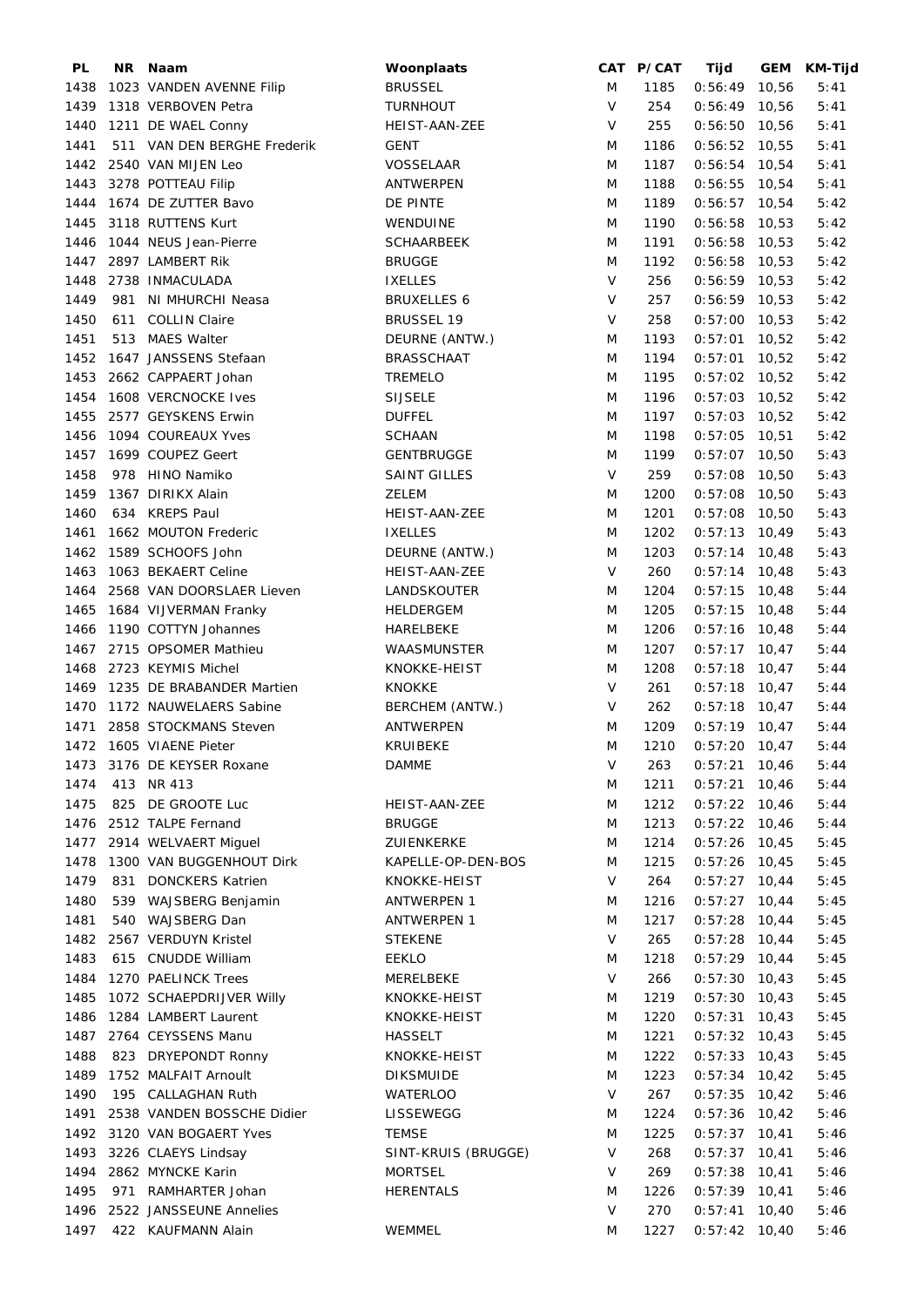| <b>PL</b> | NR. | Naam                         | Woonplaats           |         | CAT P/CAT | Tijd            |       | GEM KM-Tijd |
|-----------|-----|------------------------------|----------------------|---------|-----------|-----------------|-------|-------------|
| 1498      |     | 2524 VERMEULEN Christophe    |                      | M       | 1228      | $0:57:42$ 10,40 |       | 5:46        |
| 1499      |     | 2918 ANDRE Yves              | <b>UCCLE</b>         | M       | 1229      | $0:57:42$ 10,40 |       | 5:46        |
| 1500      |     | 696 SIMSEK Ozlem             | <b>GANSHOREN</b>     | $\vee$  | 271       | $0:57:42$ 10,40 |       | 5:46        |
| 1501      |     | 3214 BUYSSCHAERT Charlotte   | SINT-ANDRIES         | $\vee$  | 272       | $0:57:43$ 10,40 |       | 5:46        |
| 1502      |     | 948 PASTEELS Marina          | <b>TILDONK</b>       | $\vee$  | 273       | $0:57:43$ 10,40 |       | 5:46        |
| 1503      |     | 560 VOISELLE Nadine          | SINT KATELIJNE WAVER | $\vee$  | 274       | $0:57:44$ 10,39 |       | 5:46        |
| 1504      |     | 3140 LANCKRIET Linda         | SINT-ANDRIES         | $\vee$  | 275       | $0:57:45$ 10,39 |       | 5:47        |
| 1505      |     | 3149 STROEF Ann              | SINT-ANDRIES         | $\vee$  | 276       | $0:57:45$ 10,39 |       | 5:47        |
| 1506      |     | 559 DE BISSCHOP Saskia       | <b>BONHEIDEN</b>     | V       | 277       | $0:57:45$ 10,39 |       | 5:47        |
| 1507      |     | 2550 DE ROECK Diederick      | ANTWERPEN            | M       | 1230      | $0:57:46$ 10,39 |       | 5:47        |
| 1508      |     | 914 MONSAERT Els             | ERPE-MERE            | V       | 278       | $0:57:47$ 10,38 |       | 5:47        |
| 1509      |     | 1295 STAES Albert            | <b>BEVEREN-WAAS</b>  | M       | 1231      | $0:57:47$ 10,38 |       | 5:47        |
| 1510      |     | 589 JACOBS Werner            | SINT-MICHIELS        | M       | 1232      | $0:57:47$ 10,38 |       | 5:47        |
|           |     |                              |                      | $\vee$  |           |                 |       |             |
| 1511      |     | 818 VERHEYE Elise            | <b>KNOKKE</b>        |         | 279       | $0:57:47$ 10,38 |       | 5:47        |
| 1512      |     | 2716 VAN DEURSEN Robin       | <b>KNOKKE</b>        | M       | 1233      | $0:57:47$ 10,38 |       | 5:47        |
| 1513      |     | 1757 DEPAEPE Jane            | <b>BRUGGE</b>        | $\vee$  | 280       | $0:57:47$ 10,38 |       | 5:47        |
| 1514      |     | 1682 HEYMAN Regis            | <b>HOOGLEDE</b>      | M       | 1234      | $0:57:48$ 10,38 |       | 5:47        |
| 1515      |     | 1713 PIMSOM Carl             | <b>BRUGGE</b>        | M       | 1235      | $0:57:49$ 10,38 |       | 5:47        |
| 1516      |     | 1084 NEYRINCK Tim            | KNOKKE-HEIST         | M       | 1236      | 0:57:51         | 10,37 | 5:47        |
| 1517      |     | 3147 VANDE PUTTE Tom         | KNOKKE-HEIST         | M       | 1237      | $0:57:52$ 10,37 |       | 5:47        |
| 1518      |     | 993 MUS Dany                 | SINT-KRUIS           | M       | 1238      | $0:57:54$ 10,36 |       | 5:47        |
| 1519      | 995 | DESCHACHT Ria                | SINT-KRUIS           | V       | 281       | $0:57:54$ 10,36 |       | 5:47        |
| 1520      |     | 1509 MATTHYS Frank           | <b>KNOKKE</b>        | M       | 1239      | $0:57:56$ 10,36 |       | 5:48        |
| 1521      | 601 | <b>HEBBRECHT Koen</b>        | <b>EEKLO</b>         | M       | 1240      | $0:57:56$ 10,36 |       | 5:48        |
| 1522      |     | 1039 DE GROOF Isabelle       | <b>EDEGEM</b>        | V       | 282       | $0:57:56$ 10,36 |       | 5:48        |
| 1523      |     | 524 HAMERLINCK Jean Pierre   | <b>DEURLE</b>        | M       | 1241      | $0:57:57$ 10,35 |       | 5:48        |
| 1524      |     | 2677 LENAERTS Annelie        | <b>ASTENE</b>        | $\vee$  | 283       | $0:57:59$ 10,35 |       | 5:48        |
| 1525      |     | 860 DE MAESSCHALK Richard    | DEURNE (ANTW.)       | M       | 1242      | $0:57:59$ 10,35 |       | 5:48        |
| 1526      |     | 2733 NR 2733                 |                      | M       | 1243      | $0:57:59$ 10,35 |       | 5:48        |
| 1527      |     | 768 CLAEYS Fangio            | KNOKKE-HEIST         | M       | 1244      | $0:58:00$ 10,34 |       | 5:48        |
| 1528      |     | 1334 DE CLERCK Vicky         | BLANKENBERGE         | $\vee$  | 284       | $0:58:00$ 10,34 |       | 5:48        |
| 1529      |     | 2942 VAN PRAET Pascale       | NEDER-OVER-HEEMBEEK  | V       | 285       | $0:58:02$ 10,34 |       | 5:48        |
| 1530      |     | 891 WEYTJENS Griet           | <b>STERREBEEK</b>    | $\vee$  | 286       | $0:58:02$ 10,34 |       | 5:48        |
| 1531      |     | 2756 DE PREST Dirk           | <b>BRUGGE</b>        | M       | 1245      | $0:58:04$ 10,33 |       | 5:48        |
|           |     | 1532 1086 VANDE VELDE Celine | <b>KNOKKE</b>        | V       | 287       | $0:58:06$ 10,33 |       | 5:49        |
| 1533      |     | 861 CAPPELIER Magda          | BLANKENBERGE         | $\sf V$ | 288       | 0:58:06         | 10,33 | 5:49        |
| 1534      |     | 932 VAN LOOCKE Gerda         | <b>BRUGGE</b>        | V       | 289       | 0:58:06         | 10,33 | 5:49        |
| 1535      |     | 1158 COUCKE Jo               | <b>KNOKKE</b>        | M       | 1246      | $0:58:07$ 10,32 |       | 5:49        |
| 1536      |     | 3205 BOUCKAERT Ingrid        | KNOKKE-HEIST         | $\vee$  | 290       | 0:58:08         | 10,32 | 5:49        |
| 1537      |     | 1132 DECONINCK Henk          | KNOKKE-HEIST         | M       | 1247      | $0:58:08$ 10,32 |       | 5:49        |
| 1538      |     | 1149 VANDE CAPPELLE Arno     | KNOKKE-HEIST         | M       | 1248      | $0:58:09$ 10,32 |       | 5:49        |
| 1539      |     | 974 CLAUS Myriam             | BERCHEM (ANTW.)      | V       | 291       | $0:58:10$ 10,32 |       | 5:49        |
| 1540      |     | 1763 ROUSSEAU Frederik       | GENT                 | M       | 1249      | $0:58:12$ 10,31 |       | 5:49        |
| 1541      |     | 1620 SIX Isabelle            | ANTWERPEN            | V       | 292       | 0:58:15         | 10,30 | 5:49        |
| 1542      |     | 1765 VERSCHMAGUE Johan       | <b>MECHELEN</b>      | M       | 1250      | 0:58:16         | 10,30 | 5:50        |
| 1543      |     | 1678 FLIEBERG Kurt           | <b>MECHELEN</b>      | M       | 1251      | 0:58:16         |       |             |
|           |     |                              |                      |         |           |                 | 10,30 | 5:50        |
| 1544      |     | 2895 DEPUYT Frank            | MOLENBEEK-SAINT-JEAN | M       | 1252      | $0:58:17$ 10,29 |       | 5:50        |
| 1545      |     | 2707 VAN ROMPAEY Cathy       | <b>MOERKERKE</b>     | V       | 293       | 0:58:18         | 10,29 | 5:50        |
| 1546      |     | 745 MUS Kathleen             | KNOKKE-HEIST         | V       | 294       | 0:58:18         | 10,29 | 5:50        |
| 1547      |     | 2767 VANDEWEERD Ivo          | <b>HASSELT</b>       | M       | 1253      | $0:58:19$ 10,29 |       | 5:50        |
| 1548      |     | 428 LEVERS David             | HEUSDEN (O.-VL.)     | M       | 1254      | $0:58:20$ 10,29 |       | 5:50        |
| 1549      |     | 897 DENYN Filip              | <b>ZELLIK</b>        | M       | 1255      | $0:58:20$ 10,29 |       | 5:50        |
| 1550      |     | 3066 HENS Filip              | <b>MECHELEN</b>      | M       | 1256      | 0:58:21         | 10,28 | 5:50        |
| 1551      |     | 1591 DUMONCEAU Pedro         | GENTBRUGGE           | M       | 1257      | $0:58:23$ 10,28 |       | 5:50        |
| 1552      |     | 3080 DE WISPELAERE Bjorn     | <b>ZULTE</b>         | M       | 1258      | 0:58:23         | 10,28 | 5:50        |
| 1553      |     | 2581 BLEYS Pascal            | <b>GENT</b>          | M       | 1259      | 0:58:23         | 10,28 | 5:50        |
| 1554      |     | 2697 MANHAEVE Robin          | KNOKKE-HEIST         | M       | 1260      | $0:58:24$ 10,27 |       | 5:50        |
| 1555      |     | 407 MAES Kenneth             | DESTELBERGEN         | M       | 1261      | 0:58:26         | 10,27 | 5:51        |
| 1556      |     | 1754 GOBERT Miet             | KNOKKE-HEIST         | V       | 295       | 0:58:26         | 10,27 | 5:51        |
|           |     | 1557 2964 VERSPECHT Jurgen   | <b>OPWIJK</b>        | M       | 1262      | 0:58:26         | 10,27 | 5:51        |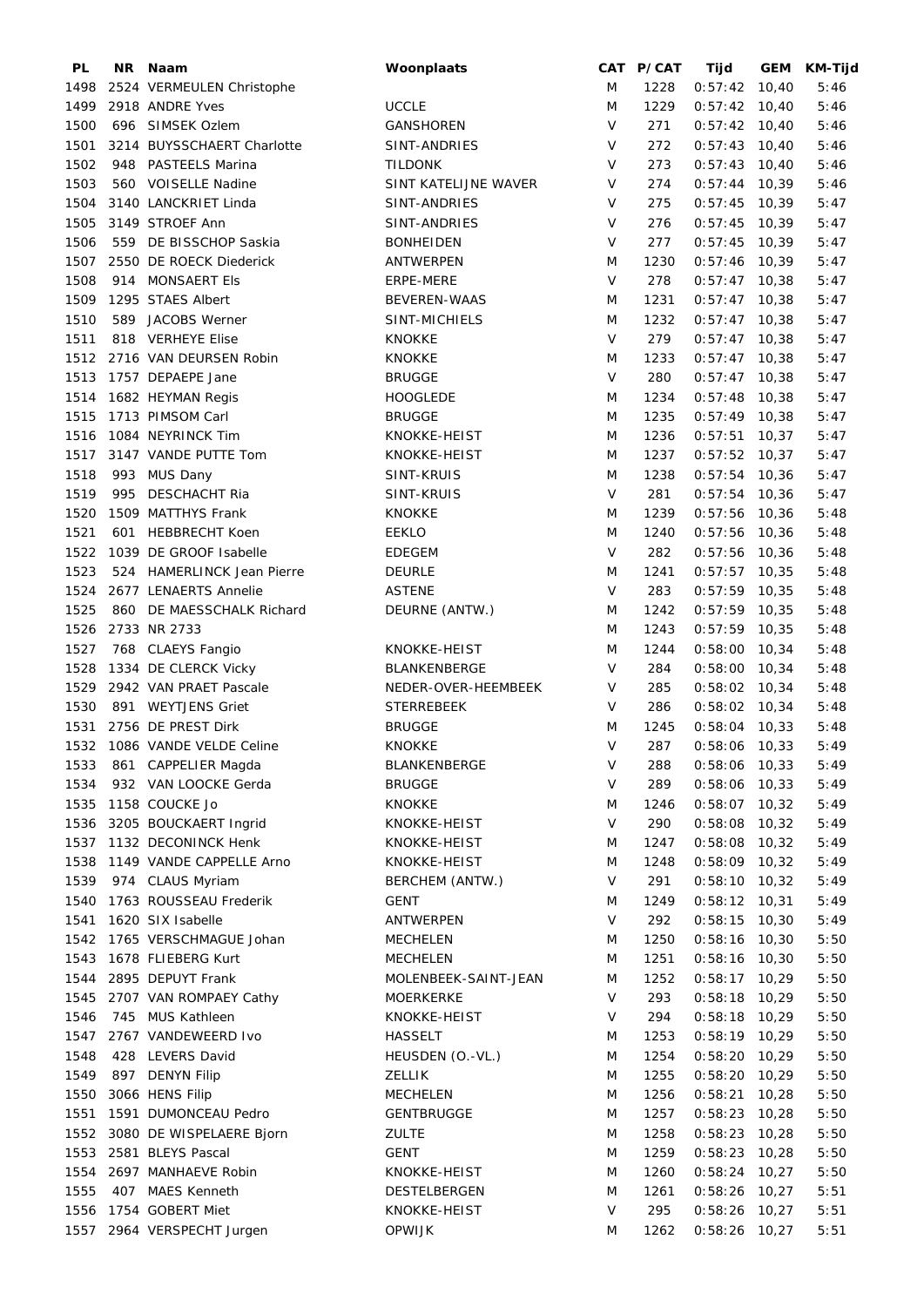| PL   | NR. | Naam                            | Woonplaats            |         | CAT P/CAT | Tijd            | GEM   | <b>KM-Tijd</b> |
|------|-----|---------------------------------|-----------------------|---------|-----------|-----------------|-------|----------------|
| 1558 |     | 3206 PAULY Dagmar               | SINT-ANDRIES          | V       | 296       | $0:58:26$ 10,27 |       | 5:51           |
| 1559 |     | 2968 VAN DEN BOSSCHE Sabrina    | OPWIJK                | $\vee$  | 297       | $0:58:27$ 10,27 |       | 5:51           |
| 1560 |     | 1219 GEBRUERS Hugo              | LINT                  | M       | 1263      | $0:58:29$ 10,26 |       | 5:51           |
| 1561 |     | 661 NOELANDERS Tania            | <b>HEUSDEN-ZOLDER</b> | $\vee$  | 298       | 0:58:31         | 10,25 | 5:51           |
| 1562 |     | 662 HENDRICKX Dirk              | <b>HASSELT</b>        | M       | 1264      | $0:58:31$ 10,25 |       | 5:51           |
| 1563 |     | 853 VANSTEELAND Isabelle        | DEINZE                | $\vee$  | 299       | $0:58:32$ 10,25 |       | 5:51           |
|      |     |                                 |                       |         |           |                 |       |                |
| 1564 |     | 1771 VANDEN BERGHE Dwight       | EERNEGEM              | M       | 1265      | $0:58:33$ 10,25 |       | 5:51           |
| 1565 |     | 1770 VANDEN BERGHE Steve        | <b>DIKSMUIDE</b>      | M       | 1266      | $0:58:34$ 10,24 |       | 5:51           |
| 1566 |     | 1356 DIRICX Rita                | DEURNE (ANTW.)        | $\vee$  | 300       | $0:58:34$ 10,24 |       | 5:51           |
| 1567 |     | 1583 PRZIBYLLA Wiebke           | ROESELARE             | V       | 301       | $0:58:35$ 10,24 |       | 5:52           |
| 1568 |     | 719 VANDAELE Caroline           | <b>NINOVE</b>         | $\vee$  | 302       | $0:58:36$ 10,24 |       | 5:52           |
| 1569 |     | 2646 BERGHMAN Myriam            | DENDERMONDE           | V       | 303       | $0:58:37$ 10,24 |       | 5:52           |
| 1570 |     | 1541 ROSSIE Jean-Claude         | LEDEBERG              | M       | 1267      | $0:58:38$ 10,23 |       | 5:52           |
| 1571 |     | 1654 BIARD Deborah              | LICHTERVELDE          | $\vee$  | 304       | $0:58:38$ 10,23 |       | 5:52           |
| 1572 |     | 1542 ROSSIE Evelyne             | LEDEBERG              | $\vee$  | 305       | $0:58:38$ 10,23 |       | 5:52           |
| 1573 |     | 3194 VERHELST Annemie           | BRUGGE                | $\vee$  | 306       | $0:58:40$ 10,23 |       | 5:52           |
|      |     | 1574 2781 VAN DEN STEEN Bjorn   | HELDERGEM             | M       | 1268      | $0:58:41$ 10,22 |       | 5:52           |
| 1575 |     | 2782 DE SAEDELEER Els           | <b>BURST</b>          | $\vee$  | 307       | $0:58:41$ 10,22 |       | 5:52           |
|      |     |                                 |                       | M       |           | $0:58:42$ 10,22 |       |                |
| 1576 |     | 2780 DELANNOY Sebastien         | <b>JETTE</b>          |         | 1269      |                 |       | 5:52           |
|      |     | 1577 2779 LUPPENS Julie         | <b>BRUSSEL</b>        | $\vee$  | 308       | $0:58:42$ 10,22 |       | 5:52           |
| 1578 |     | 1681 VAN HYFTE Lisa             | HEIST-AAN-ZEE         | V       | 309       | $0:58:45$ 10,21 |       | 5:53           |
| 1579 |     | 1762 WEYN Cesar                 | SINAAI-WAAS           | M       | 1270      | $0:58:45$ 10,21 |       | 5:53           |
| 1580 |     | 3009 CASPERS Max                | KAPELLEN              | M       | 1271      | $0:58:51$ 10,20 |       | 5:53           |
| 1581 |     | 2783 VOLCKAERT Jeroen           | DENDERLEEUW           | M       | 1272      | $0:58:52$ 10,19 |       | 5:53           |
| 1582 |     | 619 CORNELIS Kris               | <b>IDDERGEM</b>       | M       | 1273      | $0:58:52$ 10,19 |       | 5:53           |
| 1583 |     | 1074 TANGHE Fanny               | <b>BLANKENBERGE</b>   | $\vee$  | 310       | $0:58:52$ 10,19 |       | 5:53           |
| 1584 |     | 1640 VAN DRIEL Jeroen           | <b>BRESKENS</b>       | M       | 1274      | $0:58:54$ 10,19 |       | 5:53           |
| 1585 |     | 2951 DE BOCK Natasja            | KNOKKE-HEIST          | $\sf V$ | 311       | $0:58:55$ 10,18 |       | 5:53           |
| 1586 |     | 1153 LION Dorine                | KNOKKE-HEIST          | $\vee$  | 312       | $0:58:55$ 10,18 |       | 5:53           |
| 1587 |     | 3064 SERREYN Myriam             | MIDDELBURG            | $\vee$  | 313       | $0:58:58$ 10,18 |       | 5:54           |
| 1588 |     | 2743 VAN GOETHEM Vianney        | <b>STEENDORP</b>      | M       | 1275      | $0:59:00$ 10,17 |       | 5:54           |
|      |     |                                 |                       |         |           |                 |       |                |
| 1589 |     | 1528 BOGAERT Niki               | <b>MEERDONK</b>       | V       | 314       | $0:59:03$ 10,16 |       | 5:54           |
| 1590 |     | 584 VAN DER MASSEN Isolde       | <b>HEVER</b>          | V       | 315       | $0:59:03$ 10,16 |       | 5:54           |
| 1591 |     | 1656 CARYN Caroline             | KNOKKE                | V       | 316       | $0:59:06$ 10,15 |       | 5:55           |
| 1592 |     | 975 BREUGELMANS Rita            | AALST                 | $\vee$  | 317       | $0:59:10$ 10,14 |       | 5:55           |
|      |     | 1593 1372 DE ZUTTER Carine      | BLANKENBERGE          | V       | 318       | $0:59:11$ 10,14 |       | 5:55           |
|      |     | 1594 1336 LENAERTS Marleen      | EKE                   | V       | 319       | $0:59:14$ 10,13 |       | 5:55           |
|      |     | 1595 2676 MASSCHELIER Kirsten   | DEURNE (ANTW.)        | V       | 320       | $0:59:16$ 10,12 |       | 5:56           |
| 1596 |     | 722 VANMARCKE Gwenda            | <b>BRUGGE</b>         | V       | 321       | $0:59:18$ 10,12 |       | 5:56           |
|      |     | 1597 2924 DE HERDT Paul         | ANTWERPEN             | M       | 1276      | $0:59:22$ 10,11 |       | 5:56           |
| 1598 |     | 1208 VERSMISSEN Peter           | MERCHTEM              | M       | 1277      | $0:59:22$ 10,11 |       | 5:56           |
| 1599 |     | 1083 DE CRAENE Caroline         | SINT-KRUIS WINKEL     | V       | 322       | $0:59:23$ 10,10 |       | 5:56           |
| 1600 |     | 1302 SAEY Tom                   | DEURNE (ANTW.)        | M       | 1278      | $0:59:23$ 10,10 |       | 5:56           |
| 1601 |     | 930 METTEN Jean                 | WEMMEL                | M       | 1279      | $0:59:24$ 10,10 |       | 5:56           |
|      |     |                                 |                       |         |           |                 |       |                |
|      |     | 1602 3078 BESSEMS Ilse          | <b>AALTER</b>         | V       | 323       | $0:59:25$ 10,10 |       | 5:56           |
|      |     | 1603 2510 MOERMAN Fabienne      | <b>BRUGGE</b>         | V       | 324       | $0:59:27$ 10,09 |       | 5:57           |
|      |     | 1604 2916 COUCKE Quinten        | <b>KNOKKE</b>         | M       | 1280      | $0:59:27$ 10,09 |       | 5:57           |
| 1605 |     | 516 VANHOLLEBEKE Sofia          | SINT-TRUIDEN          | V       | 325       | $0:59:30$ 10,08 |       | 5:57           |
|      |     | 1606 3283 LEMAHIEU Myriam       | SINT-MICHIELS         | V       | 326       | $0:59:31$ 10,08 |       | 5:57           |
|      |     | 1607 3284 ZUTTERMAN Jean-Pierre | SINT-MICHIELS         | M       | 1281      | $0:59:32$ 10,08 |       | 5:57           |
| 1608 |     | 2620 BRACKE Annick              | ANTWERPEN             | V       | 327       | $0:59:33$ 10,08 |       | 5:57           |
| 1609 |     | 414 NR 414                      |                       | M       | 1282      | $0:59:33$ 10,08 |       | 5:57           |
| 1610 |     | 587 VAN DER MASSEN Sofie        | <b>HEVER</b>          | V       | 328       | $0:59:34$ 10,07 |       | 5:57           |
| 1611 |     | 1135 BULLYNCK Nick              | KNOKKE-HEIST          | M       | 1283      | $0:59:36$ 10,07 |       | 5:58           |
|      |     | 1612 2755 TISEYEN Wiels         | <b>HEMIKSEM</b>       | M       | 1284      | $0:59:42$ 10,05 |       | 5:58           |
| 1613 |     | 1617 MAEBE Rita                 | AALTER                | V       | 329       | $0:59:42$ 10,05 |       | 5:58           |
| 1614 |     | 690 VERBURGH Erik               | KNOKKE-HEIST          | M       | 1285      | $0:59:43$ 10,05 |       | 5:58           |
|      |     |                                 |                       |         |           |                 |       |                |
| 1615 |     | 526 VLIETINCK Kathleen          | KNOKKE-HEIST          | V       | 330       | $0:59:43$ 10,05 |       | 5:58           |
| 1616 |     | 3116 PETERS Carl                | <b>BRUGGE</b>         | M       | 1286      | $0:59:44$ 10,04 |       | 5:58           |
| 1617 |     | 940 GOVAERT Hannes              | <b>ASSEBROEK</b>      | M       | 1287      | $0:59:48$ 10,03 |       | 5:59           |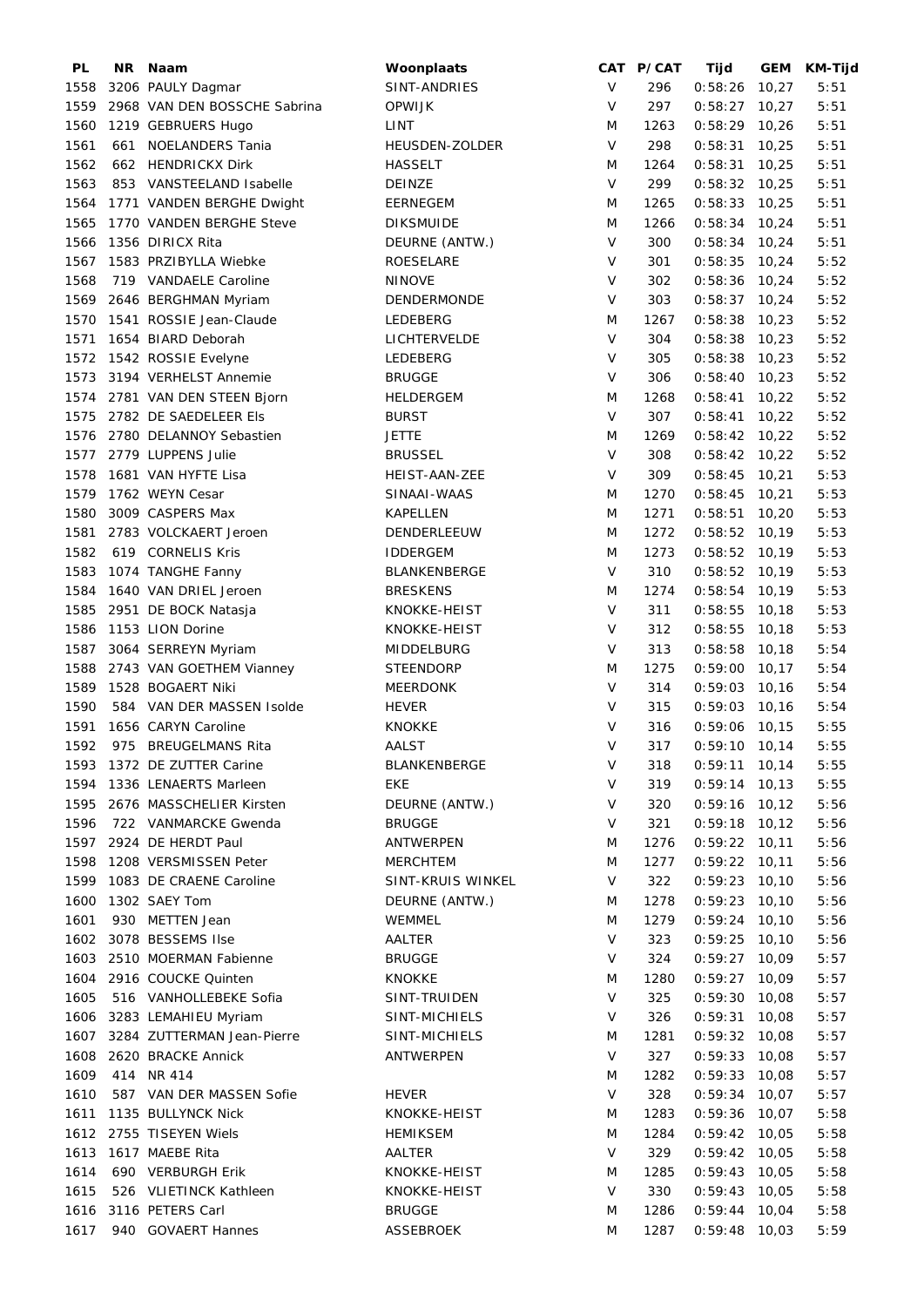| PL   |     | NR Naam                      | Woonplaats          |        | CAT P/CAT | Tijd            |       | GEM KM-Tijd |
|------|-----|------------------------------|---------------------|--------|-----------|-----------------|-------|-------------|
| 1618 |     | 3208 MOLLET Roxxy            | <b>KNOKKE</b>       | V      | 331       | 0:59:49         | 10,03 | 5:59        |
| 1619 |     | 2700 VANDECAUTER Luc         | <b>BRUXELLES</b>    | M      | 1288      | $0:59:54$ 10,02 |       | 5:59        |
| 1620 |     | 2875 CLINCKE Danny           | KALKEN              | M      | 1289      | $0:59:54$ 10,02 |       | 5:59        |
| 1621 |     | 1009 VAN NYEN Isabelle       | <b>KRAAINEM</b>     | $\vee$ | 332       | 0:59:55         | 10,01 | 6:00        |
| 1622 |     | 1054 BRACK Killian           | HEIST-AAN-ZEE       | M      | 1290      | 0:59:56         | 10,01 | 6:00        |
| 1623 |     | 1663 MARQUET Christophe      | LASNE               | M      | 1291      | $0:59:57$ 10,01 |       | 6:00        |
|      |     |                              |                     |        |           |                 |       |             |
| 1624 |     | 1055 BRACK Erik              | <b>KNOKKE HEIST</b> | M      | 1292      | $0:59:57$ 10,01 |       | 6:00        |
| 1625 |     | 890 VANDERELST Pierre        | <b>STERREBEEK</b>   | M      | 1293      | $0:59:57$ 10,01 |       | 6:00        |
| 1626 |     | 973 LEMMENS Katrien          | <b>HERENTALS</b>    | V      | 333       | $0:59:58$ 10,01 |       | 6:00        |
| 1627 |     | 1202 DE CORTE Annelies       | ZOTTEGEM            | V      | 334       | $0:59:58$ 10,01 |       | 6:00        |
| 1628 | 654 | <b>BURGGRAEVE Cedric</b>     | <b>DUDZELE</b>      | M      | 1294      | 0:59:58         | 10,01 | 6:00        |
| 1629 |     | 655 BURGGRAEVE Vincent       | <b>DUDZELE</b>      | M      | 1295      | $0:59:59$ 10,00 |       | 6:00        |
| 1630 |     | 1700 DIETTE Benjamin         | ALVERINGEM          | M      | 1296      | 1:00:00         | 10,00 | 6:00        |
| 1631 |     | 1307 RAPPE Els               | <b>KNOKKE HEIST</b> | $\vee$ | 335       | 1:00:00         | 10,00 | 6:00        |
| 1632 |     | 1399 PATTYN Natasha          | KNOKKE-HEIST        | V      | 336       | 1:00:00         | 10,00 | 6:00        |
| 1633 |     | 1255 VERSCHRAEGEN Colette    | HOEILAART           | $\vee$ | 337       | 1:00:04         | 9,99  | 6:00        |
| 1634 |     | 2749 SCHUERMANS Philippe     | GRIMBERGEN          | M      | 1297      | 1:00:05         | 9,99  | 6:01        |
| 1635 |     | 2748 SCHUERMANS Josefien     | GRIMBERGEN          | $\vee$ | 338       | 1:00:06         | 9,98  | 6:01        |
| 1636 |     | 1193 VAN ROOSBROECK Patricia | ANTWERPEN           | $\vee$ | 339       | 1:00:06         | 9,98  | 6:01        |
| 1637 |     | 929 BRUYER Michel            | <b>ASSEBROEK</b>    | M      | 1298      | 1:00:07         | 9,98  | 6:01        |
| 1638 |     | 1046 BARBIER Nele            | <b>LISSEWEGE</b>    | $\vee$ | 340       | 1:00:08         | 9,98  | 6:01        |
|      |     |                              |                     |        |           |                 |       |             |
| 1639 |     | 3114 VIGNERI Candice         | <b>MELLE</b>        | V      | 341       | 1:00:08         | 9,98  | 6:01        |
| 1640 |     | 3112 LOPPENS Serge           | MELLE               | M      | 1299      | 1:00:09         | 9,98  | 6:01        |
| 1641 |     | 1236 GYDE Serge              | HEIST-AAN-ZEE       | M      | 1300      | 1:00:10         | 9,97  | 6:01        |
| 1642 |     | 2699 DEVILLE Joel            | <b>BERBOURG</b>     | M      | 1301      | 1:00:11         | 9,97  | 6:01        |
| 1643 |     | 3165 MATTHYS Sandra          | KNOKKE HEIST        | $\vee$ | 342       | 1:00:12         | 9,97  | 6:01        |
| 1644 |     | 3005 SIMONS Sigrid           | KEERBERGEN          | V      | 343       | 1:00:13         | 9,96  | 6:01        |
| 1645 |     | 502 DE BAETS Saskia          | MALDEGEM            | $\vee$ | 344       | 1:00:15         | 9,96  | 6:01        |
| 1646 |     | 2670 VERCRUYSSE Wim          | ROESELARE           | M      | 1302      | 1:00:16         | 9,96  | 6:02        |
| 1647 |     | 705 VLAEMINCK Peggy          | HAMME               | $\vee$ | 345       | 1:00:17         | 9,95  | 6:02        |
| 1648 |     | 879 UYTTERHOEVEN Valerie     | HEIST-OP-DEN-BERG   | $\vee$ | 346       | 1:00:18         | 9,95  | 6:02        |
| 1649 |     | 2741 SCHERRENS Valerie       | <b>OOSTROZEBEKE</b> | V      | 347       | 1:00:19         | 9,95  | 6:02        |
| 1650 |     | 793 BORNY Lisa               | <b>KNOKKE HEIST</b> | V      | 348       | 1:00:21         | 9,94  | 6:02        |
| 1651 |     | 1571 NR 1571                 |                     | M      | 1303      | 1:00:25         | 9,93  | 6:02        |
|      |     | 1652 1570 NR 1570            |                     | M      | 1304      | 1:00:26         | 9,93  | 6:03        |
| 1653 |     | 3289 DELENDECKER Kathy       | SINT-KRUIS          | $\vee$ | 349       | 1:00:28         | 9,92  | 6:03        |
| 1654 |     | 3290 ACKX Steven             | SINT-KRUIS          | M      | 1305      | 1:00:28         | 9,92  | 6:03        |
|      |     |                              |                     |        |           |                 |       |             |
| 1655 |     | 703 DE WILDE Kristien        | <b>ZELE</b>         | $\vee$ | 350       | 1:00:29         | 9,92  | 6:03        |
| 1656 |     | 3282 BAUWENS Hans            | LOTENHULLE          | M      | 1306      | 1:00:31         | 9,91  | 6:03        |
| 1657 |     | 3256 VANHOVE Nele            | <b>KNOKKE</b>       | $\vee$ | 351       | 1:00:32         | 9,91  | 6:03        |
| 1658 |     | 2789 LOOTENS Marie           | <b>KNOKKE</b>       | $\vee$ | 352       | 1:00:34         | 9,91  | 6:03        |
| 1659 |     | 1634 CATOOR Annelies         | SINT-ANDRIES        | M      | 1307      | 1:00:34         | 9,91  | 6:03        |
| 1660 |     | 2617 MESTDACH Astrid         | <b>KNOKKE</b>       | $\vee$ | 353       | 1:00:34         | 9,91  | 6:03        |
| 1661 |     | 893 RAEMDONCK Marianne       | <b>ZELE</b>         | V      | 354       | 1:00:34         | 9,91  | 6:03        |
| 1662 |     | 3041 NR 3041                 |                     | M      | 1308      | 1:00:35         | 9,90  | 6:03        |
| 1663 |     | 1638 PROVOOST Melanie        | LISSEWEGE           | V      | 355       | 1:00:35         | 9,90  | 6:03        |
| 1664 |     | 781 MOEYAERT Marc            | <b>KNOKKE</b>       | M      | 1309      | 1:00:35         | 9,90  | 6:03        |
| 1665 |     | 1507 DE SMET Dominique       | <b>GULLEGEM</b>     | V      | 356       | 1:00:36         | 9,90  | 6:04        |
| 1666 |     | 553 NILWIK Sanne             | <b>BUGGENHOUT</b>   | V      | 357       | 1:00:37         | 9,90  | 6:04        |
| 1667 |     | 2551 WITTOUCK Michelle       | WEVELGEM            | V      | 358       | 1:00:39         | 9,89  | 6:04        |
| 1668 |     | 901 VAN ROMPU Myriam         | <b>LOCHRISTI</b>    | V      | 359       | 1:00:39         | 9,89  | 6:04        |
| 1669 |     | 1080 RAEMDONCK Ronald        | KNOKKE-HEIST        | M      | 1310      | 1:00:40         | 9,89  | 6:04        |
| 1670 |     | 1703 LIBERT Christel         | <b>OOIKE</b>        | $\vee$ | 360       | 1:00:42         | 9,88  | 6:04        |
|      |     | 412 NR 412                   |                     |        | 1311      | 1:00:44         |       | 6:04        |
| 1671 |     |                              |                     | M      |           |                 | 9,88  |             |
| 1672 |     | 1519 MAES Wouter-Brechtse    | <b>MOERKERKE</b>    | M      | 1312      | 1:00:45         | 9,88  | 6:04        |
| 1673 |     | 821 GROGNA Sebastien         | SAINT-GILLES        | M      | 1313      | 1:00:47         | 9,87  | 6:05        |
| 1674 |     | 3134 SCHELLEKENS Gabriela    | <b>KNOKKE</b>       | V      | 361       | 1:00:47         | 9,87  | 6:05        |
| 1675 |     | 2708 LAGAST Nicky            | <b>KNOKKE</b>       | M      | 1314      | 1:00:50         | 9,86  | 6:05        |
| 1676 |     | 776 MAELFAIT Julie           | <b>KNOKKE HEIST</b> | $\vee$ | 362       | 1:00:53         | 9,85  | 6:05        |
| 1677 |     | 2638 DE KEMPE Mark           | KNOKKE-HEIST        | M      | 1315      | 1:00:53         | 9,85  | 6:05        |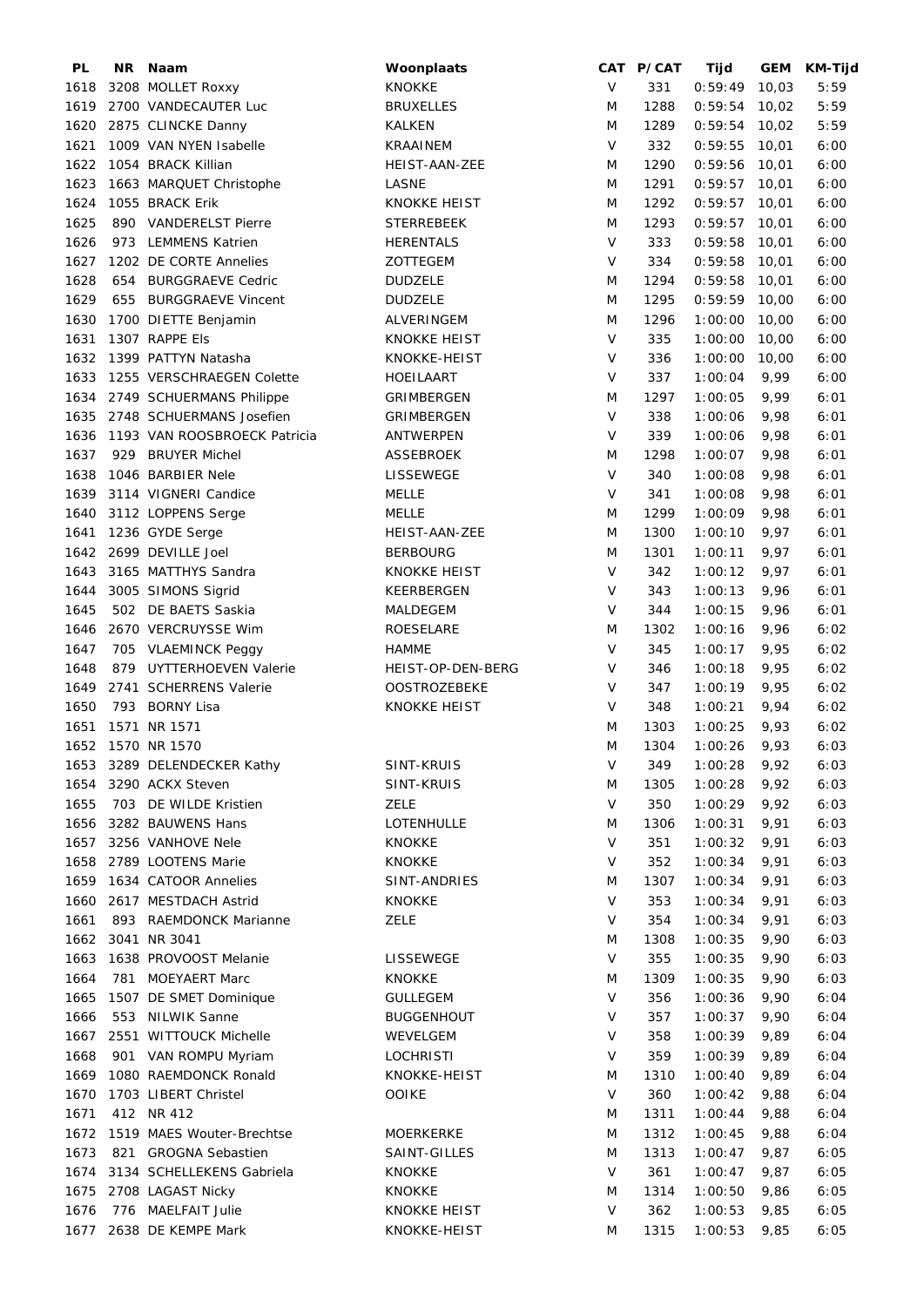| PL   |     | NR Naam                      | Woonplaats            |        | CAT P/CAT | Tijd    |      | GEM KM-Tijd |
|------|-----|------------------------------|-----------------------|--------|-----------|---------|------|-------------|
| 1678 |     | 1252 DENECKER Jan            | KNOKKE-HEIST          | M      | 1316      | 1:00:53 | 9,85 | 6:05        |
| 1679 |     | 1314 MAERTENS Kathleen       | KNOKKE-HEIST          | $\vee$ | 363       | 1:00:53 | 9,85 | 6:05        |
| 1680 |     | 1527 VANELSLANDER Rinus      | WATERMAEL-BOITSFORT   | M      | 1317      | 1:00:53 | 9,85 | 6:05        |
| 1681 |     | 646 FLAMAND Christel         | <b>KNOKKE HEIST</b>   | $\vee$ | 364       | 1:00:54 | 9,85 | 6:05        |
| 1682 |     | 3084 VAN HAUTE Marina        | WAASMUNSTER           | V      | 365       | 1:00:56 | 9,85 | 6:06        |
| 1683 |     | 972 RAMHARTER Kristof        | <b>HERENTALS</b>      | M      | 1318      | 1:00:57 | 9,84 | 6:06        |
| 1684 |     | 3287 GOETINCK Sylvia         |                       | $\vee$ | 366       | 1:00:59 | 9,84 | 6:06        |
| 1685 |     | 2747 VAN GEYSTELEN Eva       | <b>GENT</b>           | V      | 367       | 1:00:59 | 9,84 | 6:06        |
| 1686 |     | 953 MINNE Myriam             | <b>LOCHRISTI</b>      | V      | 368       | 1:00:59 | 9,84 | 6:06        |
| 1687 |     | 1027 LYPHOUT Mireille        | ST-JAN-IN-EREMO       | V      | 369       | 1:00:59 | 9,84 | 6:06        |
| 1688 | 837 | MOERENHOUT Karolien          | <b>GIJZEGEM</b>       | V      | 370       | 1:01:01 | 9,83 | 6:06        |
| 1689 | 921 | <b>MARTENS Murielle</b>      | ST-DENIJS-WESTREM     | $\vee$ | 371       | 1:01:03 | 9,83 | 6:06        |
|      |     |                              |                       | V      |           |         |      |             |
| 1690 |     | 3085 BUYSSE Carine           | WAASMUNSTER           | V      | 372       | 1:01:04 | 9,83 | 6:06        |
| 1691 |     | 2719 ZUTTERMAN Nele          | KNOKKE-HEIST          |        | 373       | 1:01:06 | 9,82 | 6:07        |
| 1692 |     | 2627 SOIN Ann                | NIEUWERKERKEN (AALST) | $\vee$ | 374       | 1:01:09 | 9,81 | 6:07        |
| 1693 | 935 | <b>QUIPOR Peter</b>          | <b>LOCHRISTI</b>      | M      | 1319      | 1:01:15 | 9,80 | 6:07        |
| 1694 | 721 | VAN BOSSTRAETEN Sarah        | <b>HAMME</b>          | $\vee$ | 375       | 1:01:16 | 9,79 | 6:08        |
| 1695 |     | 1412 GERTH Aurelie           | <b>SCHAARBEEK</b>     | $\vee$ | 376       | 1:01:19 | 9,79 | 6:08        |
| 1696 |     | 652 BROWN David              | <b>BRUSSEL 5</b>      | M      | 1320      | 1:01:19 | 9,79 | 6:08        |
| 1697 |     | 1299 DECAESTECKER Didier     | AFFLIGEM              | M      | 1321      | 1:01:22 | 9,78 | 6:08        |
| 1698 |     | 1338 LOEYS Anja              | KNOKKE-HEIST          | $\vee$ | 377       | 1:01:24 | 9,77 | 6:08        |
| 1699 |     | 1675 MUSSCHE Cindy           | NAZARETH              | V      | 378       | 1:01:25 | 9,77 | 6:08        |
| 1700 |     | 1210 DE WIT Beatrijs         | KNOKKE-HEIST          | V      | 379       | 1:01:26 | 9,77 | 6:09        |
| 1701 |     | 712 COPPENS Betty            | <b>NINOVE</b>         | $\vee$ | 380       | 1:01:30 | 9,76 | 6:09        |
| 1702 |     | 3125 NR 3125                 |                       | M      | 1322      | 1:01:37 | 9,74 | 6:10        |
| 1703 |     | 3099 VANDERVEKEN Jan         | LIER                  | M      | 1323      | 1:01:38 | 9,73 | 6:10        |
| 1704 |     | 777 MAES Thomas              | KNOKKE-HEIST          | M      | 1324      | 1:01:39 | 9,73 | 6:10        |
| 1705 |     | 3258 BUSSCHOP Dirk           | <b>EDEGEM</b>         | M      | 1325      | 1:01:39 | 9,73 | 6:10        |
| 1706 |     | 2944 HEINRICHS Jan           | <b>KEULEN</b>         | M      | 1326      | 1:01:39 | 9,73 | 6:10        |
| 1707 |     | 2931 VAN BERKEL Nona         | <b>TILBURG</b>        | $\vee$ | 381       | 1:01:44 | 9,72 | 6:10        |
| 1708 |     | 1036 WIJNE Nina              | KNOKKE-HEIST          | $\vee$ | 382       | 1:01:46 | 9,71 | 6:11        |
| 1709 |     | 3126 NR 3126                 |                       | M      | 1327      | 1:01:47 | 9,71 | 6:11        |
| 1710 |     | 2668 BRENTSENS Erwin         | <b>WAARLOOS</b>       | M      | 1328      | 1:01:48 | 9,71 | 6:11        |
| 1711 |     | 816 DE RUYSSCHER Leroy       | <b>SLUIS</b>          | M      | 1329      | 1:01:49 | 9,71 | 6:11        |
| 1712 |     | 1089 KEUPPENS Elisabeth      | <b>GENT</b>           | V      | 383       | 1:01:51 | 9,70 | 6:11        |
| 1713 |     | 965 KEUPPENS Frederik        | <b>GENT</b>           | M      | 1330      | 1:01:52 | 9,70 | 6:11        |
| 1714 |     | 2692 VAN CAUWENBERGH Elke    | ZANDHOVEN             | V      | 384       | 1:01:53 | 9,70 | 6:11        |
| 1715 |     | 568 VAN HEIRSEELE Brenda     | <b>GENT</b>           | M      | 1331      | 1:01:53 | 9,70 | 6:11        |
| 1716 |     | 1201 GEVAERT Marc            | AALTER                | M      | 1332      | 1:01:54 | 9,69 | 6:11        |
| 1717 |     | 2766 CEYSSENS Anne           | <b>HASSELT</b>        | V      | 385       | 1:01:55 | 9,69 | 6:12        |
| 1718 |     | 2765 CEYSSENS Sabine         | OVERIJSE              | V      | 386       | 1:01:56 | 9,69 |             |
|      |     |                              |                       |        |           |         |      | 6:12        |
| 1719 |     | 2933 ROSSEAU Mil             | <b>LOCHRISTI</b>      | M      | 1333      | 1:01:56 | 9,69 | 6:12        |
| 1720 |     | 2763 VLIEGEN Ivo             | ANTWERPEN             | M      | 1334      | 1:01:57 | 9,69 | 6:12        |
| 1721 |     | 2761 VAN PASSEL Hugo         | WIJNEGEM              | M      | 1335      | 1:01:59 | 9,68 | 6:12        |
|      |     | 1722 1254 TIMBREMONT Barbara | <b>LOCHRISTI</b>      | V      | 387       | 1:01:59 | 9,68 | 6:12        |
| 1723 |     | 3050 DEWULF Bart             | <b>TORHOUT</b>        | M      | 1336      | 1:02:00 | 9,68 | 6:12        |
| 1724 |     | 3008 VERDRUGE Lot            | <b>BRUGGE</b>         | V      | 388       | 1:02:00 | 9,68 | 6:12        |
| 1725 |     | 3076 CHRISTOFOLETTO Fabio    | <b>BRUXELLES</b>      | M      | 1337      | 1:02:01 | 9,67 | 6:12        |
| 1726 |     | 542 VANDERHEYDEN Jozef       | <b>KOERSEL</b>        | M      | 1338      | 1:02:02 | 9,67 | 6:12        |
| 1727 |     | 3229 VLAEMINCK Elise         | <b>SIJSELE</b>        | V      | 389       | 1:02:03 | 9,67 | 6:12        |
| 1728 |     | 608 DEQUEKER Emilie          | <b>GENT</b>           | V      | 390       | 1:02:04 | 9,67 | 6:12        |
| 1729 |     | 1028 VERHAEGHE Trees         | WAASMUNSTER           | V      | 391       | 1:02:07 | 9,66 | 6:13        |
| 1730 |     | 733 CNUDDE Johan             | KNOKKE-HEIST          | M      | 1339      | 1:02:09 | 9,65 | 6:13        |
| 1731 |     | 2885 RIJNDERS Maejolein      |                       | V      | 392       | 1:02:09 | 9,65 | 6:13        |
| 1732 |     | 2507 BUFFEL Kathleen         | LOPPEM                | V      | 393       | 1:02:11 | 9,65 | 6:13        |
| 1733 |     | 1596 ZALLARINO Ana           | WILRIJK (ANTW.)       | V      | 394       | 1:02:11 | 9,65 | 6:13        |
| 1734 |     | 682 VANDE CAUTER Laurent     | <b>BRUSSEL 21</b>     | M      | 1340      | 1:02:12 | 9,65 | 6:13        |
| 1735 |     | 718 VAN DEN HENDE Lieve      | SINT NIKLAAS          | $\vee$ | 395       | 1:02:14 | 9,64 | 6:13        |
| 1736 |     | 2985 HEYLEN Ann              | REET                  | V      | 396       | 1:02:16 | 9,64 | 6:14        |
| 1737 |     | 643 VAN DENABEELE Guy        | <b>ANTWERPEN 2</b>    | M      | 1341      | 1:02:16 | 9,64 | 6:14        |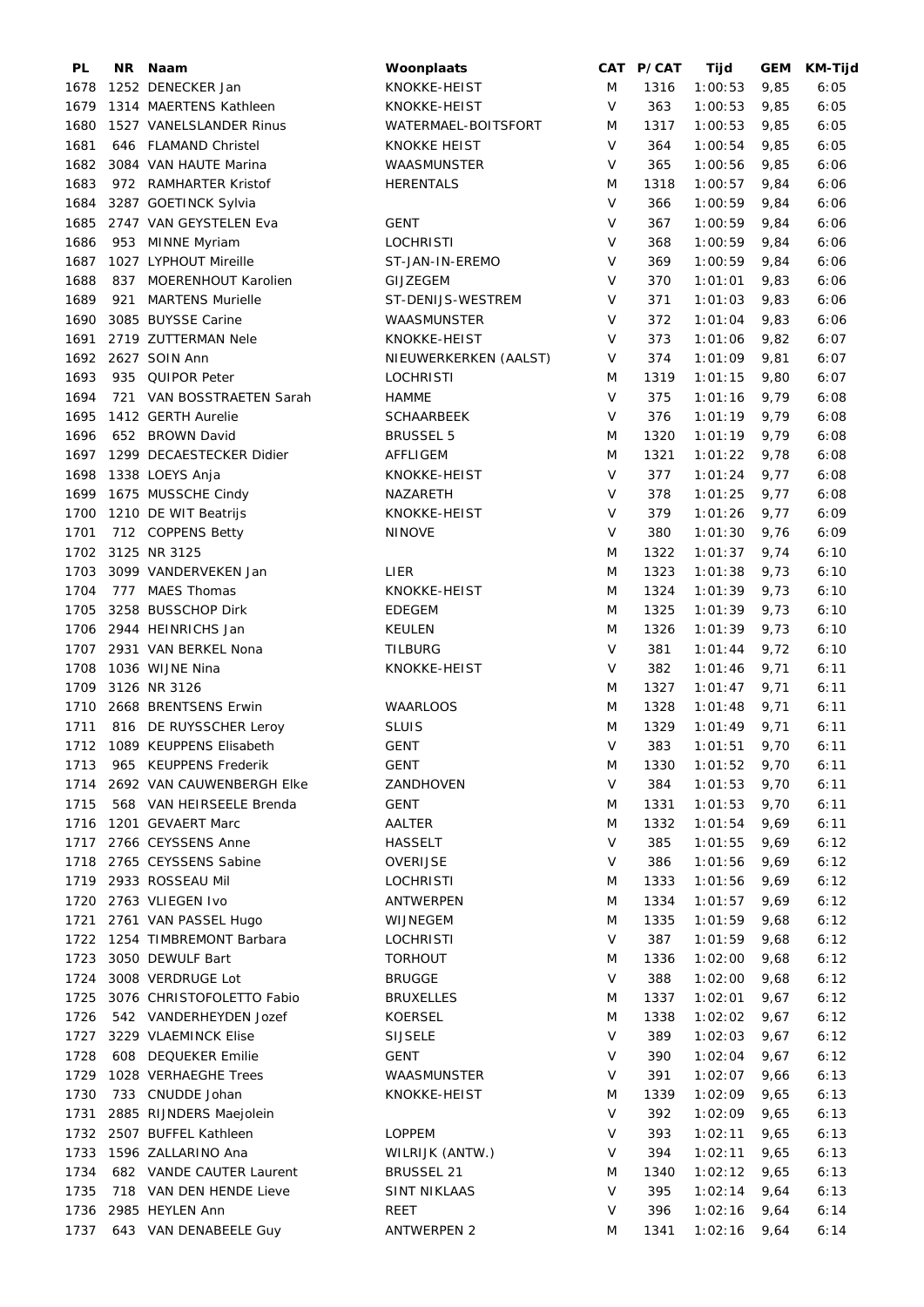| PL   | NR. | Naam                        | Woonplaats          |         | CAT P/CAT | Tijd    | <b>GEM</b> | <b>KM-Tijd</b> |
|------|-----|-----------------------------|---------------------|---------|-----------|---------|------------|----------------|
| 1738 |     | 1175 CHRISTIAEN Nicky       | <b>GENT</b>         | $\vee$  | 397       | 1:02:17 | 9,63       | 6:14           |
| 1739 |     | 1304 DIERICKX Sophie        | <b>ANTWERPEN</b>    | V       | 398       | 1:02:18 | 9,63       | 6:14           |
| 1740 |     | 728 DE GEEST Daniel         | AARTSELAAR          | M       | 1342      | 1:02:19 | 9,63       | 6:14           |
| 1741 |     | 1534 VAN GERWEN Katrien     | EREMBODEGEM (AALST) | $\sf V$ | 399       | 1:02:20 | 9,63       | 6:14           |
| 1742 |     | 128 RINGOOT Dany            | <b>MEISE</b>        | M       | 1343      | 1:02:20 | 9,63       | 6:14           |
| 1743 |     | 1533 VAN HERREWEGHE Karine  | WETTEREN            | $\vee$  | 400       | 1:02:20 | 9,63       | 6:14           |
| 1744 |     | 3172 SAVELS Carine          | KNOKKE-HEIST        | $\sf V$ | 401       | 1:02:20 | 9,63       | 6:14           |
| 1745 |     | 2973 NOBUS Veerle           | MALDEGEM            | V       | 402       | 1:02:21 | 9,62       | 6:14           |
| 1746 |     | 594 VAN ROMPAEY Karin       | <b>LINTER</b>       | V       | 403       | 1:02:24 | 9,62       | 6:14           |
| 1747 |     | 1359 MATHIEU Patrice        | <b>KONTICH</b>      | V       | 404       | 1:02:24 | 9,62       | 6:14           |
| 1748 |     | 1352 DE DECKER Alain        | <b>KONTICH</b>      | M       | 1344      | 1:02:24 | 9,62       | 6:14           |
| 1749 |     | 2724 DE VREESE Katia        | <b>ELEWIJT</b>      | $\vee$  | 405       | 1:02:24 | 9,62       | 6:14           |
| 1750 | 751 | DUYN Irene                  | AMSERDAM            | V       | 406       | 1:02:28 | 9,61       | 6:15           |
| 1751 |     | 558 CONSTANT Joris          | WINGENE             | M       | 1345      | 1:02:28 | 9,61       | 6:15           |
| 1752 |     | 1256 NELEN Patrick          | <b>BRASSCHAAT</b>   | M       | 1346      | 1:02:28 | 9,61       | 6:15           |
| 1753 |     | 3180 VANDENBERGHE Veronique | ZEEBRUGGE (BRUGGE)  | $\vee$  | 407       | 1:02:32 | 9,59       | 6:15           |
| 1754 |     | 1776 GHIJSELINCK Leon       | <b>ZINGEM</b>       | M       | 1347      |         | 9,59       | 6:15           |
|      |     |                             |                     |         |           | 1:02:34 |            |                |
| 1755 |     | 1010 KINT Francis           | <b>KRAAINEM</b>     | M       | 1348      | 1:02:35 | 9,59       | 6:15           |
| 1756 |     | 3270 DEMEYER Micheline      | <b>GENT</b>         | $\vee$  | 408       | 1:02:37 | 9,58       | 6:16           |
| 1757 |     | 1550 DEVROE Hans            | <b>SCHILDE</b>      | M       | 1349      | 1:02:38 | 9,58       | 6:16           |
| 1758 |     | 2624 VAN BUNDER Bart        | <b>HERENTALS</b>    | M       | 1350      | 1:02:39 | 9,58       | 6:16           |
| 1759 |     | 2625 VAN BUNDER Vince       | <b>HERENTALS</b>    | M       | 1351      | 1:02:39 | 9,58       | 6:16           |
| 1760 |     | 1687 DEHONDT Marie-Rose     | <b>OOSTENDE</b>     | $\vee$  | 409       | 1:02:42 | 9,57       | 6:16           |
| 1761 |     | 1128 GHYSBRECHTS Isabelle   | MARIAKERKE (GENT)   | V       | 410       | 1:02:43 | 9,57       | 6:16           |
| 1762 |     | 1060 DE CORTE Francine      | ZOMERGEM            | $\vee$  | 411       | 1:02:43 | 9,57       | 6:16           |
| 1763 |     | 1331 DE PAUW Frederic       | LAARNE              | M       | 1352      | 1:02:44 | 9,56       | 6:16           |
| 1764 |     | 3232 TALLOEN Joryn          | <b>OEDELEM</b>      | $\vee$  | 412       | 1:02:44 | 9,56       | 6:16           |
| 1765 |     | 1085 PAUWAERT Joke          | KNOKKE-HEIST        | M       | 1353      | 1:02:44 | 9,56       | 6:16           |
| 1766 |     | 590 VERMEULEN Sven          | DENDERMONDE         | M       | 1354      | 1:02:48 | 9,55       | 6:17           |
| 1767 |     | 1603 NR 1603                |                     | M       | 1355      | 1:02:51 | 9,55       | 6:17           |
| 1768 |     | 3060 VERHAEGEN Colette      | BERCHEM (ANTW.)     | V       | 413       | 1:02:52 | 9,54       | 6:17           |
| 1769 |     | 1195 VANERWEGEN Ines        | SINT-GENESIUS-RODE  | V       | 414       | 1:02:52 | 9,54       | 6:17           |
| 1770 |     | 1560 DE SCHUYTER Sandra     | KNOKKE-HEIST        | V       | 415       | 1:02:52 | 9,54       | 6:17           |
| 1771 |     | 3061 ROMBAUT Peter          | SINT-KRUIS          | M       | 1356      | 1:02:53 | 9,54       | 6:17           |
|      |     | 1772 1242 CLOOTS Jerika     | <b>WOLVERTEM</b>    | $\vee$  | 416       | 1:02:53 | 9,54       | 6:17           |
| 1773 |     | 2915 VERBEKE Joke           | JABBEKE             | V       | 417       | 1:02:58 | 9,53       | 6:18           |
| 1774 |     | 2632 MASYN Sven             | SINT-PAUWELS        | M       | 1357      | 1:03:03 | 9,52       | 6:18           |
| 1775 |     | 2590 SENAVE Eva             | WEMMEL              | $\vee$  | 418       | 1:03:07 | 9,51       | 6:19           |
| 1776 |     | 623 DE SIMPELAERE Ann       | <b>BRAKEL</b>       | M       | 1358      | 1:03:11 | 9,50       | 6:19           |
| 1777 |     | 582 ROELANDT Michel         | GROOT-BIJGAARDEN    | M       | 1359      | 1:03:11 | 9,50       | 6:19           |
| 1778 |     | 1652 VERVAECKE Janique      | KNOKKE              | V       | 419       | 1:03:13 | 9,49       | 6:19           |
| 1779 |     | 2936 JANSSEN Annick         | <b>EDEGEM</b>       | $\vee$  | 420       | 1:03:18 | 9,48       | 6:20           |
| 1780 |     | 3004 GOOVAERTS Jutta        | KEERBERGEN          | $\vee$  | 421       | 1:03:20 | 9,47       | 6:20           |
| 1781 |     | 2508 VAN VOOREN Conny       | ADEGEM              | $\vee$  | 422       | 1:03:22 | 9,47       | 6:20           |
|      |     |                             |                     |         |           |         |            |                |
| 1782 |     | 1711 COUMANS Jean-Pierre    | SINT-PAUWELS        | M       | 1360      | 1:03:23 | 9,47       | 6:20           |
| 1783 |     | 1598 VAN AVERMAET Rita      | <b>ASSENEDE</b>     | V       | 423       | 1:03:23 | 9,47       | 6:20           |
| 1784 |     | 3243 DELANOYE Daisy         | KNOKKE-HEIST        | V       | 424       | 1:03:24 | 9,46       | 6:20           |
| 1785 |     | 1659 VAN DEN DRIES Herman   | <b>OORZANDE</b>     | M       | 1361      | 1:03:25 | 9,46       | 6:20           |
| 1786 |     | 2648 STAKENBORG Anke        | <b>HERENT</b>       | V       | 425       | 1:03:25 | 9,46       | 6:20           |
| 1787 |     | 2647 FRANCOIS Peter         | <b>HERENT</b>       | M       | 1362      | 1:03:25 | 9,46       | 6:20           |
| 1788 |     | 2793 D'HOORE Isabelle       | KEERBERGEN          | V       | 426       | 1:03:27 | 9,46       | 6:21           |
| 1789 |     | 2509 VAN LANDEGEM Nancy     | ADEGEM              | V       | 427       | 1:03:29 | 9,45       | 6:21           |
| 1790 |     | 1079 RAEMDONCK Arno         | KNOKKE-HEIST        | M       | 1363      | 1:03:35 | 9,44       | 6:22           |
| 1791 | 968 | DEVULDER Jacques            | EKE                 | M       | 1364      | 1:03:36 | 9,43       | 6:22           |
| 1792 | 969 | DE CRAENE Arlette           | EKE                 | $\vee$  | 428       | 1:03:36 | 9,43       | 6:22           |
| 1793 |     | 1669 VANDER BEKEN Marijke   | DADIZELE            | $\vee$  | 429       | 1:03:37 | 9,43       | 6:22           |
| 1794 |     | 1680 DE SWERT Jan           | <b>NIJLEN</b>       | M       | 1365      | 1:03:37 | 9,43       | 6:22           |
| 1795 |     | 755 FRERE Martine           | <b>OTTIGNIES</b>    | V       | 430       | 1:03:40 | 9,42       | 6:22           |
| 1796 |     | 1777 RAVELO Kenneth         | HOF TER LO          | M       | 1366      | 1:03:41 | 9,42       | 6:22           |
| 1797 |     | 2559 VAN ISACKER Ignace     | KNOKKE-HEIST        | M       | 1367      | 1:03:46 | 9,41       | 6:23           |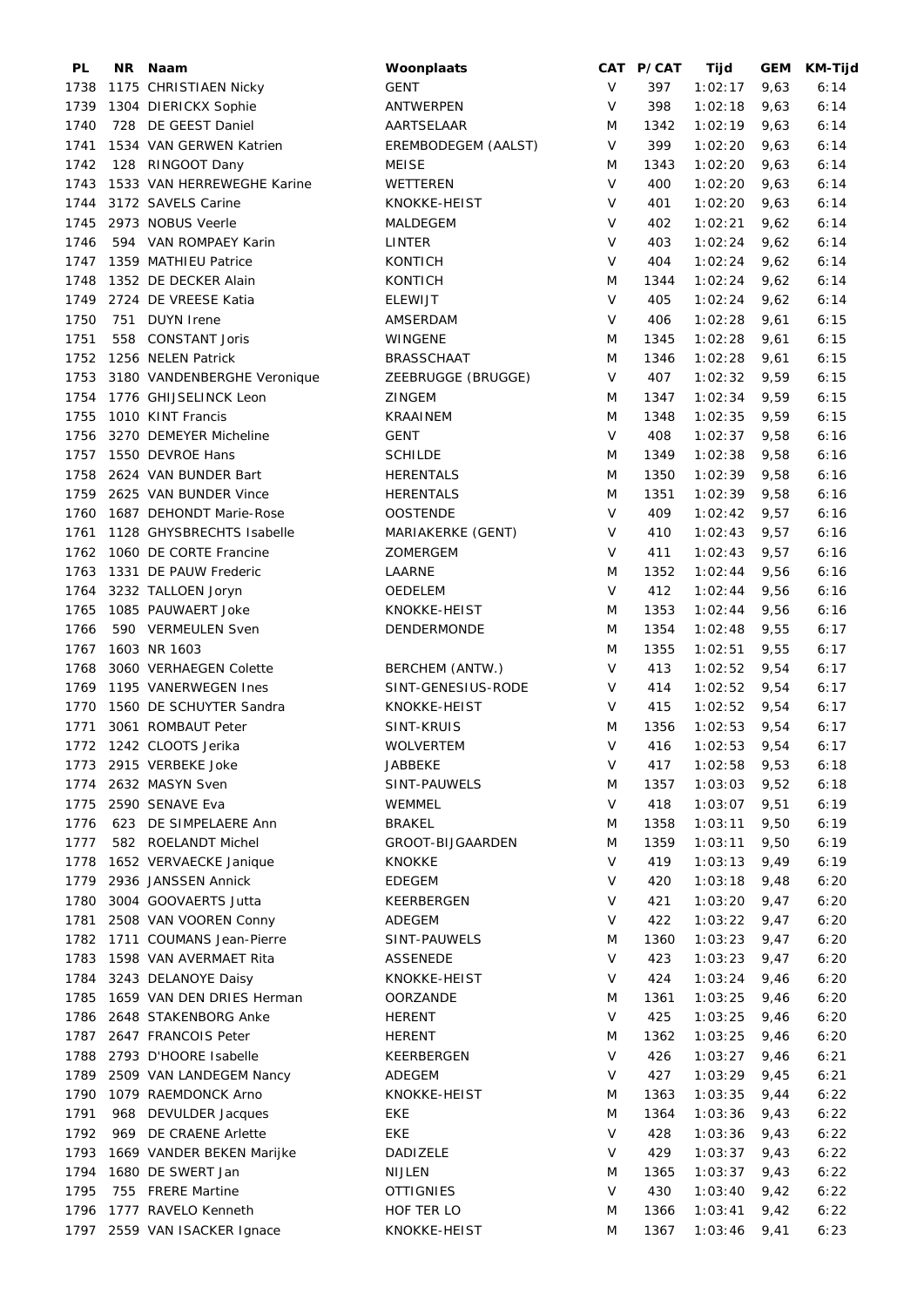| PL   | <b>NR</b> | Naam                          | Woonplaats          |         | CAT P/CAT | Tijd    | <b>GEM</b> | KM-Tijd |
|------|-----------|-------------------------------|---------------------|---------|-----------|---------|------------|---------|
| 1798 |           | 817 LAMMENS Lisa              | <b>KNOKKE HEIST</b> | $\vee$  | 431       | 1:03:47 | 9,41       | 6:23    |
| 1799 |           | 1288 ALLEMEERSCH Ann          | <b>ASSEBROEK</b>    | $\vee$  | 432       | 1:03:48 | 9,40       | 6:23    |
| 1800 |           | 3127 NR 3127                  |                     | M       | 1368      | 1:03:48 | 9,40       | 6:23    |
| 1801 |           | 3081 ADRIAENS Patricia        | <b>BRUGGE</b>       | $\vee$  | 433       | 1:03:49 | 9,40       | 6:23    |
| 1802 |           | 3048 PRIEM Anke               | KNOKKE-HEIST        | $\vee$  | 434       | 1:03:54 | 9,39       | 6:23    |
| 1803 |           | 878 VERLEYE Nadia             | KNOKKE-HEIST        | $\vee$  | 435       | 1:03:54 | 9,39       | 6:23    |
| 1804 |           | 3159 TAFFE Katy               | <b>ST ANDRIES</b>   | $\vee$  | 436       | 1:03:56 | 9,38       | 6:24    |
| 1805 |           | 2693 VEMSLUYS Claire          | <b>ANTWERPEN</b>    | $\vee$  |           |         |            |         |
|      |           |                               |                     | $\vee$  | 437       | 1:03:57 | 9,38       | 6:24    |
| 1806 |           | 3257 DE LOOF Benedicte        | <b>EDEGEM</b>       |         | 438       | 1:03:58 | 9,38       | 6:24    |
| 1807 |           | 2694 GEENS Ann                | <b>ANTWERPEN</b>    | V       | 439       | 1:03:59 | 9,38       | 6:24    |
| 1808 |           | 520 VAN OVERBERGHE Greet      | <b>DEINZE</b>       | V       | 440       | 1:04:04 | 9,37       | 6:24    |
| 1809 |           | 1298 TEIRLINCK Catharina      | OVERIJSE            | V       | 441       | 1:04:04 | 9,37       | 6:24    |
| 1810 |           | 2695 WERMAERS Stephanie       | WILRIJK (ANTW.)     | V       | 442       | 1:04:04 | 9,37       | 6:24    |
| 1811 |           | 521 DE FLOU Charlot           | MALDEGEM            | $\vee$  | 443       | 1:04:06 | 9,36       | 6:25    |
| 1812 |           | 2945 BRUGGEMAN Sofie          | <b>BUGGENHOUT</b>   | $\vee$  | 444       | 1:04:06 | 9,36       | 6:25    |
| 1813 |           | 2948 CLERINX Bieke            | WILRIJK (ANTW.)     | $\vee$  | 445       | 1:04:14 | 9,34       | 6:25    |
| 1814 |           | 2582 SWERTS Mel               | ANTWERPEN           | V       | 446       | 1:04:14 | 9,34       | 6:25    |
| 1815 |           | 1517 BAESCH Sonia             | <b>SCHOTEN</b>      | $\vee$  | 447       | 1:04:22 | 9,32       | 6:26    |
| 1816 |           | 3234 BUYSE Isabelle           | <b>BRUGGE</b>       | $\vee$  | 448       | 1:04:28 | 9,31       | 6:27    |
| 1817 |           | 3063 FLAMA Veerle             | <b>GENT</b>         | $\vee$  | 449       | 1:04:29 | 9,30       | 6:27    |
| 1818 |           | 3235 BEEYSE Veronique         | <b>BRUGGE</b>       | $\sf V$ | 450       | 1:04:30 | 9,30       | 6:27    |
| 1819 | 789       | <b>DENECKER Astrid</b>        | KNOKKE-HEIST        | V       | 451       | 1:04:34 | 9,29       | 6:27    |
| 1820 | 896       | <b>TAELEMANS Erik</b>         | <b>ZELLIK</b>       | M       | 1369      | 1:04:35 | 9,29       | 6:28    |
| 1821 |           | 2969 PRINCEN Thibaut          | <b>HALLE</b>        | M       | 1370      | 1:04:37 | 9,29       | 6:28    |
| 1822 |           | 2922 GEPTS Astrid             | <b>MECHELEN</b>     | $\vee$  | 452       | 1:04:37 | 9,29       | 6:28    |
| 1823 |           | 2878 LAMMENS Lies             | PELLENBERG          | V       | 453       | 1:04:38 | 9,28       | 6:28    |
| 1824 |           | 1087 HUYGENS Katrien          | LANDSKOUTER         | M       | 1371      | 1:04:39 | 9,28       | 6:28    |
|      |           |                               |                     | $\vee$  | 454       |         |            |         |
| 1825 |           | 1152 WEYTJENS Marleen         | AALTER              |         |           | 1:04:48 | 9,26       | 6:29    |
| 1826 |           | 2762 CARVERS Jan              | WUUSTWEZEL          | M       | 1372      | 1:04:53 | 9,25       | 6:29    |
| 1827 |           | 994 VERMEERSCH Chris          | <b>ZOERSEL</b>      | M       | 1373      | 1:04:55 | 9,24       | 6:29    |
| 1828 |           | 1243 DE PAUW Chris            | <b>GENT</b>         | $\vee$  | 455       | 1:04:57 | 9,24       | 6:30    |
| 1829 |           | 3012 JACOBY Nadine            | <b>ETTELBRUCK</b>   | V       | 456       | 1:04:57 | 9,24       | 6:30    |
| 1830 |           | 2613 VAN REETH Krista         | KNOKKE-HEIST        | $\vee$  | 457       | 1:04:58 | 9,24       | 6:30    |
| 1831 |           | 1322 CAUCHIE Kristof          | OUDEGEM             | M       | 1374      | 1:04:58 | 9,24       | 6:30    |
|      |           | 1832 1328 VERCRUYSSEN Soetkin | OUDEGEM             | V       | 458       | 1:04:58 | 9,24       | 6:30    |
| 1833 |           | 1515 EECKHOUT Delphine        | <b>SCHOTEN</b>      | $\sf V$ | 459       | 1:05:02 | 9,23       | 6:30    |
| 1834 |           | 3280 LAMOTE Heidi             | <b>KNOKKE</b>       | V       | 460       | 1:05:03 | 9,22       | 6:30    |
| 1835 |           | 3233 BEEYSES Jean-Pierre      | <b>BRUGGE</b>       | M       | 1375      | 1:05:04 | 9,22       | 6:30    |
| 1836 |           | 905 ROGGHE Marijn             | WEMMEL              | $\vee$  | 461       | 1:05:05 | 9,22       | 6:30    |
| 1837 | 904       | DE VLIEGHER Kristel           | <b>ROOSDAAL</b>     | V       | 462       | 1:05:05 | 9,22       | 6:30    |
| 1838 |           | 1623 VAN HERKE Danielle       | WILRIJK (ANTW.)     | V       | 463       | 1:05:09 | 9,21       | 6:31    |
| 1839 |           | 2894 EGGERMONT Wim            | <b>GENTBRUGGE</b>   | M       | 1376      | 1:05:10 | 9,21       | 6:31    |
| 1840 |           | 613 DESMIDT Magali            | HEIST-AAN-ZEE       | V       | 464       | 1:05:13 | 9,20       | 6:31    |
| 1841 |           | 1271 BRABANTS Sophie          | <b>BRASSCHAAT</b>   | V       | 465       | 1:05:18 | 9,19       | 6:32    |
| 1842 |           | 1272 DILLIEN Martine          | <b>BRASSCHAAT</b>   | V       | 466       | 1:05:18 | 9,19       | 6:32    |
| 1843 |           | 1069 BAESSENS Pol             | GENT                | M       | 1377      | 1:05:21 | 9,18       | 6:32    |
| 1844 |           | 2889 OKENS Els                | KAPELLE-OP-DEN-BOS  | V       | 467       | 1:05:21 | 9,18       | 6:32    |
| 1845 |           | 1524 VAN GRAEYMEERSCH Judith  | <b>OOSTKAMP</b>     | V       | 468       | 1:05:21 | 9,18       | 6:32    |
| 1846 |           | 1523 VAN LAER Eva             | VARSENARE           | V       | 469       | 1:05:22 | 9,18       | 6:32    |
| 1847 |           | 2531 VANDECASTEELE Trui       |                     | V       | 470       | 1:05:23 |            |         |
|      |           |                               | HANDZAME            |         |           |         | 9,18       | 6:32    |
| 1848 |           | 1052 VAN DER AVOIRT Pascale   | <b>MORTSEL</b>      | V       | 471       | 1:05:23 | 9,18       | 6:32    |
| 1849 |           | 2900 DHONDHT Johan            | KNOKKE-HEIST        | M       | 1378      | 1:05:26 | 9,17       | 6:33    |
| 1850 |           | 1021 DEGRYSE Charlotte        | HOEKE               | V       | 472       | 1:05:28 | 9,16       | 6:33    |
| 1851 |           | 3094 BOURLEZ Carine           | MACHELEN            | V       | 473       | 1:05:34 | 9,15       | 6:33    |
| 1852 |           | 2573 VERRASSEL Anne           | <b>BRASSCHAAT</b>   | V       | 474       | 1:05:35 | 9,15       | 6:33    |
| 1853 |           | 3095 VANHAESENDONCK Nathalie  | MACHELEN            | V       | 475       | 1:05:35 | 9,15       | 6:33    |
| 1854 |           | 2622 GHYGEL Walter            | <b>KNOKKE</b>       | M       | 1379      | 1:05:35 | 9,15       | 6:33    |
| 1855 |           | 2623 VIAGNE Annemie           | <b>KNOKKE</b>       | $\vee$  | 476       | 1:05:35 | 9,15       | 6:33    |
| 1856 |           | 689 RAPPE Vera                | <b>KNOKKE</b>       | V       | 477       | 1:05:41 | 9,13       | 6:34    |
| 1857 |           | 1606 DE KEYSER Barbara        | <b>SCHILDE</b>      | V       | 478       | 1:05:41 | 9,13       | 6:34    |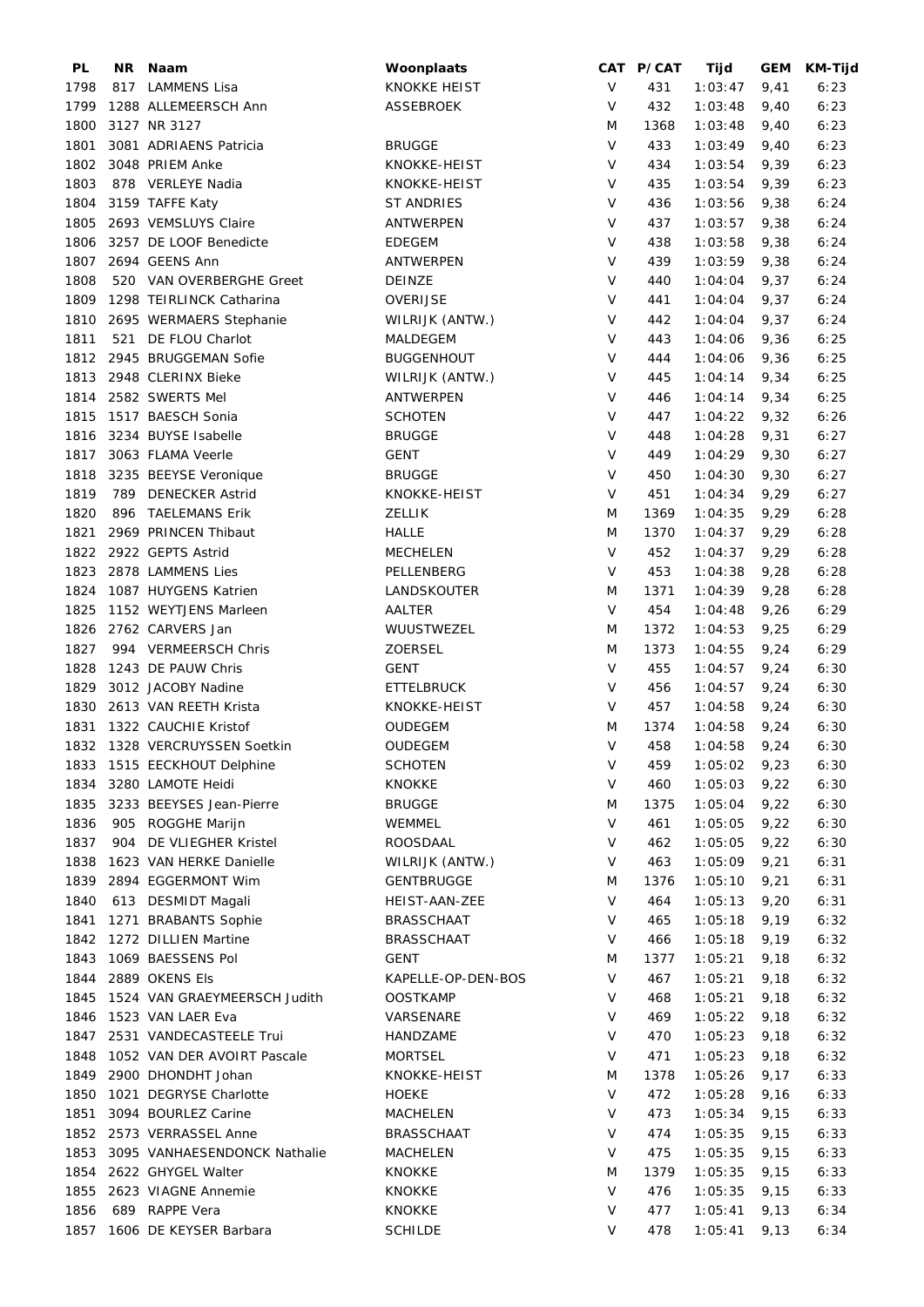| PL   |     | NR Naam                      | Woonplaats          |         | CAT P/CAT | Tijd    |      | GEM KM-Tijd |
|------|-----|------------------------------|---------------------|---------|-----------|---------|------|-------------|
| 1858 |     | 1274 VANDROOGENBROECK Paul   | MELLE               | M       | 1380      | 1:05:48 | 9,12 | 6:35        |
| 1859 |     | 2788 DE RUYTER Frederik      | NESTKAPELE          | M       | 1381      | 1:05:49 | 9,12 | 6:35        |
| 1860 |     | 633 STICKER Elsie            | <b>GENT</b>         | $\vee$  | 479       | 1:05:53 | 9,11 | 6:35        |
| 1861 |     | 2621 VAN ASSCHE Annemie      | <b>BRASSCHAAT</b>   | V       | 480       | 1:05:56 | 9,10 | 6:36        |
| 1862 | 534 | CAMBRE Luc                   | VORSELAAR           | M       | 1382      | 1:05:57 | 9,10 | 6:36        |
| 1863 |     | 1034 STANDAERT Chris         | KNOKKE-HEIST        | M       | 1383      | 1:05:59 | 9,09 | 6:36        |
| 1864 |     | 1688 DESCAMBRE Antoine       | <b>VINDERHOUTE</b>  | M       | 1384      | 1:06:00 | 9,09 | 6:36        |
| 1865 |     | 1147 VANDERLEUR Jovry        | KNOKKE-HEIST        | M       | 1385      | 1:06:05 | 9,08 | 6:36        |
| 1866 |     | 1775 VAN DER LINDEN Mieke    | ZINGEM              | V       | 481       | 1:06:06 | 9,08 | 6:37        |
| 1867 |     | 604 DE DEYN Chris            | <b>LEDE</b>         | V       | 482       | 1:06:17 | 9,05 | 6:38        |
| 1868 | 927 | SAIDI Mohamed                | <b>BRUXELLES 9</b>  | M       | 1386      | 1:06:19 | 9,05 | 6:38        |
| 1869 | 586 | VAN DER MASSEN Dirk          | <b>HEVER</b>        | M       | 1387      | 1:06:20 | 9,05 | 6:38        |
| 1870 |     | 415 NR 415                   |                     | M       | 1388      | 1:06:25 | 9,03 | 6:39        |
| 1871 |     | 1621 VERBOUW Inke            | <b>MECHELEN</b>     | $\vee$  | 483       | 1:06:30 | 9,02 | 6:39        |
| 1872 |     | 1332 BAERT Vivianne          | <b>KNOKKE HEIST</b> | V       | 484       | 1:06:30 | 9,02 | 6:39        |
| 1873 |     | 1324 VAN HOUTTE Gabriel      | <b>BRUXELLES</b>    | M       | 1389      | 1:06:37 | 9,01 | 6:40        |
| 1874 |     | 1525 BONJÉ Anja              | <b>OOSTKAMP</b>     | $\vee$  | 485       | 1:06:39 | 9,00 | 6:40        |
|      |     |                              |                     | M       |           |         |      |             |
| 1875 |     | 990 VERMEERSCH Frederick     | <b>ZOERSEL</b>      |         | 1390      | 1:06:47 | 8,98 | 6:41        |
| 1876 |     | 3075 D'ANGELO Aristotele     | <b>ETTERBEEK</b>    | M       | 1391      | 1:06:52 | 8,97 | 6:41        |
| 1877 |     | 3074 CIOCIANO Rosalia        | <b>ETTERBEEK</b>    | V       | 486       | 1:06:52 | 8,97 | 6:41        |
| 1878 |     | 1692 MESKENS Leen            | <b>WOLVERTEM</b>    | V       | 487       | 1:06:53 | 8,97 | 6:41        |
| 1879 |     | 1597 CASADO Eric             | WILRIJK (ANTW.)     | M       | 1392      | 1:06:59 | 8,96 | 6:42        |
| 1880 |     | 149 DE RYCK Gwen             | HOFSTADE (O.-VL.)   | V       | 488       | 1:07:01 | 8,95 | 6:42        |
| 1881 | 151 | <b>JACOB Nele</b>            | HOFSTADE (O.-VL.)   | $\vee$  | 489       | 1:07:01 | 8,95 | 6:42        |
| 1882 |     | 2999 FONTAINE Betty          | WILTZ               | $\vee$  | 490       | 1:07:16 | 8,92 | 6:44        |
| 1883 |     | 949 VLASSENBROECK Carine     | <b>NINOVE</b>       | $\vee$  | 491       | 1:07:20 | 8,91 | 6:44        |
| 1884 |     | 564 LAUWAERT Liesbet         | LAARNE              | $\vee$  | 492       | 1:07:28 | 8,89 | 6:45        |
| 1885 |     | 2663 VERHOEVEN Kris          | ANTWERPEN           | M       | 1393      | 1:07:28 | 8,89 | 6:45        |
| 1886 |     | 2665 VAN DER ELST Mia        | <b>TREMELO</b>      | $\vee$  | 493       | 1:07:28 | 8,89 | 6:45        |
| 1887 |     | 2802 VAN DERMEERSCH Kathleen | BORGERHOUT (ANTW.)  | V       | 494       | 1:07:38 | 8,87 | 6:46        |
| 1888 |     | 417 NR 417                   |                     | M       | 1394      | 1:07:39 | 8,87 | 6:46        |
| 1889 |     | 1294 WALLEYN Cindy           | DEINZE              | V       | 495       | 1:07:46 | 8,85 | 6:47        |
| 1890 |     | 1223 HAEMERLINCK Anja        | ADEGEM              | V       | 496       | 1:07:51 | 8,84 | 6:47        |
| 1891 |     | 1222 CLAEYS Mireille         | ADEGEM              | V       | 497       | 1:07:51 | 8,84 | 6:47        |
|      |     | 1892 1624 NR 1624            |                     | M       | 1395      | 1:08:04 | 8,81 | 6:48        |
| 1893 |     | 2506 MARTENS Julie           | <b>LOPPEM</b>       | V       | 498       | 1:08:04 | 8,81 | 6:48        |
| 1894 |     | 1150 JANSSENS Catharina      | <b>GENT</b>         | V       | 499       | 1:08:07 | 8,81 | 6:49        |
| 1895 |     | 3105 SIMONET Wendy           | TESSENDERLO         | V       | 500       | 1:08:07 | 8,81 | 6:49        |
| 1896 |     | 1309 SCHREVENS Benny         | <b>ROTSELAAR</b>    | M       | 1396      | 1:08:08 | 8,81 | 6:49        |
| 1897 |     | 842 DE GRAEVE Sylvia         | KNOKKE-HEIST        | $\sf V$ | 501       | 1:08:08 | 8,81 | 6:49        |
| 1898 |     | 848 GAELENS Sofie            | <b>KNOKKE</b>       | V       | 502       | 1:08:08 | 8,81 | 6:49        |
| 1899 |     | 3136 ROSSENUE Hilde          | <b>GISTEL</b>       | V       | 503       | 1:08:14 | 8,79 | 6:49        |
| 1900 |     | 3135 DESEURE Elsje           | <b>ERTVELDE</b>     | $\vee$  | 504       | 1:08:14 | 8,79 | 6:49        |
| 1901 |     | 3104 VERHAEGEN Chris         | <b>TESSENDERLO</b>  | M       | 1397      | 1:08:15 | 8,79 | 6:49        |
| 1902 |     | 1134 BUSH Stephanie          | <b>GHENT</b>        | V       | 505       | 1:08:16 | 8,79 | 6:50        |
| 1903 |     | 3100 MICHELS Marnix          | DE PINTE            | M       | 1398      | 1:08:28 | 8,76 | 6:51        |
| 1904 |     | 2949 ROGGEMAN Heidi          | ZANDBERGEN          | V       | 506       | 1:08:37 | 8,74 | 6:52        |
| 1905 |     | 1093 VAN DE VELDE Annelies   | <b>SCHELLEBELLE</b> | V       | 507       | 1:08:40 | 8,74 | 6:52        |
|      |     |                              |                     | V       |           |         |      |             |
| 1906 |     | 2618 MATTHEEUWS Melissa      | <b>GENT</b>         |         | 508       | 1:08:47 | 8,72 | 6:53        |
| 1907 |     | 695 GOEDGEBEUR Anneleen      | <b>DAMME</b>        | V       | 509       | 1:08:48 | 8,72 | 6:53        |
| 1908 | 830 | <b>LANNOY Danny</b>          | KNOKKE-HEIST        | M       | 1399      | 1:08:52 | 8,71 | 6:53        |
| 1909 | 409 | NR 409                       |                     | M       | 1400      | 1:09:01 | 8,69 | 6:54        |
| 1910 | 408 | NR 408                       |                     | M       | 1401      | 1:09:01 | 8,69 | 6:54        |
| 1911 |     | 1599 MOOREN Pascale          | <b>EEKLO</b>        | V       | 510       | 1:09:04 | 8,69 | 6:54        |
| 1912 |     | 3029 GAELENS Guy             | <b>GENTBRUGGE</b>   | M       | 1402      | 1:09:05 | 8,69 | 6:55        |
| 1913 |     | 1071 DE SMET Celine          | SINT-DENIJS-WESTREM | V       | 511       | 1:09:07 | 8,68 | 6:55        |
| 1914 |     | 426 BLOMME Jan               | KNOKKE-HEIST        | M       | 1403      | 1:09:08 | 8,68 | 6:55        |
| 1915 |     | 2607 VERHOEVEN Dean          | <b>SCHOTEN</b>      | M       | 1404      | 1:09:20 | 8,65 | 6:56        |
| 1916 |     | 1660 NR 1660                 |                     | M       | 1405      | 1:09:21 | 8,65 | 6:56        |
| 1917 |     | 1007 VAN HOORDE Pierre       | SINT-MARTENS-LATEM  | M       | 1406      | 1:09:27 | 8,64 | 6:57        |